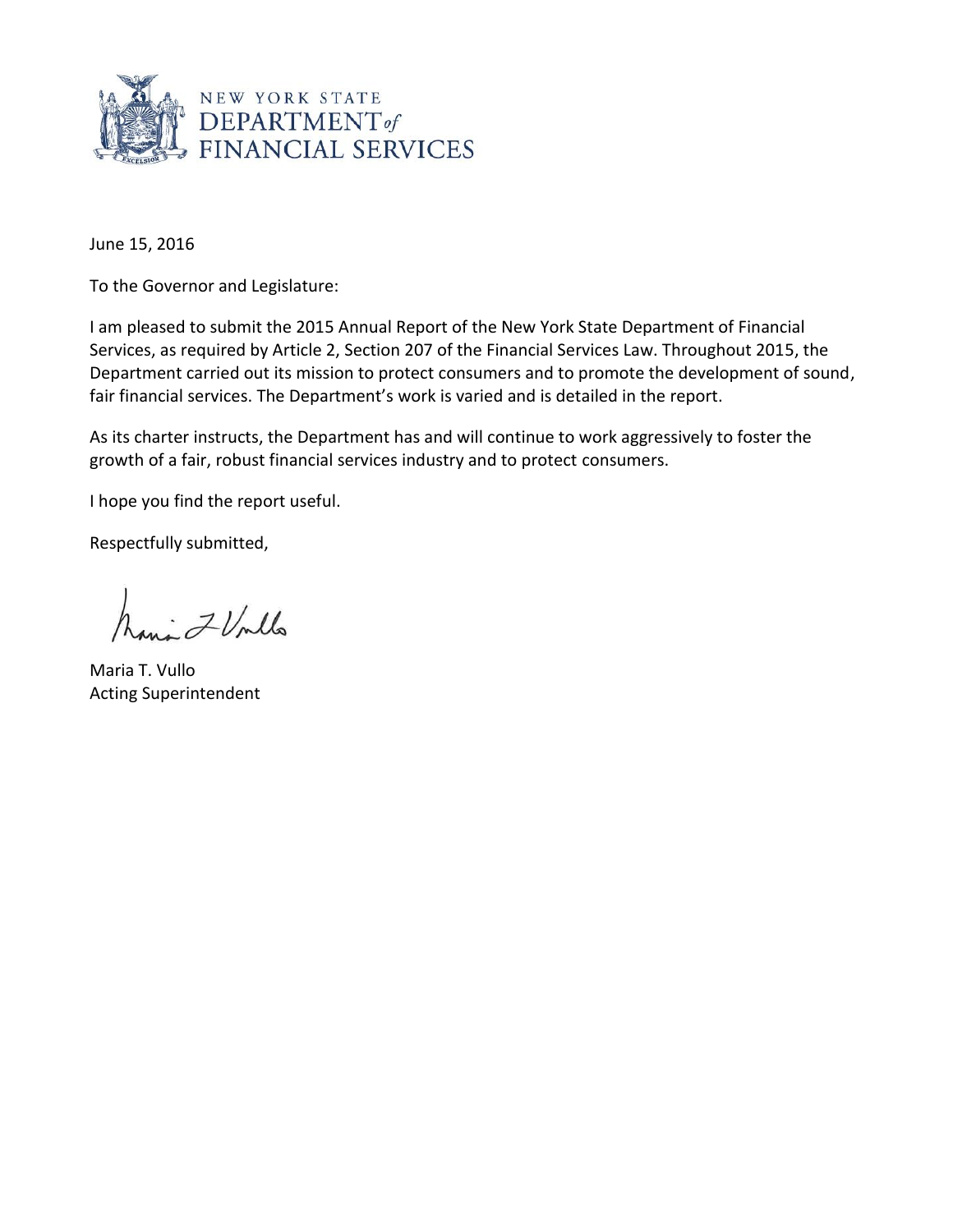

# **Department of<br>Financial Services**

2015 Annual Report **Maria T. Vullo, Acting Superintendent**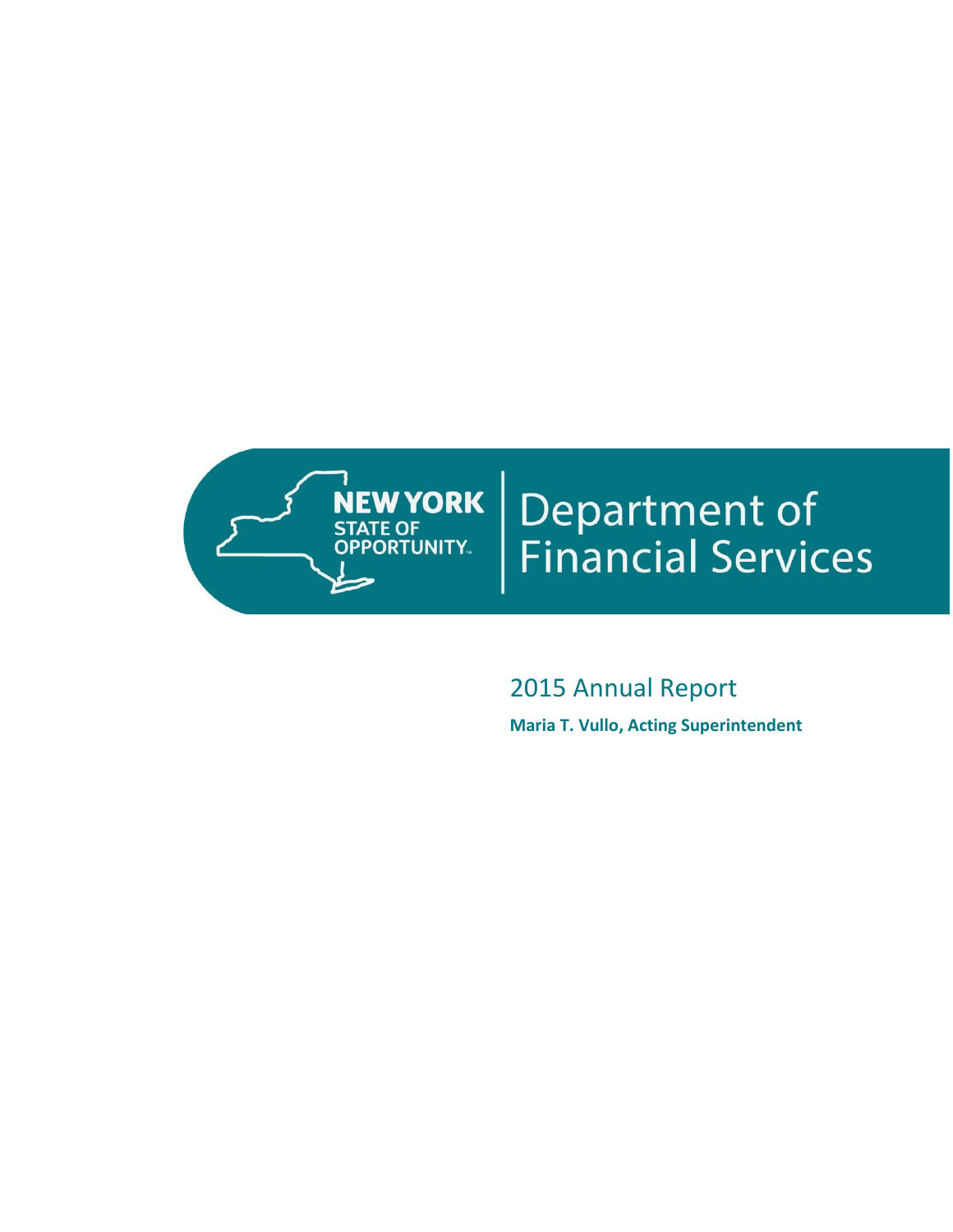# **Contents**

| NEW YORK STATE CHARTERED AND LICENSED BANKING, LENDING AND FINANCIAL SERVICES INSTITUTIONS 23 |  |
|-----------------------------------------------------------------------------------------------|--|
|                                                                                               |  |
|                                                                                               |  |
|                                                                                               |  |
|                                                                                               |  |
|                                                                                               |  |
|                                                                                               |  |
|                                                                                               |  |
|                                                                                               |  |
|                                                                                               |  |
|                                                                                               |  |
|                                                                                               |  |
|                                                                                               |  |
|                                                                                               |  |
| <b>LICENSES ISSUED DURING YEAR</b>                                                            |  |
|                                                                                               |  |
|                                                                                               |  |
|                                                                                               |  |
|                                                                                               |  |
|                                                                                               |  |
|                                                                                               |  |
|                                                                                               |  |
|                                                                                               |  |
|                                                                                               |  |
|                                                                                               |  |
|                                                                                               |  |
|                                                                                               |  |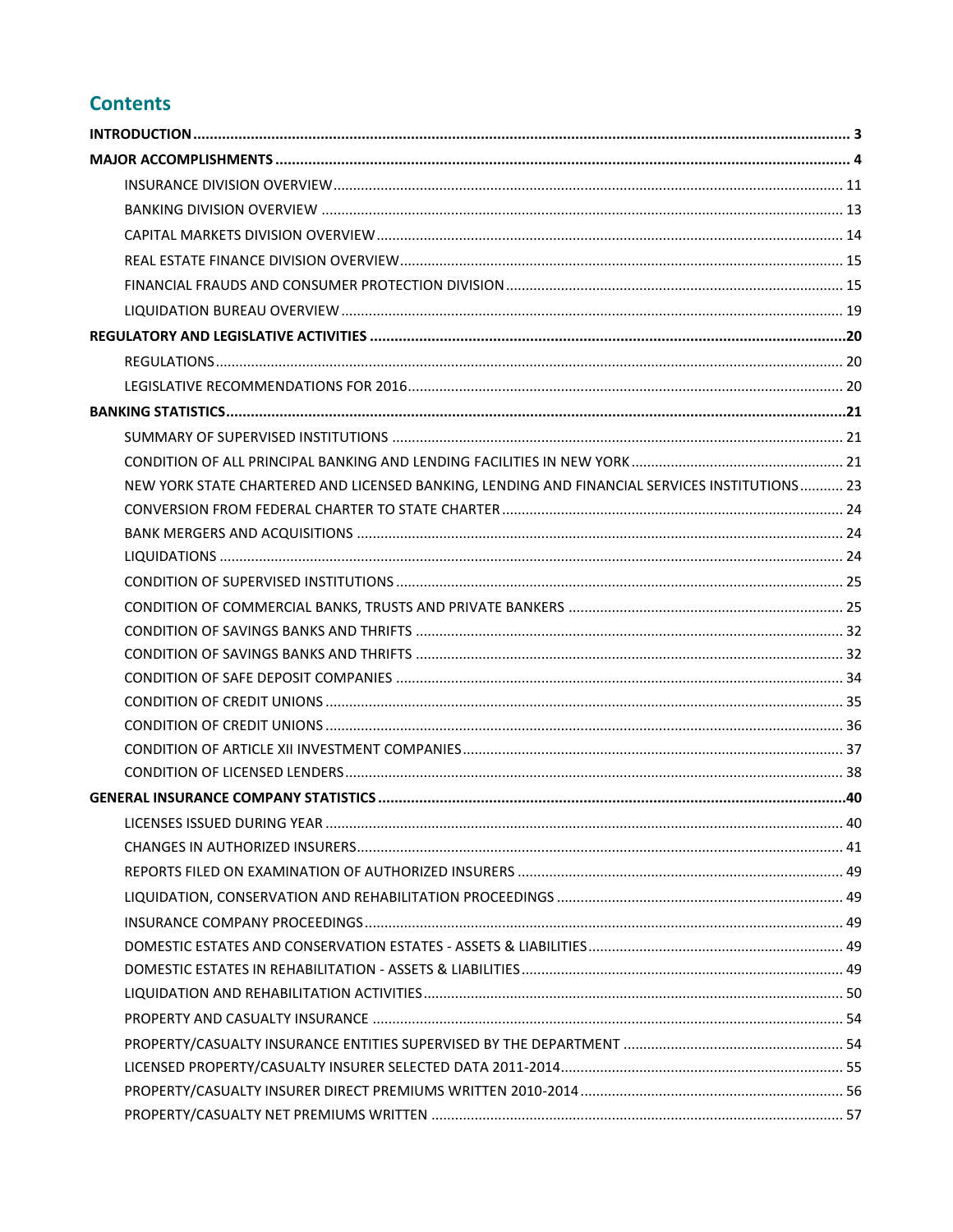| PUBLIC RETIREMENT SYSTEMS AND PENSION FUNDS ADMITTED ASSETS/INSURANCE IN FORCE 64 |  |
|-----------------------------------------------------------------------------------|--|
|                                                                                   |  |
|                                                                                   |  |
|                                                                                   |  |
|                                                                                   |  |
|                                                                                   |  |
|                                                                                   |  |
|                                                                                   |  |
|                                                                                   |  |
|                                                                                   |  |
|                                                                                   |  |
|                                                                                   |  |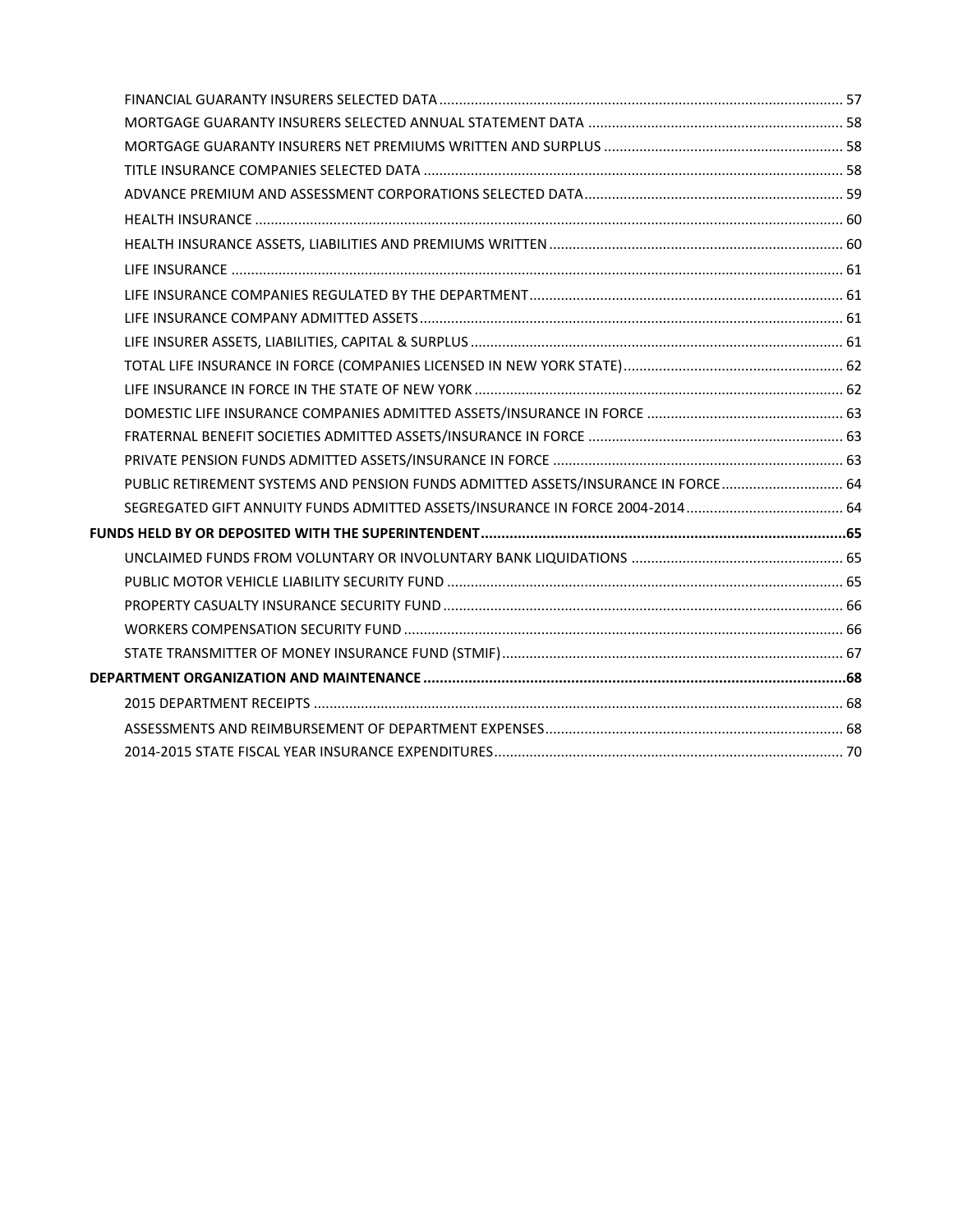## <span id="page-4-0"></span>**I N T R O D U C T I O N**

The Department is responsible for supervising and regulating the activities of over 1,500 insurance companies with assets of more than \$4.3 trillion and nearly 1,600 banking and other financial institutions with assets of more than \$3.1 trillion. The Department is organized into five divisions:

The **Insurance Division** supervises all insurance companies that do business in New York. The Division includes the Property, Life and Health Bureaus.

The **Banking Division** supervises, through chartering, licensing, registering, and examining safety and soundness of banking and other financial institutions. The division is composed of the following groups: Foreign & Wholesale Banks, Community & Regional Banks and Licensed Financial Services.

The **Financial Frauds and Consumer Protection Division** (FFCPD) is responsible for protecting and educating consumers and fighting consumer fraud. The FFCPD encompasses the Civil Investigations Unit; the Criminal Investigations Unit; the Consumer Assistance Unit; the Disciplinary Unit; the Consumer Examinations Unit; the Student Protection Unit; and the Holocaust Claims Processing Office.

The **Capital Markets Division** provides the Department's expertise in capital markets (bonds, equities, credit, derivatives, and commodities), risk management, financial analysis, IT, internal controls and audit, research, fiduciary controls, regulatory accounting, and new financial products. Capital Markets works with all the other Divisions in examinations and also conducts target examinations independently. The Division has regulatory responsibility for the New York State based public retirement systems and financial guaranty insurance companies.

The **Real Estate Finance Division** is responsible for regulating all real estate and homeowner issues, as well as financial services such as title insurance and mortgage insurance. The division includes Mortgage Banking, the Mortgage Assistance Unit and the Mobile Command Center.

Data in this report are for the year 2015, unless stated otherwise. Financial data for the Department is for the fiscal year 2014-2015.

To reduce reproduction costs, data that is posted on the Department website in the normal course of business, and that has been included in prior reports, is now referenced only on the website.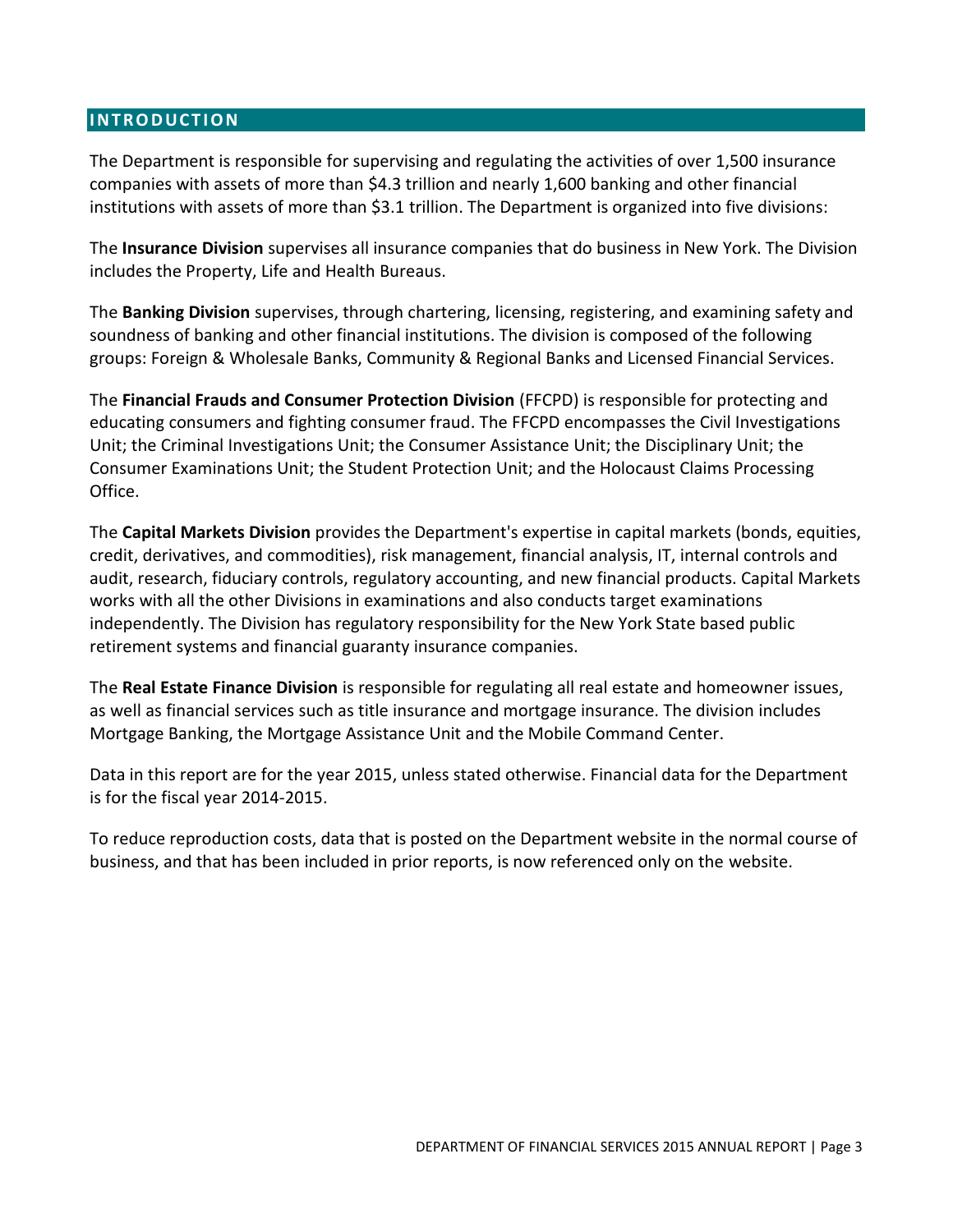# <span id="page-5-0"></span>**MAJOR ACCOMPLISHMENTS**

The Department continues to work to protect consumers and promote a thriving sustainable financial services sector for the long term. The highlights of some of that work are below.

## **SAFEGUARDING THE FINANCIAL SERVICES INDUSTRY**

#### **Combatting Manipulation in the Financial Markets**

- **Interest Rate Manipulation**: On April 23, 2015, the Department reached a settlement with Deutsche Bank, which agreed to pay \$600 million to the State of New York for violations of New York Banking Law in connection with the manipulation of key benchmark interest rates, including the London Interbank Offered Rate ("LIBOR"), the Euro Interbank Offered Rate ("EURIBOR") and Euroyen Tokyo Interbank Offered Rate ("TIBOR") (collectively, "IBOR"). From approximately 2005 through 2010, certain Deutsche Bank traders frequently requested that certain submitters submit rate contributions that would benefit the traders' trading positions, rather than the rates that complied with the IBOR definitions. In addition to the civil monetary penalty, Deutsche Bank agreed to take steps to terminate employees involved in the improper conduct and to install an independent monitor for a period of two years to conduct a comprehensive review of Deutsche Bank's existing compliance programs, policies, and procedures related to its interest rate businesses. The monitor will recommend and oversee the implementation of any corrective measures undertaken pursuant to the settlement.
- **Foreign Currency Exchange Trading Manipulation**: After investigating foreign currency exchange operations at global bank Barclays Bank PLC, including in both spot market and electronic trading, the Department found Barclays used a system to automatically reject client orders that would be unprofitable for the bank because of subsequent price swings during milliseconds-long latency periods. Furthermore, when clients questioned Barclays about these rejected trades, Barclays failed to disclose the reason that the trades were being rejected, instead citing technical issues or providing vague responses. The Department reached agreements on two Consent Orders with Barclays. Under a May 2015 Order, the bank agreed to undertake corrective measures and paid a \$485 million monetary penalty to the State of New York to resolve the investigation. The investigation into electronic trading continued, but was resolved in a November 2015 Order, which included remediation measures and a \$150 million monetary penalty paid to the State of New York.

## **Combatting BSA/AML/Sanctions Violations**

 **Crédit Agricole:** On October 20, 2015, the Department reached a settlement with Crédit Agricole, which agreed to pay \$385 million for violations of New York Banking Law in connection with transactions involving countries and entities subject to international sanctions. From at least 2003 to 2008, Crédit Agricole employed nontransparent methods to process more than \$32 billion in U.S. dollar payments through its New York Branch, most of which were on behalf of Sudanese, Iranian, Burmese and Cuban entities subject to U.S.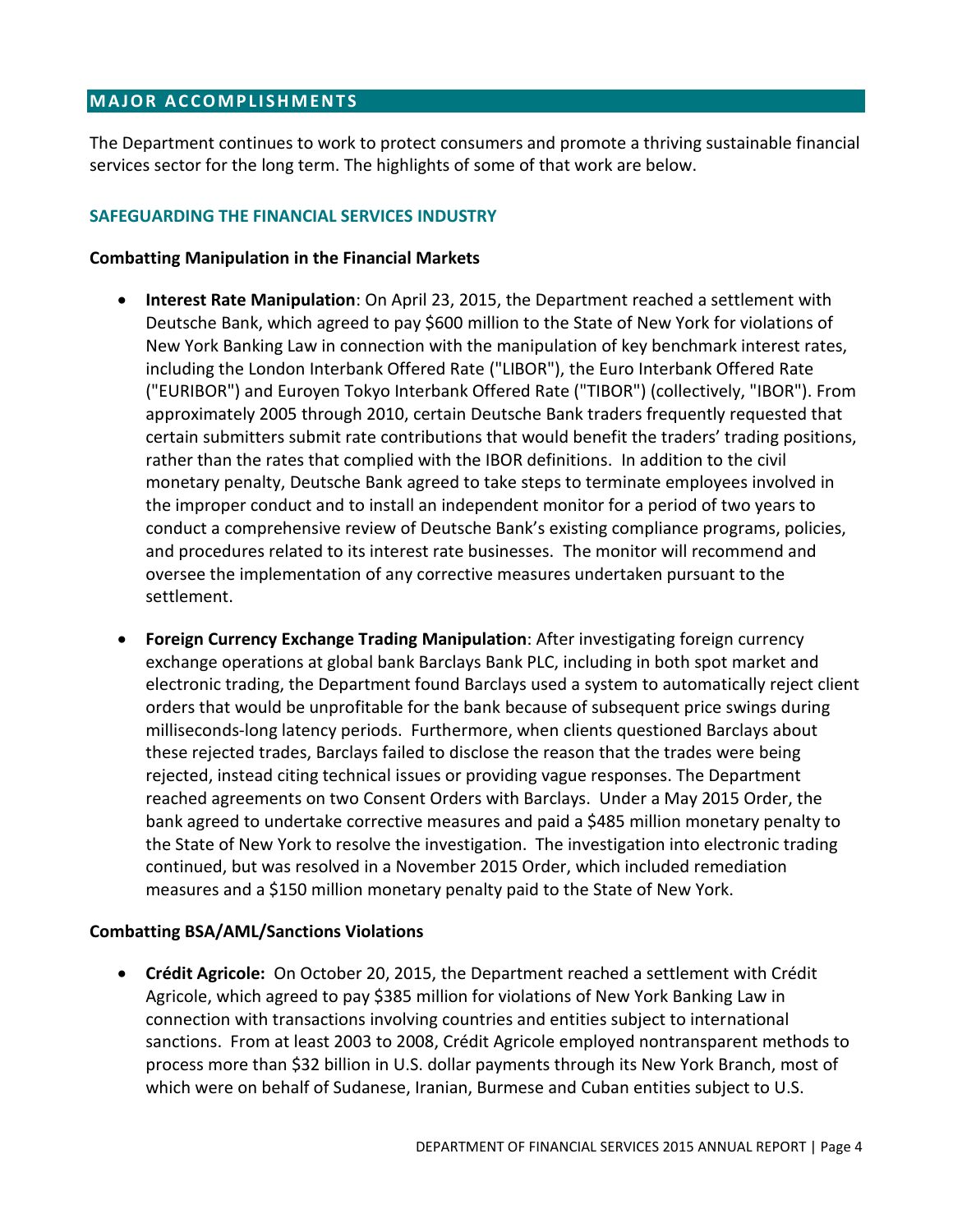economic sanctions, including entities appearing on the List of Specially Designated Nationals and Blocked Persons of the U.S. Treasury Department's Office of Foreign Assets Control ("OFAC"). In addition to the civil monetary penalty, the Bank agreed to take steps to terminate an employee involved in the improper conduct and to install an independent consultant to conduct a comprehensive review of the Bank's existing BSA/AML and OFAC sanctions compliance programs, policies, and procedures. The independent consultant will recommend and oversee the implementation of any corrective measures undertaken pursuant to the settlement.

 **Deutsche Bank:** On November 4, 2015, the Department reached a settlement with Deutsche Bank, which agreed to pay \$200 million for violations of New York Banking Law in connection with transactions involving countries and entities subject to international sanctions. From at least 1999 through 2006, Deutsche Bank used non-transparent methods and practices to conduct more than 27,200 U.S. dollar clearing transactions valued at over \$10 billion through New York on behalf of Iranian, Libyan, Syrian, Burmese, and Sudanese financial institutions and other entities subject to U.S. economic sanctions, including entities on OFAC's Specially Designated Nationals and Blocked Persons List. In addition to the civil monetary penalty, the Bank agreed to terminate employees involved in the improper conduct and to install an independent monitor to conduct a comprehensive review of the Deutsche Bank's existing BSA/AML and OFAC sanctions compliance programs, policies, and procedures. The monitor will recommend and oversee the implementation of any corrective measures undertaken pursuant to the settlement.

## **Holding Consultants Accountable**

 On August 3, 2015, the Department issued a report on its investigation of Promontory Financial Group. The Department found that Promontory exhibited a lack of independent judgment in the preparation and submission of certain reports concerning Standard Chartered PLC. On August 18, 2015, the Department and Promontory reached an agreement resolving the matter. Promontory agreed that its actions did not meet the Department's current requirements for consultants performing regulatory compliance work for entities supervised by the Department. Further, Promontory acknowledged that any report it submits to the Department must be objective and reflect its best independent judgment, and that in all pending and future matters in which it or its client submits a report to the Department, Promontory will document any changes to such a report that it makes at the suggestion of a client or the client's counsel. Promontory also agreed to a six-month, voluntary abstention from new consulting engagements that require the disclosure of confidential information under New York Banking Law § 36(10) and made a \$15 million payment to the Department.

# **Mandating Accountability for Failure to Supervise**

 On October 28, 2015, the Department reached a settlement with The Goldman Sachs Group, Inc. in which Goldman admitted to failing to supervise a Goldman associate, previously employed by the Federal Reserve Bank of New York (the "FRBNY"). During his time at Goldman, the associate, who had been the primary supervisory contact for an entity regulated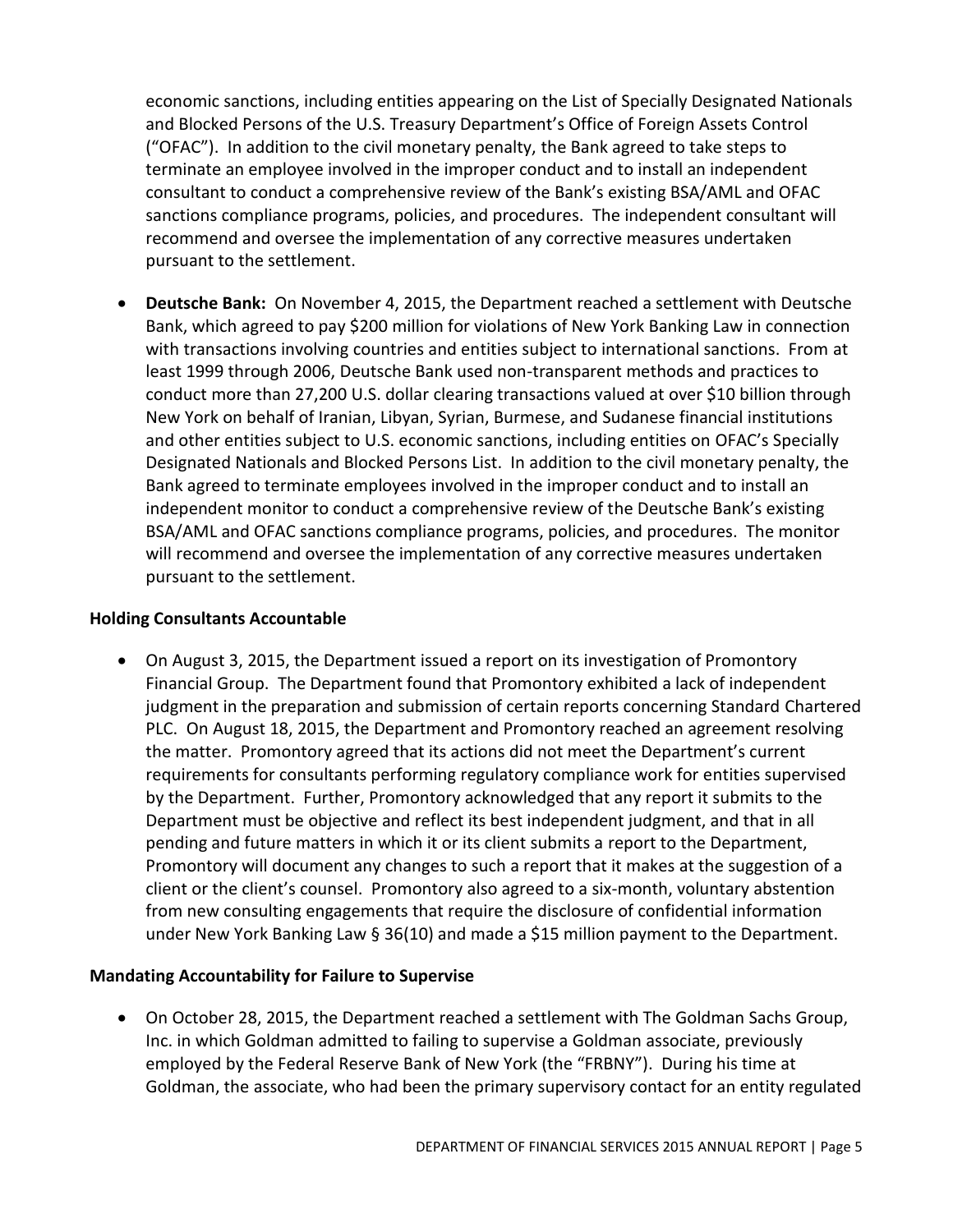jointly by the Department and the FRBNY, illegally provided confidential supervisory information about that entity to Goldman personnel. As a result of Goldman's investigation into this matter, both the individual and his manager were terminated. Goldman admitted that it failed to maintain adequate policies and procedures relating to post-employment restrictions for former government employees. Goldman also agreed to pay \$50 million to the Department and accept a three-year voluntary abstention from accepting new consulting engagements that require the Department to authorize the disclosure of confidential information under New York Banking Law § 36(10). Goldman will also implement reforms to ensure compliance with post-government-employment restrictions and to prevent the improper use of confidential supervisory information.

## **PROTECTING CONSUMERS**

## **Preventing Elder Financial Exploitation**

Elder financial exploitation is the illegal or improper use of an elderly adult's funds, property, or resources by another individual. Although elder financial exploitation is more prevalent in New York State than other forms of elder abuse, it is severely underreported. A report published in 2011 by Lifespan of Greater Rochester and several partners found that although 41 of every 1,000 older New Yorkers are victims of elder financial exploitation, only 1 of every 44 cases of such abuse is reported.

As part of its initiative to prevent elder financial exploitation, the Department focused on the important role that New York banks and credit unions can play in identifying, investigating, and reporting suspected elder abuse. In February 2015, the Department issued guidance and provided training to banks and credit unions doing business in New York State regarding best practices for the prevention of elder financial exploitation, including the adoption of red flag procedures. The trainings were offered in the Finger Lakes region, Albany, and New York City. Over 150 people from 65 institutions, most of whom represented New York-chartered community banks and credit unions, attended the trainings.

During 2015, the Department also focused on educating the public about elder financial exploitation. In June 2015, the Department released on its website a consumer bulletin containing information on how to identify the various kinds of elder financial exploitation such as scams and theft of assets by trusted individuals. The bulletin also contained tips on protective measures to prevent elder financial exploitation and resources for reporting suspected abuse, including how to contact New York Adult Protective Services and how to file a complaint with the Department.

# **Prohibiting Illegal Online Payday Lending**

Payday loans are illegal short-term loans, typically an advance on a paycheck, with extremely high interest rates that violate New York's criminal and civil usury law, which limit interest to 25 and 16 percent respectively. Considering the fees on an annual basis, the interest rates can be as high as 400 to 1,000 percent. In early 2013, based on consumer complaints, the Department launched an investigation into payday lending which included issuing cease and desist letters to online companies offering payday loans to New York consumers in violation of New York law. In 2014, the Department developed a payday lender database to serve as a due diligence tool to help banks identify and stop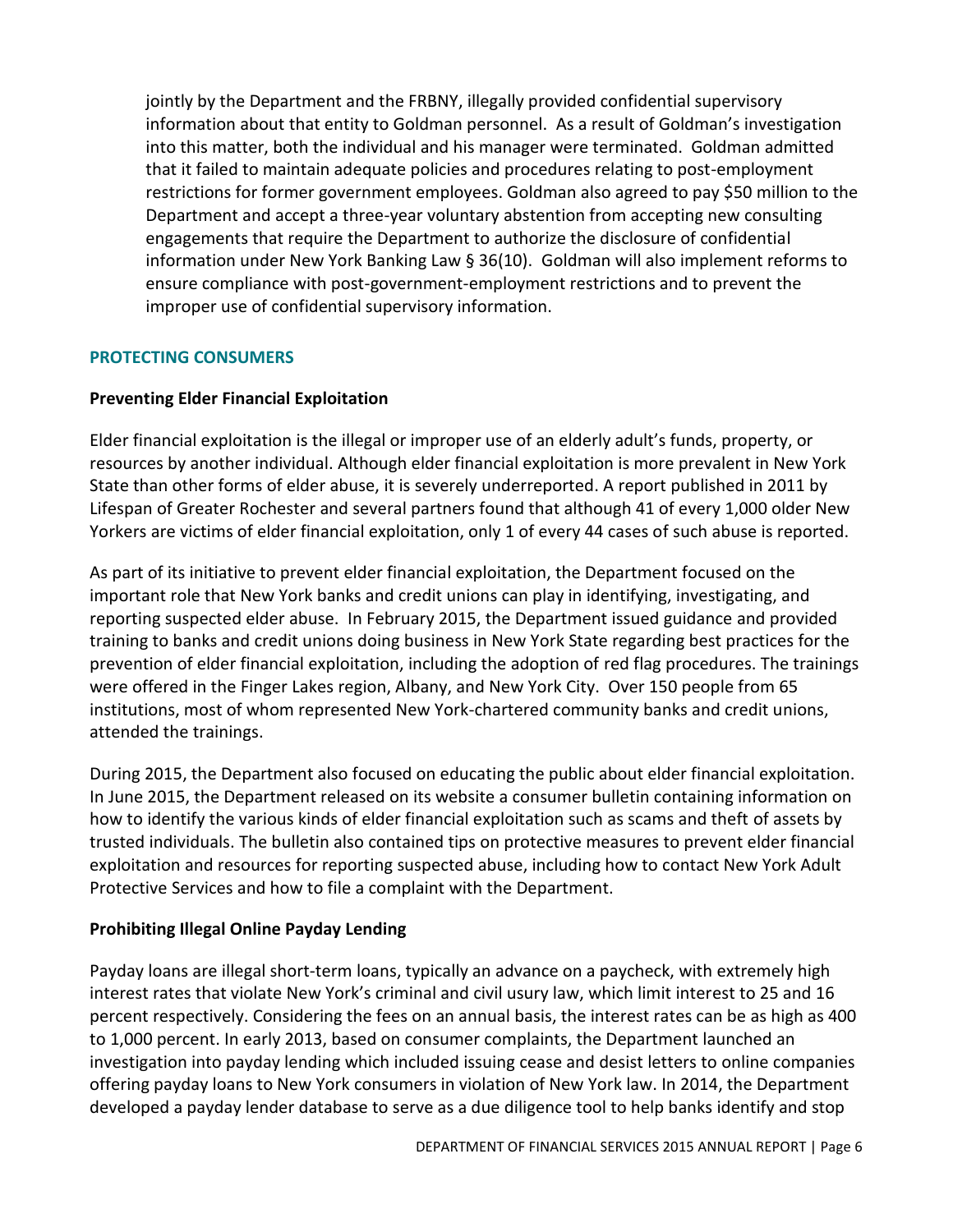illegal, online payday lending in New York. In 2014 and 2015, the Department enlisted a number of banks, including Bank of America, to use the database in its due diligence and consumer protection functions.

The Department also investigated payday loan "lead generators" that market and collect applications for illegal payday loans. In 2015, the Department entered into a settlement agreement with Selling Source, MoneyMutual and its spokesperson, Montel Williams, to resolve misrepresentations relating to Selling Source's payday loan lead generation business, including selling consumer information to payday lenders offering loans with interest rates between 261% and 1304% --16- to 82-times higher than the legal limit in New York. The settlement agreement required Selling Source to pay a \$2.1 million civil penalty and stop marketing payday loans to New York consumers, and further required Montel Williams to end his endorsement of Selling Source's network of payday lenders in New York.

# **Preventing High-Interest Lending to Military Service Members**

Because of their relative youth and steady paychecks, military service members can be targets for fraud and unfavorable financial products. In July 2015, the Department announced a crackdown on high-interest loans made to service members by closing the "Fort Drum Loophole." That loophole - predicated on a 2005 determination by the New York State Banking Department -- had allowed companies to make unlicensed loans that were in some cases more than double New York State's interest rate caps to service members who were stationed in New York but were not permanent New York residents. The Department formally reversed that 2005 determination administratively.

As part of that reversal, Omni Military Lending, after discussions with the Department, agreed that all loans to service members stationed in New York would now be made through an entity licensed by the Department, in compliance with New York's usury and licensed lender laws. Omni had been making loans in New York at interest rates of up to 36 percent despite a New York State interest rate cap of 16 percent on such loans or 25 percent interest for certain licensed lenders. The Department sent a letter to Omni acknowledging the company's agreement and providing guidance to all military lenders that loans made to service members stationed in New York should be made in compliance with New York's interest rate caps, thereby closing the Fort Drum loophole.

# **Protecting Students from Misleading and Improper Practices**

Governor Cuomo established the Student Protection Unit as part of his 2014-15 Executive Budget to serve as consumer watchdog for New York's students. The Student Protection Unit is dedicated to investigating potential consumer protection violations and distributing clear information that students and their families can use to help them make informed, long-term financial choices.

Student debt relief companies generally charge improper fees to connect distressed student loan borrowers to free federal government debt relief programs. In 2014, the Department issued subpoenas to several student debt relief providers as part of an investigation into concerns about potentially misleading advertising, improper fees, and other consumer protection problems in the industry. On June 30, 2015, the Department entered into a Consent Order with Direct Student Aid, Inc., a student debt relief company. Direct Student Aid agreed to shut down its business nationwide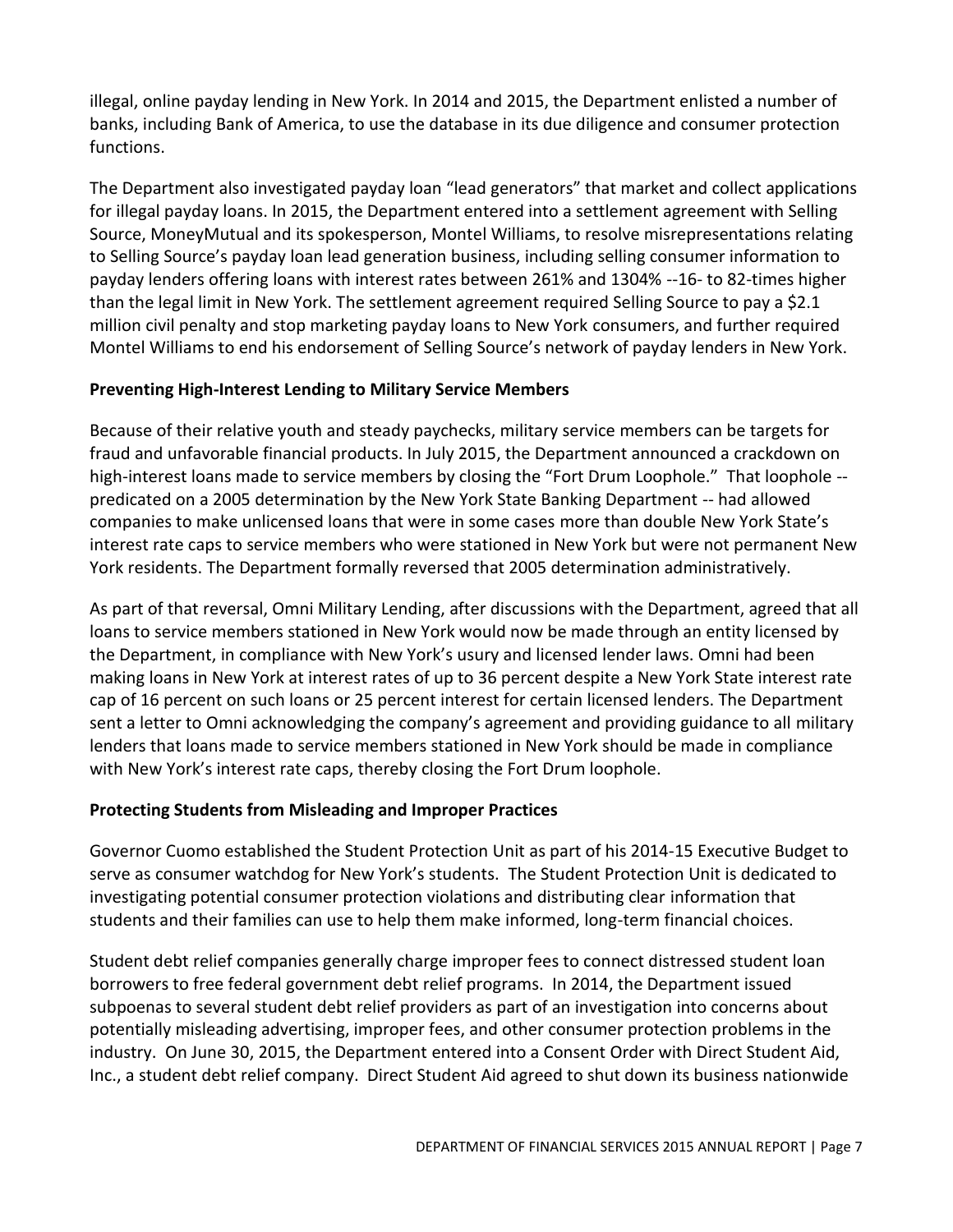and pay a \$10,000 penalty. The Student Protection Unit is continuing to investigate the student debt relief industry.

The Student Protection Unit also participated in the Governor's Capital for a Day program for Central New York and the Mohawk Valley during which the Unit provided on-the-ground assistance to borrowers facing difficulties with student loans.

# **Protecting Consumers from Deceptive Loan Practices Targeting Pensions**

Pension loan companies solicit pensioners over the internet, seeking pensioners who will "sell" their pensions for a set period of time -- anywhere from three to 10 years -- in exchange for lump sum amounts. Such companies recruit investors to provide the lump sum amounts and pensioners to provide the monthly payments out of their pensions. While these transactions are marketed as "pension advances" or "sales" of pension income, under New York law they are in actuality highinterest loans that can cost pensioners hard-earned income that was intended to sustain them in their later years.

Prompted by reports of high interest loans taken out by pensioners, the Department launched an investigation into pension lending. Soon after commencing the investigation, the Department entered into a joint investigation with the Consumer Financial Protection Bureau ("CFPB"). In August 2015, the Department and the CFPB sued Pension Income, LLC and Pension Funding, LLC, two pension lending companies, as well as three individuals, in the Central District of California. The suit alleged that the defendants violated the Dodd-Frank Consumer Financial Protection Act and New York Banking and Financial Services Laws, by misleading consumers who took out loans using their pensions, deceptively marketing the products as sales instead of loans, failing to disclose high interest rates and fees, charging interest rates that violate New York usury laws, transmitting money without a license, and violating state laws prohibiting deception. The CFPB and the Department sought to end the illegal practices, prevent further consumer injury, and install a receiver to facilitate winding down the companies and provide consumer relief. The Office of the Attorney General represents the Department in the action. In December, the Department, the CFPB, and four of five defendants reached an agreement on a stipulated preliminary injunction that would install the receiver to wind down the business, and the Court entered a default judgment against the fifth defendant.

# **Reducing Health Insurance Costs**

- **Fair Rate Setting for Health Insurance Premiums.** For the individual market, insurers requested, on average, a 10.4 percent increase in health insurance rates for 2016. The Department reduced that average increase to 7.1 percent. For the small group market, insurers, on average, requested a 14.4 percent increase in health insurance rates for 2016. The Department reduced that average increase to 9.8 percent. Moreover, a number of small businesses will be eligible for tax credits that would lower those premium costs even further.
- **Premium Refunds.** Under the prior approval law, health insurers must spend at least 82 percent of premiums for individual and small group business and 85 percent for large group business on medical claims in order to meet minimum loss ratio requirements. If insurers spend less than that percentage, they are required to return the difference to policyholders.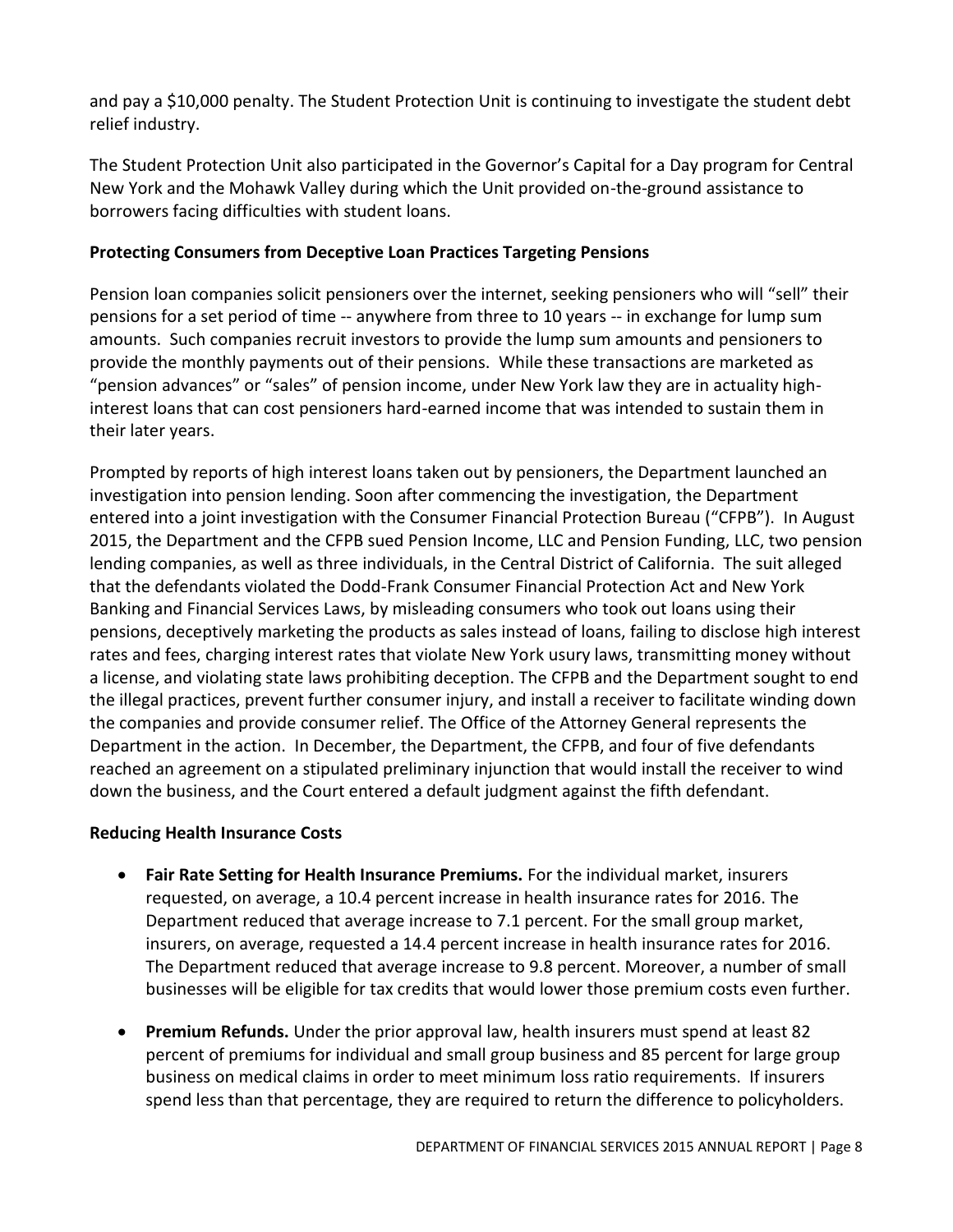In 2015, the Department required insurers that did not meet the minimum loss ratio requirements to refund \$8.4 million to policyholders.

## **Investigating Out-Of-Network Medical Costs**

The Department continued its efforts to address the concern of consumers receiving unexpected bills for medical services when their provider is not within their plan's network and implemented Chapter 60 of the Laws of 2014 which went into effect March 31, 2015. This landmark legislation protects and holds consumers harmless from bills for emergency services and surprise bills, establishes an independent dispute resolution process to resolve coverage disputes, improves disclosure, extends network adequacy and external appeal protections, and makes claim submissions easier.

# **PROMOTING STRONG, SMART, TARGETED REGULATION**

# **Reforming the Title Insurance industry**

Title insurance is a critically important product that protects purchasers of property and the lenders who fund those purchases from the rare circumstance in which the seller of the property did not have clear title to the property, e.g. the property was not clearly the seller's to sell or a lien remained on the property "clouding" the purchaser's title. At the same time, price competition in the title insurance industry is virtually non-existent, and home purchasers often know very little about the title insurance they are purchasing in the midst of a frenzied real estate closing process.

In May 2015, the Department approved new title insurance rates for mortgage refinancing transactions which, in some cases, provide consumers with up to 65 percent in savings. In addition to approving the reduced rates, the Department has also proposed new regulations designed to eliminate improper inducements which increase the cost of title insurance for consumers. Moreover, the 2014-15 New York State Enacted Budget provided the Department with the authority to issue licenses to title insurance agents for the first time, just as it licenses all other insurance agents and brokers. Title insurance agents must now meet qualification standards and undergo regular training, and the Department is empowered to monitor abuses by agents and to revoke licenses accordingly. Taken together, these measures reflect the Department's commitment to ensuring that members of the title insurance industry conduct business in a manner that shows due regard for the interests of consumers.

# **Regulating and Licensing Virtual Currency**

The emergence of virtual currency, distributed ledger, and blockchain technologies present both opportunities and challenges for industry as well as regulators. Building innovative platforms for conducting commerce can help improve the efficiency of financial transactions, record-keeping and clearing. However, these technologies create risks to the extent that existing regulatory requirements are bypassed, or regulatory requirements do not keep up with the speed of transactions. Easier facilitation of payments and anonymous movements of funds can be dangerous without the compliance and oversight designed to safeguard consumers, and to prevent money laundering and funding illegal activities.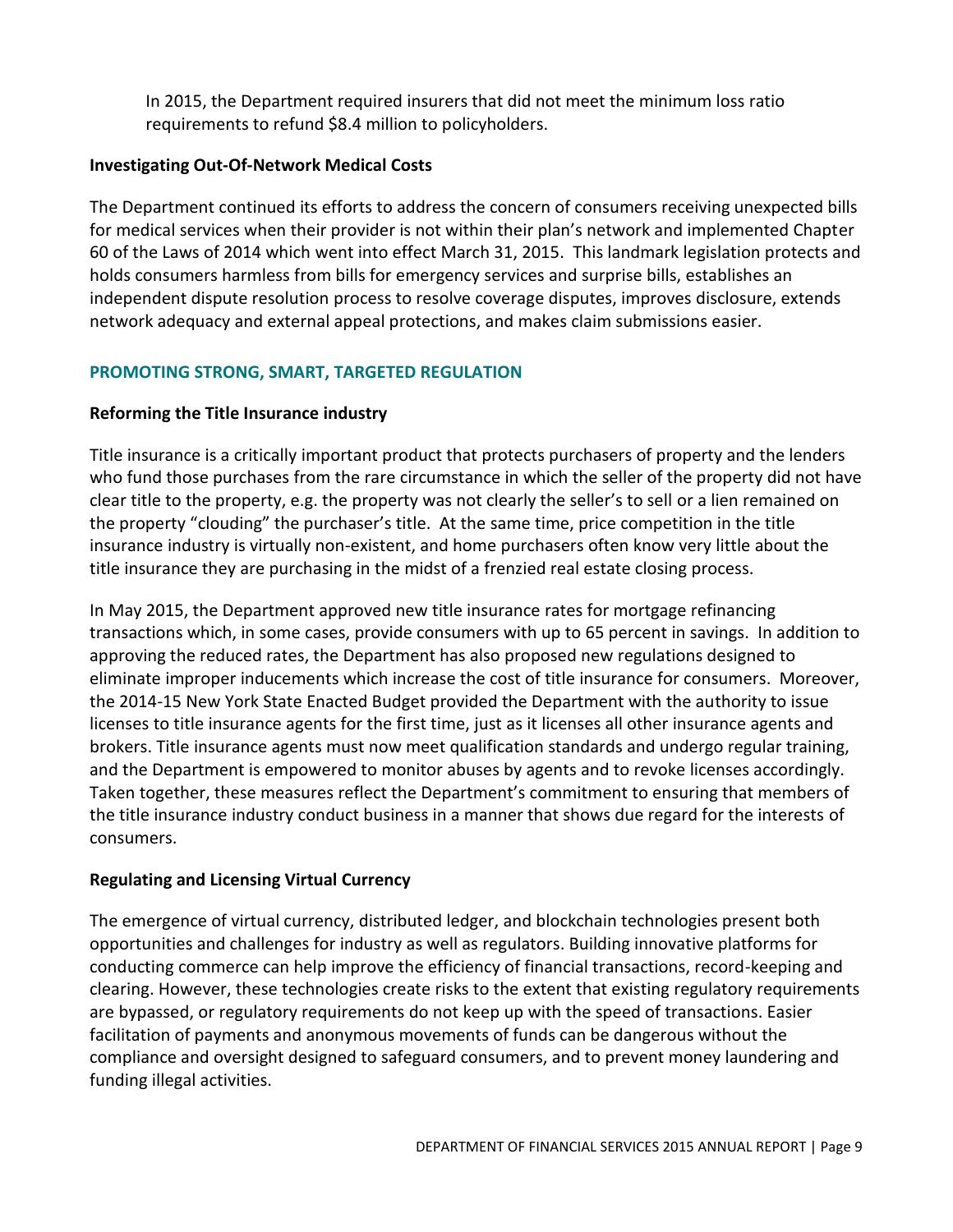In 2013, the Department launched a fact-finding inquiry concerning virtual currency, considering whether new regulations were necessary for this new type of "fintech." After conducting public hearings in 2014, and publishing and revising proposed regulations, a regulation requiring a license to engage in virtual currency business became effective in June 2015. Over two dozen applications for virtual currency licenses were submitted in 2015. Three companies received authorization in 2015 to engage in virtual currency operations: one received the new virtual currency license, and two others sought and obtained trust charters with specific authorization for virtual currency exchange activities. The Department continues to work with other companies seeking virtual currency licenses, and continues to monitor additional fintech developments.

# **Leading Efforts to Strengthen Cyber Security across the Financial Sector**

In 2013, the Department launched an agency-wide initiative aimed at improving cyber security throughout the financial services industry. In 2013, 2014, and 2015 the Department surveyed its regulated institutions in both the banking and insurance sectors, and published several reports covering key topics such as penetration testing, security breaches, budgets and costs, corporate governance, third party service providers, and future plans. Based on the information gathered, as well as the results of examinations of specific institutions, the Department updated and expanded the scope of the IT/cyber security examinations. In November 2015, the Department published an open letter to other financial regulators, inviting communication and consultation on improving cyber security practices in the financial industry.

# **Creating Best Practices for Inspecting, Securing, and Maintaining Vacant and Abandoned Properties**

The Department worked with numerous banks and mortgage companies to develop the *Industry Best Practices: Inspecting, Securing, and Maintaining Vacant and Abandoned Properties in New York* (the "Best Practices"). The primary objective in implementing the Best Practices is to combat the blight and reduce the substantial burdens that vacant and abandoned properties impose on communities throughout the state. Banks and mortgage companies representing more than 70 percent of the New York loan servicing market have agreed to adhere to the standards set forth in the Best Practices, which, among other measures, requires participating parties to: (i) regularly inspect delinquent borrowers' properties to assess occupancy status; and (ii) ensure that abandoned properties are safely and properly maintained even prior to attaining a judgment of foreclosure.

In connection with the Best Practices, the Department has launched an online portal for both local officials and members of the public to submit complaints regarding properties believed to be vacant and abandoned, and has also created a database containing pertinent information for each property. More than 6,000 properties have been added to the database since its inception. In addition, for each complaint submitted through the online portal, the Department seeks to identify the corresponding loan servicer (if there is a mortgage on the property) and to notify the servicer of the complaint. Regardless of whether the servicer has adopted the Best Practices, the Department urges the servicer to take responsibility for ensuring that property is maintained in accordance with the standards set forth in the Best Practices.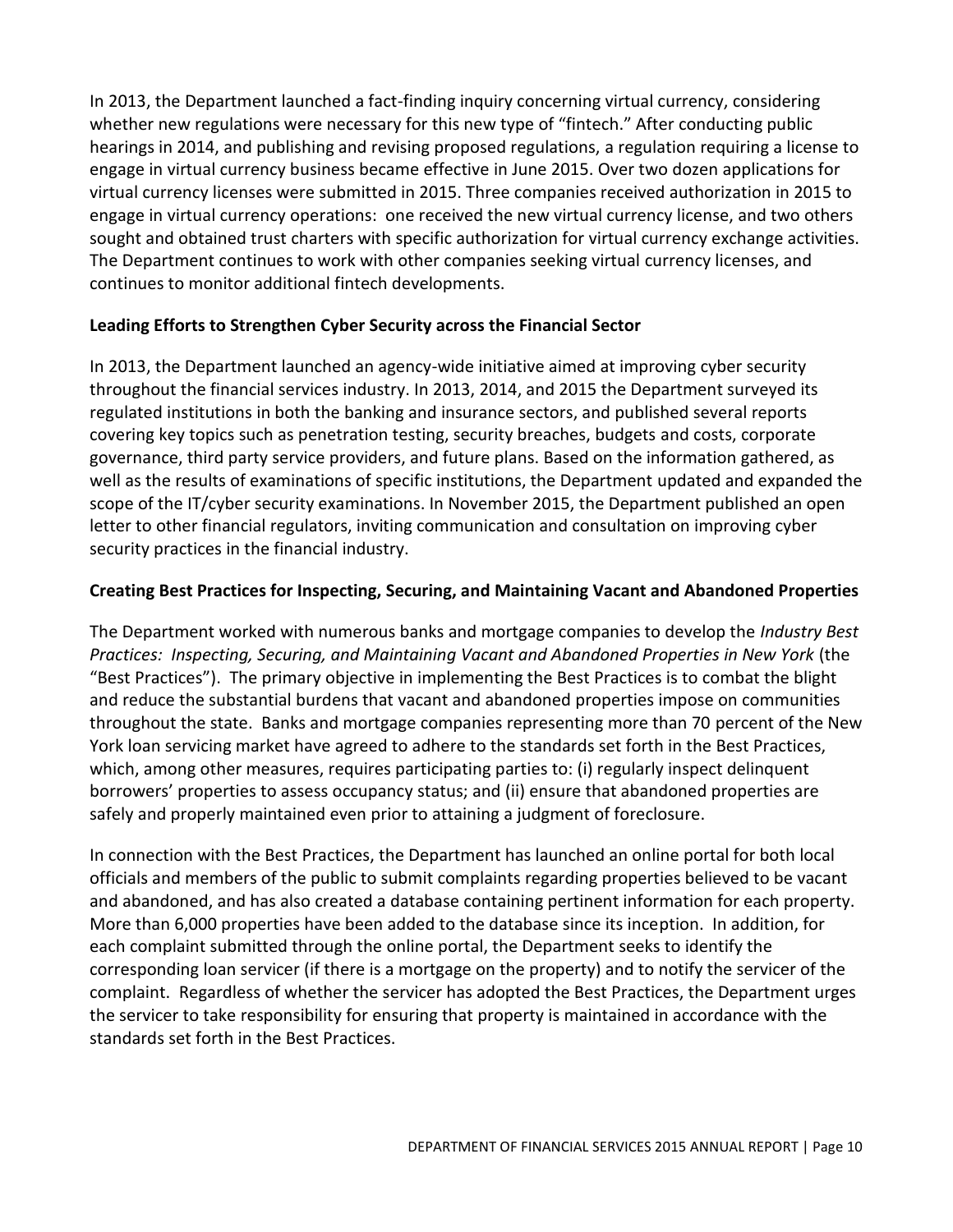#### <span id="page-12-0"></span>**INSURANCE DIVISION OVERVIEW**

#### **Property Bureau**

The Property Bureau supervises more than 886 regulated entities with total assets of \$1.3 trillion writing net premiums totaling more than \$361 billion.

The Property Bureau oversees the financial condition and market conduct of property and casualty insurance companies in order to monitor the financial solvency of licensees and maintain an equitable marketplace for policyholders.

The Property Bureau's Financial Section conducts examinations and analyses, which include reviewing and monitoring the financial condition of regulated entities; reviewing mergers, acquisitions and transactions within holding company systems; reviewing applications for the licensing of domestic and foreign insurers; reviewing applications for accreditation of foreign and alien reinsurers; reviewing applications to qualify as a certified reinsurer and reviewing applications for registration as a service contract provider.

The Property Bureau Market Section reviews policy forms and rate filings for all lines of business, including workers' compensation, private passenger and public automobile and medical malpractice insurance rates. In addition, the Market Section oversees the American Arbitration Association's (AAA) administration of conciliation and arbitration of no-fault auto insurance claims disputes and monitors the excess and surplus lines insurance market, as well as risk retention groups and purchasing groups organized pursuant to the Federal Risk Retention Act.

The Bureau conducts investigations of property and casualty insurers' underwriting, rating and claims practices for compliance with New York statutes and Department Regulations. The findings of these investigations may require that the Department take disciplinary action against these insurers. Where necessary, the Bureau seeks to return improperly charged premiums and interest to New York policyholders and claimants.

#### **Health Bureau**

The Health Bureau regulates health insurers with total assets of \$38.4 billion and premiums totaling \$42.8 billion. The Health Bureau has responsibility for all aspects of health insurance regulation in New York.

The Health Bureau regulates the fiscal solvency of accident and health insurance companies, Article 43 not-for-profit health plans, health maintenance organizations (HMOs), municipal cooperative health benefits plans, student health plans and continuing care retirement communities, including the review of financial statements and holding company transactions.

The Health Bureau reviews and approves health insurance premium rates and policy forms, and reviews provider networks for adequacy. The Health Bureau also reviews discontinuances of health insurance coverage.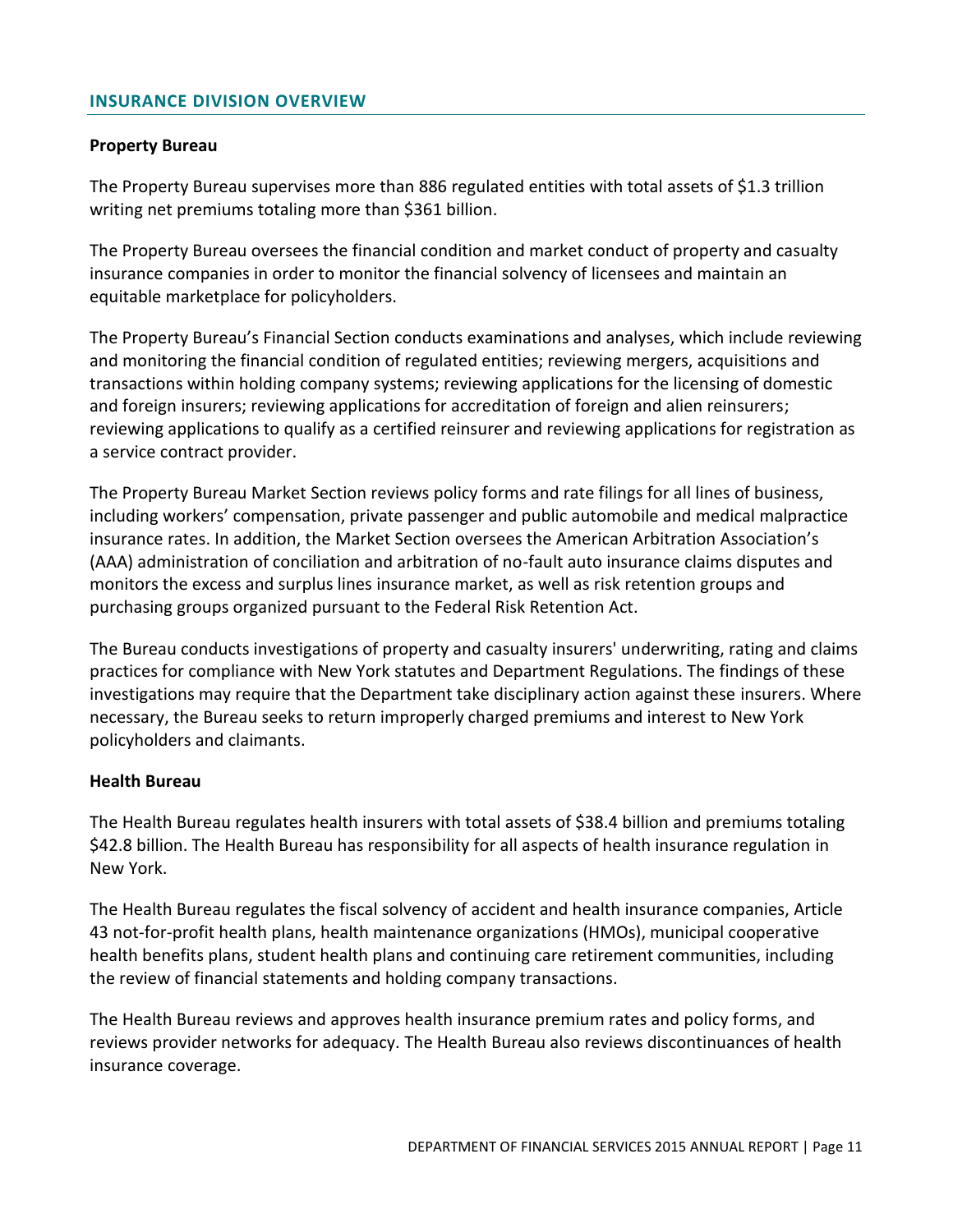The Health Bureau conducts financial and market conduct examinations to ensure compliance with statutory and financial solvency requirements, as well as proper treatment of policyholders. The financial examinations focus on high-risk areas of an entity's operations and include corporate governance, internal controls, current and prospective risk assessment, and review of material transactions.

The Health Bureau administers the Healthy NY program and the COBRA program which provide insurance coverage to vulnerable small businesses and individuals meeting certain eligibility criteria. In addition, the Health Bureau oversees the Healthy NY Stop Loss Funds and the Market Stabilization Pool, which is a risk adjustment mechanism for Medicare Supplement coverage.

In conjunction with the Department of Health, the Health Bureau oversees the NYS Medical Indemnity Fund which covers the cost of health care services, home, and vehicle modifications for patients with neurological impairments deemed by the courts to be birth-related.

The Health Bureau implements health insurance legislation and drafts regulations and guidance. In 2015, the Bureau implemented New York's landmark out-of-network surprise bill legislation.

# **Life Bureau**

The Life Bureau supervises more than 639 regulated entities, including 134 licensed life insurance companies with assets of more than \$3 trillion and premiums of more than \$246 billion.

The 134 life insurers supervised by the bureau include 80 domiciled in New York and 54 foreign domiciled insurers. In addition, the bureau supervises: 35 fraternal benefit societies; 12 retirement systems, including four private pension funds and eight governmental systems; nine governmental variable supplements funds; 361 charitable annuity funds; 22 employee welfare funds; 29 life settlement providers; 28 accredited reinsurers and nine certified reinsurers.

The Life Bureau regulates financial condition through: the establishment and application of financial standards (risk-based capital, reserves, accounting, etc.); the periodic examination of insurance companies' financial activities; the evaluation of reserve adequacy and liquidity and other risks; the review of life products for self-support and potentially excessive risk; and the analysis of financial statements and actuarial reports and opinions submitted by regulated entities. Such Bureau processes are performed to verify that statutory and regulatory financial standards are met and to ensure that insurers can meet their financial and contractual obligations.

The Life Bureau regulates market conduct through: the establishment of market conduct standards (product provisions, replacements, claims practices, etc.); the periodic examination of insurance companies' sales and marketing practices and treatment of policyholders; the investigation of specific or targeted market activities; and the analysis of market data. These processes are performed to: ensure compliance with statutory and regulatory requirements; ensure that policyholders are treated fairly and equitably by insurers in accordance with prescribed standards of conduct; and protect the marketplace by preventing and/or limiting practices that constitute unfair trade practices or unfair methods of competition.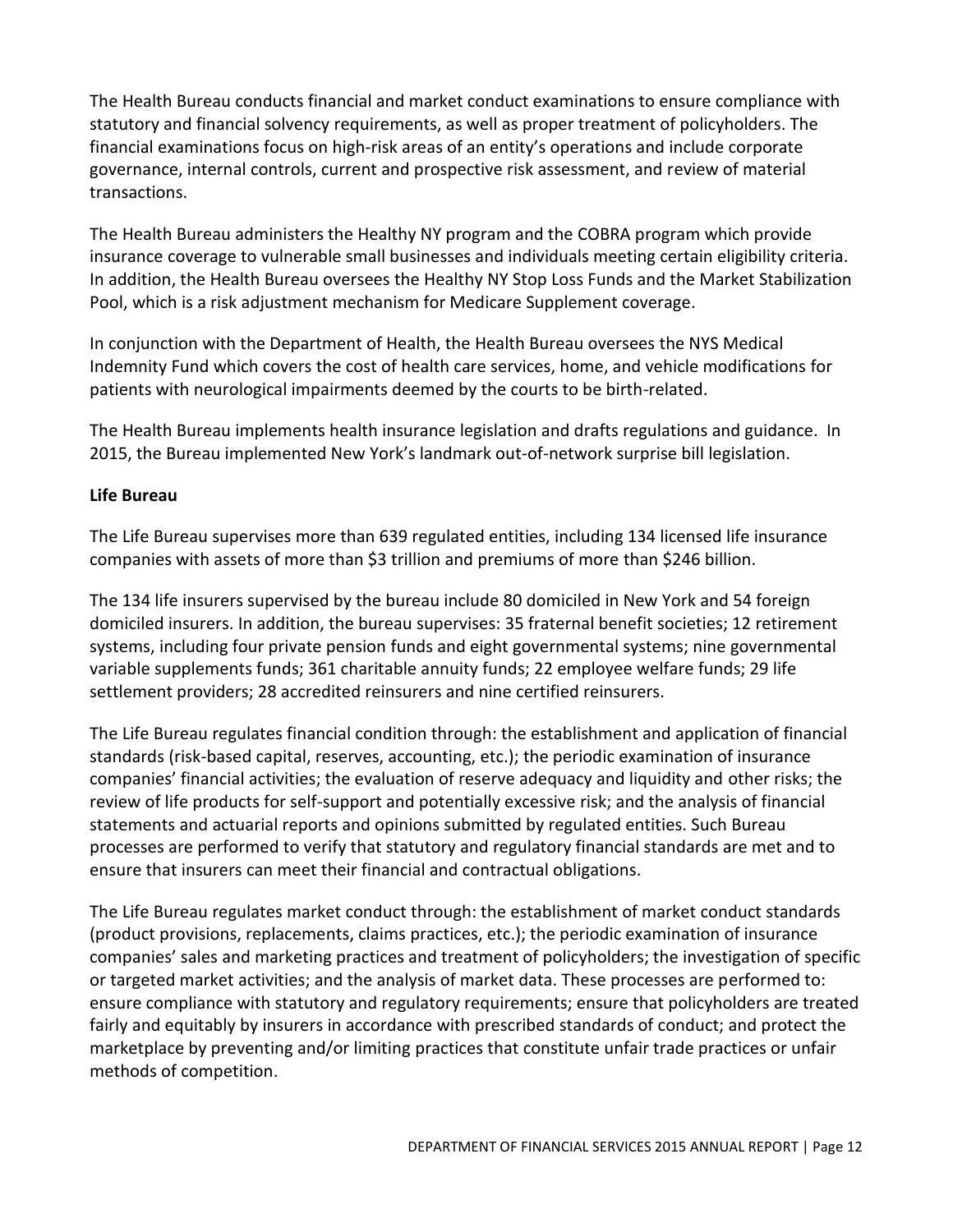The Life Bureau reviews and approves life insurance policies, annuity contracts, funding agreements, and all other agreements and policy forms relating thereto submitted by authorized life insurers and other regulated entities for sale in New York to individual or group consumers for compliance with applicable laws, rules and regulations. Legal and actuarial reviews are performed to ensure that New York consumers receive the protection afforded by New York law and regulations and to ensure that such consumers are treated in a fair and equitable manner by authorized life insurers and other regulated entities.

The Life Bureau regulates the corporate conduct of authorized insurers through: the establishment of corporate standards (corporate governance, holding company, licensing requirements, etc.); the enforcement of statutory and regulatory corporate governance standards; and the review and approval of activities including licensing, corporate reorganizations, mergers, acquisitions, demutualization and holding company transactions. In so doing, the Bureau verifies that statutory and regulatory requirements are met; ensures the prudent conduct of insurers; and protects policyholder interests.

# <span id="page-14-0"></span>**BANKING DIVISION OVERVIEW**

The entities regulated and supervised within the Banking Division provide for a healthy, highly competitive financial center, that enhances the liquidity of the local and national financial markets. These entities are also key contributors to New York State's labor force and economic vitality.

## **Community and Regional Banks**

Community and Regional Banks (CRB) is responsible for the prudential regulation of community and regional banks, credit unions, and other depository institutions through annual and periodic target examinations and continuous supervision. CRB staff review the compliance of the supervised institutions with applicable New York State and Federal laws and regulations. Where applicable, CRB partners with the Federal Deposit Insurance Corporation, the Federal Reserve Bank of New York, and the National Credit Union Administration (NCUA).

In 2015, CRB had supervisory oversight of a total of 81 banking and savings institutions, including 43 commercial banks, 16 trust companies, 20 savings banks, and 2 savings and loan associations. CRB also provides regulatory supervision for 18 credit unions with total assets ranging from \$800 thousand to \$2.3 billion, charitable foundations, bank holding companies, and three New York State regulated corporations. The aggregate assets of institutions supervised by CRB are more than \$323 billion.

# **Foreign and Wholesale Banks**

Foreign and Wholesale Banks (FWB) is responsible for the regulatory oversight of branches, agencies, and representative offices of Foreign Banking Organizations, wholesale domestic banks, Article XII investment companies and one private bank. Given the global nature of bank regulation, the Department maintains strong relationships with foreign banks' home country bank supervisory authorities.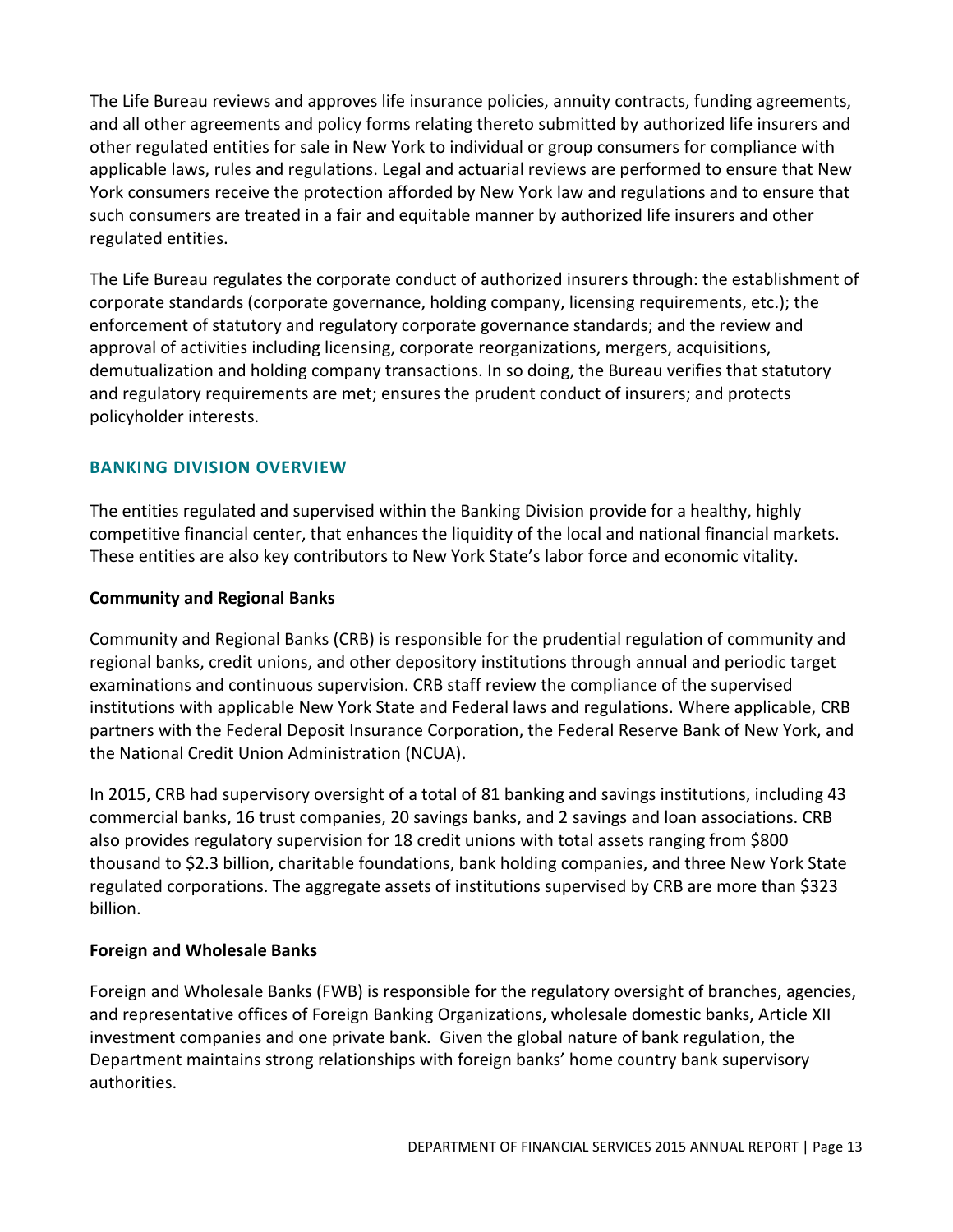During 2015, a total of 144 institutions with assets of more than \$2.2 trillion were subject to the division's regulatory oversight. This included 82 branches, 13 agencies and 35 representative offices of Foreign Banking Organizations as well as 3 Article XII institutions, six trust companies and two limited purpose trust companies, two commercial banks and one private bank.

## **Licensed Financial Services**

Licensed Financial Services (LFS) supervises budget planners, check cashers, licensed lenders, money transmitters, premium finance agencies, and sales finance companies. At year-end 2015, the Department had regulatory oversight of 35 budget planners, 113 check cashers, 14 licensed lenders, 87 money transmitters, 48 premium finance agencies, and 99 sales finance companies.

Improvement in New York's overall economic conditions continued in 2015, and with the exception of check cashers and licensed lenders, our licensees remained stable in numbers. Check cashers continued to decline due to compression of margins and merger and acquisition activity favoring larger operators

# <span id="page-15-0"></span>**CAPITAL MARKETS DIVISION OVERVIEW**

The Capital Markets Division provides the Department's expertise in capital market products (bonds, equities, credit, derivatives, and commodities), enterprise risk management, financial analysis, IT/cyber security, internal controls and audit, regulatory accounting, research, fiduciary operations, trusts, and new financial products and services. Capital Markets works with all the other Divisions on examinations and also independently conducts targeted examinations.

The Division has regulatory responsibility for the New York State-based public retirement systems, financial guaranty insurance companies, trust companies and operations, and virtual currency companies. As the supervisor of New York State's actuarially funded public retirement systems, Capital Markets continued its examinations of the New York State and Local Employee Retirement System, the New York City Employee Retirement System, New York City Teachers' Retirement System, the New York City Fire Department Pension Fund, and the New York City Board of Education Retirement System. The examination of the New York City Police Pension Fund, covering 2009 through 2014, commenced in December 2015.

Additionally, the Capital Markets Division continues to monitor developments concerning the cyber security practices of regulated companies.

After conducting hearings, the Department issued a regulation requiring virtual currency companies doing business in New York to obtain a license. The regulation became effective in June 2015. Under the regulation, currently operating companies were required to submit an application for a virtual currency license no later than August 2015, in order to be able to continue operations during the licensing process. Over two dozen applications for virtual currency licenses were thus submitted. The Department approved one virtual currency license in 2015, and continues to process other applications. During this time, two additional companies planning to engage in virtual currency exchange activities sought and obtained trust charters under existing New York State trust laws.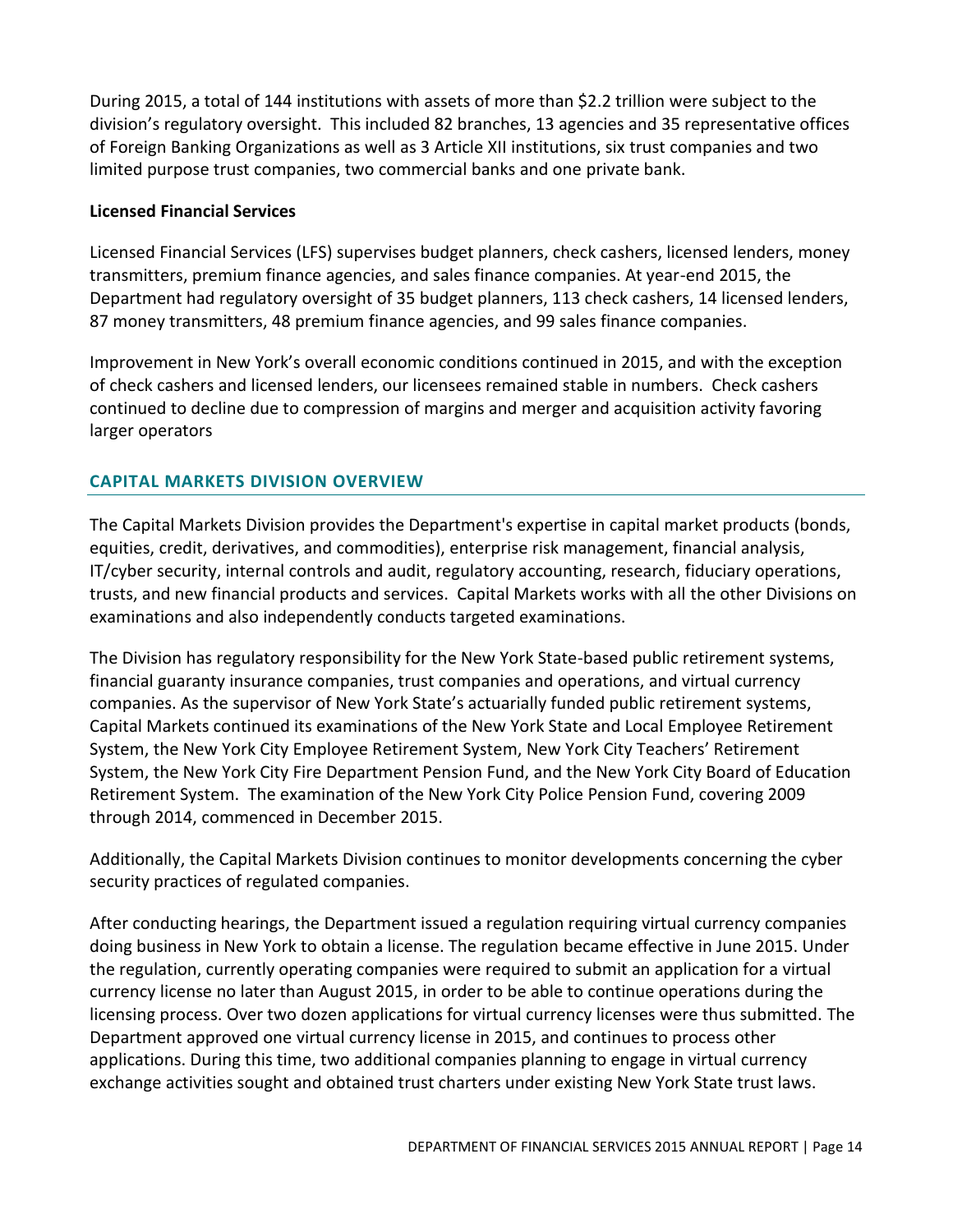#### <span id="page-16-0"></span>**REAL ESTATE FINANCE DIVISION OVERVIEW**

The Real Estate Finance Division is responsible for regulating real estate and homeowner issues, ranging from mortgage origination and servicing to the foreclosure crisis. The Division oversees three operating units: the Mortgage Banking Unit, the Mortgage Assistance Unit, and the Mobile Command Center.

#### **Mortgage Banking**

The Mortgage Banking Unit is responsible for the licensing and supervision of mortgage bankers, mortgage brokers, mortgage loan servicers, and mortgage loan originators conducting business in New York State. At year-end 2015, Mortgage Banking supervised 596 registered mortgage brokers and 178 licensed mortgage bankers operating through 96 and 562 branch offices, respectively. Mortgage Banking also has supervisory authority for 41 registered mortgage loan servicers and 7,098 licensed mortgage loan originators.

#### **Mortgage Assistance Unit**

The mission of the Mortgage Assistance Unit (MAU) is to ensure that mortgage bankers, brokers, servicers, and loan originators licensed by the Department are in compliance with applicable laws and regulations in providing financial services to New York residents. To achieve this end, the MAU acts as an intermediary between consumers and financial institutions to resolve requests for assistance and answer inquiries concerning real estate-related financial products. The MAU works to identify patterns of non-compliance and advise the Superintendent on emerging policy issues.

#### **Mobile Command Center**

The Mobile Command Center (MCC) is a mobile office staffed with Department specialists who assist homeowners at various stages of pre-foreclosure and foreclosure. The MCC travels statewide to communities hardest hit by the foreclosure crisis to help homeowners obtain mortgage loan modifications or other alternatives short of foreclosure, to take complaints from homeowners who believe that they have been subjected to lender or mortgage servicer abuses, and to provide information to homeowners about other New York State resources that may be available. The MCC also deploys statewide in response to emergencies and natural disasters to assist victims with homeowner and insurance-related issues.

#### <span id="page-16-1"></span>**FINANCIAL FRAUDS AND CONSUMER PROTECTION DIVISION**

The Department's Financial Frauds and Consumer Protection Division (FFCPD) is responsible for protecting and educating consumers and fighting consumer fraud.

As required by the Financial Services Law, the FFCPD submitted its 2015 Annual Financial Fraud and [Consumer Protection Division Report](http://www.dfs.ny.gov/reportpub/annualrep.htm) on March 15, 2016.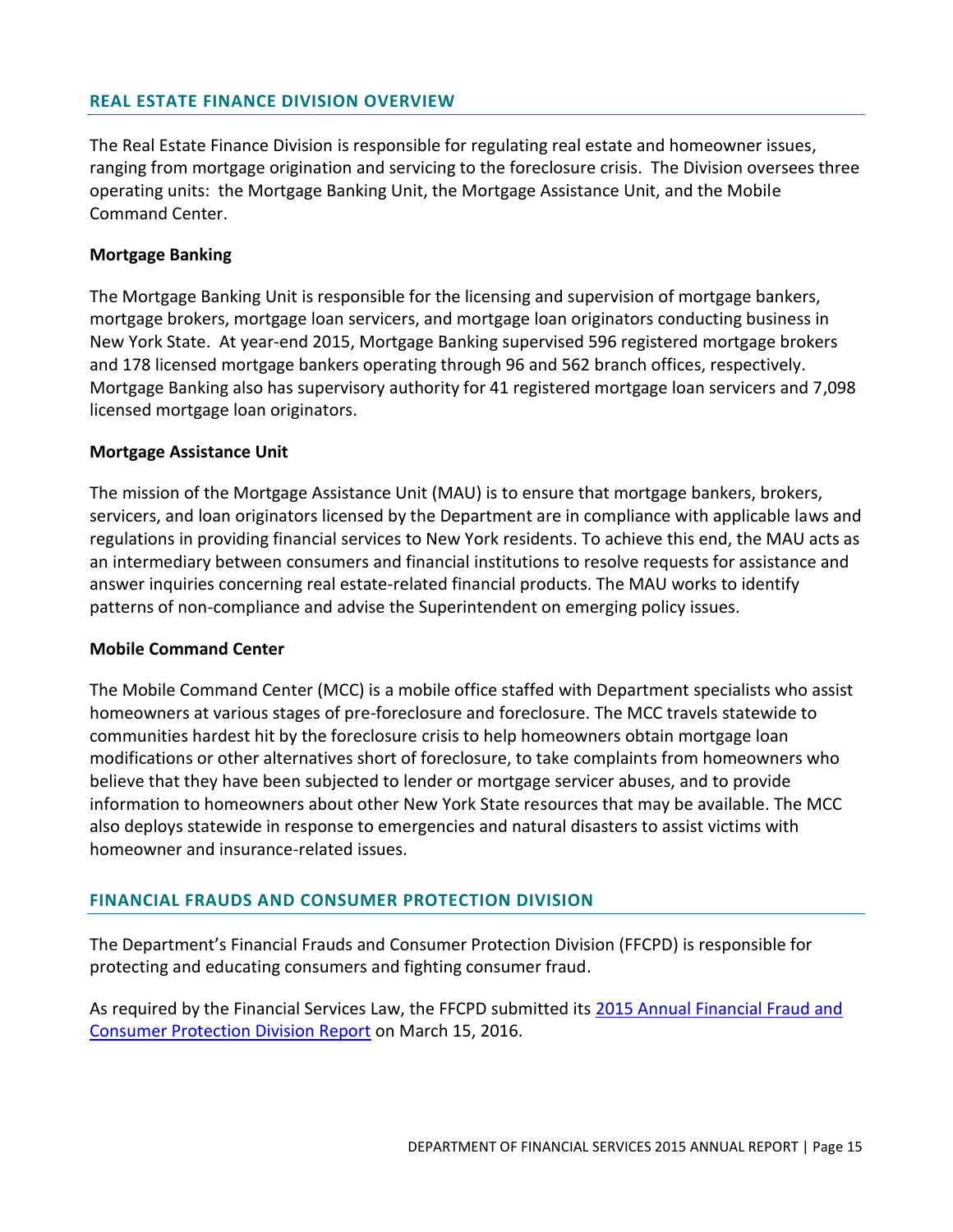The FFCPD encompasses the Civil Investigations Unit, the Criminal Investigations Unit; the Consumer Assistance Unit; the Consumer Examinations Unit; the Disciplinary Unit; the Student Protection Unit; and the Holocaust Claims Processing Office.

# **Civil Investigations Unit**

The Civil Investigations Unit includes a staff of attorneys who investigate civil financial fraud and misconduct, including violations of the financial services law, other consumer and fair lending laws, the banking law and the insurance law. In 2015, the Civil Investigations Unit conducted investigations in a number of areas including payday loan lead generators, the student debt relief industry, pension lending, price optimization and unfair insurance claims settlement practices, and pursued a number of initiatives including preventing elder financial abuse, eradicating kickbacks and improper expenses in the title insurance industry, and preventing high interest lending to military service members.

# **Criminal Investigations Unit**

The Criminal Investigations Unit, comprising the Insurance Frauds Bureau (IFB) and the Criminal Investigations Bureau (CIB), conducts specialized investigations into criminal conduct involving the financial services industry and works cooperatively with law enforcement and regulatory agencies at the federal, state, county and local levels. IFB investigates and combats health care fraud, which affects three major types of insurance: accident and health, private disability, and no-fault. CIB investigates violations of the New York Banking Law, certain enumerated misdemeanors and/or felonies under the New York Penal Law, as well as violations of anti-money laundering laws, terrorist financing and crimes relating to residential mortgage fraud. CIB also reviews the criminal histories of applicants for mortgage loan originator licenses to assist the Mortgage Banking and Legal Divisions in their determinations of whether applicants meet the statutory requirements to be licensed or registered as a mortgage loan originators, and conducts due diligence on applicants for a variety of licenses issued by the Department, including money transmitter, check casher and virtual currency licenses.

# **Consumer Assistance Unit**

The Consumer Assistance Unit (CAU) is responsible for receiving, investigating and resolving consumer complaints involving insurance, banking and other financial issues through informal mediation and negotiation. CAU also includes a unit that investigates complaints against licensed insurance producers. In 2015, the CAU recovered \$41,422,163 for 7,862 consumers, which included refunds from insurers, reinstatement of lapsed coverage, payment for denied medical claims, and coverage of disaster-related claims that had been previously denied.

Within CAU, the Producer Licensing Unit reviews applications, issues licenses and processes renewals for insurance companies as well as licensed producers, including agents, brokers, adjusters, bail bond agents, life settlement brokers, providers and intermediaries. In 2015, the Producer Licensing Unit issued 186,266 licenses.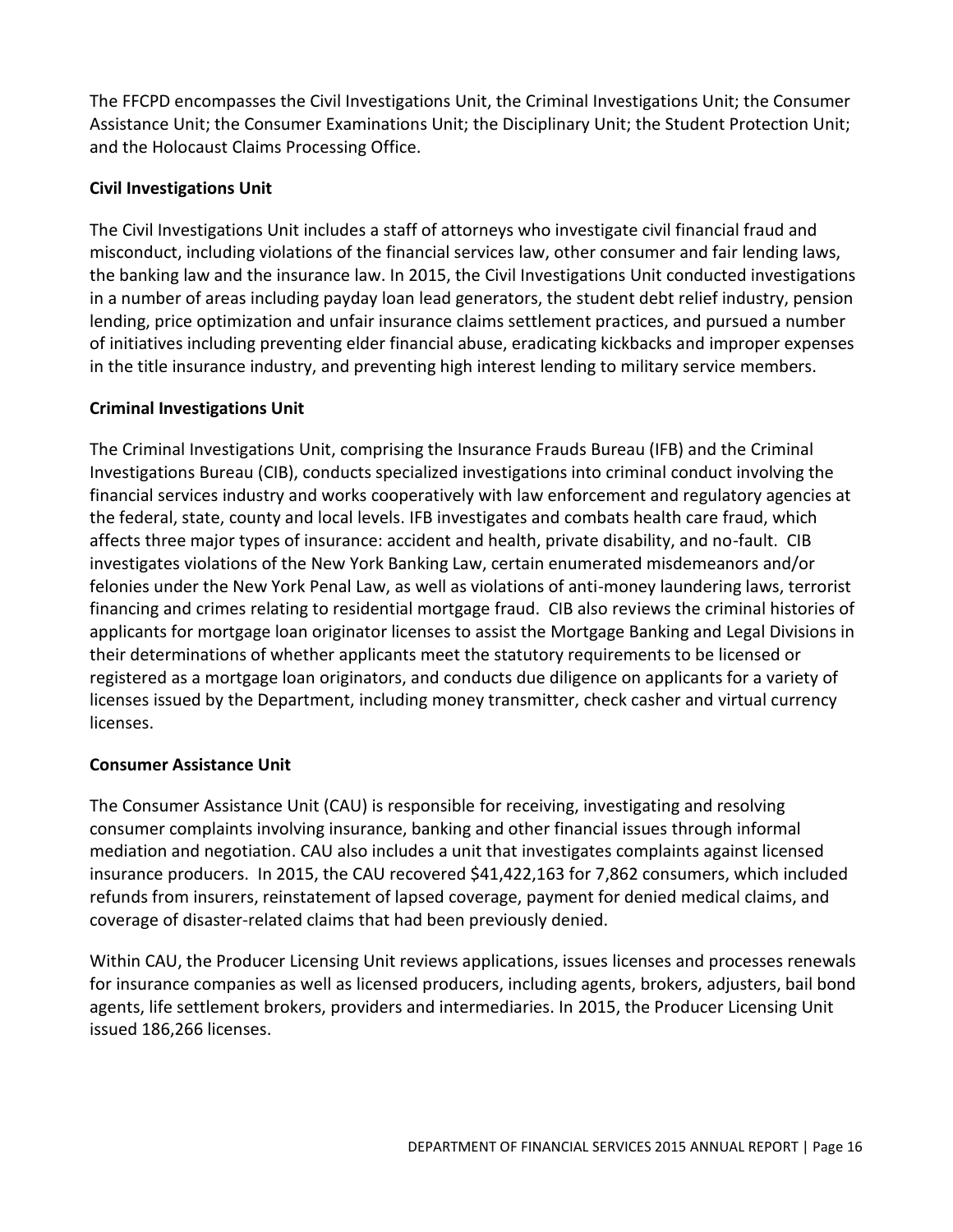## **Disciplinary Unit**

The Disciplinary Unit oversees the activities of licensed individuals and entities that conduct insurance business in New York State, including producers (agents and brokers), limited lines producers, independent and public adjusters, reinsurance intermediaries, bail bond agents, and viatical settlement brokers. The goals of the Unit are to protect the public and ensure that licensees act in accordance with applicable insurance laws and Department regulations.

In collaboration with the Producer Licensing and Producer Investigations Units of CAU, the Disciplinary Unit monitors the insurance marketplace to determine if unlicensed activity is occurring and, if necessary, takes steps to ensure that individuals or entities either achieve compliance or cease activities. The attorneys in the Disciplinary Unit bring disciplinary proceedings against licensees for violations of the Insurance Law. When a violation of the Insurance Law is proven, an administrative sanction may be imposed resulting in license revocation or suspension, the denial of pending applications, or monetary penalties imposed with corrective actions to address violations.

## **Consumer Examinations and Community Development Unit**

The mission of the Consumer Examination Unit (CEU) is to maintain and enhance consumer confidence in New York's banking system by ensuring that regulated institutions abide by the State's consumer protection, Fair Lending and Community Reinvestment Act (CRA) laws and regulations; increase consumer access to traditional banking services in under-served communities by effectively administering the Department's Banking Development District program and conducting outreach; and harmonize the timing of FFCPD's examination activities with those of the Department's federal counterparts.

## **Student Protection Unit**

The mission of the Student Protection Unit (SPU) is to serve as consumer watchdog for New York's students. SPU is dedicated to investigating potential consumer protection violations and distributing clear information that students and their families can use to help them make informed, long-term financial choices.

In addition to conducting investigations, the SPU reviews and successfully resolves complaints regarding student financial products and services, including student loans, student banking products, student debt relief services, and student health insurance. The SPU accepts complaints through the DFS online [complaint portal](http://www.dfs.ny.gov/consumer/fileacomplaint.htm) and by mail.

The SPU also maintains and regularly updates a comprehensive [Student Lending Resource Center](http://www.dfs.ny.gov/studentprotection) on the Department's website, available. The Student Lending Resource Center includes tips for prospective college students, their families, and graduates already in repayment to help them navigate the financial decisions surrounding paying for college.

# **Holocaust Claims Processing Office**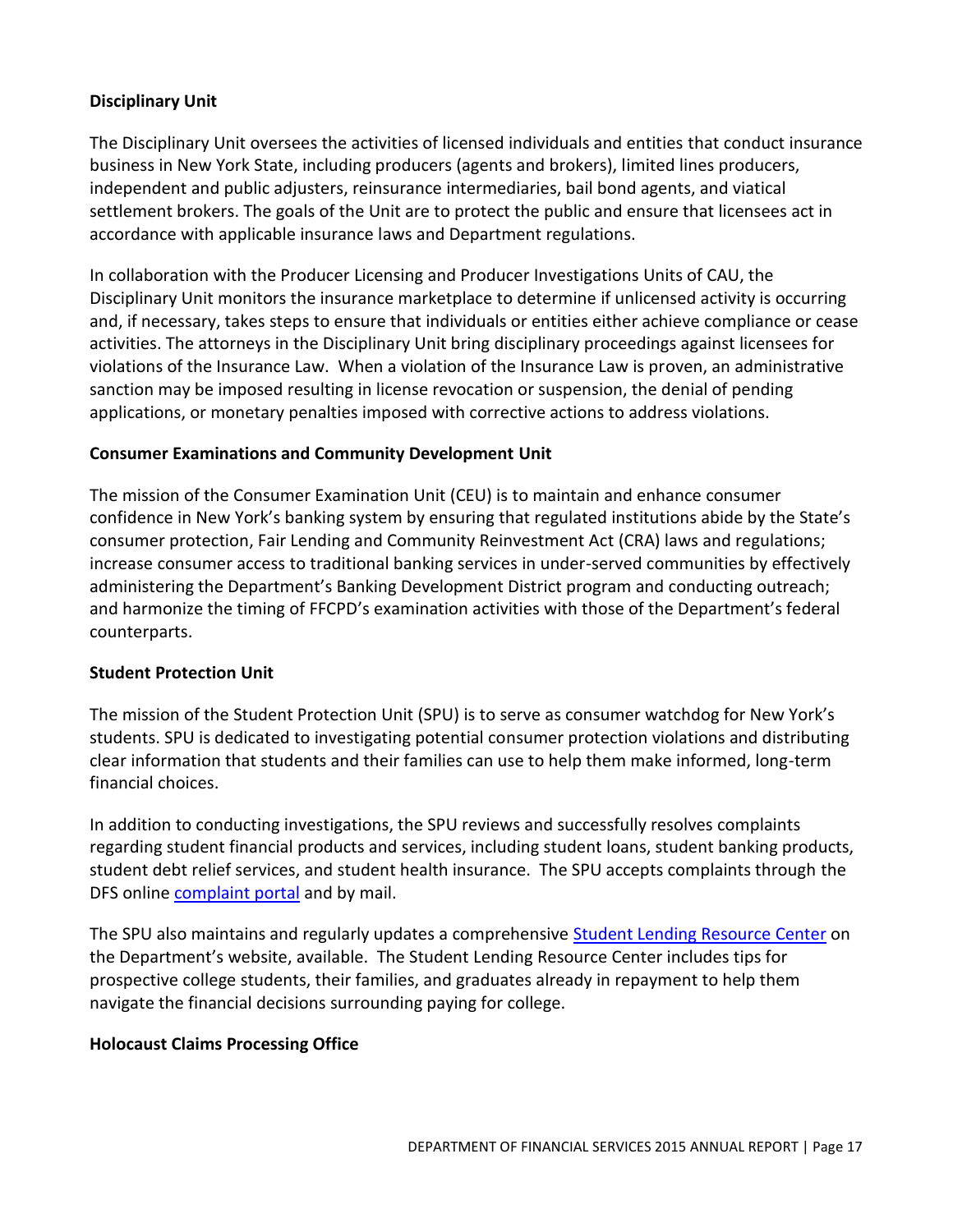The Holocaust Claims Processing Office (HCPO) helps Holocaust victims and their heirs recover assets deposited in banks, unpaid proceeds of insurance policies, and artworks that were lost, looted or sold under duress. The HCPO accepts claims for Holocaust-era looted assets from anywhere in the world and charges no fees for its services. HCPO has successfully resolved 12,531 claims of 5,130 individuals in which either an offer was accepted, the claims process to which the claim was submitted issued a final determination, the assets claimed had been previously compensated via a postwar restitution or compensation proceeding.

The combined total of offers extended to HCPO claimants for bank, insurance, and other asset losses amounts to \$173,551,122 and a total of 114 cultural objects have been restituted. Th[e 2015 HCPO](http://www.dfs.ny.gov/reportpub/annualrep.htm)  [Annual Report](http://www.dfs.ny.gov/reportpub/annualrep.htm) is available on the Department website.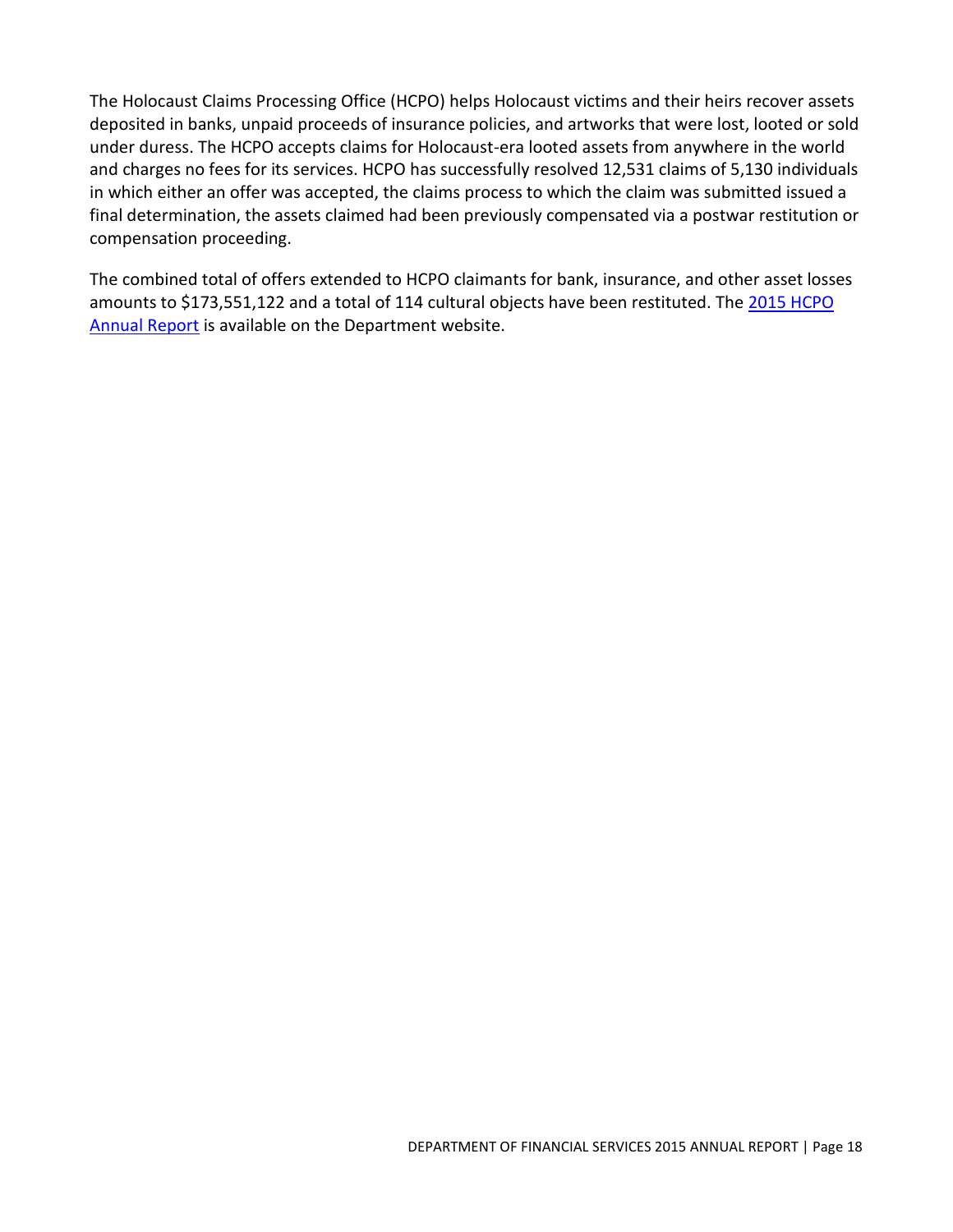#### <span id="page-20-0"></span>**LIQUIDATION BUREAU OVERVIEW**

The New York Liquidation Bureau (NYLB) is the office that carries out the duties of the New York Superintendent in her capacity as receiver of impaired or insolvent insurance companies under New York Insurance Law Article 74.

The NYLB receives no funding from the State budget; its costs are paid from the assets of the estates under receivership, as well as expense reimbursements from the New York Property/Casualty Insurance Security Fund and the Public Motor Vehicle Liability Security Fund, established under Insurance Law Article 76, and the Workers' Compensation Security Fund, established under New York Workers' Compensation Law Article 6-A, which are paid from assessments on industry.

For each estate, the Superintendent is appointed Receiver by the Supreme Court of the State of New York. Thereafter, the Court approves the actions of the Receiver and, by extension, the NYLB.

In 2015, the NYLB distributed \$135 million in estate assets to insurance policyholders, claimants and creditors, while also closing over 2,000 outstanding policyholder claims.

Acting as an agent of the Receiver, the NYLB maximizes the assets and resolves the liabilities of the estates. The goal is to rehabilitate the companies and put them back into operation or, if that is not possible, liquidate them in order to distribute their assets to policyholders and creditors. In addition, the NYLB performs claims-handling and certain payment functions relating to the Security Funds. The Security Funds pay eligible claims remaining unpaid if an insolvent insurer does not have sufficient assets to meet its obligations to policyholders.

As of December 31, 2015, the NYLB was managing thirty-three insurance company proceedings. During 2015, five new proceedings were commenced, four domestic liquidation proceedings (CIGNA Healthcare of New York, Inc., Drivers Insurance Company, Essence Healthcare of New York, Inc., and Eveready Insurance Company) and one ancillary proceeding (Red Rock Insurance Company).

During 2015, 13 receivership proceedings were completed, of which five were domestic liquidation proceedings (CIGNA Healthcare of New York, Inc., Essence Healthcare of New York, Inc., Transtate Insurance Company, UHAB Mutual Insurance Company, and Washington Title Insurance Company); six were ancillary proceedings (Commercial Compensation Casualty Company, Credit General Insurance Company, Fremont Indemnity Company, LMI Insurance Company, PHICO Insurance Company, and Red Rock Insurance Company); one was a rehabilitation proceeding (Lion Insurance Company); and one was a conservation proceeding (Northumberland General Insurance Company).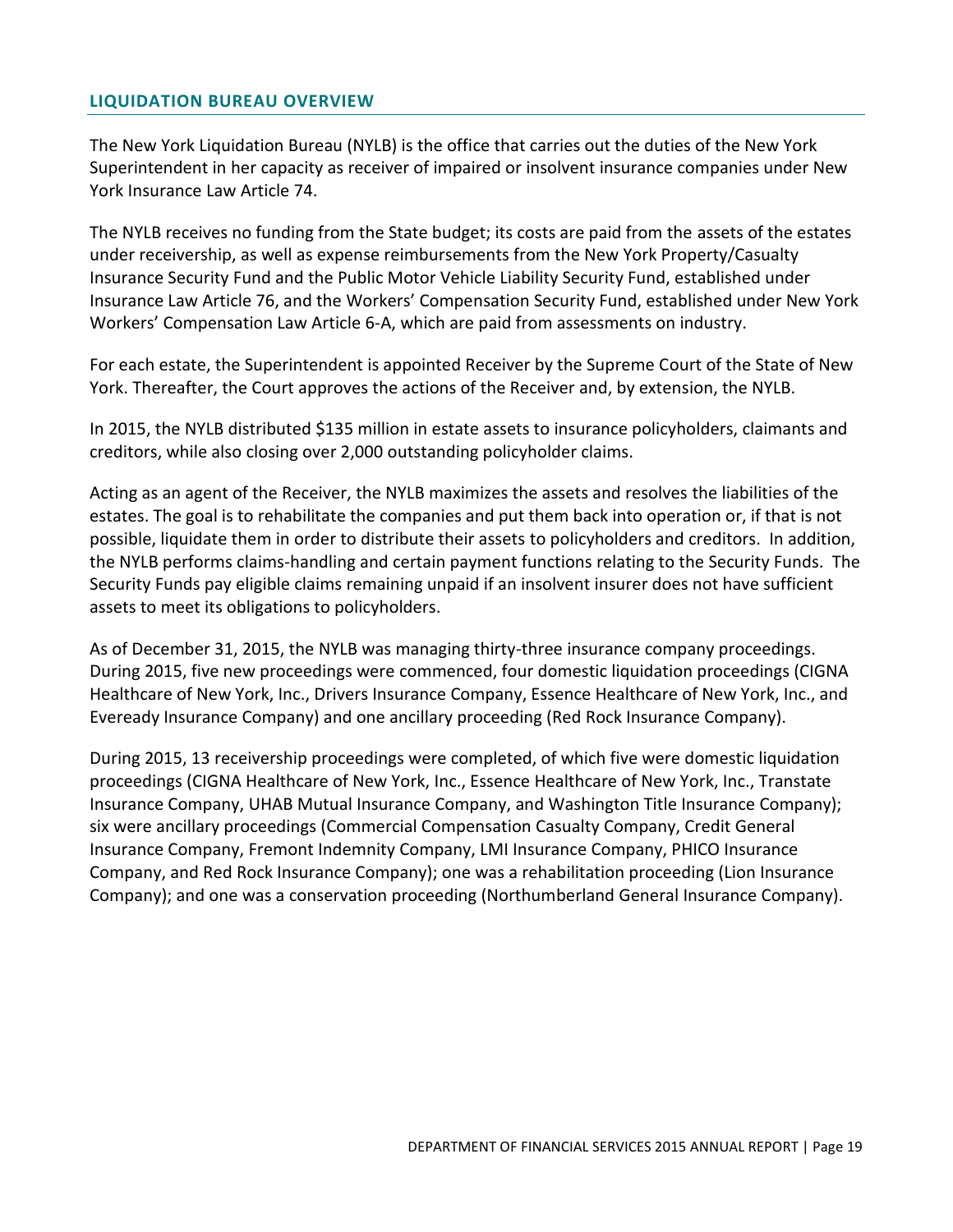## <span id="page-21-0"></span>**REGULATORY AND LEGISLATIVE ACTIVITIES**

#### <span id="page-21-1"></span>**REGULATIONS**

[Proposed, adopted on an emergency basis, and final adoptions of regulations](http://www.dfs.ny.gov/legal/regulations.htm) completed during 2015 can be found on our website.

INDUSTRY AND CIRCULAR LETTERS

[Banking Industry Letters](http://www.dfs.ny.gov/legal/industry/il.htm) an[d Insurance Circular Letters](http://www.dfs.ny.gov/insurance/circindx.htm) can be found on our website.

CHANGES TO THE BANKING, INSURANCE AND FINANCIAL SERVICES LAWS

[Legislative Summaries](http://www.dfs.ny.gov/legal/leg_summ/leg_summ.htm) regarding changes to Insurance, Banking, Financial Services and related laws can be found on our website.

#### <span id="page-21-2"></span>**LEGISLATIVE RECOMMENDATIONS FOR 2016**

**Financial Hazardous Condition:** This bill is necessary to maintain the Department's NAIC accreditation. The bill would amend Insurance Law §1104(a) to make technical changes and would amend § 1104(c) to permit the Superintendent to take certain actions against an insurer if the Superintendent determines that the insurer's surplus to policyholders is not adequate in relation to the insurer's outstanding liabilities or to its financial needs or if the Superintendent otherwise determines that the continued operation of the insurer might be deemed to be hazardous to the insurer's policyholders, creditors, or to the general public. It also would amend § 1104(c) to set forth the standards that the Superintendent may consider when determining whether the continued operation of an insurer might be deemed to be hazardous to its policyholders, creditors, or to the general public.

**State Charter Advisory Board**: New York Financial Services Law §205-b created a State Charter Advisory Board to work with the Superintendent in retaining state-chartered banking institutions, encouraging federally-chartered institutions to convert to a state charter and promoting the state banking system. §205-b expires on October 3, 2016 and a bill is necessary to extend the board's effectiveness.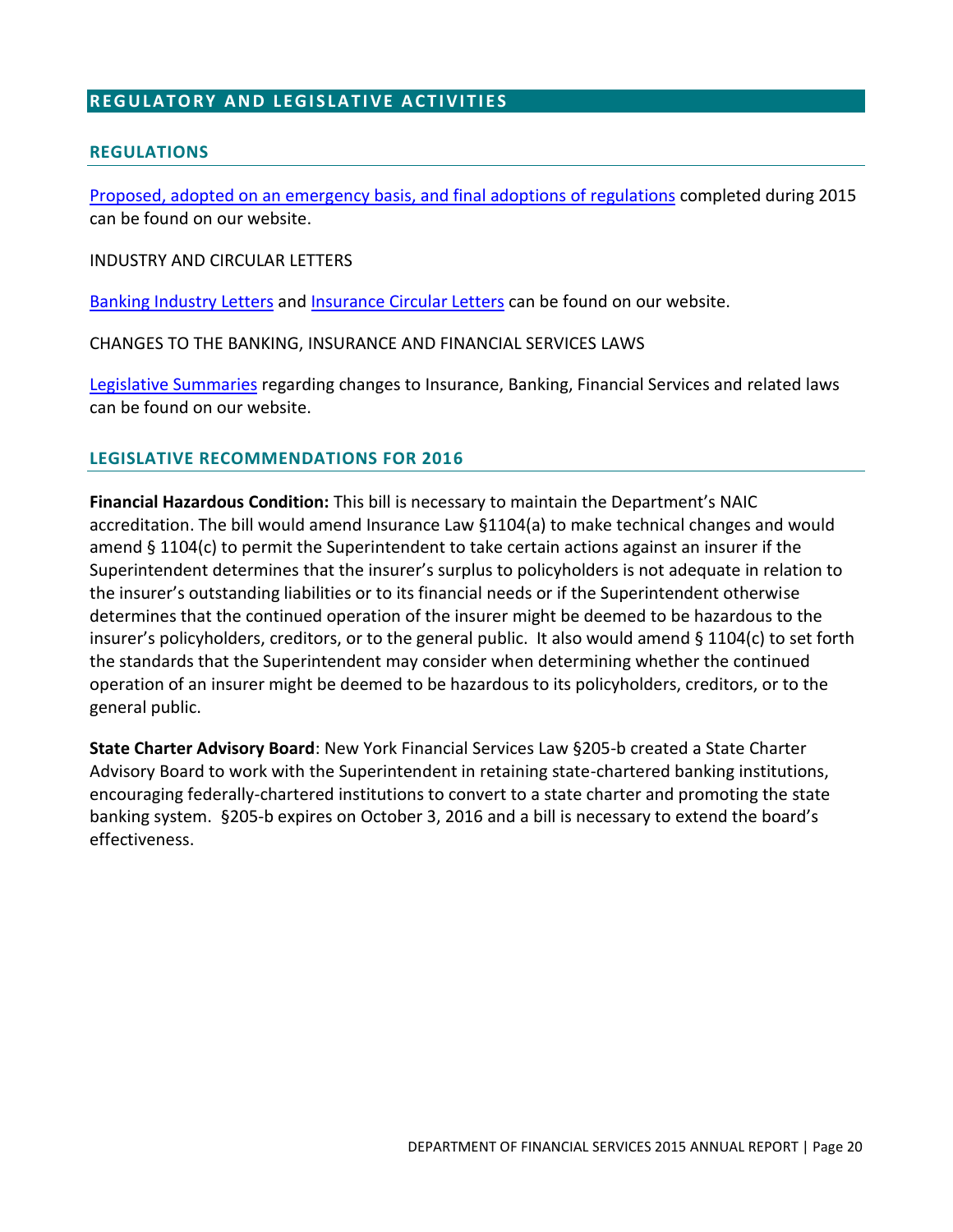# **BANKING STATISTICS**

#### **SUMMARY OF SUPERVISED INSTITUTIONS**

#### **CONDITION OF ALL PRINCIPAL BANKING AND LENDING FACILITIES IN NEW YORK**

<span id="page-22-2"></span><span id="page-22-1"></span><span id="page-22-0"></span>

|                                    | <b>Number of Institutions</b> |                |                      |                       | <b>Assets</b> |                      |
|------------------------------------|-------------------------------|----------------|----------------------|-----------------------|---------------|----------------------|
|                                    | <b>Dollars in Thousands</b>   |                |                      |                       |               |                      |
|                                    | <b>New York State</b>         | <b>NYC</b>     | <b>Rest of State</b> | <b>New York State</b> | <b>NYC</b>    | <b>Rest of State</b> |
| All Institutions *                 | 699                           | 284            | 406                  | 3,144,628,186         | 2,735,570,262 | 409,057,924          |
| Commercial Banks **                | 128                           | 59             | 69                   | 890,932,024           | 618,150,928   | 272,781,096          |
| Savings Banks                      | 38                            | 13             | 25                   | 112,353,995           | 37,961,673    | 74,392,322           |
| Savings & Loan Associations        | 9                             | $\mathbf{1}$   | 8                    | 3,242,821             | 1,752,843     | 1,489,978            |
| <b>Credit Unions</b>               | 376                           | 79             | 297                  | 72,437,443            | 12,081,572    | 60,355,871           |
| Safe Deposit Companies             | $\overline{2}$                | $\mathbf 0$    | $\overline{2}$       | 541                   | 0             | 541                  |
| Investment Companies (Article XII) | 5                             | $\overline{4}$ | $\mathbf{1}$         | 1,210,293             | 1,210,293     | $\mathbf{0}$         |
| Licensed Lenders ***               | 14                            | $\mathbf 1$    | $\overline{4}$       | 38,961                | 845           | 38,116               |
| Foreign Branches                   | 113                           | 113            | $\mathbf 0$          | 1,972,030,402         | 1,972,030,402 | $\Omega$             |
| <b>Foreign Agencies</b>            | 14                            | 14             | $\mathbf 0$          | 92,381,706            | 92,381,706    | $\mathbf{0}$         |
| <b>State Charter *</b>             | 241                           | 153            | 79                   | 2,597,901,048         | 2,383,685,953 | 214,215,095          |
| Commercial Banks **                | 81                            | 41             | 40                   | 747,422,601           | 605,144,904   | 142,277,697          |
| Savings Banks                      | 20                            | 4              | 16                   | 84,522,028            | 17,380,390    | 67,141,638           |
| Savings and Loan Associations      | $\overline{2}$                | $\mathbf 0$    | $\overline{2}$       | 190,561               | 0             | 190,561              |
| <b>Credit Unions</b>               | 18                            | 4              | 14                   | 7,689,200             | 3,122,658     | 4,566,542            |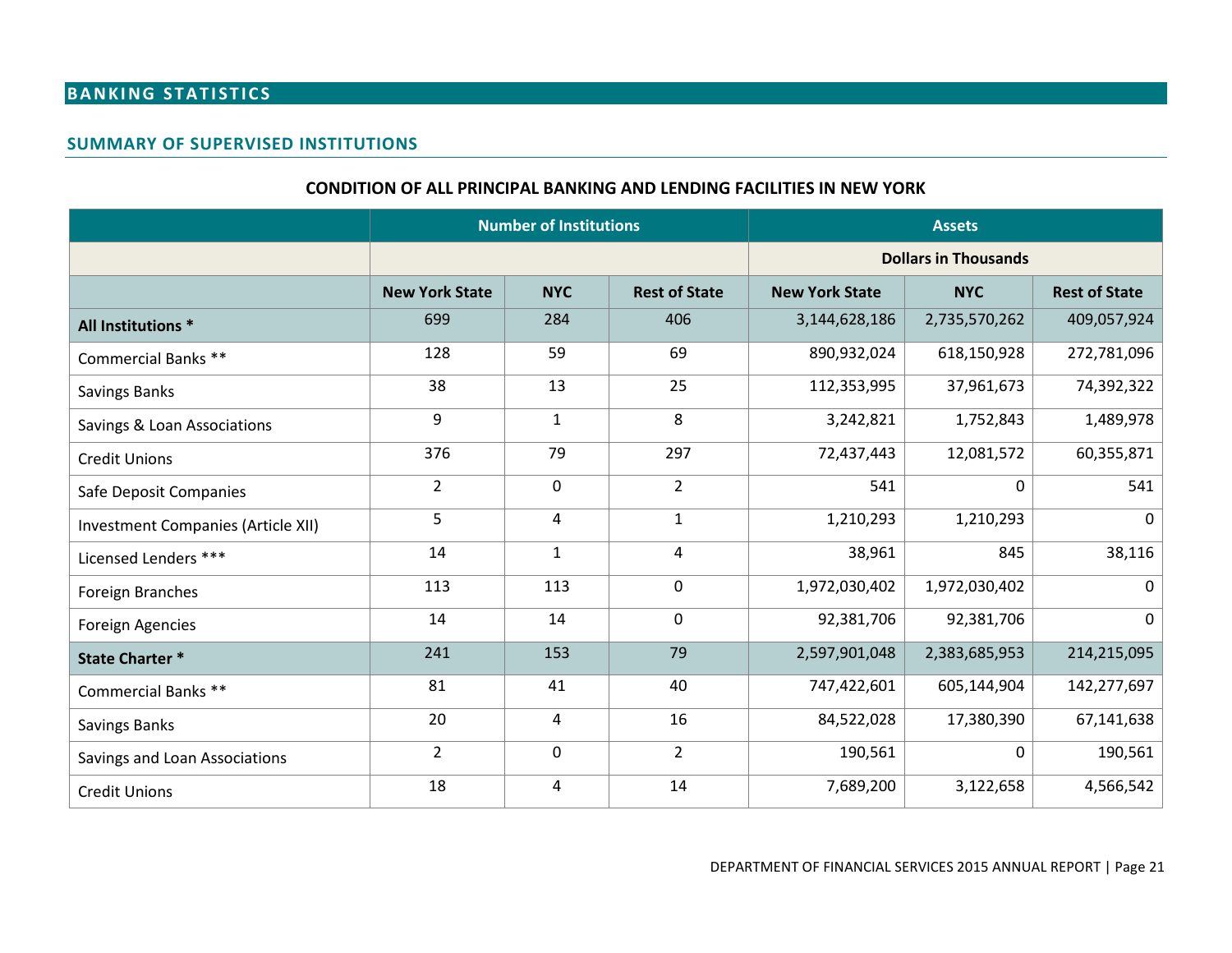|                                    | <b>Number of Institutions</b>                                                   |              |                                                |                             | <b>Assets</b> |             |  |  |
|------------------------------------|---------------------------------------------------------------------------------|--------------|------------------------------------------------|-----------------------------|---------------|-------------|--|--|
|                                    |                                                                                 |              |                                                | <b>Dollars in Thousands</b> |               |             |  |  |
| Safe Deposit Companies             | $\overline{2}$                                                                  | 0            | $\overline{2}$                                 | 541                         | 0             | 541         |  |  |
| Investment Companies (Article XII) | 5                                                                               | 4            | $\mathbf{1}$                                   | 1,210,293                   | 1,210,293     | 0           |  |  |
| Licensed Lenders ***               | 14                                                                              | $\mathbf{1}$ | 4                                              | 38,961                      | 845           | 38,116      |  |  |
| Foreign Branches                   | 86                                                                              | 86           | 0                                              | 1,664,873,353               | 1,664,873,353 | $\mathbf 0$ |  |  |
| <b>Foreign Agencies</b>            | 13                                                                              | 13           | 0                                              | 91,953,510                  | 91,953,510    | $\mathbf 0$ |  |  |
|                                    |                                                                                 |              |                                                |                             |               |             |  |  |
| <b>Federal Charter *</b>           | 458                                                                             | 131          | 327                                            | 546,727,138                 | 351,884,309   | 194,842,829 |  |  |
| Commercial Banks **                | 47                                                                              | 18           | 29                                             | 143,509,423                 | 13,006,024    | 130,503,399 |  |  |
| <b>Savings Banks</b>               | 18                                                                              | 9            | 9                                              | 27,831,967                  | 20,581,283    | 7,250,684   |  |  |
| Savings and Loan Associations      | 7                                                                               | $\mathbf{1}$ | 6                                              | 3,052,260                   | 1,752,843     | 1,299,417   |  |  |
| <b>Credit Unions</b>               | 358                                                                             | 75           | 283                                            | 64,748,243                  | 8,958,914     | 55,789,329  |  |  |
| Safe Deposit Companies             | $\mathbf 0$                                                                     | 0            | 0                                              | $\mathbf 0$                 | $\mathbf 0$   | 0           |  |  |
| Investment Companies (Article XII) | 0                                                                               | 0            | 0                                              | $\mathbf 0$                 | 0             | 0           |  |  |
| <b>Licensed Lenders</b>            | 0                                                                               | 0            | 0                                              | $\mathbf 0$                 | $\mathbf 0$   | $\mathbf 0$ |  |  |
| Foreign Branches                   | 27                                                                              | 27           | 0                                              | 307,157,049                 | 307,157,049   | 0           |  |  |
| Foreign Agencies                   | $\mathbf{1}$                                                                    | $\mathbf{1}$ | 0                                              | 428,196                     | 428,196       | $\mathbf 0$ |  |  |
|                                    |                                                                                 |              | *Dollars may not add to total due to rounding. |                             |               |             |  |  |
|                                    | **Banks, trust companies, limited purpose trust companies, and private bankers. |              |                                                |                             |               |             |  |  |
|                                    | *** 9 licensed institutions located outside New York State                      |              |                                                |                             |               |             |  |  |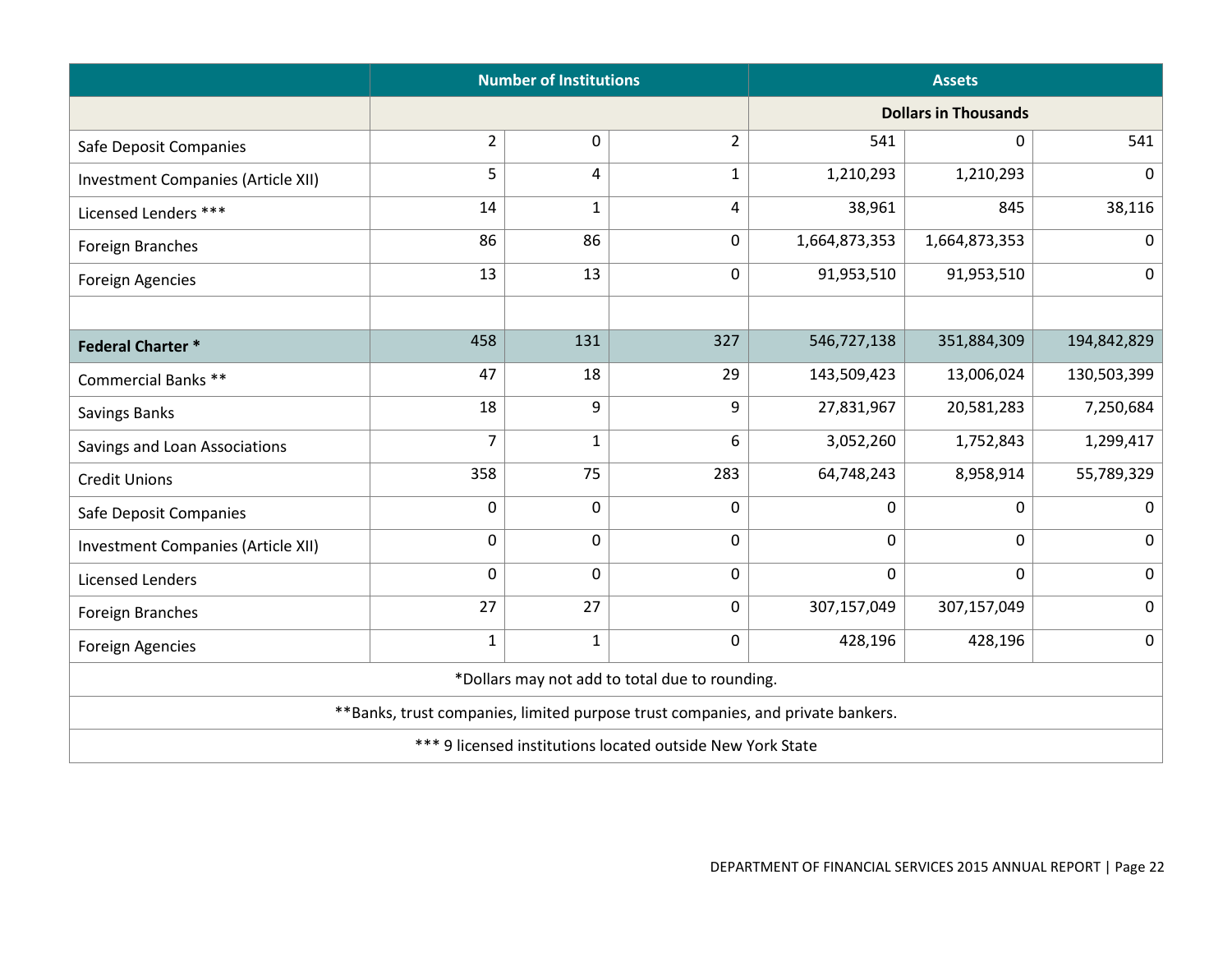<span id="page-24-0"></span>

| <b>Type of Institution</b>                  | <b>Number of Institutions</b> | <b>Number of Domestic Offices</b> |
|---------------------------------------------|-------------------------------|-----------------------------------|
| <b>Banks</b>                                | 45                            | 333                               |
| <b>Trust Companies</b>                      | 22                            | 1,167                             |
| <b>Limited Purpose Trust Companies</b>      | 13                            | 13                                |
| <b>Private Bankers</b>                      | $\mathbf{1}$                  | 9                                 |
| Savings Banks                               | 20                            | 570                               |
| Savings & Loans                             | $\overline{2}$                | $\overline{4}$                    |
| <b>Credit Unions</b>                        | 18                            | 50                                |
| Safe Deposit Companies                      | $\overline{2}$                | $\overline{2}$                    |
| Investment Companies (Article XII)          | 5                             | 10                                |
| <b>Licensed Lenders</b>                     | 14                            | 65                                |
| Foreign Branches                            | 86                            | 98                                |
| <b>Foreign Agencies</b>                     | 13                            | 13                                |
| Holding Companies - One Bank                | 38                            | 38                                |
| Holding Companies - Multi Bank              | 10                            | 10                                |
| <b>Mutual Holding Companies</b>             | $1\,$                         | $\mathbf{1}$                      |
| Foreign Representative Offices              | 35                            | 35                                |
| <b>Sales Finance Companies</b>              | 99                            | 142                               |
| <b>Premium Finance Agencies</b>             | 48                            | 78                                |
| <b>Check Cashers (including Commercial)</b> | 113                           | 532                               |
| <b>Money Transmitters</b>                   | 87                            | 370                               |
| <b>Budget Planners</b>                      | 35                            | 138                               |
| Mortgage Bankers                            | 178                           | 740                               |
| Mortgage Brokers                            | 596                           | 692                               |
| Mortgage Loan Servicers                     | 41                            | 41                                |
| <b>Common Trust Funds</b>                   | 60                            | 60                                |
| NYS Regulated Corporations                  | $\mathsf 3$                   | $\mathsf 3$                       |
| <b>Charitable Foundations</b>               | 3                             | 3                                 |
| <b>Total</b>                                | 1,588                         | 5,217                             |

## **NEW YORK STATE CHARTERED AND LICENSED BANKING, LENDING AND FINANCIAL SERVICES INSTITUTIONS**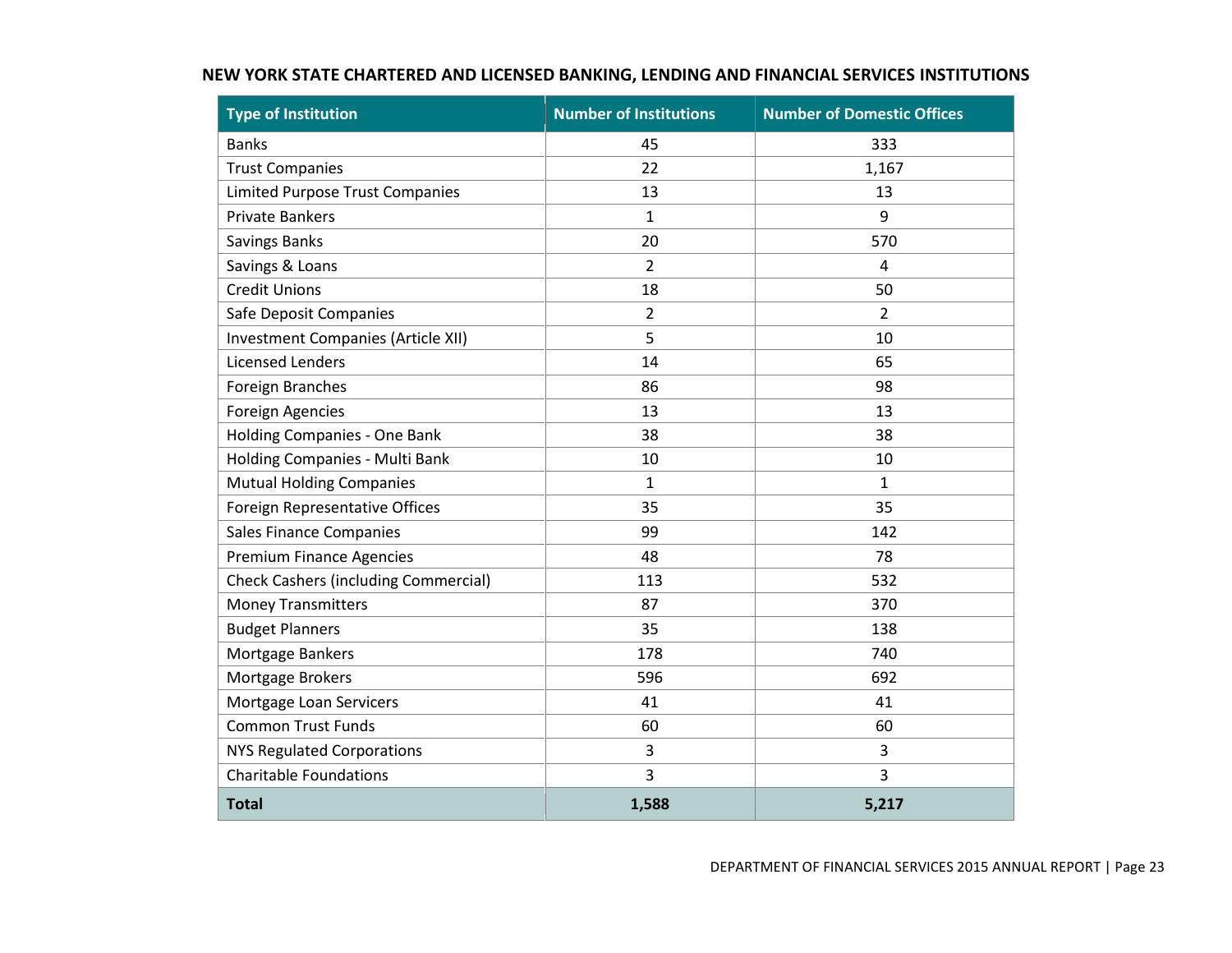#### **CONVERSION FROM FEDERAL CHARTER TO STATE CHARTER**

| Name                      | Location     | Name After Change   | <b>Effective Date</b> |
|---------------------------|--------------|---------------------|-----------------------|
| Greater Hudson Bank, N.A. | Bardonia, NY | Greater Hudson Bank | May 29, 2015          |

#### **BANK MERGERS AND ACQUISITIONS**

<span id="page-25-0"></span>

| Name                     | <b>Institution Type</b> | <b>Locations</b>                    | <b>Acquiring Bank</b>            | <b>Effective Date</b> |  |
|--------------------------|-------------------------|-------------------------------------|----------------------------------|-----------------------|--|
| <b>Brown Brothers</b>    | Private Banker          | One Logan Square, 14th Floor,       | Brown Brothers Harriman &        | December 30, 2015     |  |
| Harriman & Co.           |                         | Philadelphia, PA 19103              | Co.                              |                       |  |
| State Bank of            | <b>Commercial Bank</b>  | 519 Genesee Street, Chittenango,    | <b>Community Bank, National</b>  | December 4, 2015      |  |
| Chittenango              |                         | <b>New York 13037</b>               | Association                      |                       |  |
| United International     | <b>Commercial Bank</b>  | 41-60 Main Street, Flushing, NY     | <b>Preferred Bank</b>            | November 21, 2015     |  |
| Bank                     |                         | 11355                               |                                  |                       |  |
|                          | Savings Bank            | 182 Main Street, Oneida, New York   | <b>Community Bank, National</b>  | December 4, 2015      |  |
| The Oneida Savings Bank  |                         | 13421                               | Association                      |                       |  |
| <b>CMS Bank</b>          | Savings Bank            | 40 East First Street, Mount Vernon, | <b>PCSB Bank</b>                 | April 29, 2015        |  |
|                          |                         | NY 10550                            |                                  |                       |  |
|                          | Savings Bank            | West 80 Century Road, Paramus,      | <b>Manufacturers and Traders</b> |                       |  |
| Hudson City Savings Bank |                         | New Jersey 07652                    | <b>Trust Company</b>             | November 1, 2015      |  |

#### **LIQUIDATIONS**

<span id="page-25-2"></span><span id="page-25-1"></span>

| l Name                              | <b>Institution Type</b>        | <b>Locations</b> | <b>Effective Date</b> |
|-------------------------------------|--------------------------------|------------------|-----------------------|
| Northern Trust Company of New York  | Article XII Investment Company | New York, NY     | October 15, 2014      |
| <b>Sterling Banking Corporation</b> | Article XII Investment Company | New York, NY     | December 11, 2015     |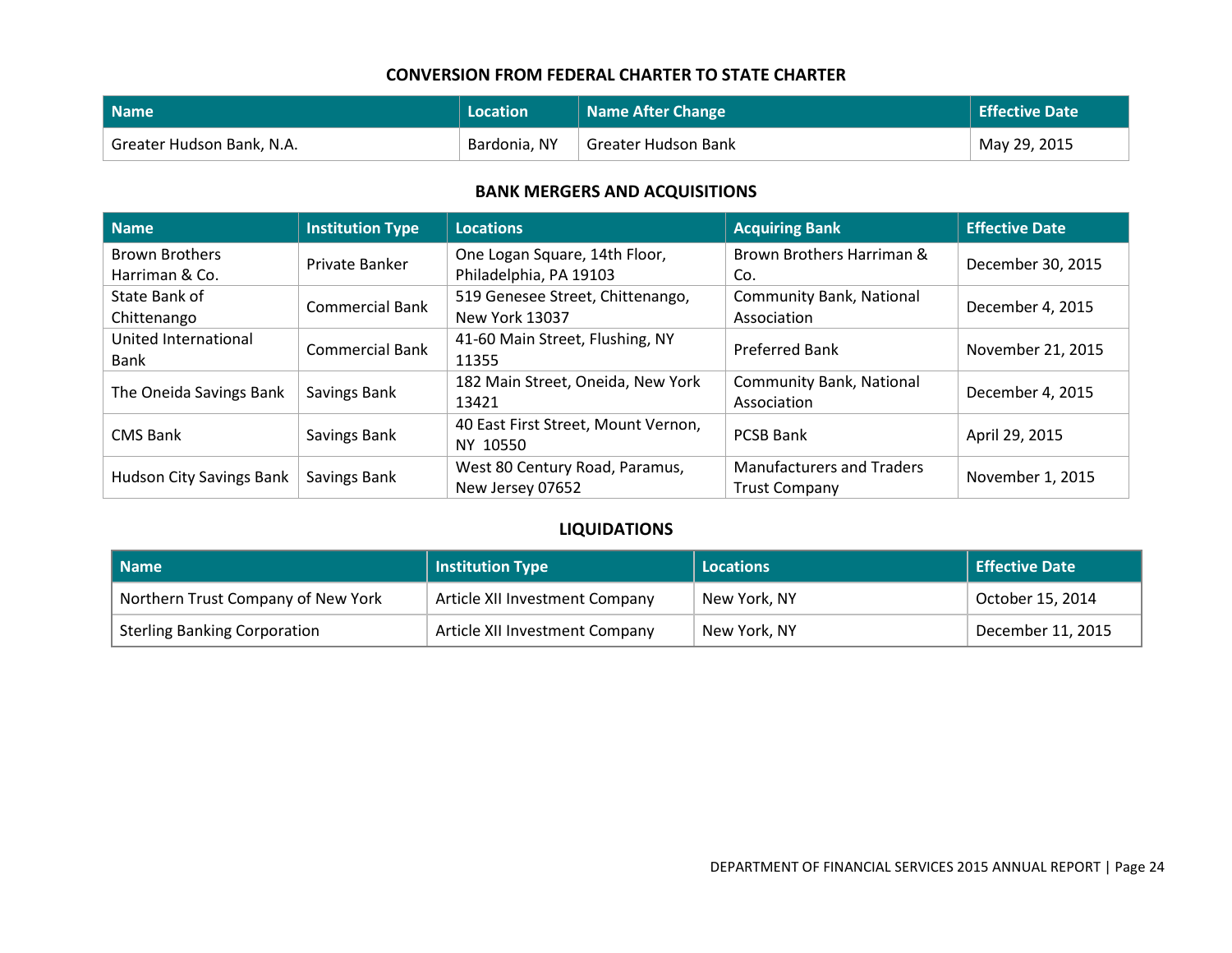#### **CONDITION OF COMMERCIAL BANKS, TRUSTS AND PRIVATE BANKERS**

<span id="page-26-1"></span><span id="page-26-0"></span>

| <b>COMMERCIAL BANKS, TRUSTS</b><br><b>AND PRIVATE BANKERS</b> | <b>Cash and Due</b><br>from Banks | <b>Total</b><br><b>Securities</b> | <b>Federal Funds</b><br>Sold and | <b>Loans and</b><br><b>Leases Net</b> | <b>Premises and</b><br><b>Equipment</b> | <b>All Other</b><br>Assets* | <b>Total Assets</b> |
|---------------------------------------------------------------|-----------------------------------|-----------------------------------|----------------------------------|---------------------------------------|-----------------------------------------|-----------------------------|---------------------|
| <b>Assets</b>                                                 |                                   |                                   | <b>Repos</b>                     | <b>Dollars in Thousands</b>           |                                         |                             |                     |
| <b>Commercial Banks</b>                                       |                                   |                                   |                                  |                                       |                                         |                             |                     |
| <b>Adirondack Bank</b>                                        | 8,301                             | 231,101                           | 1,680                            | 464,200                               | 5,821                                   | 22,224                      | 733,327             |
| Alden State Bank                                              | 9,571                             | 47,334                            | 3,116                            | 207,785                               | 2,005                                   | 10,720                      | 280,531             |
| Alma Bank                                                     | 93,345                            | 62,195                            | 142                              | 863,914                               | 9,883                                   | 15,989                      | 1,045,468           |
| Alpine Capital Bank                                           | 101,801                           | 34,945                            | 0                                | 147,102                               | 462                                     | 1,675                       | 285,985             |
| Amerasia Bank                                                 | 42,815                            | 5,070                             | $\mathbf 0$                      | 406,826                               | 8,093                                   | 4,840                       | 467,644             |
| <b>American Community Bank</b>                                | 11,873                            | 31,348                            | 0                                | 119,076                               | 983                                     | 7,993                       | 171,273             |
| <b>Bank Leumi USA</b>                                         | 822,701                           | 1,033,750                         | 0                                | 3,905,310                             | 71,205                                  | 240,420                     | 6,073,386           |
| <b>Bank of Akron</b>                                          | 4,098                             | 44,768                            | $\mathbf 0$                      | 210,918                               | 3,788                                   | 10,178                      | 273,750             |
| <b>Bank of Cattaraugus</b>                                    | 2,767                             | 6,650                             | 0                                | 7,737                                 | 310                                     | 752                         | 18,216              |
| <b>Bank of Holland</b>                                        | 4,010                             | 21,224                            | 0                                | 65,071                                | 2,455                                   | 2,057                       | 94,817              |
| Catskill Hudson Bank                                          | 20,096                            | 194,183                           | $\mathbf 0$                      | 223,687                               | 3,198                                   | 8,093                       | 449,257             |
| <b>Cattaraugus County Bank</b>                                | 9,408                             | 31,351                            | 0                                | 151,034                               | 5,471                                   | 10,218                      | 207,482             |
| <b>Citizens Bank of Cape Vincent</b>                          | 4,104                             | 23,672                            | 0                                | 32,125                                | 1,107                                   | 797                         | 61,805              |
| <b>Country Bank</b>                                           | 28,276                            | 165,266                           | 0                                | 398,035                               | 2,352                                   | 11,935                      | 605,864             |
| <b>Emigrant Mercantile Bank</b>                               | 3,508                             | 0                                 | 0                                | 0                                     | 0                                       | 2                           | 3,510               |
| <b>Empire State Bank</b>                                      | 4,740                             | 16,570                            | 0                                | 165,706                               | 3,239                                   | 5,861                       | 196,116             |
| First American International Bank                             | 30,190                            | 72,824                            | 809                              | 511,283                               | 7,319                                   | 20,050                      | 642,475             |
| <b>Flushing Bank</b>                                          | 42,082                            | 968,548                           | 0                                | 4,366,444                             | 25,622                                  | 308,370                     | 5,711,066           |
| Genesee Regional Bank                                         | 22,482                            | 84,095                            | 0                                | 344,857                               | 1,109                                   | 8,495                       | 461,038             |
| <b>Global Bank</b>                                            | 18,953                            | 13,821                            | 0                                | 108,998                               | 44                                      | 2,589                       | 144,405             |
| <b>Gold Coast Bank</b>                                        | 23,945                            | 46,724                            | 665                              | 272,911                               | 1,723                                   | 3,280                       | 349,248             |
| <b>Greater Hudson Bank</b>                                    | 17,994                            | 127,460                           | 0                                | 278,993                               | 1,063                                   | 7,191                       | 432,701             |
| <b>Greene County Commercial Bank</b>                          | 240                               | 242,299                           | 0                                | $\Omega$                              | $\Omega$                                | 1,035                       | 243,574             |
| <b>Hanover Community Bank</b>                                 | 7,072                             | 1,500                             | 7,123                            | 230,877                               | 5,903                                   | 6,272                       | 258,747             |
| Interaudi Bank                                                | 608,666                           | 465,399                           | 0                                | 726,187                               | 3,283                                   | 10,499                      | 1,814,034           |
| <b>Jeff Bank</b>                                              | 36,642                            | 112,389                           | 0                                | 270,046                               | 5,659                                   | 27,645                      | 452,381             |
| Mahopac Bank                                                  | 10,480                            | 333,975                           | 0                                | 722,095                               | 15,142                                  | 49,510                      | 1,131,202           |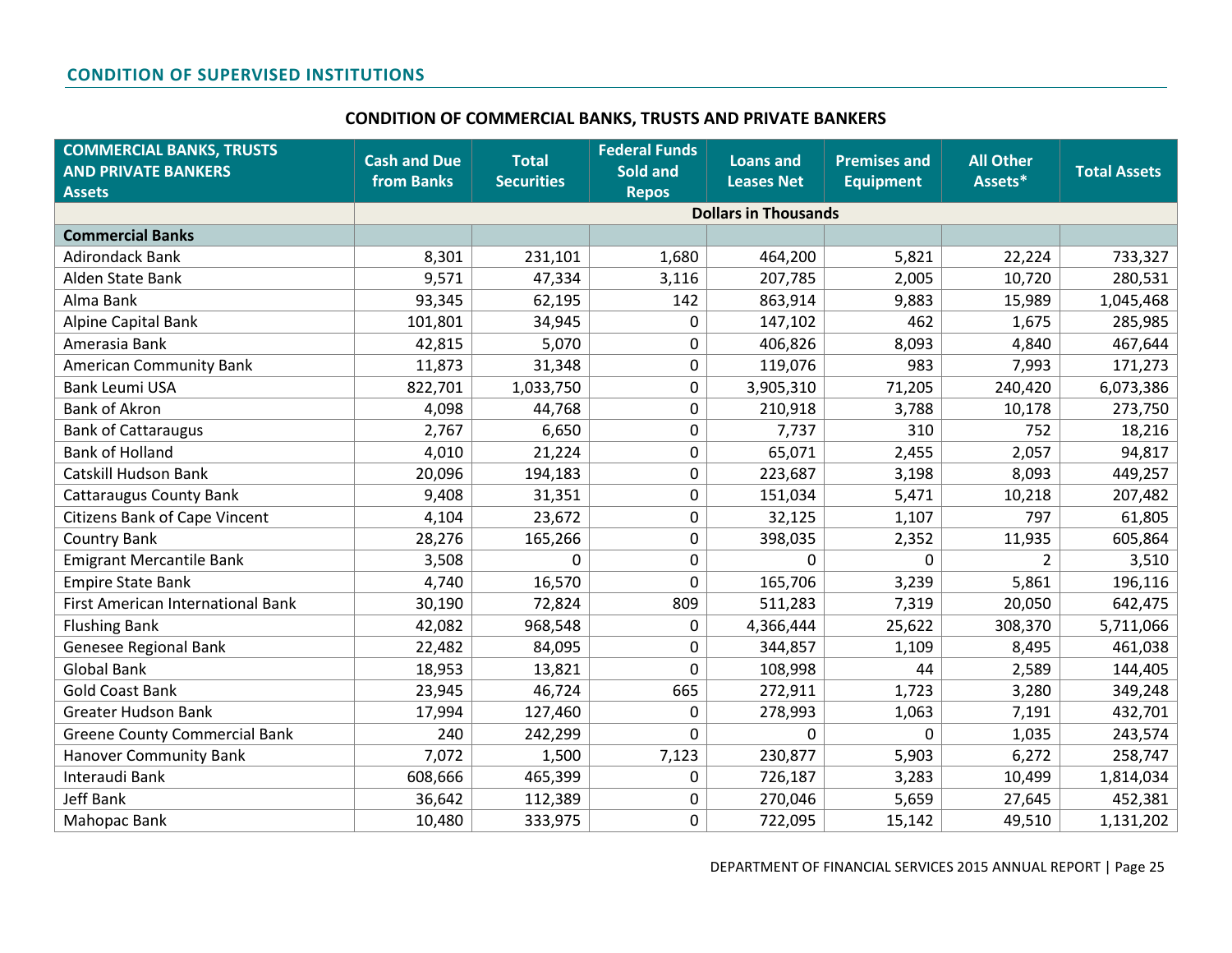| <b>COMMERCIAL BANKS, TRUSTS</b><br><b>AND PRIVATE BANKERS</b><br><b>Assets</b> | <b>Cash and Due</b><br>from Banks | <b>Total</b><br><b>Securities</b> | <b>Federal Funds</b><br>Sold and<br><b>Repos</b> | Loans and<br><b>Leases Net</b> | <b>Premises and</b><br><b>Equipment</b> | <b>All Other</b><br>Assets* | <b>Total Assets</b> |
|--------------------------------------------------------------------------------|-----------------------------------|-----------------------------------|--------------------------------------------------|--------------------------------|-----------------------------------------|-----------------------------|---------------------|
| Metropolitan Commercial Bank                                                   | 65,621                            | 52,465                            | $\mathbf 0$                                      | 811,145                        | 4,641                                   | 41,693                      | 975,565             |
| <b>New York Commercial Bank</b>                                                | 188,849                           | 568,828                           | 1,558                                            | 2,874,535                      | 28,653                                  | 372,999                     | 4,035,422           |
| <b>NewBank</b>                                                                 | 88,547                            | 137                               | 0                                                | 169,064                        | 1,949                                   | 2,267                       | 261,964             |
| Pathfinder Commercial Bank                                                     | 40,433                            | 83,365                            | $\mathbf 0$                                      | 0                              | $\boldsymbol{0}$                        | 899                         | 124,697             |
| <b>PCSB Commercial Bank</b>                                                    | 508                               | 37,936                            | 1,286                                            | $\pmb{0}$                      | $\pmb{0}$                               | 122                         | 39,852              |
| <b>Pioneer Commercial Bank</b>                                                 | 71,243                            | 28,535                            | 37                                               | $\mathbf 0$                    | $\mathbf 0$                             | 99                          | 99,914              |
| Savoy Bank                                                                     | 30,289                            | 3,839                             | 0                                                | 147,924                        | 278                                     | 1,478                       | 183,808             |
| Shinhan Bank America                                                           | 37,359                            | 52,728                            | 0                                                | 875,925                        | 9,028                                   | 13,060                      | 988,100             |
| Signature Bank                                                                 | 422,927                           | 8,268,651                         | $\overline{0}$                                   | 24,053,899                     | 38,347                                  | 666,721                     | 33,450,545          |
| <b>Spring Bank</b>                                                             | 3,330                             | 9,405                             | 11,518                                           | 115,479                        | 248                                     | 2,748                       | 142,728             |
| The Berkshire Bank                                                             | 61,447                            | 326,795                           | 0                                                | 317,764                        | 2,547                                   | 17,348                      | 725,901             |
| The Westchester Bank                                                           | 22,305                            | 69,995                            | $\mathbf 0$                                      | 500,561                        | 3,313                                   | 23,623                      | 619,797             |
| Tioga State Bank                                                               | 7,231                             | 123,332                           | $\overline{0}$                                   | 275,647                        | 4,650                                   | 20,120                      | 430,980             |
| <b>United Orient Bank</b>                                                      | 12,534                            | 3,027                             | 1,000                                            | 82,659                         | 56                                      | 1,343                       | 100,619             |
| <b>USNY Bank</b>                                                               | 10,562                            | 11,288                            | $\Omega$                                         | 225,718                        | 4,461                                   | 4,659                       | 256,688             |
| <b>Victory State Bank</b>                                                      | 16,388                            | 178,683                           | 290                                              | 103,234                        | 1,453                                   | 8,358                       | 308,406             |
| Woori America Bank                                                             | 157,335                           | 96,374                            | $\mathbf 0$                                      | 1,139,356                      | 6,003                                   | 46,399                      | 1,445,467           |
| <b>WSB Municipal Bank</b>                                                      | 27,235                            | 66,448                            | $\mathbf 0$                                      | 0                              | 0                                       | 332                         | 94,015              |
| <b>Trust Companies</b>                                                         |                                   |                                   |                                                  |                                |                                         |                             |                     |
| Amalgamated Bank                                                               | 246,516                           | 1,104,388                         | $\mathbf 0$                                      | 2,269,990                      | 27,326                                  | 175,833                     | 3,824,053           |
| <b>Banco Popular North America</b>                                             | 564,023                           | 1,389,653                         | 0                                                | 4,743,831                      | 38,602                                  | 1,043,893                   | 7,780,002           |
| <b>Bank of Millbrook</b>                                                       | 23,737                            | 73,864                            | 1,055                                            | 99,696                         | 2,825                                   | 5,455                       | 206,632             |
| <b>Bank of Richmondville</b>                                                   | 8,283                             | 38,504                            | 311                                              | 86,731                         | 895                                     | 4,785                       | 139,509             |
| <b>Bank of Utica</b>                                                           | 18,593                            | 912,434                           | 0                                                | 55,021                         | 7,415                                   | 10,534                      | 1,003,997           |
| <b>Chemung Canal Trust Company</b>                                             | 26,185                            | 348,993                           | 0                                                | 1,155,448                      | 29,387                                  | 58,781                      | 1,618,794           |
| Deutsche Bank Trust Company Americas                                           | 11,091,000                        | $\Omega$                          | 21,696,000                                       | 18,682,000                     | 16,000                                  | 639,000                     | 52,124,000          |
| Five Star Bank                                                                 | 56,774                            | 1,030,112                         | $\mathbf{0}$                                     | 2,058,107                      | 36,852                                  | 175,142                     | 3,356,987           |
| Goldman Sachs Bank USA                                                         | 50,016,000                        | $\Omega$                          | 2,467,000                                        | 47,710,000                     | $\mathbf 0$                             | 34,502,000                  | 134,695,000         |
| Habib American Bank                                                            | 357,385                           | 39,096                            | $\mathbf 0$                                      | 611,679                        | 1,673                                   | 20,364                      | 1,030,197           |
| <b>Israel Discount Bank of New York</b>                                        | 757,555                           | 2,783,004                         | $\mathbf 0$                                      | 5,412,201                      | 15,746                                  | 353,325                     | 9,321,831           |
| <b>Manufacturers and Traders Trust</b><br>Company                              | 8,918,667                         | 15,067,671                        | 0                                                | 86,175,062                     | 638,129                                 | 11,300,158                  | 122,099,687         |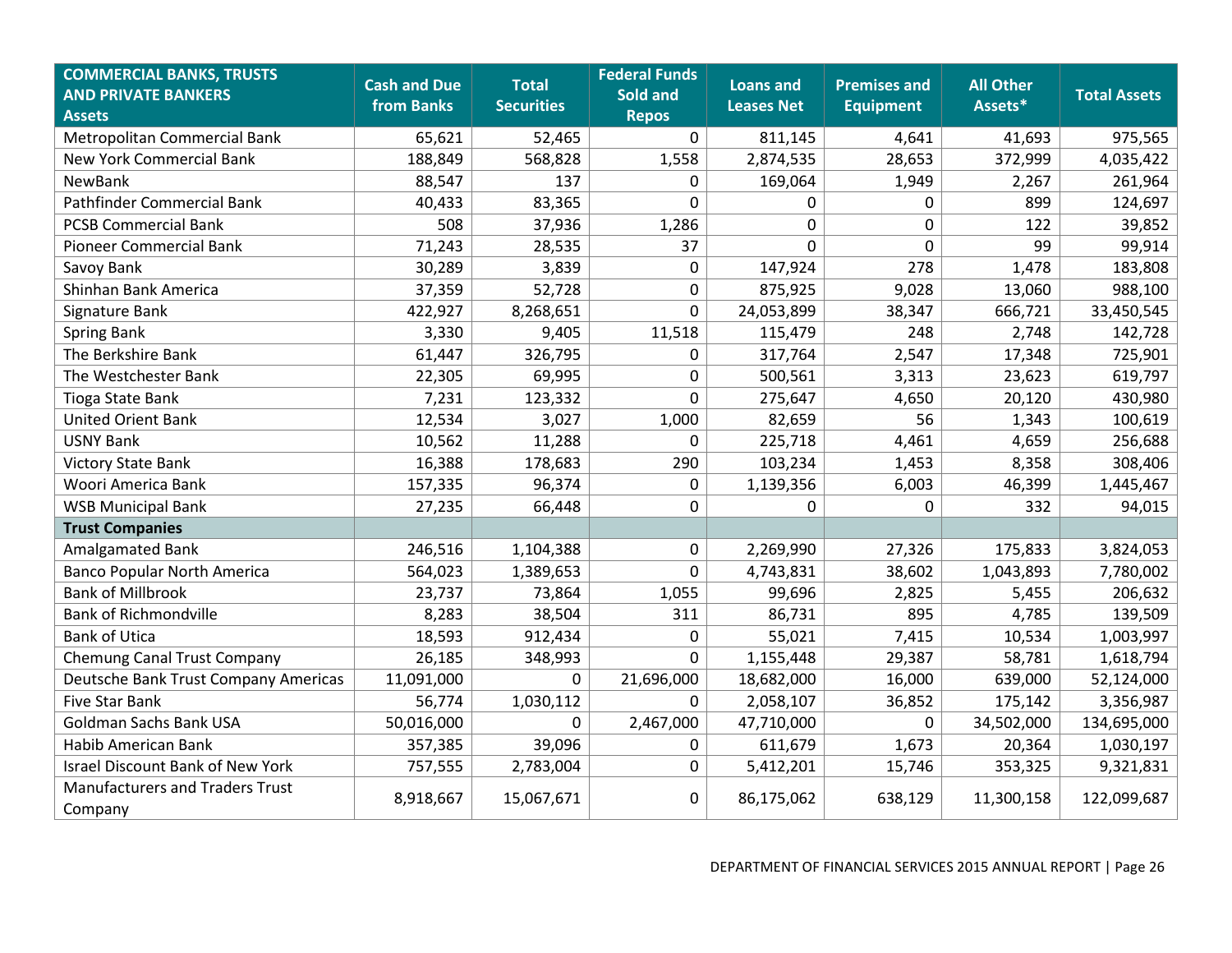| <b>COMMERCIAL BANKS, TRUSTS</b><br><b>AND PRIVATE BANKERS</b><br><b>Assets</b>                                             | <b>Cash and Due</b><br>from Banks | <b>Total</b><br><b>Securities</b> | <b>Federal Funds</b><br>Sold and<br><b>Repos</b> | <b>Loans and</b><br><b>Leases Net</b> | <b>Premises and</b><br><b>Equipment</b> | <b>All Other</b><br>Assets* | <b>Total Assets</b> |  |  |
|----------------------------------------------------------------------------------------------------------------------------|-----------------------------------|-----------------------------------|--------------------------------------------------|---------------------------------------|-----------------------------------------|-----------------------------|---------------------|--|--|
| Mitsubishi UFJ Trust & Banking<br>Corporation (U.S.A.)                                                                     | 231,297                           | $\Omega$                          | $\mathbf 0$                                      | 0                                     | 544                                     | 19,233                      | 251,074             |  |  |
| Mizuho Bank (USA)                                                                                                          | 616,188                           | 127,477                           | $\mathbf 0$                                      | 5,292,487                             | $\mathbf{0}$                            | 233,906                     | 6,270,058           |  |  |
| Mizuho Trust & Banking Co. USA                                                                                             | 723,555                           | $\Omega$                          | $\mathbf 0$                                      | $\Omega$                              | 4,621                                   | 12,282                      | 740,458             |  |  |
| <b>Orange County Trust Company</b>                                                                                         | 15,589                            | 304,829                           | $\mathbf 0$                                      | 437,218                               | 14,049                                  | 40,355                      | 812,040             |  |  |
| Solvay Bank                                                                                                                | 28,523                            | 285,139                           | 421                                              | 478,683                               | 7,936                                   | 14,728                      | 815,430             |  |  |
| <b>Steuben Trust Company</b>                                                                                               | 8,156                             | 180,714                           | $\pmb{0}$                                        | 277,468                               | 6,684                                   | 16,934                      | 489,956             |  |  |
| The Adirondack Trust Company                                                                                               | 89,693                            | 323,305                           | 0                                                | 630,672                               | 26,309                                  | 41,194                      | 1,111,173           |  |  |
| The Bank of Castile                                                                                                        | 14,667                            | 317,085                           | $\Omega$                                         | 924,301                               | 15,237                                  | 23,866                      | 1,295,156           |  |  |
| The Bank of New York Mellon                                                                                                | 126,465,000                       | 114,935,000                       | 15,661,000                                       | 35,595,000                            | 1,047,000                               | 25,555,000                  | 319,258,000         |  |  |
| <b>Tompkins Trust Company</b>                                                                                              | 46,991                            | 638,680                           | $\Omega$                                         | 1,025,363                             | 20,626                                  | 73,762                      | 1,805,422           |  |  |
| <b>Limited Purpose Trust Companies</b>                                                                                     |                                   |                                   |                                                  |                                       |                                         |                             |                     |  |  |
| American Stock Transfer & Trust<br>Company, LLC                                                                            | 4,232                             | 0                                 | $\mathbf 0$                                      | 0                                     | 19,361                                  | 562,069                     | 585,662             |  |  |
| Anthos Trust Company, LLC                                                                                                  | 206                               | 5,113                             | $\pmb{0}$                                        | $\mathbf 0$                           | $\mathbf 0$                             | 102                         | 5,421               |  |  |
| <b>Continental Stock Transfer &amp; Trust</b><br>Company                                                                   | 869                               | 1,133                             | $\mathbf 0$                                      | 0                                     | 605                                     | 2,264                       | 4,871               |  |  |
| <b>Fiduciary Trust Company International</b>                                                                               | 155,144                           | 48,200                            | $\boldsymbol{0}$                                 | $\mathbf 0$                           | 2,265                                   | 70,622                      | 276,231             |  |  |
| Gemini Trust Company, LLC                                                                                                  | 9,341                             | 6,237                             | $\mathbf 0$                                      | $\mathbf 0$                           | 11                                      | 134                         | 15,723              |  |  |
| <b>Genesee Valley Trust Company</b>                                                                                        | 8,139                             | $\mathbf{0}$                      | $\mathbf 0$                                      | $\mathbf 0$                           | 33                                      | 10,293                      | 18,465              |  |  |
| itBit Trust Company, LLC                                                                                                   | 5,753                             | 6,279                             | $\mathbf 0$                                      | 0                                     | $\mathbf 0$                             | 3,117                       | 15,149              |  |  |
| Law Debenture Trust Company of New<br>York                                                                                 | 50,384                            | 0                                 | $\mathbf 0$                                      | 0                                     | 0                                       | 3,661                       | 54,045              |  |  |
| <b>Market Street Trust Company</b>                                                                                         | 70                                | 3,193                             | $\pmb{0}$                                        | $\mathbf 0$                           | 1,834                                   | 992                         | 6,089               |  |  |
| New York Life Trust Company                                                                                                | 200                               | 14,504                            | $\pmb{0}$                                        | $\mathbf 0$                           | $\boldsymbol{0}$                        | 2,248                       | 16,952              |  |  |
| OFI Global Trust Company                                                                                                   | 0                                 | 14,593                            | $\pmb{0}$                                        | $\mathbf 0$                           | $\mathbf{0}$                            | 4,542                       | 19,135              |  |  |
| The Depository Trust Company                                                                                               | 2,547,099                         | 0                                 | $\mathbf 0$                                      | $\mathbf 0$                           | 50,462                                  | 237,415                     | 2,834,976           |  |  |
| The Warehouse Trust Company LLC                                                                                            | 2,345                             | $\Omega$                          | $\mathbf 0$                                      | $\Omega$                              | $\Omega$                                | 3,341                       | 5,686               |  |  |
| <b>Private Bankers</b>                                                                                                     |                                   |                                   |                                                  |                                       |                                         |                             |                     |  |  |
| Brown Brothers Harriman & Co.                                                                                              | 2,916,938                         | 579,541                           | $\mathbf 0$                                      | 2,020,836                             | 76,520                                  | 1,027,135                   | 6,620,970           |  |  |
| <b>Total</b>                                                                                                               | 209,279,400                       | 154,979,033                       | 39,855,011                                       | 262,635,921                           | 2,401,813                               | 78,271,423                  | 747,422,601         |  |  |
| *Includes FDIC Call Report items: other assets, trading assets, goodwill and intangible assets and other real estate owned |                                   |                                   |                                                  |                                       |                                         |                             |                     |  |  |

DEPARTMENT OF FINANCIAL SERVICES 2015 ANNUAL REPORT | Page 27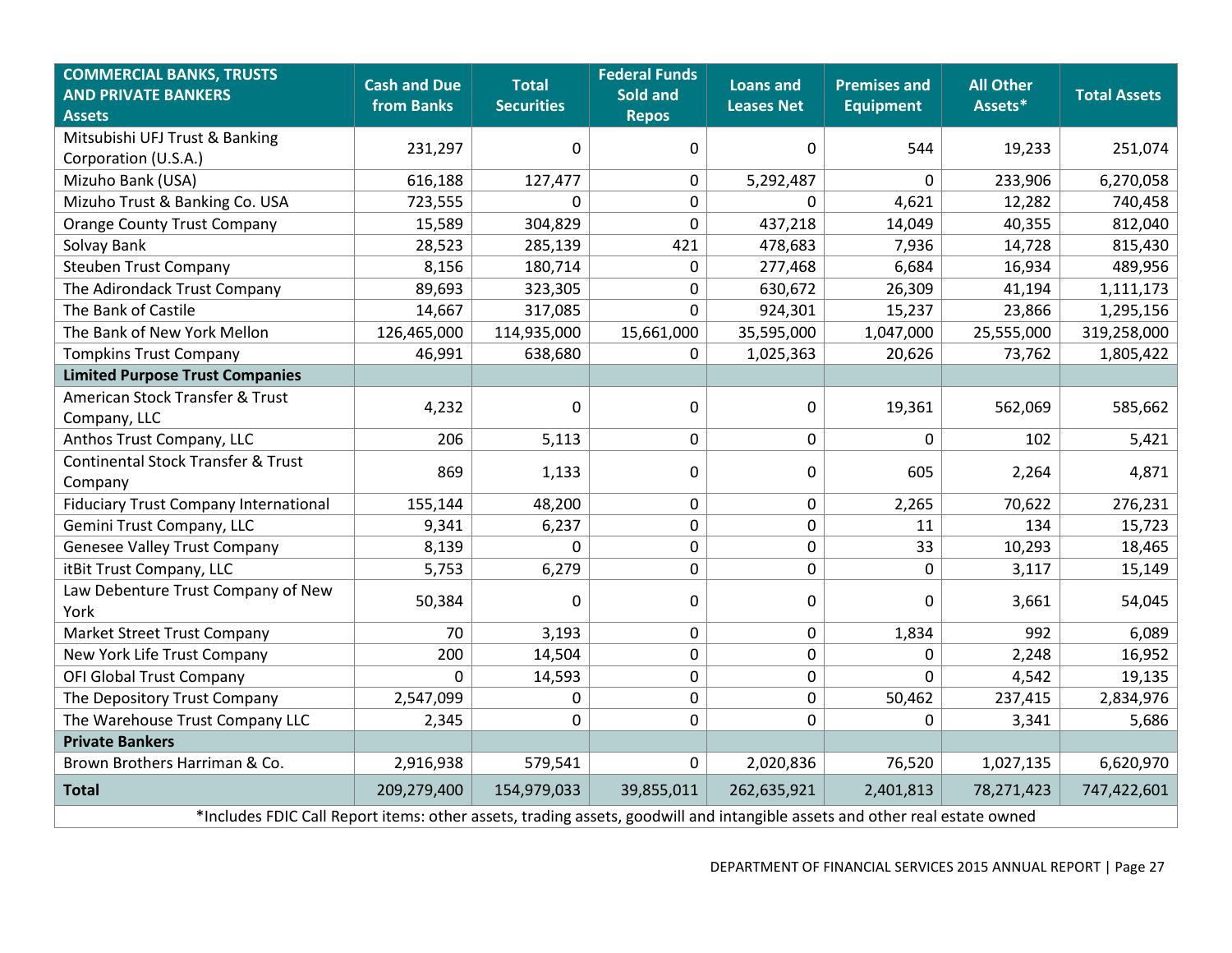| <b>COMMERCIAL BANKS, TRUSTS</b><br><b>AND PRIVATE BANKERS</b><br><b>Liabilities And Equity</b> | <b>Total</b><br><b>Deposits</b> | <b>Federal</b><br><b>Funds</b><br><b>Bought and</b><br>Sold | <b>Trading</b><br><b>Other</b><br><b>Borrowed</b><br><b>Money</b> | Liabilities & Subordinated<br><b>Notes &amp;</b><br><b>Debentures</b> | <b>All Other</b><br><b>Liabilities</b> | <b>Total</b><br><b>Liabilities</b> | <b>Total</b><br><b>Equity</b><br><b>Capital</b> | <b>Total</b><br><b>Liabilities</b><br>and Capital |
|------------------------------------------------------------------------------------------------|---------------------------------|-------------------------------------------------------------|-------------------------------------------------------------------|-----------------------------------------------------------------------|----------------------------------------|------------------------------------|-------------------------------------------------|---------------------------------------------------|
|                                                                                                |                                 |                                                             |                                                                   | <b>Dollars in Thousands</b>                                           |                                        |                                    |                                                 |                                                   |
| <b>Commercial Banks</b>                                                                        |                                 |                                                             |                                                                   |                                                                       |                                        |                                    |                                                 |                                                   |
| <b>Adirondack Bank</b>                                                                         | 619,158                         | 26,092                                                      | 27,892                                                            | $\mathbf 0$                                                           | 5,253                                  | 678,395                            | 54,932                                          | 733,327                                           |
| Alden State Bank                                                                               | 241,147                         | 0                                                           | 4,000                                                             | 0                                                                     | 539                                    | 245,686                            | 34,845                                          | 280,531                                           |
| Alma Bank                                                                                      | 908,228                         | 0                                                           | 14,928                                                            | 0                                                                     | 2,027                                  | 925,183                            | 120,285                                         | 1,045,468                                         |
| Alpine Capital Bank                                                                            | 243,422                         | 0                                                           | 0                                                                 | 0                                                                     | 2,177                                  | 245,599                            | 40,386                                          | 285,985                                           |
| Amerasia Bank                                                                                  | 415,380                         | 0                                                           | 0                                                                 | 0                                                                     | 2,531                                  | 417,911                            | 49,733                                          | 467,644                                           |
| <b>American Community Bank</b>                                                                 | 136,889                         | 0                                                           | 8,500                                                             | 0                                                                     | 1,354                                  | 146,743                            | 24,530                                          | 171,273                                           |
| <b>Bank Leumi USA</b>                                                                          | 5,098,400                       | 0                                                           | 110,571                                                           | 90,000                                                                | 153,906                                | 5,452,877                          | 620,509                                         | 6,073,386                                         |
| <b>Bank of Akron</b>                                                                           | 239,889                         | 0                                                           | 3,725                                                             | 0                                                                     | 3,120                                  | 246,734                            | 27,016                                          | 273,750                                           |
| <b>Bank of Cattaraugus</b>                                                                     | 16,565                          | 0                                                           | $\mathbf 0$                                                       | 0                                                                     | 6                                      | 16,571                             | 1,645                                           | 18,216                                            |
| <b>Bank of Holland</b>                                                                         | 83,718                          | 0                                                           | 2,000                                                             | 0                                                                     | 249                                    | 85,967                             | 8,850                                           | 94,817                                            |
| Catskill Hudson Bank                                                                           | 415,660                         | 0                                                           | 0                                                                 | 1,800                                                                 | 570                                    | 418,030                            | 31,227                                          | 449,257                                           |
| <b>Cattaraugus County Bank</b>                                                                 | 182,456                         | 2,500                                                       | $\mathbf 0$                                                       | 0                                                                     | 4,351                                  | 189,307                            | 18,175                                          | 207,482                                           |
| <b>Citizens Bank of Cape Vincent</b>                                                           | 55,629                          | 0                                                           | $\mathbf 0$                                                       | $\mathbf 0$                                                           | 275                                    | 55,904                             | 5,901                                           | 61,805                                            |
| <b>Country Bank</b>                                                                            | 489,401                         | 29,000                                                      | 34,500                                                            | 0                                                                     | 2,251                                  | 555,152                            | 50,712                                          | 605,864                                           |
| <b>Emigrant Mercantile Bank</b>                                                                | 500                             | 0                                                           | 0                                                                 | 0                                                                     | 9                                      | 509                                | 3,001                                           | 3,510                                             |
| <b>Empire State Bank</b>                                                                       | 159,126                         | 0                                                           | 18,000                                                            | 0                                                                     | 1,382                                  | 178,508                            | 17,608                                          | 196,116                                           |
| First American International Bank                                                              | 446,116                         | 0                                                           | 117,000                                                           | $\boldsymbol{0}$                                                      | 5,381                                  | 568,497                            | 73,978                                          | 642,475                                           |
| <b>Flushing Bank</b>                                                                           | 3,897,431                       | 116,000                                                     | 1,126,659                                                         | $\mathbf 0$                                                           | 68,178                                 | 5,208,268                          | 502,798                                         | 5,711,066                                         |
| Genesee Regional Bank                                                                          | 398,807                         | 0                                                           | 15,000                                                            | $\boldsymbol{0}$                                                      | 2,826                                  | 416,633                            | 44,405                                          | 461,038                                           |
| <b>Global Bank</b>                                                                             | 125,556                         | 0                                                           | 500                                                               | $\mathbf 0$                                                           | 410                                    | 126,466                            | 17,939                                          | 144,405                                           |
| <b>Gold Coast Bank</b>                                                                         | 308,903                         | 0                                                           | 10,000                                                            | 0                                                                     | 814                                    | 319,717                            | 29,531                                          | 349,248                                           |
| <b>Greater Hudson Bank</b>                                                                     | 340,011                         | 5,000                                                       | 40,335                                                            | 0                                                                     | 3,003                                  | 388,349                            | 44,352                                          | 432,701                                           |

DEPARTMENT OF FINANCIAL SERVICES 2015 ANNUAL REPORT | Page 28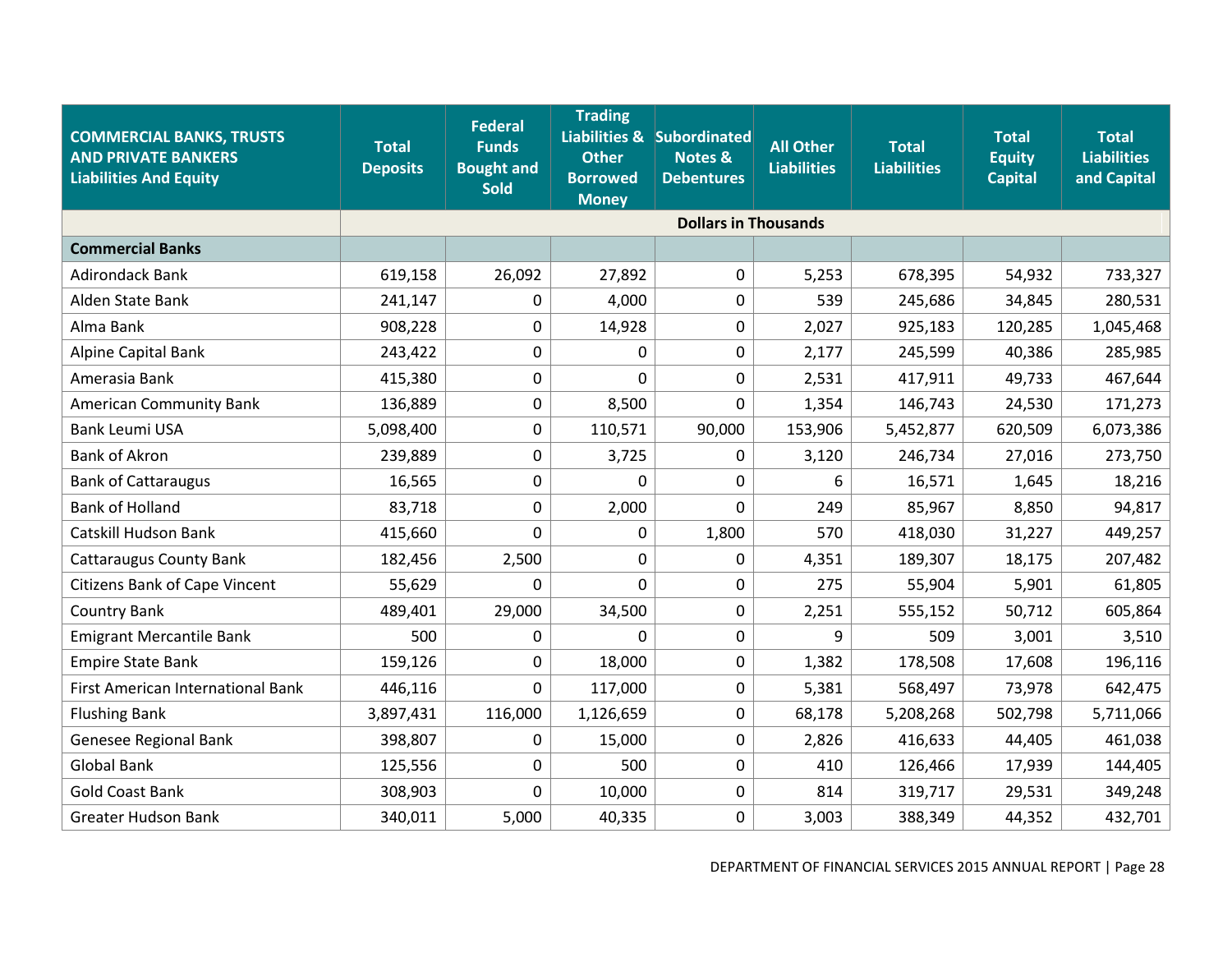| <b>COMMERCIAL BANKS, TRUSTS</b><br><b>AND PRIVATE BANKERS</b><br><b>Liabilities And Equity</b> | <b>Total</b><br><b>Deposits</b> | <b>Federal</b><br><b>Funds</b><br><b>Bought and</b><br><b>Sold</b> | <b>Trading</b><br><b>Other</b><br><b>Borrowed</b><br><b>Money</b> | Liabilities & Subordinated<br><b>Notes &amp;</b><br><b>Debentures</b> | <b>All Other</b><br><b>Liabilities</b> | <b>Total</b><br><b>Liabilities</b> | <b>Total</b><br><b>Equity</b><br><b>Capital</b> | <b>Total</b><br><b>Liabilities</b><br>and Capital |
|------------------------------------------------------------------------------------------------|---------------------------------|--------------------------------------------------------------------|-------------------------------------------------------------------|-----------------------------------------------------------------------|----------------------------------------|------------------------------------|-------------------------------------------------|---------------------------------------------------|
| <b>Greene County Commercial Bank</b>                                                           | 183,090                         | 0                                                                  | 38,193                                                            | $\mathbf 0$                                                           | 359                                    | 221,642                            | 21,932                                          | 243,574                                           |
| <b>Hanover Community Bank</b>                                                                  | 202,801                         | 0                                                                  | 25,156                                                            | $\mathbf 0$                                                           | 273                                    | 228,230                            | 30,517                                          | 258,747                                           |
| Interaudi Bank                                                                                 | 1,617,771                       | 10,000                                                             | 65,000                                                            | $\mathbf 0$                                                           | 3,469                                  | 1,696,240                          | 117,794                                         | 1,814,034                                         |
| <b>Jeff Bank</b>                                                                               | 394,325                         | 0                                                                  | $\mathbf 0$                                                       | $\mathbf 0$                                                           | 6,755                                  | 401,080                            | 51,301                                          | 452,381                                           |
| Mahopac Bank                                                                                   | 900,781                         | 0                                                                  | 103,600                                                           | $\mathbf 0$                                                           | 5,223                                  | 1,009,604                          | 121,598                                         | 1,131,202                                         |
| Metropolitan Commercial Bank                                                                   | 780,434                         | 0                                                                  | 96,147                                                            | $\mathbf 0$                                                           | 3,779                                  | 880,360                            | 95,205                                          | 975,565                                           |
| <b>New York Commercial Bank</b>                                                                | 2,607,202                       | 50,000                                                             | 765,794                                                           | $\mathbf 0$                                                           | 5,521                                  | 3,428,517                          | 606,905                                         | 4,035,422                                         |
| NewBank                                                                                        | 219,358                         | 0                                                                  | 3,000                                                             | $\mathbf 0$                                                           | 6,471                                  | 228,829                            | 33,135                                          | 261,964                                           |
| Pathfinder Commercial Bank                                                                     | 114,499                         | 0                                                                  | 1,426                                                             | $\mathbf 0$                                                           | 347                                    | 116,272                            | 8,425                                           | 124,697                                           |
| <b>PCSB Commercial Bank</b>                                                                    | 30,987                          | 0                                                                  | 1,000                                                             | $\mathbf 0$                                                           | 154                                    | 32,141                             | 7,711                                           | 39,852                                            |
| <b>Pioneer Commercial Bank</b>                                                                 | 93,043                          | 0                                                                  | 0                                                                 | $\mathbf 0$                                                           | 240                                    | 93,283                             | 6,631                                           | 99,914                                            |
| Savoy Bank                                                                                     | 164,994                         | 0                                                                  | $\boldsymbol{0}$                                                  | $\pmb{0}$                                                             | 864                                    | 165,858                            | 17,950                                          | 183,808                                           |
| Shinhan Bank America                                                                           | 830,607                         | 0                                                                  | 5                                                                 | $\mathbf 0$                                                           | 9,027                                  | 839,639                            | 148,461                                         | 988,100                                           |
| Signature Bank                                                                                 | 26,774,813                      | 817,000                                                            | 2,720,163                                                         | $\mathbf 0$                                                           | 246,735                                | 30,558,711                         | 2,891,834                                       | 33,450,545                                        |
| <b>Spring Bank</b>                                                                             | 125,522                         | 0                                                                  | 0                                                                 | $\mathbf 0$                                                           | 573                                    | 126,095                            | 16,633                                          | 142,728                                           |
| The Berkshire Bank                                                                             | 584,549                         | 30,000                                                             | $\mathbf 0$                                                       | $\mathbf 0$                                                           | 4,732                                  | 619,281                            | 106,620                                         | 725,901                                           |
| The Westchester Bank                                                                           | 476,041                         | 0                                                                  | 81,645                                                            | $\mathbf 0$                                                           | 2,257                                  | 559,943                            | 59,854                                          | 619,797                                           |
| Tioga State Bank                                                                               | 336,918                         | 11,418                                                             | 27,115                                                            | $\mathbf 0$                                                           | 4,020                                  | 379,471                            | 51,509                                          | 430,980                                           |
| <b>United Orient Bank</b>                                                                      | 86,319                          | 0                                                                  | 2,000                                                             | $\pmb{0}$                                                             | 643                                    | 88,962                             | 11,657                                          | 100,619                                           |
| <b>USNY Bank</b>                                                                               | 218,579                         | 0                                                                  | 10,321                                                            | $\mathbf 0$                                                           | 860                                    | 229,760                            | 26,928                                          | 256,688                                           |
| <b>Victory State Bank</b>                                                                      | 278,898                         | 0                                                                  | 0                                                                 | $\mathbf 0$                                                           | 1,129                                  | 280,027                            | 28,379                                          | 308,406                                           |
| Woori America Bank                                                                             | 1,274,999                       | 0                                                                  | $\mathbf 0$                                                       | $\mathbf 0$                                                           | 12,846                                 | 1,287,845                          | 157,622                                         | 1,445,467                                         |
| <b>WSB Municipal Bank</b>                                                                      | 79,897                          | 0                                                                  | 0                                                                 | $\mathbf 0$                                                           | 4,518                                  | 84,415                             | 9,600                                           | 94,015                                            |
| <b>Trust Companies</b>                                                                         |                                 |                                                                    |                                                                   |                                                                       |                                        |                                    |                                                 |                                                   |
| Amalgamated Bank                                                                               | 2,733,484                       | 74,645                                                             | 617,375                                                           | 0                                                                     | 61,826                                 | 3,487,330                          | 336,723                                         | 3,824,053                                         |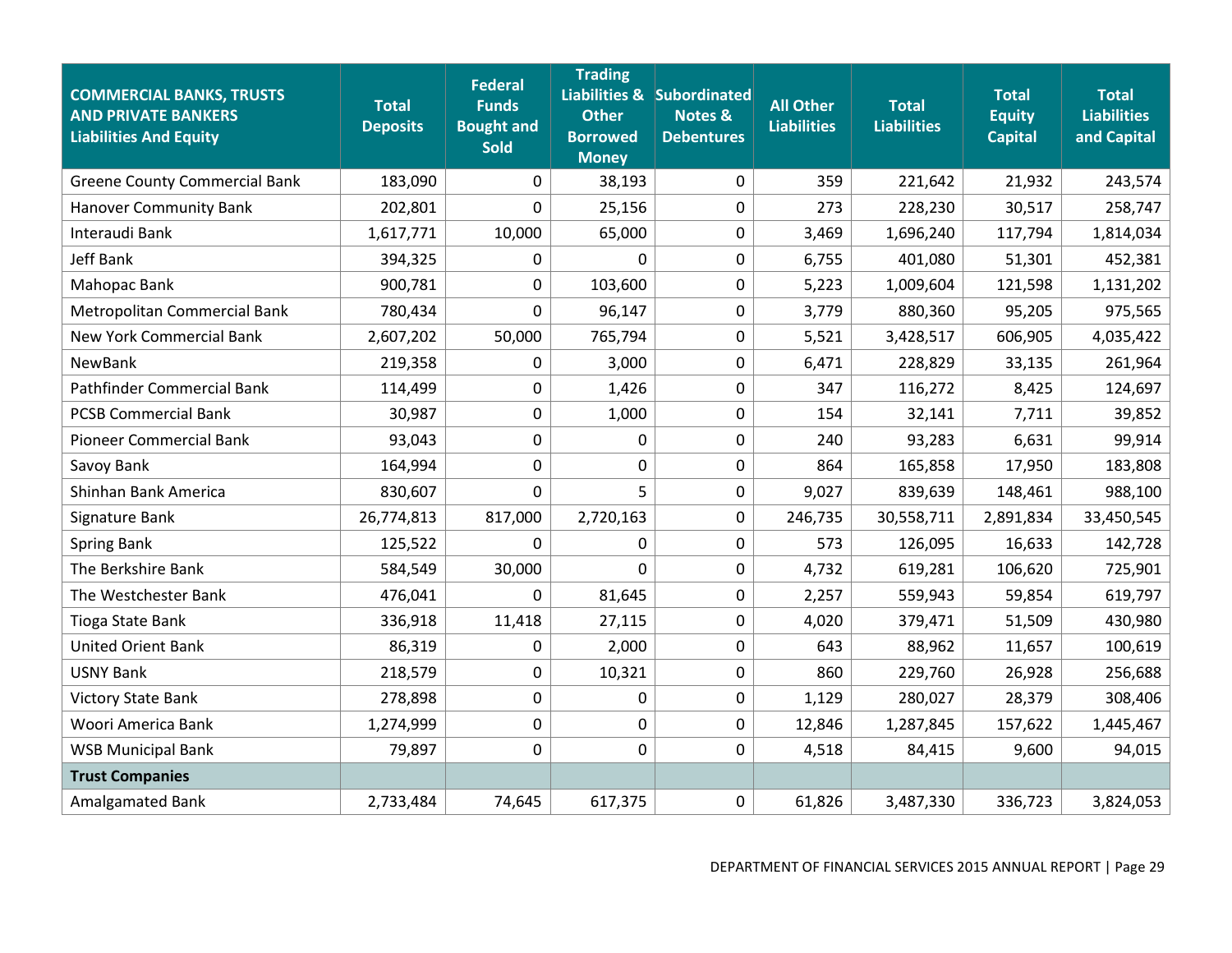| <b>COMMERCIAL BANKS, TRUSTS</b><br><b>AND PRIVATE BANKERS</b><br><b>Liabilities And Equity</b> | <b>Total</b><br><b>Deposits</b> | <b>Federal</b><br><b>Funds</b><br><b>Bought and</b><br><b>Sold</b> | <b>Trading</b><br><b>Other</b><br><b>Borrowed</b><br><b>Money</b> | Liabilities & Subordinated<br><b>Notes &amp;</b><br><b>Debentures</b> | <b>All Other</b><br><b>Liabilities</b> | <b>Total</b><br><b>Liabilities</b> | <b>Total</b><br><b>Equity</b><br><b>Capital</b> | <b>Total</b><br><b>Liabilities</b><br>and Capital |
|------------------------------------------------------------------------------------------------|---------------------------------|--------------------------------------------------------------------|-------------------------------------------------------------------|-----------------------------------------------------------------------|----------------------------------------|------------------------------------|-------------------------------------------------|---------------------------------------------------|
| <b>Banco Popular North America</b>                                                             | 5,284,358                       | 253,634                                                            | 378,444                                                           | $\mathbf 0$                                                           | 60,675                                 | 5,977,111                          | 1,802,891                                       | 7,780,002                                         |
| <b>Bank of Millbrook</b>                                                                       | 182,042                         | 0                                                                  | 0                                                                 | 0                                                                     | 2,123                                  | 184,165                            | 22,467                                          | 206,632                                           |
| <b>Bank of Richmondville</b>                                                                   | 116,607                         | 0                                                                  | 6,400                                                             | 0                                                                     | 563                                    | 123,570                            | 15,939                                          | 139,509                                           |
| <b>Bank of Utica</b>                                                                           | 801,422                         | 0                                                                  | 0                                                                 | $\mathbf 0$                                                           | 16,894                                 | 818,316                            | 185,681                                         | 1,003,997                                         |
| Chemung Canal Trust Company                                                                    | 1,403,205                       | 28,453                                                             | 35,976                                                            | $\mathbf 0$                                                           | 17,897                                 | 1,485,531                          | 133,263                                         | 1,618,794                                         |
| Deutsche Bank Trust Company<br>Americas                                                        | 40,526,000                      | 1,336,000                                                          | 34,000                                                            | $\mathbf 0$                                                           | 1,438,000                              | 43,334,000                         | 8,790,000                                       | 52,124,000                                        |
| Five Star Bank                                                                                 | 2,744,944                       | 0                                                                  | 293,100                                                           | $\Omega$                                                              | 16,351                                 | 3,054,395                          | 302,592                                         | 3,356,987                                         |
| <b>Goldman Sachs Bank USA</b>                                                                  | 88,134,000                      | 3,425,000                                                          | 11,532,000                                                        | 2,000,000                                                             | 6,380,000                              | 111,471,000                        | 23,224,000                                      | 134,695,000                                       |
| Habib American Bank                                                                            | 897,560                         | 0                                                                  | 25,000                                                            | 0                                                                     | 9,655                                  | 932,215                            | 97,982                                          | 1,030,197                                         |
| <b>Israel Discount Bank of New York</b>                                                        | 7,310,823                       | 979,255                                                            | 48,795                                                            | $\mathbf{0}$                                                          | 153,399                                | 8,492,272                          | 829,559                                         | 9,321,831                                         |
| <b>Manufacturers and Traders Trust</b><br>Company                                              | 93,096,676                      | 2,128,327                                                          | 8,821,595                                                         | 1,347,958                                                             | 1,598,919                              | 106,993,475                        | 15,106,212                                      | 122,099,687                                       |
| Mitsubishi UFJ Trust & Banking<br>Corporation (U.S.A.)                                         | 30,387                          | 0                                                                  | 0                                                                 | $\mathbf 0$                                                           | 1,549                                  | 31,936                             | 219,138                                         | 251,074                                           |
| Mizuho Bank (USA)                                                                              | 3,903,613                       | 0                                                                  | 997,632                                                           | 0                                                                     | 146,156                                | 5,047,401                          | 1,222,657                                       | 6,270,058                                         |
| Mizuho Trust & Banking Co. USA                                                                 | 667,016                         | 0                                                                  | 0                                                                 | $\mathbf 0$                                                           | 9,709                                  | 676,725                            | 63,733                                          | 740,458                                           |
| <b>Orange County Trust Company</b>                                                             | 639,851                         | 0                                                                  | 70,000                                                            | $\mathbf 0$                                                           | 15,010                                 | 724,861                            | 87,179                                          | 812,040                                           |
| Solvay Bank                                                                                    | 735,593                         | 0                                                                  | 6,000                                                             | 0                                                                     | 3,269                                  | 744,862                            | 70,568                                          | 815,430                                           |
| <b>Steuben Trust Company</b>                                                                   | 395,245                         | 0                                                                  | 39,000                                                            | $\mathbf 0$                                                           | 5,276                                  | 439,521                            | 50,435                                          | 489,956                                           |
| The Adirondack Trust Company                                                                   | 976,452                         | 6,905                                                              | 0                                                                 | 0                                                                     | 19,252                                 | 1,002,609                          | 108,564                                         | 1,111,173                                         |
| The Bank of Castile                                                                            | 1,071,307                       | 12,303                                                             | 108,000                                                           | $\Omega$                                                              | 9,369                                  | 1,200,979                          | 94,177                                          | 1,295,156                                         |
| The Bank of New York Mellon                                                                    | 270,815,000                     | 7,678,000                                                          | 11,105,000                                                        | 765,000                                                               | 6,823,000                              | 297,186,000                        | 22,072,000                                      | 319,258,000                                       |
| <b>Tompkins Trust Company</b>                                                                  | 1,429,989                       | 109,052                                                            | 104,276                                                           | $\Omega$                                                              | 37,601                                 | 1,680,918                          | 124,504                                         | 1,805,422                                         |
| <b>Limited Purpose Trust Companies</b>                                                         |                                 |                                                                    |                                                                   |                                                                       |                                        |                                    |                                                 |                                                   |
| American Stock Transfer & Trust<br>Company, LLC                                                | $\Omega$                        | 0                                                                  | 1,563                                                             | 0                                                                     | 32,732                                 | 34,295                             | 551,367                                         | 585,662                                           |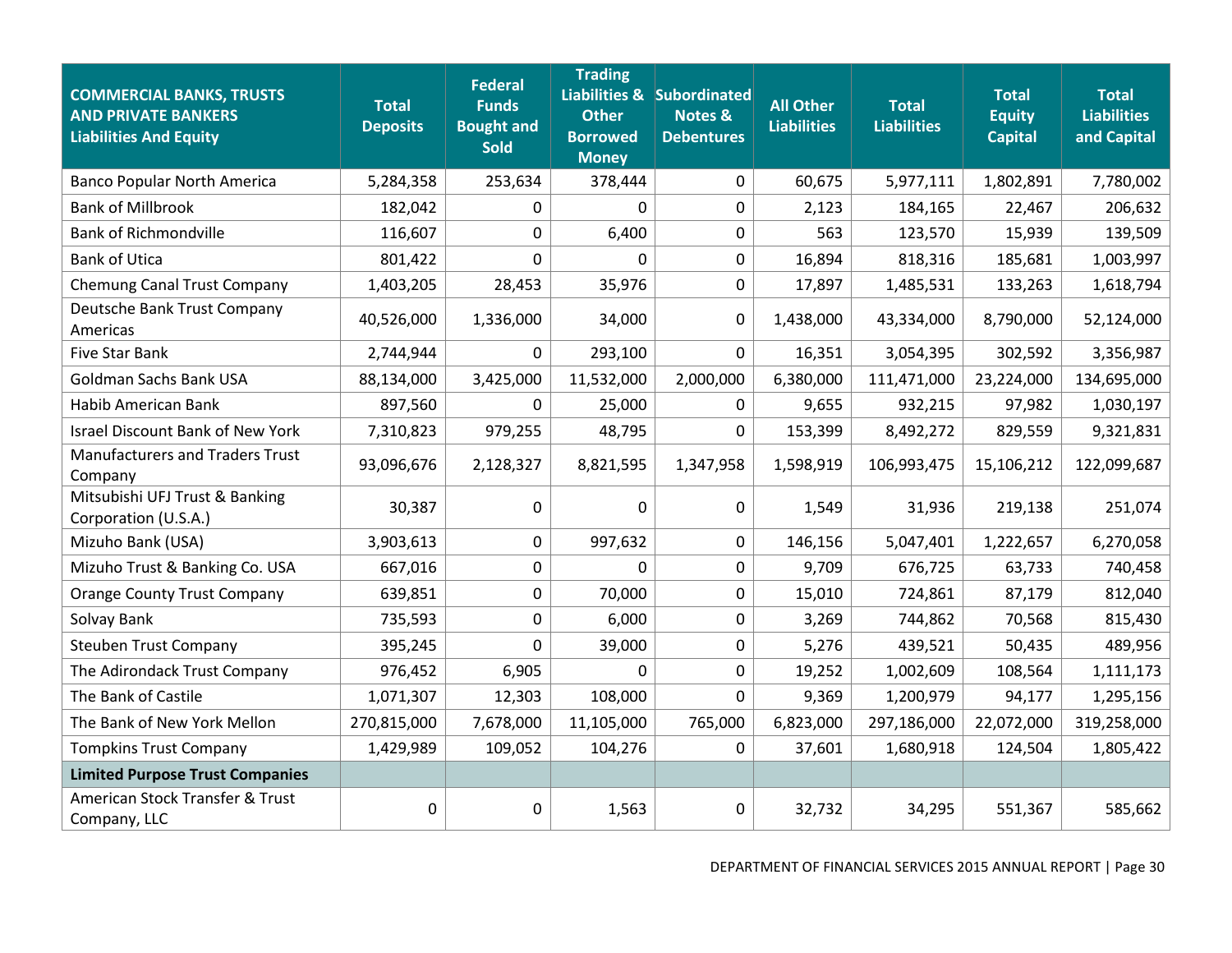| <b>COMMERCIAL BANKS, TRUSTS</b><br><b>AND PRIVATE BANKERS</b><br><b>Liabilities And Equity</b> | <b>Total</b><br><b>Deposits</b> | <b>Federal</b><br><b>Funds</b><br><b>Bought and</b><br><b>Sold</b> | <b>Trading</b><br><b>Other</b><br><b>Borrowed</b><br><b>Money</b> | Liabilities & Subordinated<br><b>Notes &amp;</b><br><b>Debentures</b> | <b>All Other</b><br><b>Liabilities</b> | <b>Total</b><br><b>Liabilities</b> | <b>Total</b><br><b>Equity</b><br><b>Capital</b> | <b>Total</b><br><b>Liabilities</b><br>and Capital |
|------------------------------------------------------------------------------------------------|---------------------------------|--------------------------------------------------------------------|-------------------------------------------------------------------|-----------------------------------------------------------------------|----------------------------------------|------------------------------------|-------------------------------------------------|---------------------------------------------------|
| Anthos Trust Company, LLC                                                                      | 0                               | 0                                                                  | 0                                                                 | $\Omega$                                                              | 260                                    | 260                                | 5,161                                           | 5,421                                             |
| <b>Continental Stock Transfer &amp; Trust</b><br>Company                                       | 0                               | 0                                                                  | 0                                                                 | 0                                                                     | 1,333                                  | 1,333                              | 3,538                                           | 4,871                                             |
| <b>Fiduciary Trust Company</b><br>International                                                | 18                              | 0                                                                  | 634                                                               | 0                                                                     | 29,053                                 | 29705                              | 246,526                                         | 276,231                                           |
| Gemini Trust Company, LLC                                                                      | 0                               | 0                                                                  | 0                                                                 | 0                                                                     | 554                                    | 554                                | 15,169                                          | 15,723                                            |
| Genesee Valley Trust Company                                                                   | 0                               | 0                                                                  | 0                                                                 | 0                                                                     | 2,117                                  | 2117                               | 16,348                                          | 18,465                                            |
| itBit Trust Company, LLC                                                                       | $\Omega$                        | 0                                                                  | 0                                                                 | $\Omega$                                                              | $\Omega$                               | 654                                | 14,495                                          | 15,149                                            |
| Law Debenture Trust Company of<br>New York                                                     | $\Omega$                        | 0                                                                  | 0                                                                 | 0                                                                     | 3,786                                  | 3786                               | 50,259                                          | 54,045                                            |
| Market Street Trust Company                                                                    | 0                               | 0                                                                  | 537                                                               | $\Omega$                                                              | 1,864                                  | 2401                               | 3,688                                           | 6,089                                             |
| New York Life Trust Company                                                                    | 0                               | 0                                                                  | 0                                                                 | $\Omega$                                                              | 2,627                                  | 2627                               | 14,325                                          | 16,952                                            |
| OFI Global Trust Company                                                                       | 0                               | 0                                                                  | 0                                                                 | $\Omega$                                                              | 2,648                                  | 2648                               | 16,487                                          | 19,135                                            |
| The Depository Trust Company                                                                   | $\Omega$                        | 0                                                                  | 101,189                                                           | 0                                                                     | 2,253,716                              | 2,354,905                          | 480,071                                         | 2,834,976                                         |
| The Warehouse Trust Company LLC                                                                | $\Omega$                        | 0                                                                  | 0                                                                 | $\Omega$                                                              | 1,261                                  | 1,261                              | 4,425                                           | 5,686                                             |
| <b>Private Bankers</b>                                                                         |                                 |                                                                    |                                                                   |                                                                       |                                        |                                    |                                                 |                                                   |
| Brown Brothers Harriman & Co.                                                                  | 4,582,964                       |                                                                    | 573,127                                                           |                                                                       | 593,111                                | 5,749,202                          | 871,768                                         | 6,620,970                                         |
| <b>Total</b>                                                                                   | 581,677,375                     | 17,128,584                                                         | 40,373,818                                                        | 4,204,758                                                             | 20,332,962                             | 663,718,151                        | 83,704,450                                      | 747,422,601                                       |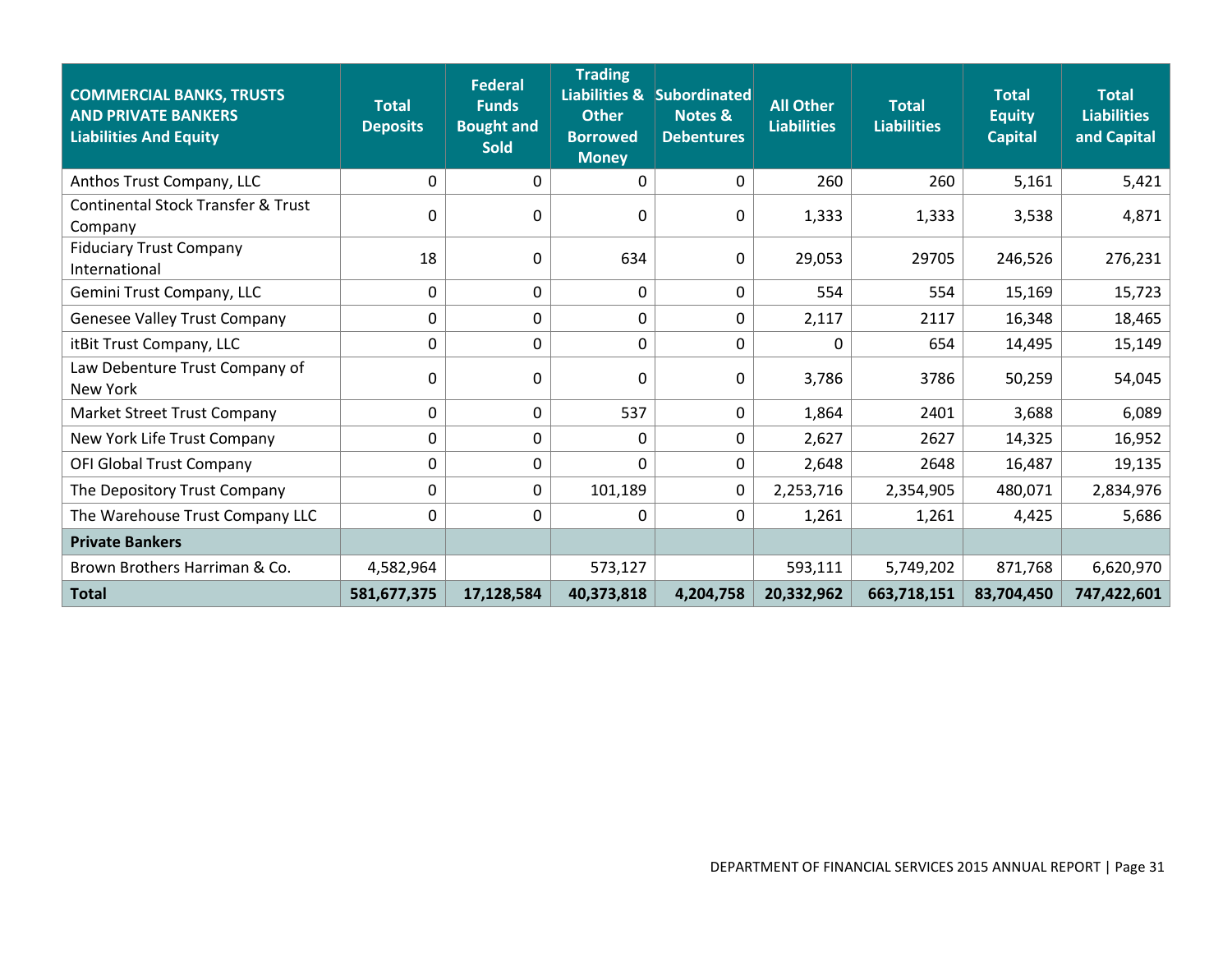#### **CONDITION OF SAVINGS BANKS AND THRIFTS**

<span id="page-33-0"></span>

| <b>SAVINGS BANKS AND THRIFTS</b><br><b>Assets</b> | <b>Cash and Due</b><br>from Banks                                                                                          | <b>Total</b><br><b>Securities &amp;</b><br><b>Trading Assets</b> | <b>Federal</b><br><b>Funds Sold</b><br>and Repos | <b>Loans and</b><br><b>Leases Net</b> | <b>Premises &amp;</b><br><b>Equipment</b> | <b>All Other</b><br>Assets* | <b>Total Assets</b> |  |  |  |
|---------------------------------------------------|----------------------------------------------------------------------------------------------------------------------------|------------------------------------------------------------------|--------------------------------------------------|---------------------------------------|-------------------------------------------|-----------------------------|---------------------|--|--|--|
|                                                   |                                                                                                                            |                                                                  |                                                  | <b>Dollars in Thousands</b>           |                                           |                             |                     |  |  |  |
| <b>Savings Banks</b>                              |                                                                                                                            |                                                                  |                                                  |                                       |                                           |                             |                     |  |  |  |
| <b>Apple Bank for Savings</b>                     | 1,022,074                                                                                                                  | 675,931                                                          | 0                                                | 10,090,193                            | 33,301                                    | 972,841                     | 12,794,340          |  |  |  |
| <b>Cross County Savings Bank</b>                  | 47,461                                                                                                                     | 55,462                                                           | 0                                                | 259,761                               | 9,340                                     | 13,446                      | 385,470             |  |  |  |
| <b>Elmira Savings Bank</b>                        | 5,353                                                                                                                      | 51,712                                                           | 102                                              | 450,989                               | 12,130                                    | 41,199                      | 561,485             |  |  |  |
| <b>Emigrant Bank</b>                              | 878,972                                                                                                                    | 1,302,405                                                        | 0                                                | 4,064,722                             | 97,122                                    | 430,542                     | 6,773,763           |  |  |  |
| <b>Fairport Savings Bank</b>                      | 5,882                                                                                                                      | 31,955                                                           | 0                                                | 205,710                               | 2,744                                     | 8,243                       | 254,534             |  |  |  |
| <b>First Central Savings Bank</b>                 | 54,826                                                                                                                     | 77,570                                                           | 0                                                | 354,085                               | 789                                       | 29,687                      | 516,957             |  |  |  |
| <b>Fulton Savings Bank</b>                        | 67,526                                                                                                                     | 138,470                                                          | 2,320                                            | 141,117                               | 641                                       | 27,375                      | 377,449             |  |  |  |
| New York Community Bank                           | 239,768                                                                                                                    | 5,602,849                                                        | 253,030                                          | 35,168,077                            | 293,655                                   | 4,915,057                   | 46,472,436          |  |  |  |
| NorthEast Community Bank                          | 22,247                                                                                                                     | 5,149                                                            | 0                                                | 504,279                               | 12,152                                    | 40,304                      | 584,131             |  |  |  |
| PathFinder Bank                                   | 13,796                                                                                                                     | 142,593                                                          | 1,249                                            | 424,752                               | 14,834                                    | 25,307                      | 622,531             |  |  |  |
| <b>PCSB Bank</b>                                  | 58,667                                                                                                                     | 361,603                                                          | 5,286                                            | 733,698                               | 9,550                                     | 42,169                      | 1,210,973           |  |  |  |
| <b>Pioneer Savings Bank</b>                       | 26,931                                                                                                                     | 105,619                                                          | 61                                               | 738,257                               | 28,344                                    | 33,513                      | 932,725             |  |  |  |
| <b>Rhinebeck Bank</b>                             | 28,320                                                                                                                     | 115,430                                                          | 0                                                | 470,382                               | 17,504                                    | 36,360                      | 667,996             |  |  |  |
| <b>Ridgewood Savings Bank</b>                     | 132,106                                                                                                                    | 1,980,924                                                        | 0                                                | 2,802,883                             | 14,200                                    | 276,881                     | 5,206,994           |  |  |  |
| <b>Rondout Savings Bank</b>                       | 21,138                                                                                                                     | 41,198                                                           | 0                                                | 245,373                               | 7,198                                     | 9,785                       | 324,692             |  |  |  |
| Sawyer Savings Bank                               | 6,103                                                                                                                      | 78,977                                                           | 0                                                | 124,862                               | 3,761                                     | 6,813                       | 220,516             |  |  |  |
| The Dime Savings Bank of Williamsburgh            | 63,843                                                                                                                     | 5,242                                                            | 0                                                | 4,678,262                             | 23,949                                    | 242,867                     | 5,014,163           |  |  |  |
| The North Country Savings Bank                    | 21,958                                                                                                                     | 3,190                                                            | 100                                              | 196,508                               | 5,495                                     | 18,748                      | 245,999             |  |  |  |
| <b>Ulster Savings Bank</b>                        | 32,028                                                                                                                     | 103,308                                                          | 0                                                | 553,271                               | 22,437                                    | 56,114                      | 767,158             |  |  |  |
| <b>Watertown Savings Bank</b>                     | 53,279                                                                                                                     | 107,854                                                          | 0                                                | 369,470                               | 16,142                                    | 40,971                      | 587,716             |  |  |  |
| <b>Savings &amp; Loans</b>                        |                                                                                                                            |                                                                  |                                                  |                                       |                                           |                             |                     |  |  |  |
| Gouverneur Savings and Loan Association           | 2,557                                                                                                                      | 20,271                                                           | 0                                                | 104,927                               | 2,571                                     | 9,984                       | 140,310             |  |  |  |
| Medina Savings and Loan Association               | 11,948                                                                                                                     | 12,021                                                           | 702                                              | 24,017                                | 789                                       | 774                         | 50,251              |  |  |  |
| <b>Total</b>                                      | 2,816,783                                                                                                                  | 11,019,733                                                       | 262,850                                          | 62,705,595                            | 628,648                                   | 7,278,980                   | 84,712,589          |  |  |  |
|                                                   | *Includes FDIC Call Report items: other assets, trading assets, goodwill and intangible assets and other real estate owned |                                                                  |                                                  |                                       |                                           |                             |                     |  |  |  |

#### <span id="page-33-1"></span>**CONDITION OF SAVINGS BANKS AND THRIFTS**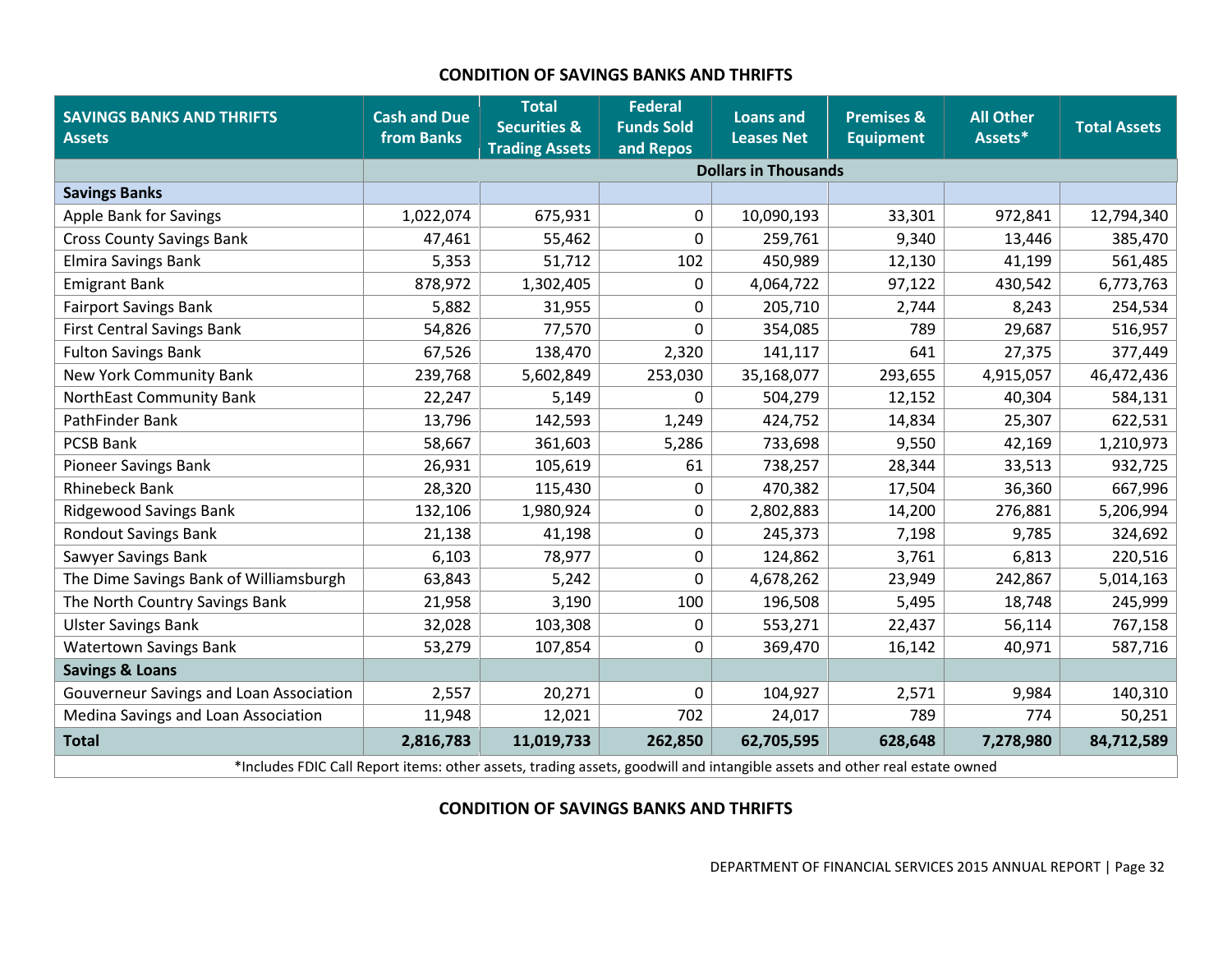| <b>SAVINGS BANKS AND THRIFTS</b><br><b>Liabilities And Equity</b> | <b>Total</b><br><b>Deposits</b> | <b>Federal</b><br><b>Funds</b><br><b>Bought &amp;</b><br><b>Repos</b> | <b>Other</b><br><b>Borrowed</b><br><b>Money</b> | <b>All Other</b><br><b>Liabilities</b> | <b>Total</b><br><b>Liabilities</b> | <b>Total Equity</b><br><b>Capital</b> | <b>Total</b><br><b>Liabilities</b><br>and Capital |
|-------------------------------------------------------------------|---------------------------------|-----------------------------------------------------------------------|-------------------------------------------------|----------------------------------------|------------------------------------|---------------------------------------|---------------------------------------------------|
|                                                                   |                                 |                                                                       |                                                 | <b>Dollars in Thousands</b>            |                                    |                                       |                                                   |
| <b>Savings Banks</b>                                              |                                 |                                                                       |                                                 |                                        |                                    |                                       |                                                   |
| Apple Bank for Savings                                            | 11,281,277                      | 256,720                                                               | 115,452                                         | 134,596                                | 11,788,045                         | 1,006,295                             | 12,794,340                                        |
| <b>Cross County Savings Bank</b>                                  | 337,526                         | 0                                                                     | 176                                             | 3,764                                  | 341,466                            | 44,004                                | 385,470                                           |
| <b>Elmira Savings Bank</b>                                        | 441,849                         | 19,525                                                                | 40,000                                          | 5,339                                  | 506,713                            | 54,772                                | 561,485                                           |
| <b>Emigrant Bank</b>                                              | 5,542,027                       | 46,000                                                                | 0                                               | 85,318                                 | 5,673,345                          | 1,100,418                             | 6,773,763                                         |
| <b>Fairport Savings Bank</b>                                      | 185,561                         | 0                                                                     | 46,092                                          | 2,796                                  | 234,449                            | 20,085                                | 254,534                                           |
| <b>First Central Savings Bank</b>                                 | 452,113                         | 0                                                                     | 5,000                                           | 2,929                                  | 460,042                            | 56,915                                | 516,957                                           |
| <b>Fulton Savings Bank</b>                                        | 241,758                         | 0                                                                     | 32,700                                          | 10,451                                 | 284,909                            | 92,540                                | 377,449                                           |
| New York Community Bank                                           | 26,044,322                      | 1,876,000                                                             | 12,736,258                                      | 190,657                                | 40,847,237                         | 5,625,199                             | 46,472,436                                        |
| NorthEast Community Bank                                          | 428,695                         | 0                                                                     | 59,603                                          | 4,496                                  | 492,794                            | 91,337                                | 584,131                                           |
| PathFinder Bank                                                   | 512,211                         | 0                                                                     | 41,300                                          | 4,500                                  | 558,011                            | 64,520                                | 622,531                                           |
| PCSB Bank                                                         | 1,071,674                       | 0                                                                     | 20,000                                          | 7,141                                  | 1,098,815                          | 112,158                               | 1,210,973                                         |
| <b>Pioneer Savings Bank</b>                                       | 787,528                         | 1,771                                                                 | 40,910                                          | 6,613                                  | 836,822                            | 95,903                                | 932,725                                           |
| <b>Rhinebeck Bank</b>                                             | 606,671                         | 0                                                                     | 0                                               | 7,686                                  | 614,357                            | 53,639                                | 667,996                                           |
| <b>Ridgewood Savings Bank</b>                                     | 3,997,990                       | 0                                                                     | 454,261                                         | 87,061                                 | 4,539,312                          | 667,682                               | 5,206,994                                         |
| <b>Rondout Savings Bank</b>                                       | 275,442                         | 0                                                                     | 12,286                                          | 3,044                                  | 290,772                            | 33,920                                | 324,692                                           |
| Sawyer Savings Bank                                               | 166,447                         | 0                                                                     | 26,800                                          | 2,881                                  | 196,128                            | 24,388                                | 220,516                                           |
| The Dime Savings Bank of Williamsburgh                            | 3,318,144                       | 0                                                                     | 1,169,753                                       | 38,935                                 | 4,526,832                          | 487,331                               | 5,014,163                                         |
| The North Country Savings Bank                                    | 187,288                         | 0                                                                     | 24,378                                          | 3,333                                  | 214,999                            | 31,000                                | 245,999                                           |
| <b>Ulster Savings Bank</b>                                        | 651,913                         | 0                                                                     | 20,000                                          | 3,359                                  | 675,272                            | 91,886                                | 767,158                                           |
| <b>Watertown Savings Bank</b>                                     | 500,338                         | 0                                                                     | 0                                               | 3,846                                  | 504,184                            | 83,532                                | 587,716                                           |
| <b>Savings &amp; Loans</b>                                        |                                 |                                                                       |                                                 |                                        |                                    |                                       |                                                   |
| Gouverneur Savings and Loan Assoc.                                | 84,251                          | 0                                                                     | 22,250                                          | 4,726                                  | 111,227                            | 29,083                                | 140,310                                           |
| Medina Savings and Loan Association                               | 45,805                          | 0                                                                     | $\Omega$                                        | 838                                    | 46,643                             | 3,608                                 | 50,251                                            |
| <b>Total</b>                                                      | 57,160,830                      | 2,200,016                                                             | 14,867,219                                      | 614,309                                | 74,842,374                         | 9,870,215                             | 84,712,589                                        |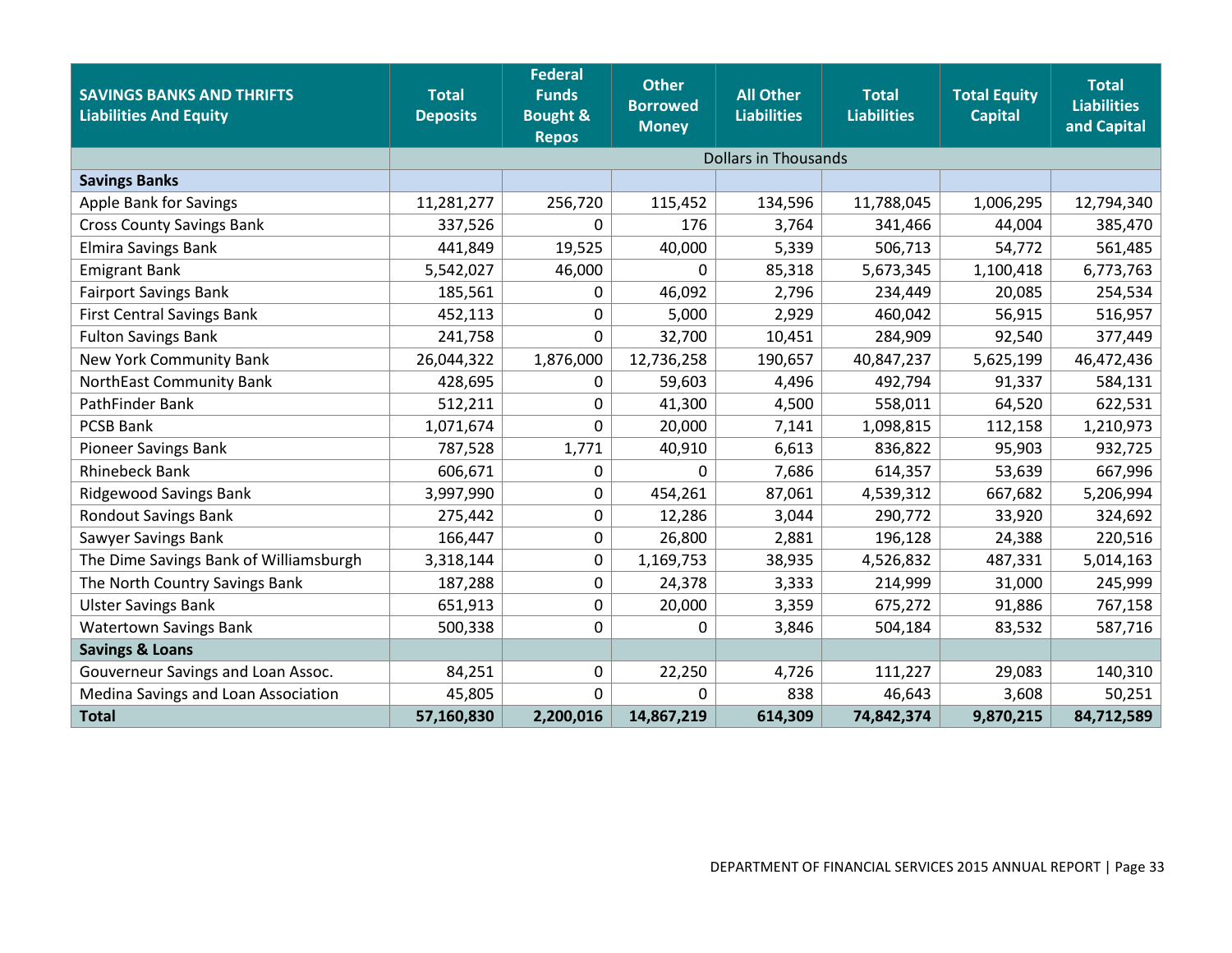#### **CONDITION OF SAFE DEPOSIT COMPANIES**

| <b>SAFE DEPOSIT COMPANIES</b><br><b>Assets</b> | <b>Cash and</b><br>Due from<br><b>Banks</b> | <b>Total</b><br><b>Securities</b> | <b>Federal</b><br><b>Funds Sold</b><br>and Repos | Loans and<br><b>Leases Net</b> | Customers'<br><b>Liability on</b><br><b>Acceptances</b> | <b>Premises</b><br><b>Vault and</b><br><b>Equipment</b> | Investment in<br>Unconsolidated<br><b>Subsidiaries</b> | <b>Other</b><br><b>Assets</b> | Total<br><b>Assets</b> |  |
|------------------------------------------------|---------------------------------------------|-----------------------------------|--------------------------------------------------|--------------------------------|---------------------------------------------------------|---------------------------------------------------------|--------------------------------------------------------|-------------------------------|------------------------|--|
|                                                |                                             | <b>Dollars In Thousands</b>       |                                                  |                                |                                                         |                                                         |                                                        |                               |                        |  |
| Akron Safe Deposit Company                     | 204                                         | 283                               |                                                  |                                |                                                         | 54                                                      |                                                        |                               | 541                    |  |
| Zurich Depository Corporation*                 |                                             |                                   |                                                  |                                |                                                         |                                                         |                                                        |                               |                        |  |

<span id="page-35-0"></span>

| <b>SAFE DEPOSIT COMPANIES</b><br>Liabilities And Equity | Key &<br><b>Box</b><br><b>Deposits</b> | <b>Unearned</b><br><b>Deferred</b><br><b>Income</b> | <b>Other</b><br><b>Borrowed</b><br><b>Money</b> | <b>Acceptances</b><br><b>Outstanding</b> | <b>Subordinated</b><br><b>Notes and</b><br><b>Debentures</b> | <b>All</b><br><b>Other</b><br><b>Liabilities</b> | <b>Total</b><br><b>Liabilities</b> | <b>Total</b><br><b>Equity</b><br><b>Capital</b> | <b>Total</b><br><b>Liabilities</b><br>and<br><b>Capital</b> |  |
|---------------------------------------------------------|----------------------------------------|-----------------------------------------------------|-------------------------------------------------|------------------------------------------|--------------------------------------------------------------|--------------------------------------------------|------------------------------------|-------------------------------------------------|-------------------------------------------------------------|--|
|                                                         | <b>Dollars In Thousands</b>            |                                                     |                                                 |                                          |                                                              |                                                  |                                    |                                                 |                                                             |  |
| Akron Safe Deposit Company                              |                                        |                                                     |                                                 |                                          |                                                              |                                                  |                                    | 541                                             | 541                                                         |  |
| Zurich Depository Corporation*                          |                                        |                                                     |                                                 |                                          | 0                                                            |                                                  |                                    |                                                 | 0                                                           |  |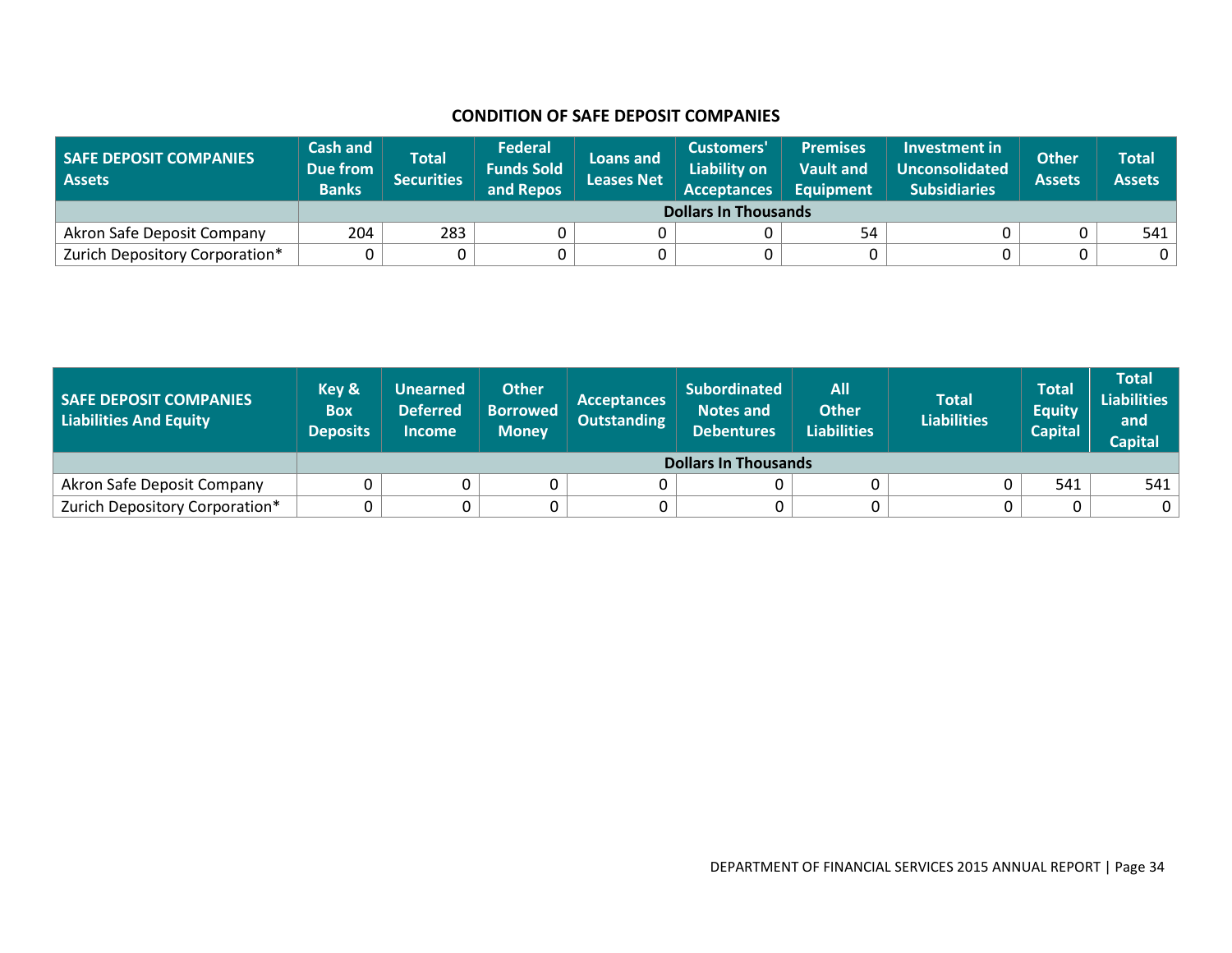## **CONDITION OF CREDIT UNIONS**

| <b>CREDIT UNIONS</b><br><b>Assets</b>                                    | <b>Cash and Due</b><br>from Banks | <b>Total</b><br><b>Investments</b> | <b>Loans</b><br><b>Held For</b><br><b>Sale</b> | <b>Loans and</b><br><b>Leases Net</b> | <b>Bank</b><br><b>Premises &amp;</b><br><b>Equipment</b> | <b>NCUSIF</b><br><b>Deposit</b> | <b>Other</b><br><b>Assets</b> | <b>Total Assets</b> |
|--------------------------------------------------------------------------|-----------------------------------|------------------------------------|------------------------------------------------|---------------------------------------|----------------------------------------------------------|---------------------------------|-------------------------------|---------------------|
|                                                                          |                                   |                                    |                                                | <b>Dollars In Thousands</b>           |                                                          |                                 |                               |                     |
| AmeriCU Credit Union                                                     | 44,629                            | 23,475                             | $\Omega$                                       | 1,182,047                             | 31,633                                                   | 10,799                          | 40,927                        | 1,333,510           |
| Branch 6000 NALC Credit Union                                            | 1,738                             | 3,907                              | $\mathbf{0}$                                   | 3,035                                 | 11                                                       | 78                              | 30                            | 8,799               |
| <b>Buffalo Service Credit Union</b>                                      | 16,961                            | 13,004                             | $\mathbf 0$                                    | 19,909                                | 44                                                       | 433                             | 465                           | 50,816              |
| <b>CFCU Community Credit Union</b>                                       | 182,377                           | 109,995                            | $\mathbf 0$                                    | 658,766                               | 9,488                                                    | 7,434                           | 6,311                         | 974,371             |
| Directors Choice Credit Union                                            | 125                               | 936                                | 0                                              | 5,598                                 | 0                                                        | 53                              | 443                           | 7,155               |
| Empire Branch 36 National Association of<br>Letter Carriers Credit Union | 882                               | 1,491                              | 0                                              | 2,654                                 | 2                                                        | 44                              | 43                            | 5,116               |
| <b>Encompass Niagara Credit Union</b>                                    | 3,535                             | 1,990                              | $\mathbf 0$                                    | 11,538                                | 626                                                      | 154                             | 118                           | 17,961              |
| Erie County Employees Credit Union                                       | 1,569                             | 13,750                             | 0                                              | 8,519                                 | 38                                                       | 205                             | 108                           | 24,189              |
| Hudson River Community Credit Union                                      | 16,834                            | 8,589                              | 0                                              | 167,452                               | 10,545                                                   | 1,703                           | 2,048                         | 207,171             |
| Jamestown Post Office Employees' Credit<br>Union                         | 47                                | 3,127                              | 0                                              | 1,327                                 | 3                                                        | 40                              | 62                            | 4,606               |
| <b>Melrose Credit Union</b>                                              | 26,909                            | 81,958                             | $\mathbf 0$                                    | 1,761,859                             | 21,957                                                   | 16,109                          | 9,273                         | 1,918,065           |
| <b>Montauk Credit Union</b>                                              | 11,647                            | 609                                | $\mathbf{0}$                                   | 143,798                               | 2,372                                                    | 1,541                           | 2,120                         | 162,087             |
| <b>Municipal Credit Union</b>                                            | 416,336                           | 295,174                            | $\mathbf{0}$                                   | 1,457,913                             | 24,037                                                   | 20,067                          | 76,496                        | 2,290,023           |
| Newspaper Employees Credit Union                                         | 245                               | 250                                | $\mathbf 0$                                    | 312                                   | 0                                                        | 5                               | $\mathbf{1}$                  | 813                 |
| The Niagara Frontier Federal Employees<br><b>Credit Union</b>            | 265                               | 846                                | $\mathbf 0$                                    | 1,586                                 | $\overline{2}$                                           | 24                              | 12                            | 2,735               |
| Norton-Troy Employees Credit Union                                       | 477                               | 5,479                              | 0                                              | 2,377                                 | 6                                                        | 77                              | 11                            | 8,427               |
| Progressive Credit Union                                                 | 27,547                            | 24,166                             | $\mathbf 0$                                    | 581,772                               | 11,381                                                   | 2,393                           | 18,173                        | 665,432             |
| Yonkers Postal Employees Credit Union                                    | 625                               | 5,150                              | 0                                              | 2,070                                 | 17                                                       | 63                              | 0                             | 7,924               |
| <b>Total</b>                                                             | 752,748                           | 593,896                            | $\mathbf 0$                                    | 6,012,532                             | 112,162                                                  | 61,222                          | 156,641                       | 7,689,200           |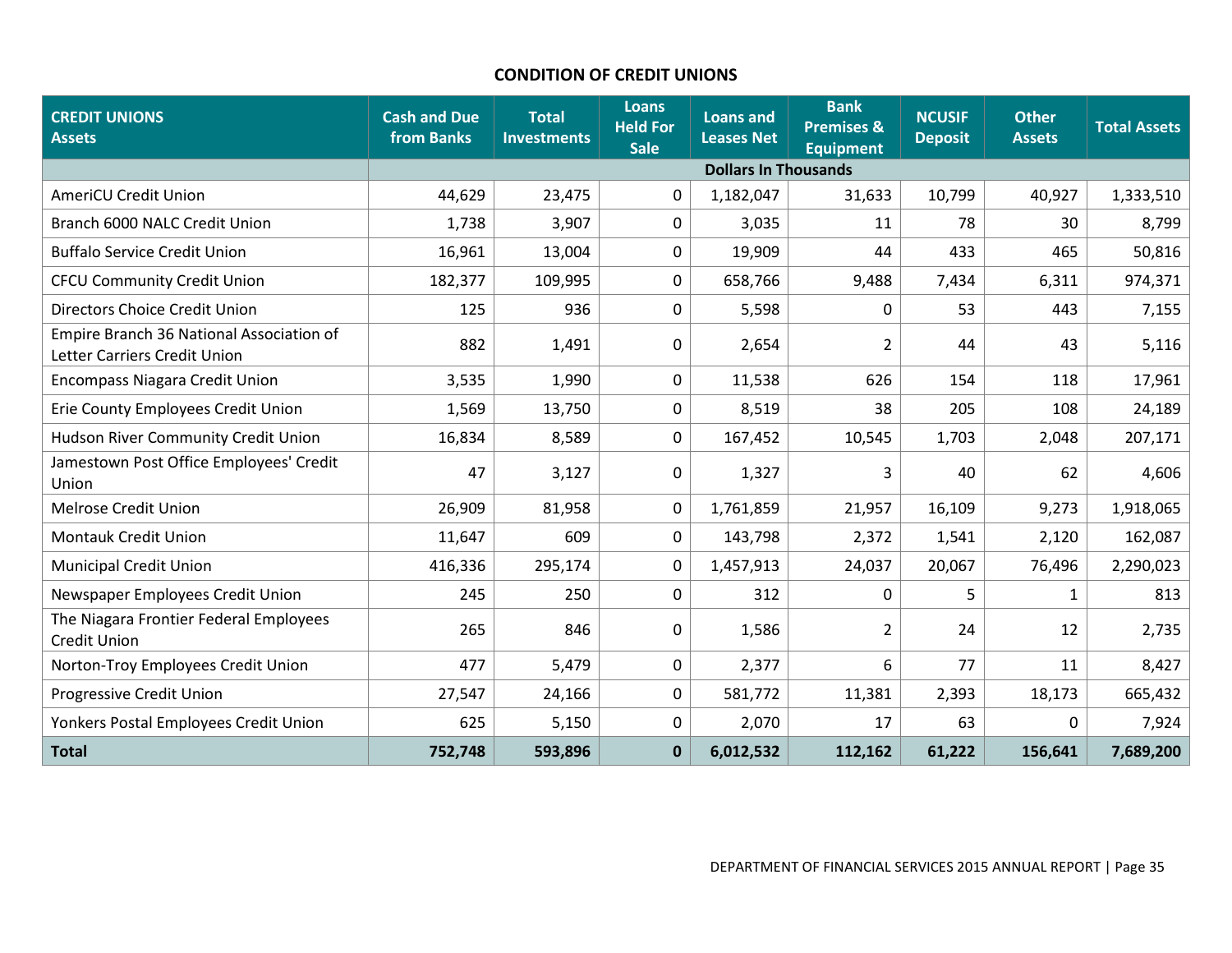## **CONDITION OF CREDIT UNIONS**

| <b>CREDIT UNIONS</b><br><b>Liabilities And Equity</b>                           | <b>Total</b><br><b>Shares and</b><br><b>Deposits</b> | <b>Federal</b><br><b>Funds</b><br><b>Bought</b><br>and<br><b>Repos</b> | <b>Borrowings</b><br><b>Plus</b><br><b>Interest</b><br>Payable | <b>Subordinated</b><br><b>Notes and</b><br><b>Debentures</b> | <b>All Other</b><br><b>Liabilities</b> | <b>Total</b><br><b>Liabilities</b> | <b>Total</b><br><b>Equity</b><br><b>Capital</b> | <b>Total</b><br><b>Liabilities</b><br>and<br><b>Capital</b> |
|---------------------------------------------------------------------------------|------------------------------------------------------|------------------------------------------------------------------------|----------------------------------------------------------------|--------------------------------------------------------------|----------------------------------------|------------------------------------|-------------------------------------------------|-------------------------------------------------------------|
| <b>AmeriCU Credit Union</b>                                                     | 1,145,265                                            | $\mathbf{0}$                                                           | 51,000                                                         | 0                                                            | 12,531                                 | 1,208,796                          | 124,714                                         | 1,333,510                                                   |
| Branch 6000 NALC Credit Union                                                   | 8,219                                                | 0                                                                      | $\mathbf 0$                                                    | 0                                                            | 4                                      | 8,223                              | 576                                             | 8,799                                                       |
| <b>Buffalo Service Credit Union</b>                                             | 44,769                                               | 0                                                                      | $\mathbf 0$                                                    | 0                                                            | 83                                     | 44,852                             | 5,964                                           | 50,816                                                      |
| <b>CFCU Community Credit Union</b>                                              | 843,820                                              | 0                                                                      | $\mathbf 0$                                                    | 0                                                            | 4,463                                  | 848,283                            | 126,088                                         | 974,371                                                     |
| Directors Choice Credit Union                                                   | 5,975                                                | $\mathbf 0$                                                            | $\mathbf 0$                                                    | 0                                                            | $\mathbf{1}$                           | 5,976                              | 1,179                                           | 7,155                                                       |
| Empire Branch 36 National Association of Letter<br><b>Carriers Credit Union</b> | 4,591                                                | 0                                                                      | $\mathbf 0$                                                    | 0                                                            | 23                                     | 4,614                              | 502                                             | 5,116                                                       |
| <b>Encompass Niagara Credit Union</b>                                           | 16,088                                               | 0                                                                      | $\mathbf 0$                                                    | 0                                                            | 215                                    | 16,303                             | 1,658                                           | 17,961                                                      |
| Erie County Employees Credit Union                                              | 21,058                                               | 0                                                                      | $\mathbf 0$                                                    | 0                                                            | 75                                     | 21,133                             | 3,056                                           | 24,189                                                      |
| Hudson River Community Credit Union                                             | 177,358                                              | 0                                                                      | $\mathbf 0$                                                    | 0                                                            | 2,971                                  | 180,329                            | 26,842                                          | 207,171                                                     |
| Jamestown Post Office Employees' Credit Union                                   | 3,976                                                | 0                                                                      | $\mathbf 0$                                                    | 0                                                            | 3                                      | 3,979                              | 627                                             | 4,606                                                       |
| <b>Melrose Credit Union</b>                                                     | 1,606,589                                            | $\mathbf 0$                                                            | 116,348                                                        | 0                                                            | 3,743                                  | 1,726,680                          | 191,385                                         | 1,918,065                                                   |
| <b>Montauk Credit Union</b>                                                     | 158,184                                              | 0                                                                      | 0                                                              | 0                                                            | 1,077                                  | 159,261                            | 2,826                                           | 162,087                                                     |
| <b>Municipal Credit Union</b>                                                   | 2,121,250                                            | 0                                                                      | $\mathbf 0$                                                    | 0                                                            | 56,068                                 | 2,177,318                          | 112,705                                         | 2,290,023                                                   |
| Newspaper Employees Credit Union                                                | 496                                                  | 0                                                                      | $\mathbf 0$                                                    | 0                                                            | 0                                      | 496                                | 317                                             | 813                                                         |
| The Niagara Frontier Federal Employees Credit<br>Union                          | 2,293                                                | 0                                                                      | $\mathbf 0$                                                    | 0                                                            | 5                                      | 2,298                              | 437                                             | 2,735                                                       |
| Norton-Troy Employees Credit Union                                              | 7,440                                                | 0                                                                      | $\mathbf{0}$                                                   | 0                                                            | 12                                     | 7,452                              | 975                                             | 8,427                                                       |
| <b>Progressive Credit Union</b>                                                 | 289,965                                              | 17,500                                                                 | 86,029                                                         | 0                                                            | 3,411                                  | 396,905                            | 268,527                                         | 665,432                                                     |
| Yonkers Postal Employees Credit Union                                           | 6,521                                                | 0                                                                      | 0                                                              | 0                                                            | 34                                     | 6,555                              | 1,369                                           | 7,924                                                       |
| <b>Total</b>                                                                    | 6,463,857                                            | 17,500                                                                 | 253,377                                                        | $\mathbf{0}$                                                 | 84,719                                 | 6,819,453                          | 869,747                                         | 7,689,200                                                   |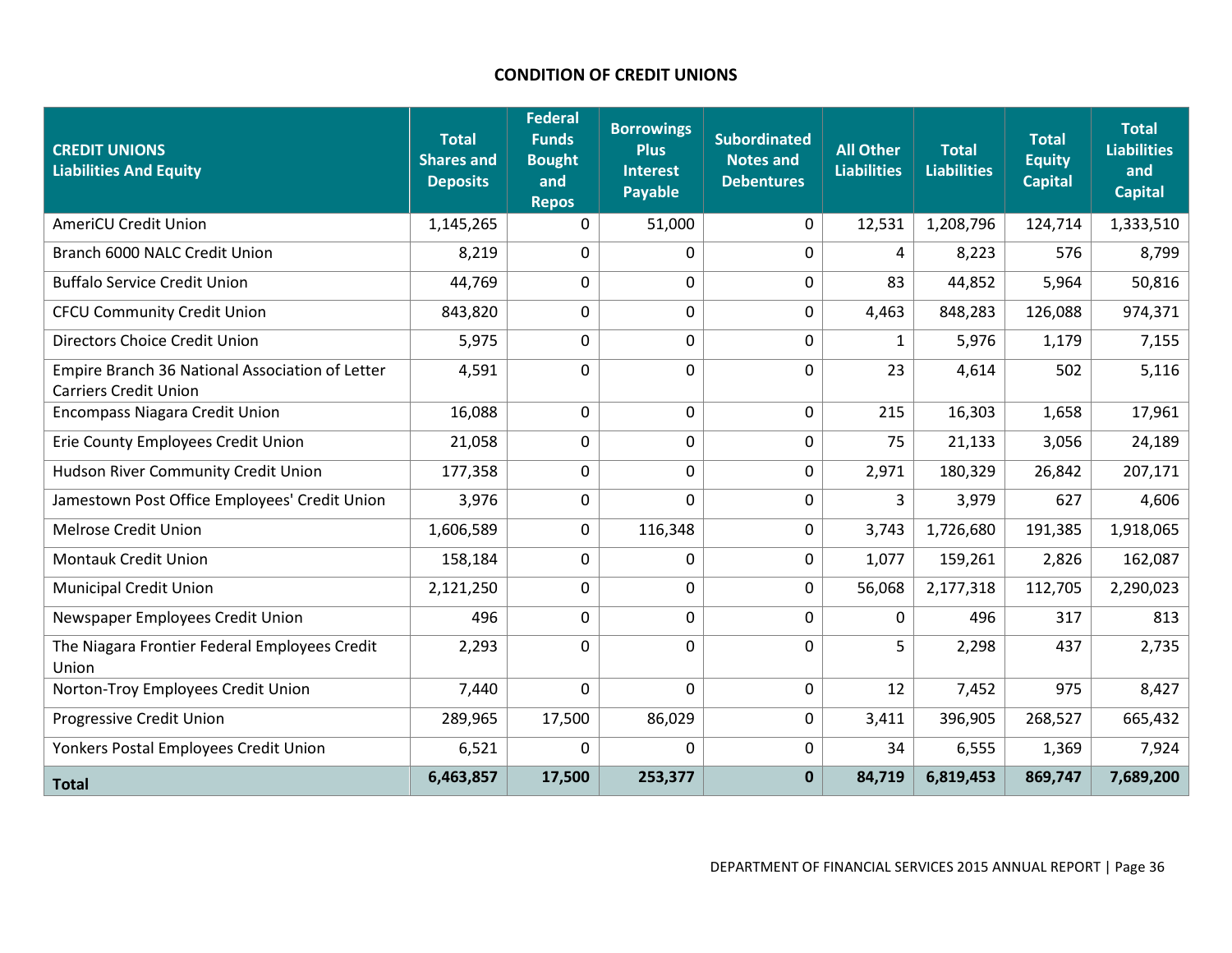## **CONDITION OF ARTICLE XII INVESTMENT COMPANIES**

| <b>ARTICLE XII INVESTMENT COMPANIES</b><br><b>Assets</b> | <b>Cash and</b><br>Due from<br><b>Banks</b> | <b>Total</b><br><b>Securities</b> | <b>Federal</b><br><b>Funds</b><br>Sold &<br><b>Repos</b> | Loans and<br><b>Leases Net</b> | Customer's<br>Liability on | <b>Premises</b><br>&<br>Acceptance Equipment | <b>Investment in</b><br><b>Unconsolidated</b><br><b>Subsidiaries</b> | <b>Other Assets</b> | <b>Total Assets</b> |
|----------------------------------------------------------|---------------------------------------------|-----------------------------------|----------------------------------------------------------|--------------------------------|----------------------------|----------------------------------------------|----------------------------------------------------------------------|---------------------|---------------------|
|                                                          | <b>Dollars In Thousands</b>                 |                                   |                                                          |                                |                            |                                              |                                                                      |                     |                     |
| American Express Banking Corp                            | 31,867                                      | 133,035                           | $\mathbf 0$                                              | 412,565                        | 0                          | 4,280                                        |                                                                      | 77,103              | 658,850             |
| <b>Community Building Fund</b>                           |                                             |                                   | 0                                                        |                                | 0                          | 0                                            |                                                                      |                     | 0                   |
| <b>Fiduciary Investment Corporation</b>                  | 47,701                                      | 41,950                            | $\mathbf 0$                                              | 0                              | 0                          | 1,227                                        |                                                                      | 20,270              | 111,148             |
| <b>French American Banking</b>                           | 34,554                                      |                                   | $\mathbf 0$                                              |                                | 0                          | 649                                          | 90,515                                                               | 225                 | 125,943             |
| Corporation                                              |                                             |                                   |                                                          |                                |                            |                                              |                                                                      |                     |                     |
| Western Union Financial Holdings,                        | 173,746                                     | 20,209                            | 0                                                        | 13,167                         | 0                          | 5,546                                        |                                                                      | 101,684             | 314,352             |
| L.L.C.                                                   |                                             |                                   |                                                          |                                |                            |                                              |                                                                      |                     |                     |
| Total                                                    | 287,868                                     | 195,194                           | $\overline{0}$                                           | 425,732                        | $\mathbf{0}$               | 11,702                                       | 90,515                                                               | 199,282             | 1,210,293           |

| <b>ARTICLE XII INVESTMENT COMPANIES</b><br><b>Liabilities And Equity</b> | Total<br><b>Deposits</b>    | <b>Federal</b><br><b>Funds</b><br>Sold and<br><b>Repos</b> | <b>Other</b><br><b>Borrowed</b><br><b>Money</b> | Due to<br><b>Affiliates</b> | <b>Subordinated</b><br><b>Notes and</b><br><b>Debentures</b> | <b>All Other</b><br><b>Liabilities</b> | <b>Total</b><br><b>Liabilities</b> | <b>Total Equity</b><br><b>Capital</b> | <b>Total</b><br><b>Liabilities</b><br>and Capital |
|--------------------------------------------------------------------------|-----------------------------|------------------------------------------------------------|-------------------------------------------------|-----------------------------|--------------------------------------------------------------|----------------------------------------|------------------------------------|---------------------------------------|---------------------------------------------------|
|                                                                          | <b>Dollars In Thousands</b> |                                                            |                                                 |                             |                                                              |                                        |                                    |                                       |                                                   |
| American Express Banking Corp                                            | 181,721                     | 0                                                          | 173,379                                         | 0                           | 0                                                            | 181,158                                | 536,258                            | 122,592                               | 658,850                                           |
| <b>Community Building Fund</b>                                           |                             | $\mathbf{0}$                                               | 0                                               | 0                           | 0                                                            |                                        | $\mathbf{0}$                       | 0                                     | 0                                                 |
| <b>Fiduciary Investment Corporation</b>                                  |                             | $\Omega$                                                   | 15                                              | 0                           | 0                                                            | 11,465                                 | 11,480                             | 99,668                                | 111,148                                           |
| French American Banking Corporation                                      | $\Omega$                    | $\Omega$                                                   | $\overline{0}$                                  | $\Omega$                    | 0                                                            | 25,506                                 | 25,506                             | 100,437                               | 125,943                                           |
| Western Union Financial Holdings,                                        | 48,276                      | $\Omega$                                                   | 0                                               | 0                           | 0                                                            | 123,923                                | 172,199                            | 142,153                               | 314,352                                           |
| L.L.C.                                                                   |                             |                                                            |                                                 |                             |                                                              |                                        |                                    |                                       |                                                   |
| Total                                                                    | 229,997                     | $\mathbf{0}$                                               | 173,394                                         | $\overline{0}$              | $\Omega$                                                     | 342,052                                | 745,443                            | 464,850                               | 1,210,293                                         |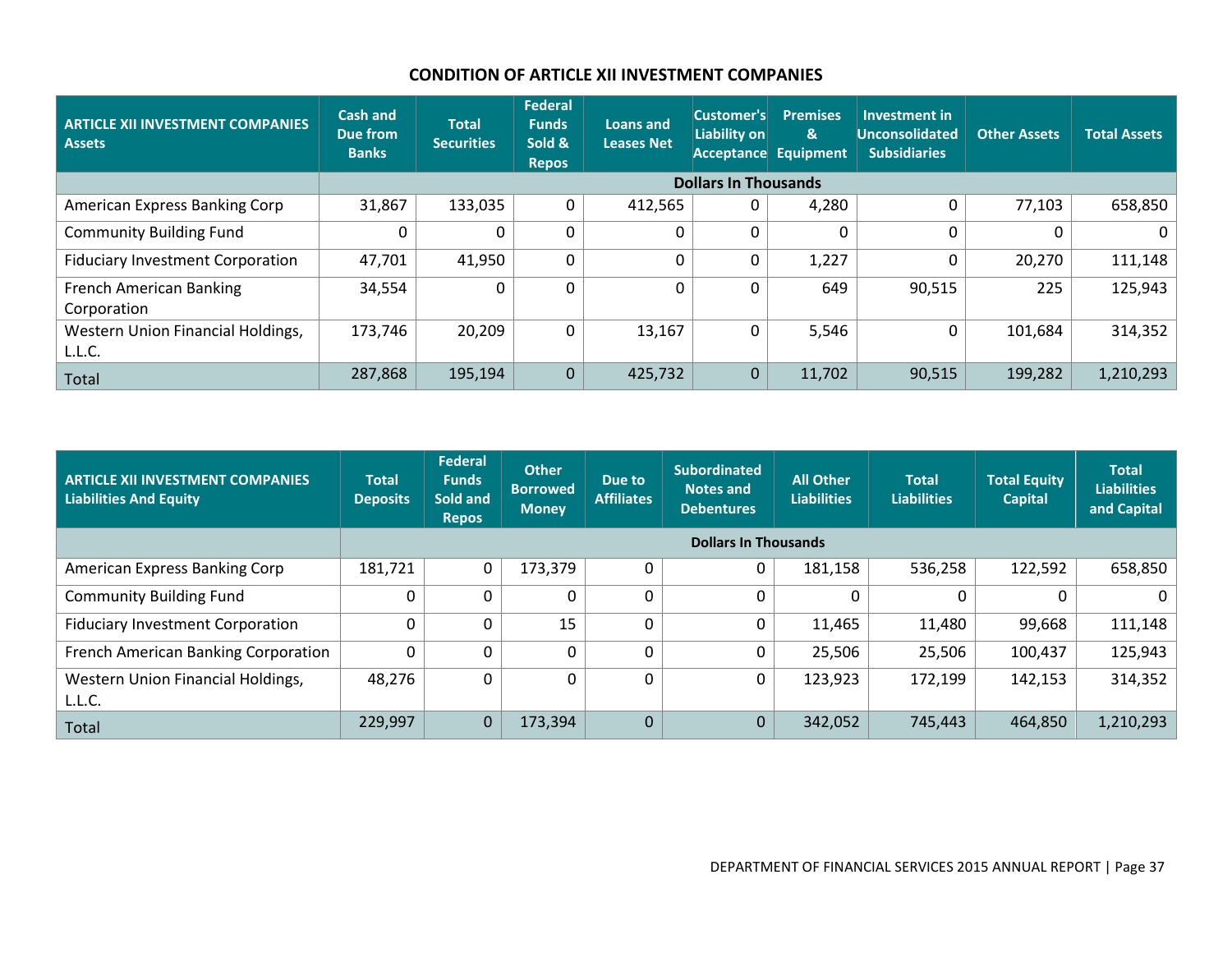## **CONDITION OF LICENSED LENDERS**

|                                                                | <b>Applicable to NY Business</b>      |                                                              |                                                         |                     |                     |                                                                       |                     |
|----------------------------------------------------------------|---------------------------------------|--------------------------------------------------------------|---------------------------------------------------------|---------------------|---------------------|-----------------------------------------------------------------------|---------------------|
| <b>LICENSED LENDERS</b><br><b>Assets</b>                       | <b>Loans and</b><br><b>Leases Net</b> | <b>Cash and</b><br><b>Due</b><br><b>From</b><br><b>Banks</b> | Furniture,<br><b>Fixtures &amp;</b><br><b>Equipment</b> | <b>Other Assets</b> | <b>Total Assets</b> | <b>Total Assets Not</b><br><b>Applicable to NY</b><br><b>Business</b> | <b>Total Assets</b> |
|                                                                |                                       |                                                              | <b>Dollars in Thousands</b>                             |                     |                     |                                                                       |                     |
| AmeriCredit Consumer Loan Company,<br>Inc.                     | 520                                   | 72                                                           | 597                                                     | 172                 | 1,361               | 3,368                                                                 | 4,729               |
| CarFinance Capital LLC U/A/N<br>CarFinance.com                 | $\mathbf 0$                           | $\mathbf 0$                                                  | $\Omega$                                                | $\Omega$            | $\mathbf{0}$        | 12,042                                                                | 12,042              |
| JCB International Credit Card Co., Ltd.                        | 351                                   | 35                                                           | 22                                                      | 3,228               | 3,636               | 62,967                                                                | 66,603              |
| Mariner Finance, LLC                                           | 36,687                                | 21                                                           | 117                                                     | (2,021)             | 34,804              | 433,033                                                               | 467,837             |
| New City Funding Corporation                                   | 32,804                                | 1,083                                                        | 1,524                                                   | 160                 | 35,571              | 17,536                                                                | 53,107              |
| Omni Financial of New York, Inc.                               | 1,407                                 | 88                                                           | 9                                                       | 6                   | 1,510               | $\Omega$                                                              | 1510                |
| OneMain Financial, Inc./OneMain<br><b>Financial Group, LLC</b> | 29,061                                | 12,996                                                       | 1,776                                                   | 24,252              | 68,085              | 2,336,484                                                             | 2,404,569           |
| Retail Charge Financial Services Corp.                         | 142                                   | 52                                                           | 0                                                       | 565                 | 759                 | $\mathbf 0$                                                           | 759                 |
| Santander Consumer USA Inc.                                    | 833,065                               | 150                                                          | $\Omega$                                                | 0                   | 833,215             | 35,728,176                                                            | 36,561,391          |
| Springleaf Consumer Loan, Inc.                                 | 0                                     | $\mathbf 0$                                                  | 0                                                       | 0                   | 0                   | 0                                                                     | $\mathbf{0}$        |
| Springleaf Financial Services of New York,<br>Inc.             | 436                                   | 100                                                          | $\overline{7}$                                          | 6,956               | 7,499               | $\mathbf 0$                                                           | 7499                |
| <b>Stones Funding LLC</b>                                      | 458                                   | 382                                                          | $\Omega$                                                | 5                   | 845                 | $\mathbf 0$                                                           | 845                 |
| Sunrise Capital Management, Inc.                               | 85                                    | 191                                                          | 0                                                       | 0                   | 276                 | $\mathbf 0$                                                           | 276                 |
| TMG Financial Services, Inc.                                   | 6,633                                 | 12                                                           | 8                                                       | 707                 | 7,360               | 218,625                                                               | 225,985             |
| <b>Total</b>                                                   | 941,649                               | 15,182                                                       | 4,060                                                   | 34,030              | 994,921             | 38,812,231                                                            | 39,807,152          |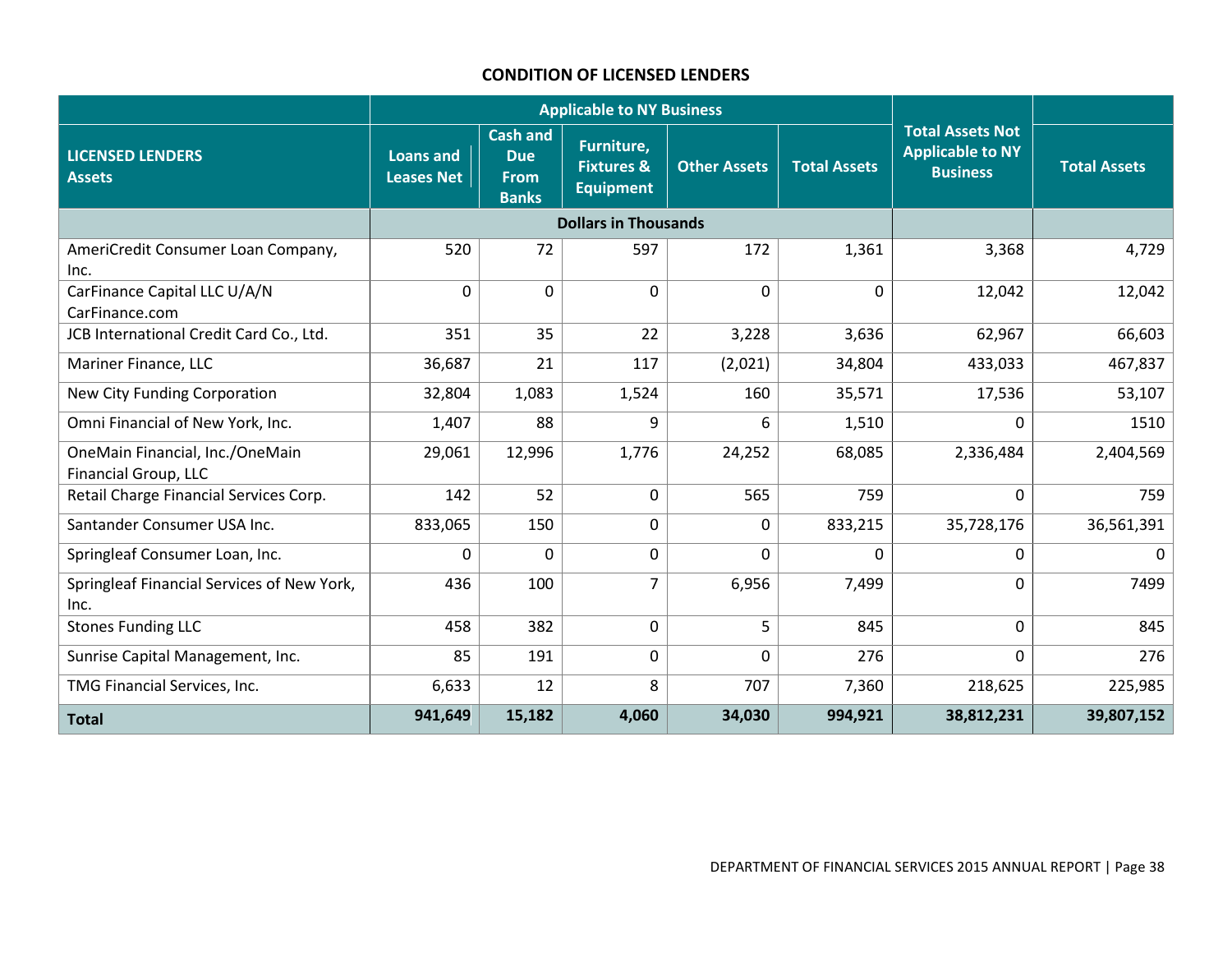| <b>LICENSED LENDERS</b><br><b>Liabilities And Equity</b> | <b>Other</b><br><b>Borrowed</b><br><b>Money</b> | <b>All Other</b><br><b>Liabilities</b> | <b>Total Liabilities</b>    | <b>Valuation</b><br><b>Reserves</b> | <b>Capital Stock</b><br><b>Surplus</b> | <b>Total Liabilities</b><br>and Capital |
|----------------------------------------------------------|-------------------------------------------------|----------------------------------------|-----------------------------|-------------------------------------|----------------------------------------|-----------------------------------------|
|                                                          |                                                 |                                        | <b>Dollars in Thousands</b> |                                     |                                        |                                         |
| AmeriCredit Consumer Loan Company, Inc.                  | 0                                               | 4,444                                  | 4,444                       | 0                                   | 285                                    | 4,729                                   |
| CarFinance Capital LLC U/A/N CarFinance.com              | $\Omega$                                        | 8,507                                  | 8,507                       | $\Omega$                            | 3,535                                  | 12,042                                  |
| JCB International Credit Card Co., Ltd.                  | 6,140                                           | 48,705                                 | 54,845                      | 0                                   | 11,758                                 | 66,603                                  |
| Mariner Finance, LLC                                     | 84,723                                          | 288,635                                | 373,358                     | 0                                   | 94,479                                 | 467,837                                 |
| New City Funding Corporation                             | 7,615                                           | 35,862                                 | 43,477                      | 0                                   | 9,630                                  | 53,107                                  |
| Omni Financial of New York, Inc.                         | 0                                               | 1,364                                  | 1,364                       | 0                                   | 146                                    | 1,510                                   |
| OneMain Financial, Inc./OneMain Financial<br>Group, LLC  | 0                                               | 619296                                 | 619,296                     | 0                                   | 1,785,273                              | 2,404,569                               |
| Retail Charge Financial Services Corp.                   | 0                                               | $\mathbf 1$                            | 1                           | 0                                   | 758                                    | 759                                     |
| Santander Consumer USA Inc.                              | 0                                               | 32,120,857                             | 32,120,857                  | 0                                   | 4,440,534                              | 36,561,391                              |
| Springleaf Consumer Loan, Inc.                           | 0                                               | $\mathbf 0$                            | $\mathbf 0$                 | 0                                   | 0                                      | 0                                       |
| Springleaf Financial Services of New York, Inc.          | 18                                              | 200                                    | 218                         | 0                                   | 7,281                                  | 7,499                                   |
| <b>Stones Funding LLC</b>                                | 0                                               | 180                                    | 180                         | 0                                   | 665                                    | 845                                     |
| Sunrise Capital Management, Inc.                         | $\mathbf 0$                                     | $\mathbf 0$                            | $\mathbf 0$                 | 0                                   | 276                                    | 276                                     |
| TMG Financial Services, Inc.                             | 6,330                                           | 199,744                                | 206,074                     | 0                                   | 19,911                                 | 225,985                                 |
| <b>Total</b>                                             | 104,826                                         | 33,327,795                             | 33,327,795                  | $\mathbf 0$                         | 6,374,531                              | 39,807,152                              |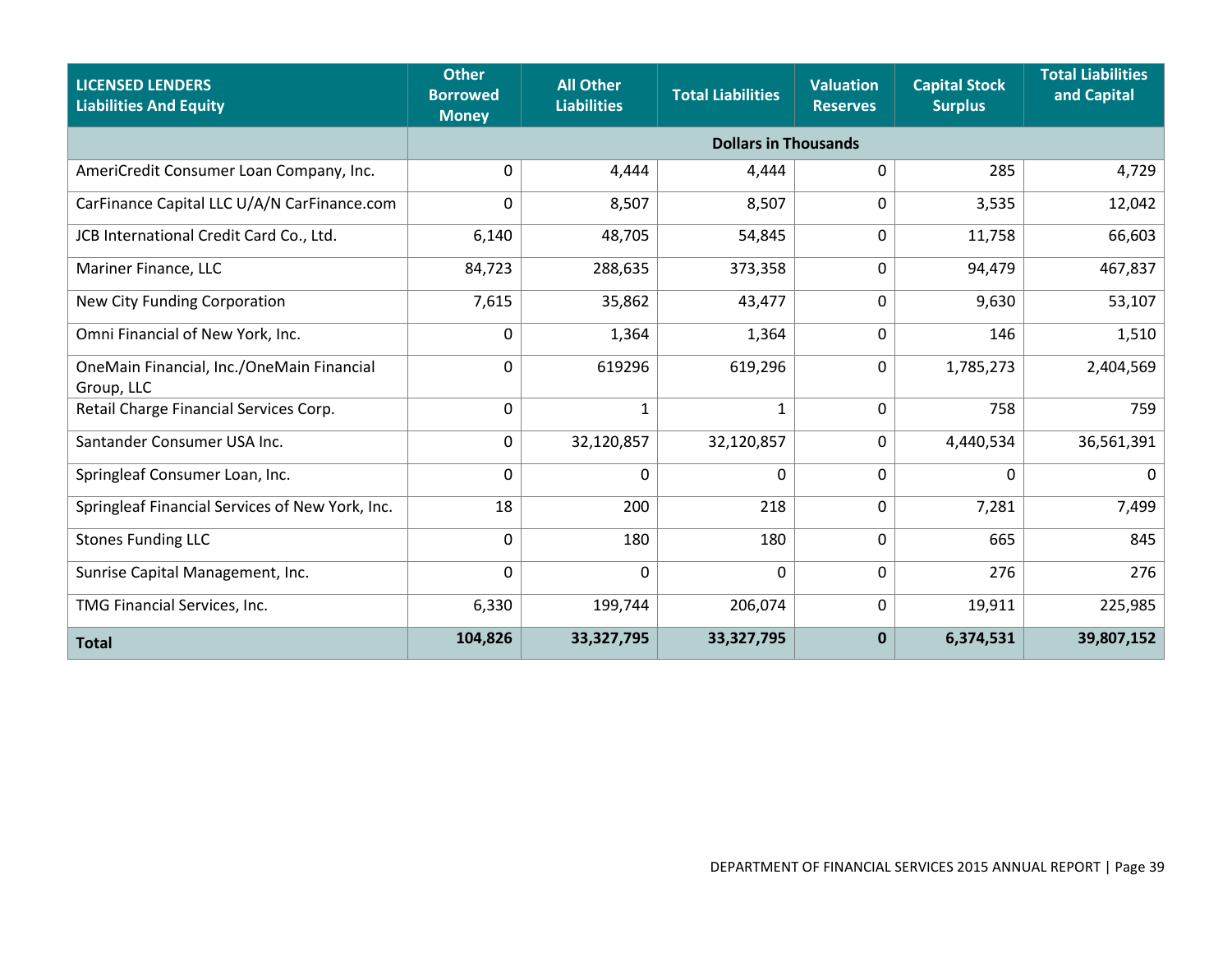## **GENERAL INSURANCE COMPANY STATISTICS**

## **LICENSES ISSUED DURING YEAR**

|                                          | 2015    | 2014    |
|------------------------------------------|---------|---------|
| <b>Total</b>                             | 186,266 | 186,866 |
| <b>Adjusters</b>                         |         |         |
| Independent                              | 8,054   | 10,268  |
| Public                                   | 369     | 385     |
| <b>Temporary Permits</b>                 | 3,288   | 5,485   |
| <b>Agents</b>                            |         |         |
| Life/Accident and Health                 | 100,671 | 88,043  |
| <b>Property and Casualty</b>             | 37,192  | 42,263  |
| Limited Rental/Wireless Communications   | 20      | 131     |
| Mortgage Guaranty Insurance              | 4       | 5       |
| <b>Bail Bond</b>                         | 82      | 164     |
| <b>Limited Lines</b>                     | 3       | 6       |
| Title                                    | 3,687   | 1,309   |
| <b>Brokers</b>                           |         |         |
| Life                                     | 9,734   | 9,718   |
| <b>Property and Casualty</b>             | 20,976  | 26,000  |
| <b>Excess Line (Regular and Limited)</b> | 1,481   | 2,488   |
| Life Settlement                          | 147     | 84      |
| <b>Consultants</b>                       |         |         |
| Life                                     | 123     | 88      |
| General                                  | 178     | 252     |
| <b>Other</b>                             |         |         |
| Reinsurance Intermediaries               | 56      | 167     |
| <b>Service Contract Registrants</b>      | 201     | 10      |

A list of general insurance license [terms of issuance and renewal requirements](http://www.dfs.ny.gov/reportpub/annualrep_license_renewal.htm) can be found on our website.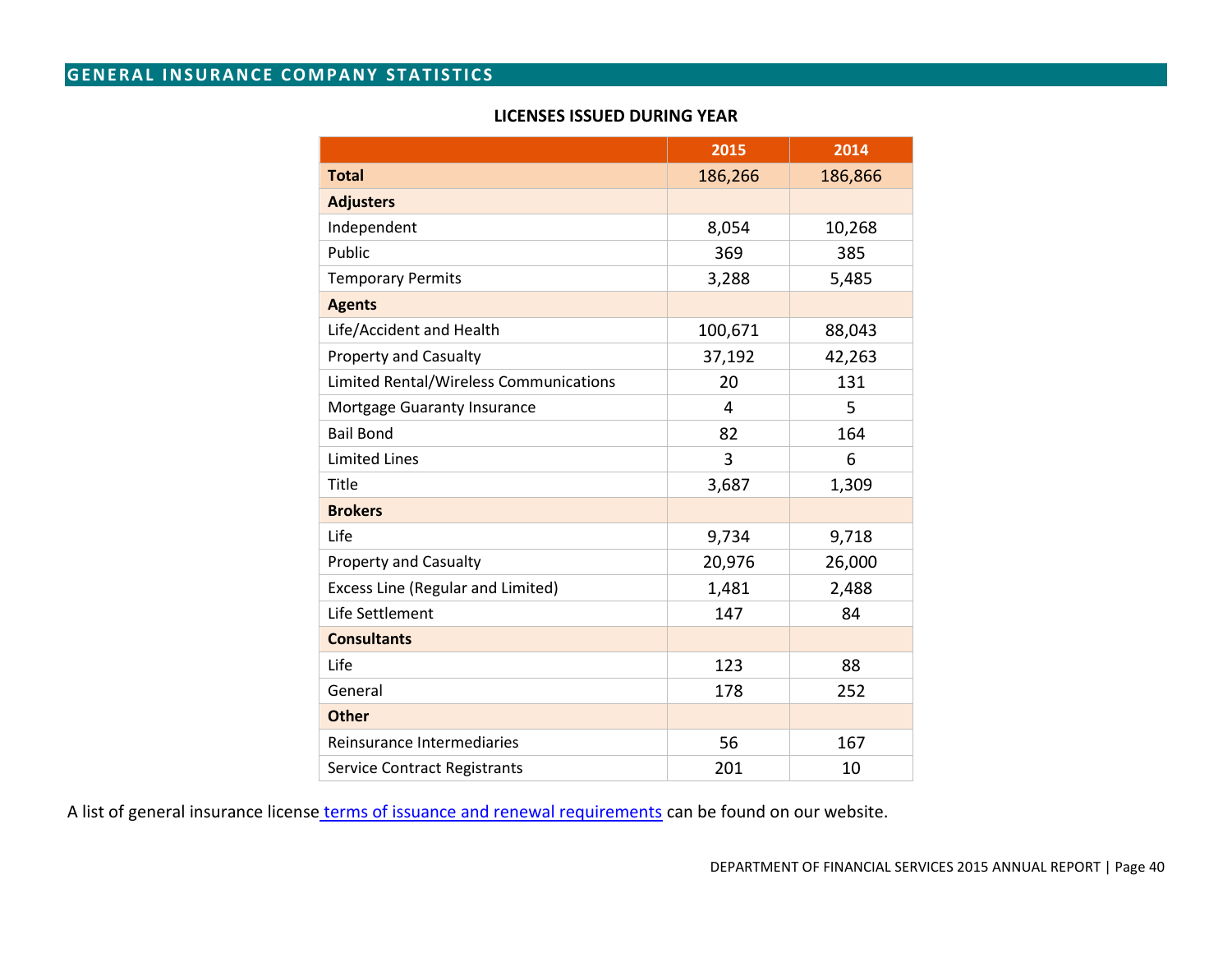#### **CHANGES IN AUTHORIZED INSURERS**

| <b>Life Insurance Companies</b>                                                                                               | <b>Date</b>  |
|-------------------------------------------------------------------------------------------------------------------------------|--------------|
| Incorporated                                                                                                                  |              |
| Assurity Life Insurance Company of New York                                                                                   | March 30     |
| Amica Life Insurance Company of New York                                                                                      | August 5     |
|                                                                                                                               |              |
| <b>Domestic Company Licensed</b>                                                                                              |              |
| Jefferson National Life Insurance Company of New York                                                                         | April 1      |
|                                                                                                                               |              |
| <b>Foreign Company Licensed</b>                                                                                               |              |
| First Health Life and Health Insurance Company                                                                                | February 1   |
|                                                                                                                               |              |
| <b>Name Changes</b>                                                                                                           |              |
| "Continental Assurance Company" to "Wilcac Life Insurance Company"                                                            | March 19     |
| "First Investors Life Insurance Company" to "Foresters Life Insurance and Annuity Company"                                    | September 21 |
| "Philadelphia Financial Life Assurance Company of New York" to<br>" Lombard International Life Assurance Company of New York" | September 27 |
|                                                                                                                               |              |
| <b>Redomestication Filed</b>                                                                                                  |              |
| Swiss Re Life & Health America Inc. (from Connecticut to Missouri)                                                            | September 3  |
|                                                                                                                               |              |
| Withdrawn                                                                                                                     |              |
| Allstate Assurance Company                                                                                                    | February 8   |
|                                                                                                                               |              |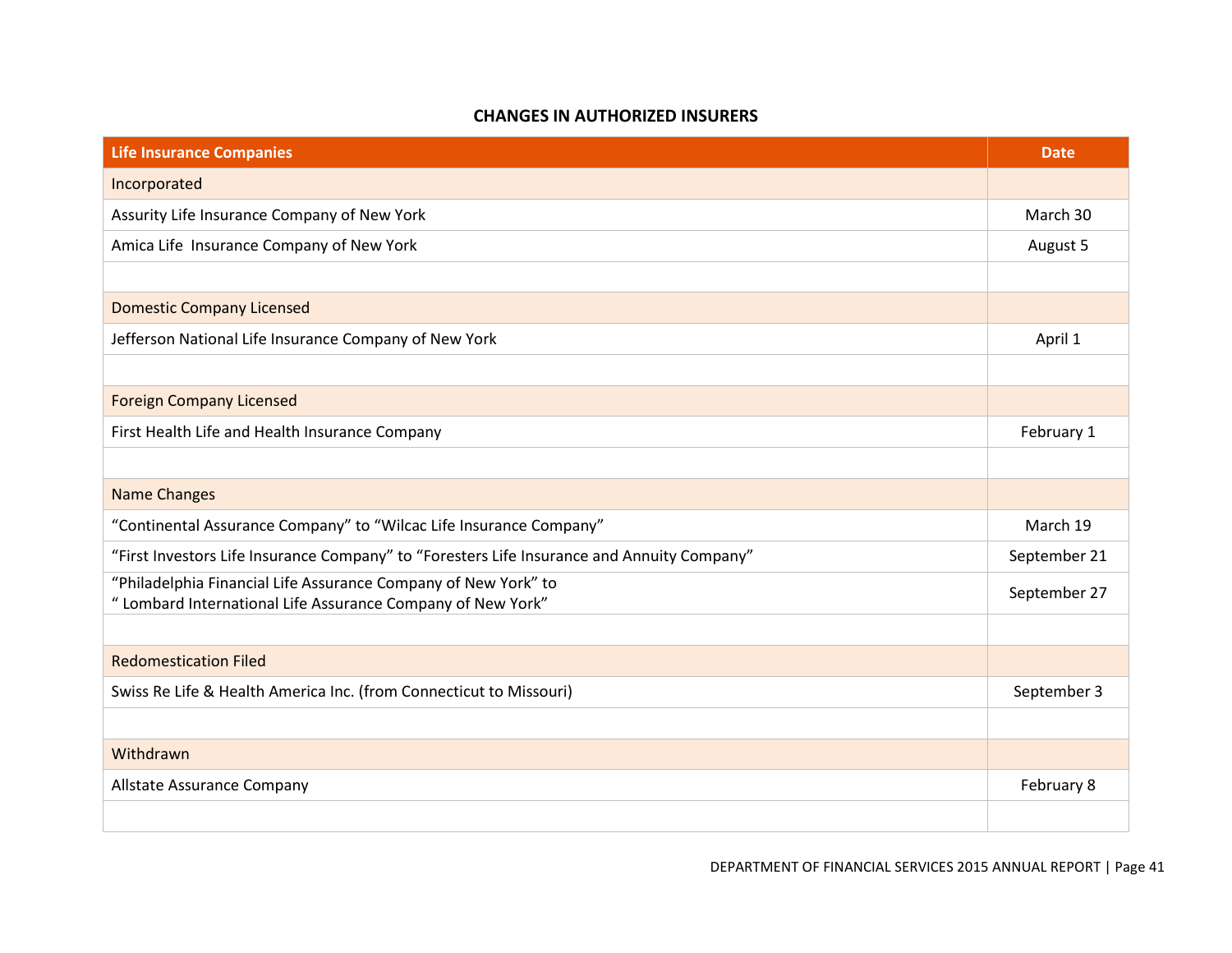| <b>Accident and Health Insurance Companies</b>                 |             |
|----------------------------------------------------------------|-------------|
| Withdrawn                                                      |             |
| Premier Access Insurance Company                               | December 18 |
| <b>Express Scripts Insurance Company</b>                       | December 31 |
|                                                                |             |
| <b>Entered into Liquidation</b>                                |             |
| CIGNA Healthcare of New York, Inc.                             | January 30  |
| Essence Healthcare of New York, Inc.                           | February 24 |
|                                                                |             |
| <b>Name Changes</b>                                            |             |
| "Managed Health, Inc." to "Healthfirst Health Plan, Inc."      | December 1  |
|                                                                |             |
| <b>Charter Amendments</b>                                      |             |
| American Independent Network Insurance Company of New York     | June 10     |
|                                                                |             |
| <b>Merger Agreements Filed</b>                                 |             |
| None                                                           |             |
|                                                                |             |
| <b>Property and Casualty Insurance Companies</b>               |             |
| <b>Foreign Companies Licensed</b>                              |             |
| Crestbrook Insurance Company, Columbus, OH                     | February 3  |
| Allied Insurance Company of America, Columbus, OH              | February 3  |
| Allied Property and Casualty Insurance Company, Des Moines, IA | February 3  |
| Depositors Insurance Company, Des Moines, IA                   | February 3  |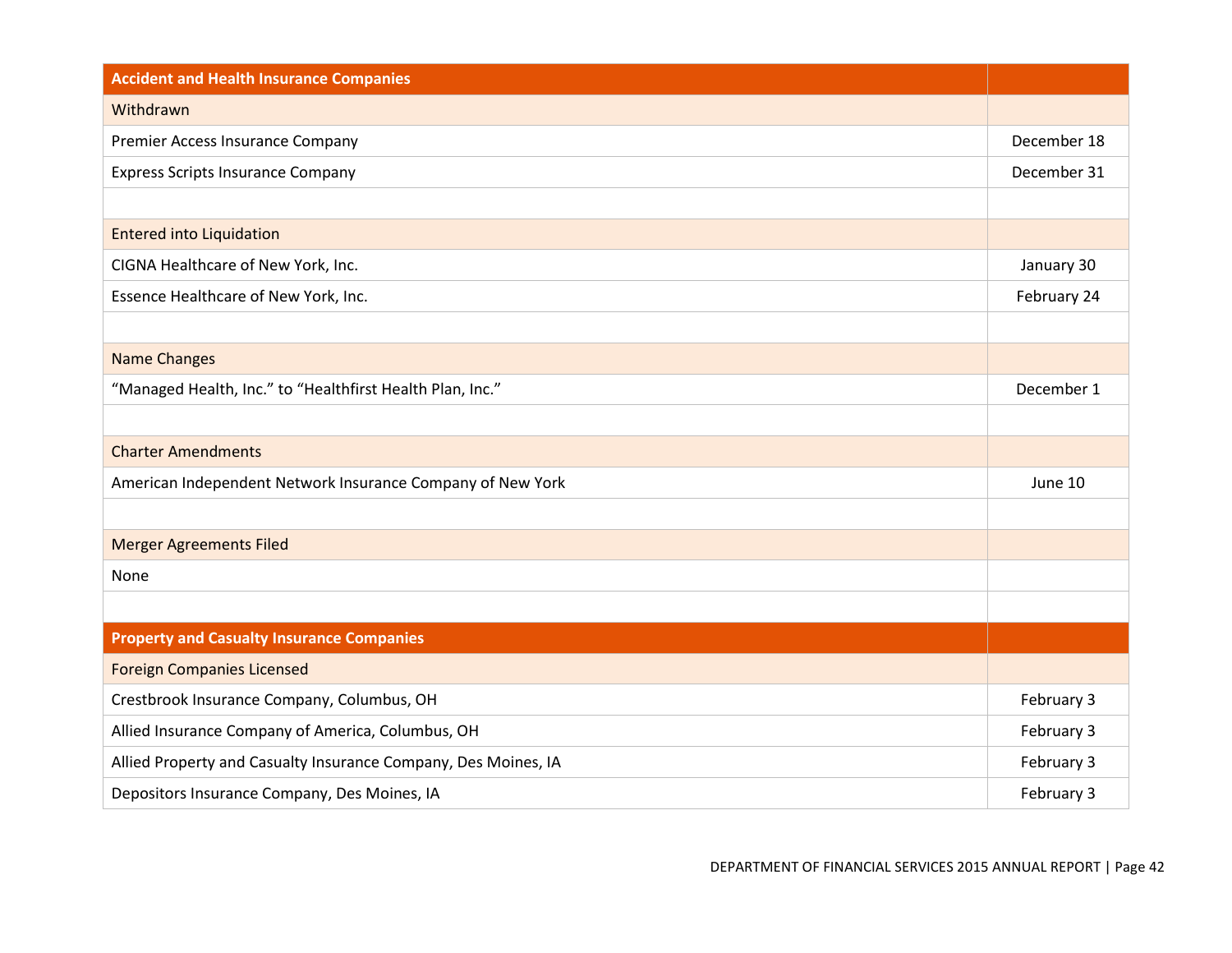| AMCO Insurance Company, Des Moines, IA                                                                                  | February 3    |
|-------------------------------------------------------------------------------------------------------------------------|---------------|
| United Property & Casualty Insurance Company, St. Petersburg, FL                                                        | February 12   |
| ReliaMax Surety Company Sioux Falls, SD                                                                                 | February 13   |
| Main Street America Protection Insurance Company, Jacksonville, FL                                                      | February 17   |
| ASI Select Insurance Corp., Wilmington, DE                                                                              | March 25      |
| Employers Assurance Company, Maitland, FL                                                                               | March 25      |
| Amerisure Partners Insurance Company, Farmington Hills, MI                                                              | April 16      |
| Berkshire Hathaway Specialty Insurance Company, Omaha, NB                                                               | July 7        |
| Utica Specialty Risk Insurance Company, Richardson, TX                                                                  | October 7     |
| OneBeacon Specialty Insurance Company, Harrisburg, PA                                                                   | October 21    |
| OneBeacon Select Insurance Company, Harrisburg, PA                                                                      | October 21    |
|                                                                                                                         |               |
| <b>Name Changes</b>                                                                                                     |               |
| "Valiant Insurance Company" to "Hamilton Insurance Company" Wilmington, DE                                              | January 14    |
| "USAgencies Direct Insurance Company" to "Affirmative Direct Insurance Company" New York, NY                            | February 27   |
| "Trygg-Hansa Insurance Company, Ltd" to "Codan Insurance Company, Ltd. (U.S. Branch)" Tarrytown, NY                     | April 1       |
| "OneBeacon Insurance Company" to "Bedivere Insurance Company" Philadelphia, PA                                          | <b>May 15</b> |
| "OneBeacon America Insurance Company" to "Lamorak Insurance Company" Philadelphia, PA                                   | <b>May 15</b> |
| "Platinum Underwriters Reinsurance Inc." to "Renaissance Reinsurance U.S. Inc." New York, NY                            | <b>May 18</b> |
| "Darwin National Assurance Company" to "Allied World Specialty Insurance Company" Wilmington, Delaware                  | July 8        |
| "National Merit Insurance Company" to "Kemper Financial Indemnity Company" Chicago, IL                                  | August 17     |
| "Leading Insurance Group Insurance Co., Ltd (US Branch)" to "Kookmin Best Insurance Co., Ltd. (US Branch)" Flushing, NY | June 24       |
| "American Centennial Insurance Company" to "Berkshire Hathaway Direct Insurance Company" Omaha, NE                      | September 22  |
| "Torus National Insurance Company" to StarStone National Insurance Company                                              | November 19   |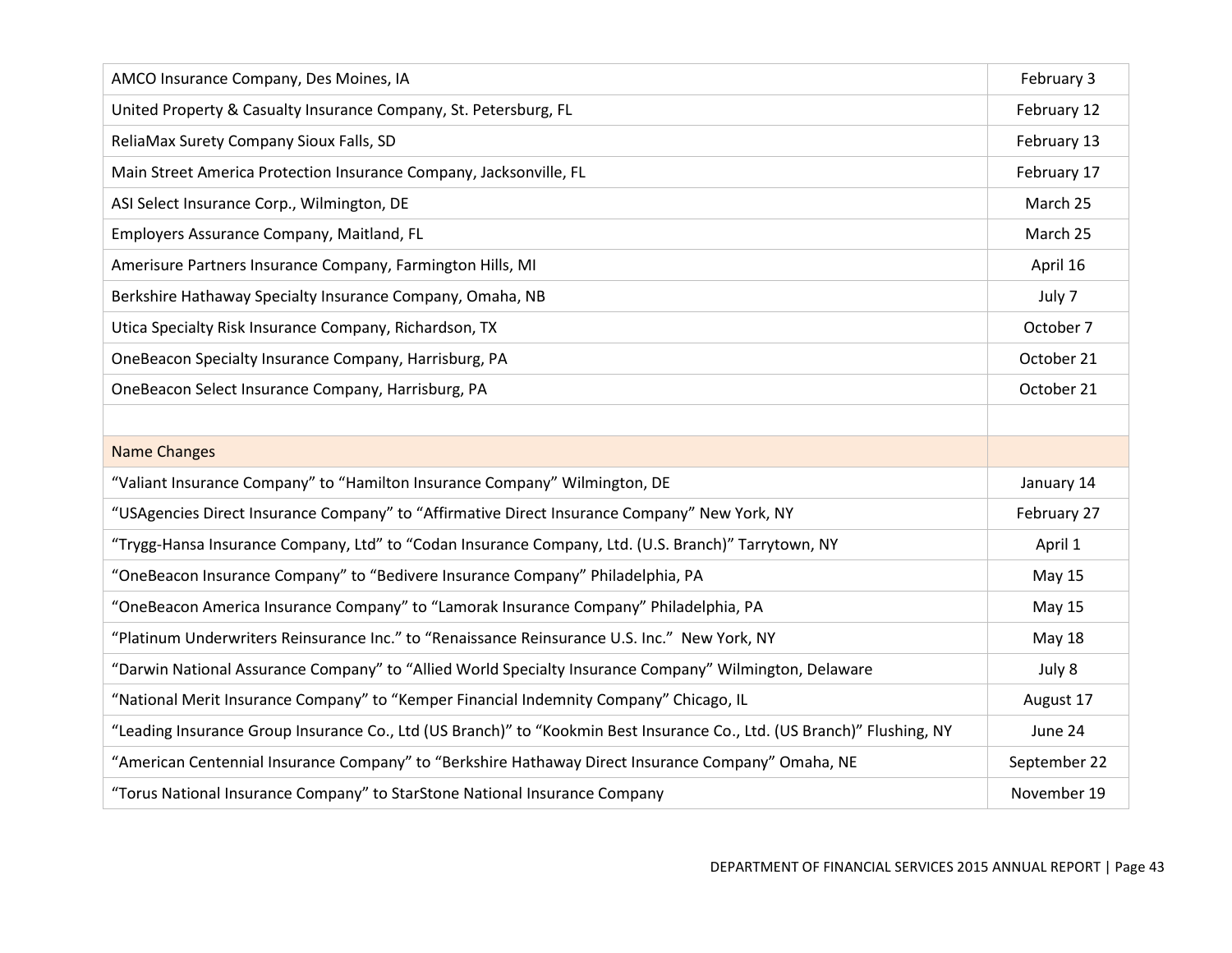| "Alterra Reinsurance USA Inc." to "Markel Global Reinsurance Company"   | December 9   |
|-------------------------------------------------------------------------|--------------|
| 'Seaworthy Insurance Company" to "Geico Marine Insurance Company"       | December 10  |
| "AutoOne Insurance Company" to Maidstone Insurance Company              | December 14  |
| "RLI Indemnity Company" to "Clear Blue Insurance Company"               | December 16  |
|                                                                         |              |
| <b>Company Incorporated</b>                                             |              |
| Lemonade Insurance Company                                              | October 27   |
|                                                                         |              |
| <b>Redomestications Filed</b>                                           |              |
| Clarendon National Insurance Company (from New Jersey to Illinois)      | January 27   |
| Mountain Valley Indemnity Company (from New Hampshire to New York)      | February 4   |
| Contractors Bonding and Insurance Company (from Washington to Illinois) | February 26  |
| Granite State Insurance Company (from Pennsylvania to Illinois)         | March 11     |
| New Hampshire Insurance Company (from Pennsylvania to Illinois)         | March 11     |
| Allianz Underwriters Insurance Company (from California to Illinois)    | March 12     |
| Arch Indemnity Insurance Company (from Nebraska to Missouri)            | April 2      |
| MEMIC Casualty Company (from Vermont to New Hampshire)                  | April 23     |
| Alterra Reinsurance USA Inc. (from Connecticut to Delaware)             | June 19      |
| Tri-State Insurance Company of Minnesota (from Minnesota to Iowa)       | September 1  |
| Riverport Insurance Company (from Minnesota to Iowa)                    | September 1  |
| Lexington National Insurance Corporation (from Maryland to Florida)     | September 4  |
| Berkshire Hathaway Direct Insurance Company (from Delaware to Nebraska) | September 22 |
| Western Select Insurance Company (from California to Illinois)          | October 16   |
|                                                                         |              |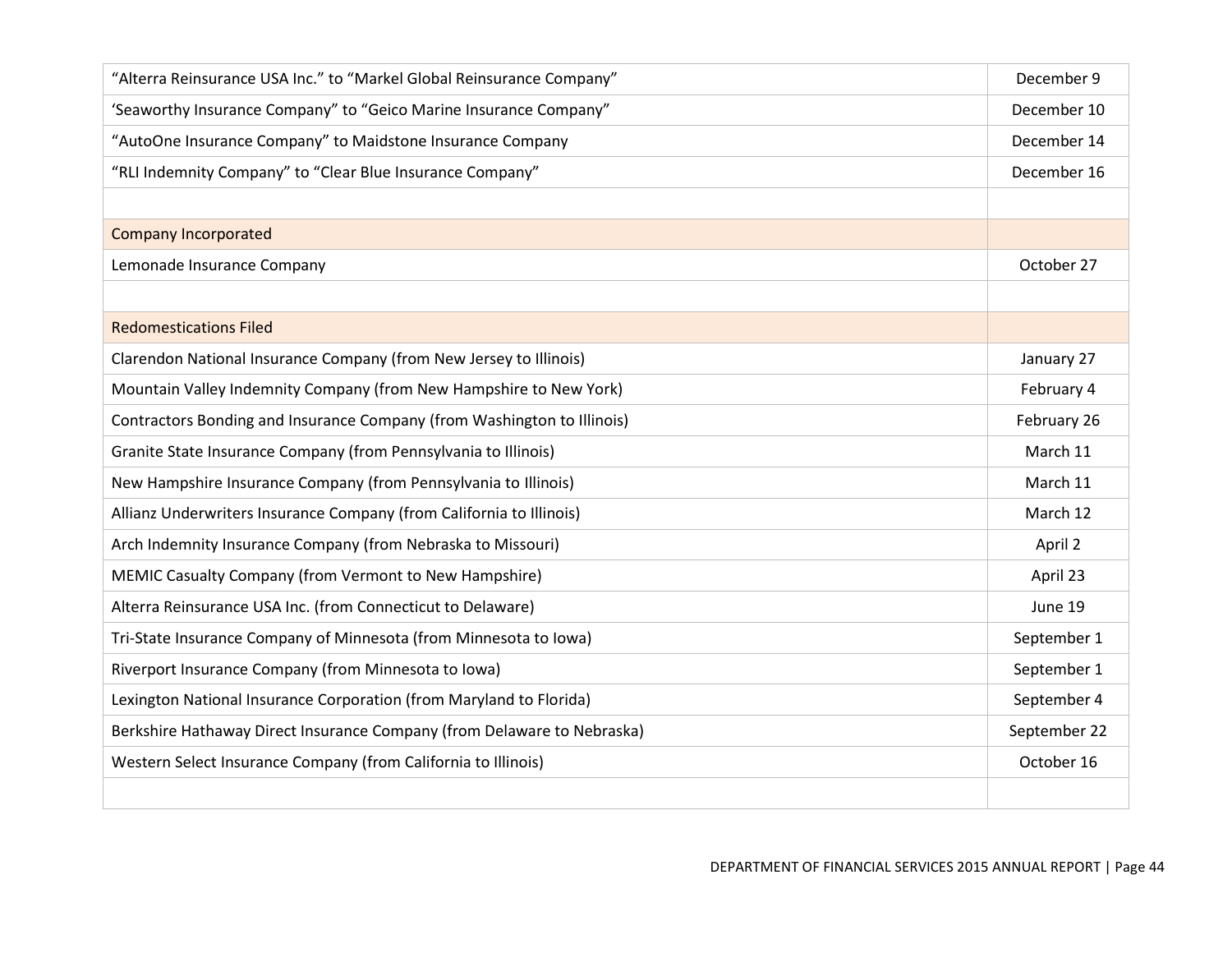| <b>Merger Agreements Filed</b>                                                                    |             |
|---------------------------------------------------------------------------------------------------|-------------|
| Constellation Reinsurance Company into Clarendon National Insurance Company, Chicago, IL          | March 23    |
| Trygg-Hansa Insurance Company, Ltd into Codan Insurance Company, Ltd (U.S. Branch), Tarrytown, NY | April 1     |
| York Insurance Company into Providence Washington Insurance Company, Providence RI                | May 11      |
| Seaton Insurance Company into Providence Washington Insurance Company, Providence, RI             | August 31   |
| PXRE Reinsurance Company into SPARTA Insurance Company, Hartford, CT                              | November 20 |
| Maidstone Insurance Company into AutoOne Insurance Company, Mineola, NY                           | December 14 |
| Northern Insurance Company of New York into Maryland Casualty Company, Owings Mills, MD           | December 31 |
| Assurance Company of America into Maryland Casualty Company, Owings Mills, MD                     | December 31 |
| Maryland Casualty Company into Zurich American Insurance Company, New York, NY                    | December 31 |
| Deerfield Insurance Company into Markel Insurance Company, Deerfield, IL                          | December 31 |
|                                                                                                   |             |
| Withdrawn                                                                                         |             |
| Western World Insurance Company                                                                   | June 30     |
|                                                                                                   |             |
| Liquidated                                                                                        |             |
| <b>Eveready Insurance Company</b>                                                                 | January 29  |
| <b>Drivers Insurance Company</b>                                                                  | July 7      |
| Lion Insurance Company                                                                            | March 10    |
| Red Rock Insurance Company                                                                        | May 28      |
|                                                                                                   |             |
| <b>Accredited Reinsurers</b>                                                                      |             |
| <b>Name Changes</b>                                                                               |             |
| "Stonewall Insurance Company" to "Berkshire Hathaway Specialty Insurance Company" Omaha NE        | April 24    |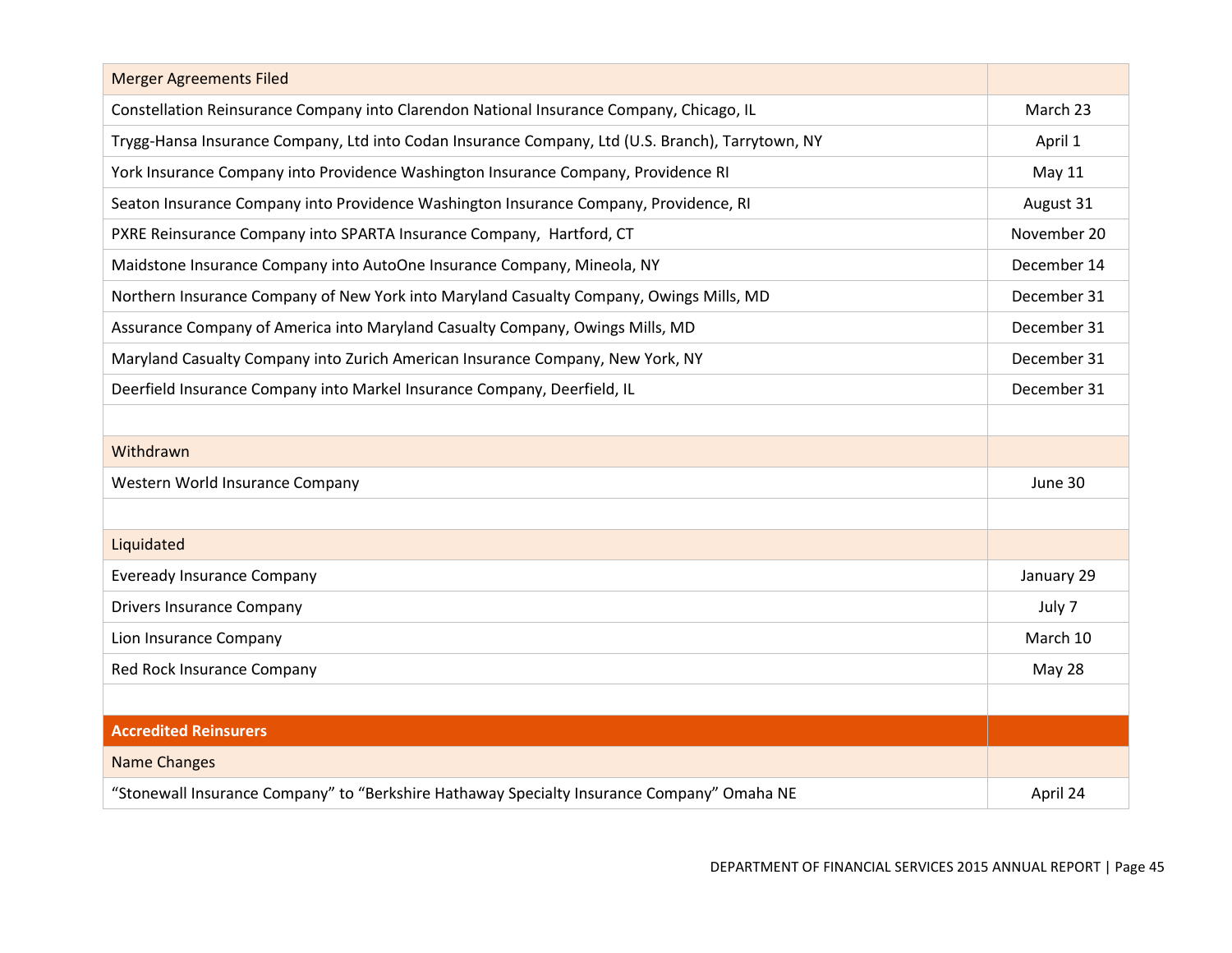| <b>Certificate of Recognition</b>                                                 |             |
|-----------------------------------------------------------------------------------|-------------|
| Grinnell Mutual Reinsurance Company, Grinnell, IA                                 | December 29 |
|                                                                                   |             |
| <b>Merger Agreement Filed</b>                                                     |             |
| None                                                                              |             |
|                                                                                   |             |
| Withdrawn                                                                         |             |
| None                                                                              |             |
|                                                                                   |             |
| <b>Charitable Annuity Societies</b>                                               |             |
| <b>Permits Issued</b>                                                             |             |
| American College of the Roman Catholic Church of the United States                | February 6  |
| Villanova University in the State of Pennsylvania, Villanova, PA                  | February 11 |
| The Mount Vernon Ladies Association of the Union, Mt. Vernon, VA                  | March 16    |
| The Rotary Foundation of Rotary International, Evanston, IL                       | March 27    |
| University of Maryland College Park Foundation, College Park, MD                  | April 9     |
|                                                                                   |             |
| Name Change                                                                       |             |
| "Lutheran Community Foundation" to "InFaith Community Foundation" Minneapolis, MN | September 1 |
|                                                                                   |             |
| Withdrawn                                                                         |             |
| Diocese of Rochester                                                              | April 27    |
| Colgate Rochester Crozier Divinity School                                         | May 4       |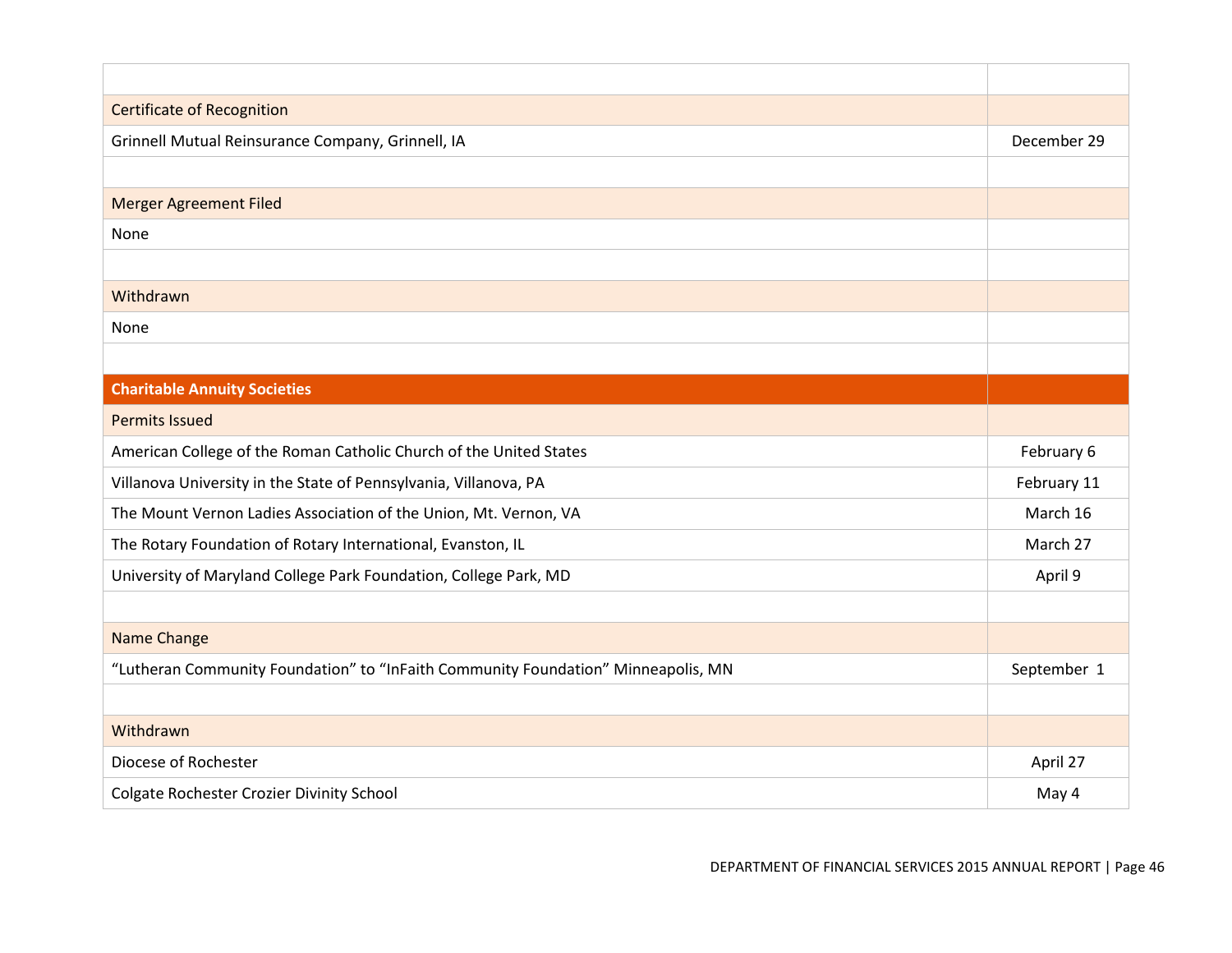| <b>Mortgage Guaranty Insurance Companies</b>                                |             |
|-----------------------------------------------------------------------------|-------------|
| <b>Name Changes</b>                                                         |             |
| None                                                                        |             |
|                                                                             |             |
| <b>Merger Agreements Filed</b>                                              |             |
| None                                                                        |             |
|                                                                             |             |
| <b>Financial Guaranty Insurance Companies</b>                               |             |
| <b>Merger Agreement Filed</b>                                               |             |
| Radian Asset Assurance Inc. into Assured Guaranty Corp., Baltimore, MD      | April 1     |
|                                                                             |             |
|                                                                             |             |
| <b>Captive Insurance Companies</b>                                          |             |
| <b>Merger Agreements Filed</b>                                              |             |
| RP Captive Insurance Company, Inc. into SPI Insurance Captive Company, Inc. | December 17 |
| 1177 Insurance Company, Inc. into SPI Insurance Captive Company, Inc.       | December 17 |
|                                                                             |             |
| <b>Licensed Company</b>                                                     |             |
| IFM Assurance Company, Melville, New York                                   | January 30  |
|                                                                             |             |
| <b>Non-Profit Health Service Corporations</b>                               |             |
| Name Change                                                                 |             |
| None                                                                        |             |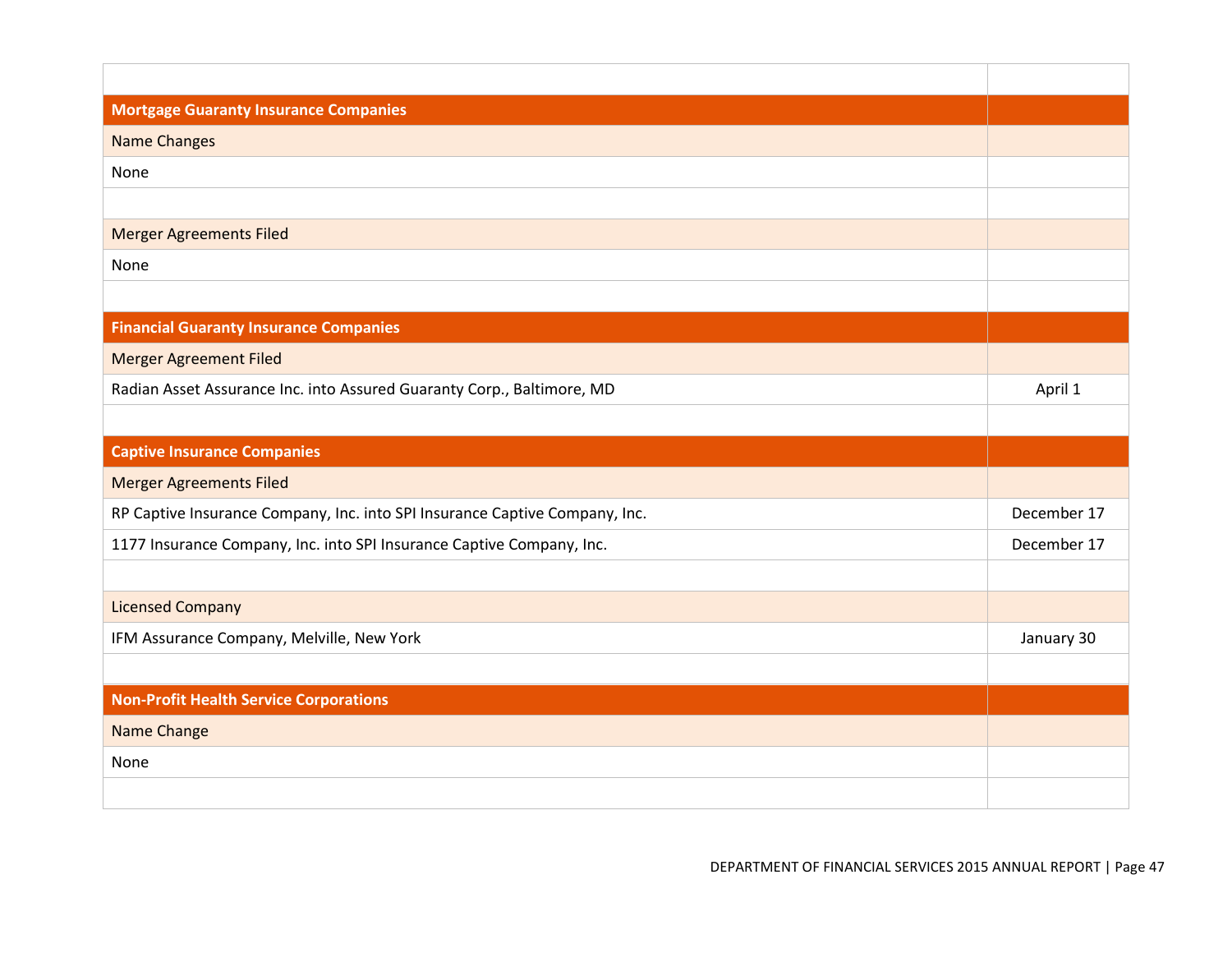| <b>Merger Agreement Filed</b>                                                                                                            |              |
|------------------------------------------------------------------------------------------------------------------------------------------|--------------|
| None                                                                                                                                     |              |
|                                                                                                                                          |              |
| <b>Title Insurance Companies</b>                                                                                                         |              |
| Name Change                                                                                                                              |              |
| "First Atlantic Title Insurance Corp" to "AmTrust Title Insurance Company"                                                               | September 24 |
|                                                                                                                                          |              |
| <b>Redomestication Filed</b>                                                                                                             |              |
| None                                                                                                                                     |              |
|                                                                                                                                          |              |
| <b>Fraternal Benefit Societies Opting-In</b>                                                                                             |              |
| Name Change                                                                                                                              |              |
| "Woodmen of the World Life Ins. Society and/or Omaha Woodmen Life Insurance Society" to "Woodmen of the World Life<br>Insurance Society" | March 11     |
| <b>Merger Agreement Filed</b>                                                                                                            |              |
| The Hungarian Reformed Federation of America into Greater Beneficial Union of Pittsburgh                                                 | June 9       |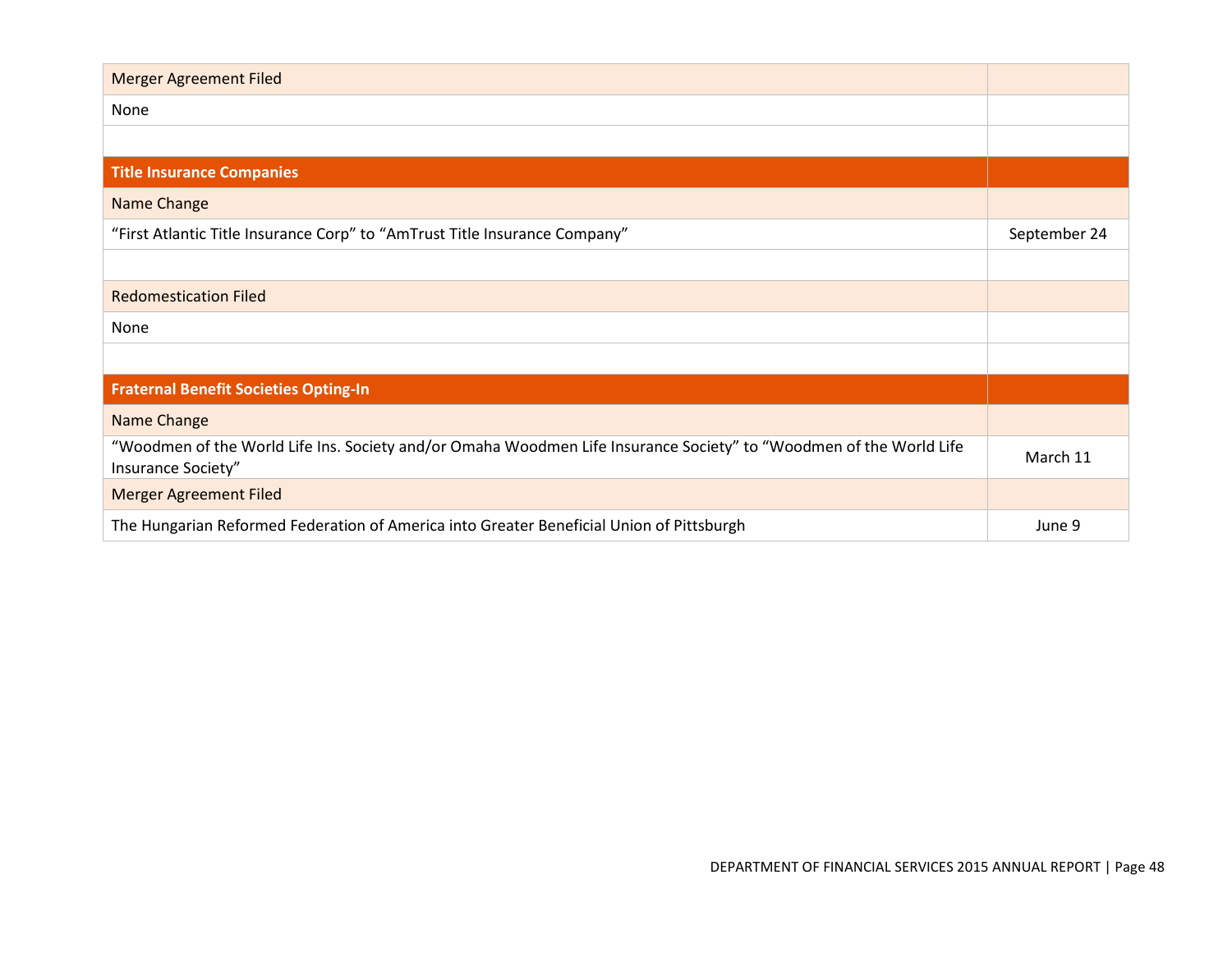### **REPORTS FILED ON EXAMINATION OF AUTHORIZED INSURERS**

Reports on Examinations can be found on our website in the **Examination Reports section**.

## **LIQUIDATION, CONSERVATION AND REHABILITATION PROCEEDINGS**

| Domestic Estates in Liquidation       | 20 |
|---------------------------------------|----|
| Domestic Estates in Rehabilitation    | 0  |
| <b>Conservation Estates</b>           | 0  |
| <b>Ancillary Receivership Estates</b> | 13 |
| Shell Estates in Liquidation          | 0  |
| Total                                 | 33 |

### **INSURANCE COMPANY PROCEEDINGS**

### **DOMESTIC ESTATES AND CONSERVATION ESTATES - ASSETS & LIABILITIES**

| <b>Total Assets</b>      | \$838,320,344   |
|--------------------------|-----------------|
| <b>Total Liabilities</b> | \$4,759,855,469 |
| <b>Total Insolvency</b>  | \$3,921,535,125 |

#### **DOMESTIC ESTATES IN REHABILITATION - ASSETS & LIABILITIES**

| <b>Total Assets</b>        |    |
|----------------------------|----|
| <b>Total Liabilities</b>   | S0 |
| Total Insolvency/(Surplus) | S0 |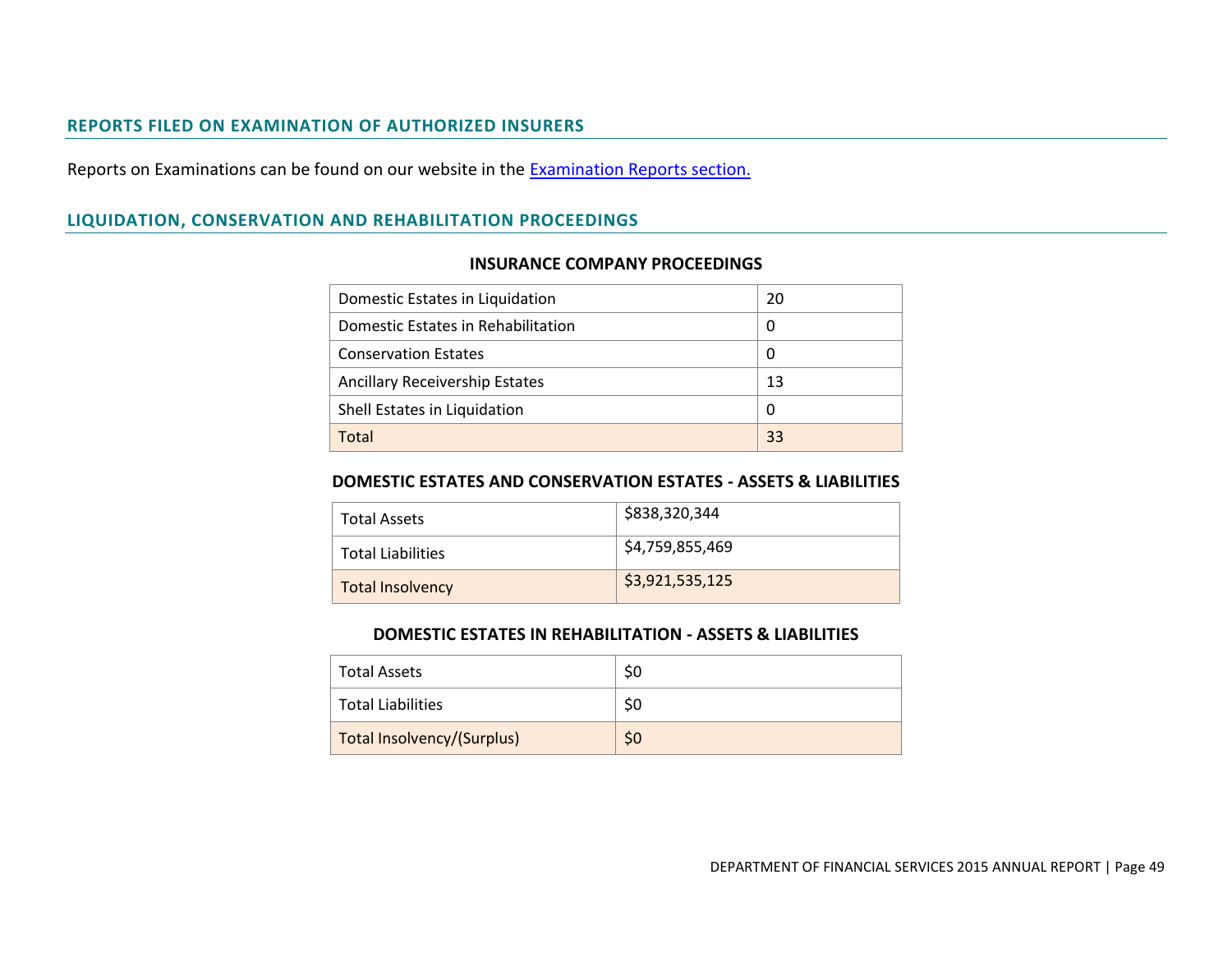## **LIQUIDATION AND REHABILITATION ACTIVITIES**

| <b>Domestic Estates</b>                             |
|-----------------------------------------------------|
| Commenced                                           |
| CIGNA Healthcare of New York, Inc.                  |
| <b>Drivers Insurance Company</b>                    |
| Essence Healthcare of New York, Inc.                |
| <b>Eveready Insurance Company</b>                   |
| Continued                                           |
| <b>Atlantic Mutual Insurance Company</b>            |
| Centennial Insurance Company                        |
| Colonial Cooperative Insurance Company              |
| Cosmopolitan Mutual Insurance Company               |
| Executive Life Insurance Company of New York        |
| <b>First Central Insurance Company</b>              |
| Frontier Insurance Company                          |
| <b>Group Council Mutual Insurance Company</b>       |
| ICM Insurance Company                               |
| <b>Ideal Mutual Insurance Company</b>               |
| Long Island Insurance Company                       |
| Midland Insurance Company                           |
| Nassau Insurance Company                            |
| Professional Liability Insurance Company of America |
| Realm National Insurance Company                    |
| The Insurance Corporation of New York               |
| Union Indemnity Insurance Company of New York       |
| <b>United Community Insurance Company</b>           |
| Completed                                           |
| CIGNA Healthcare of New York, Inc.                  |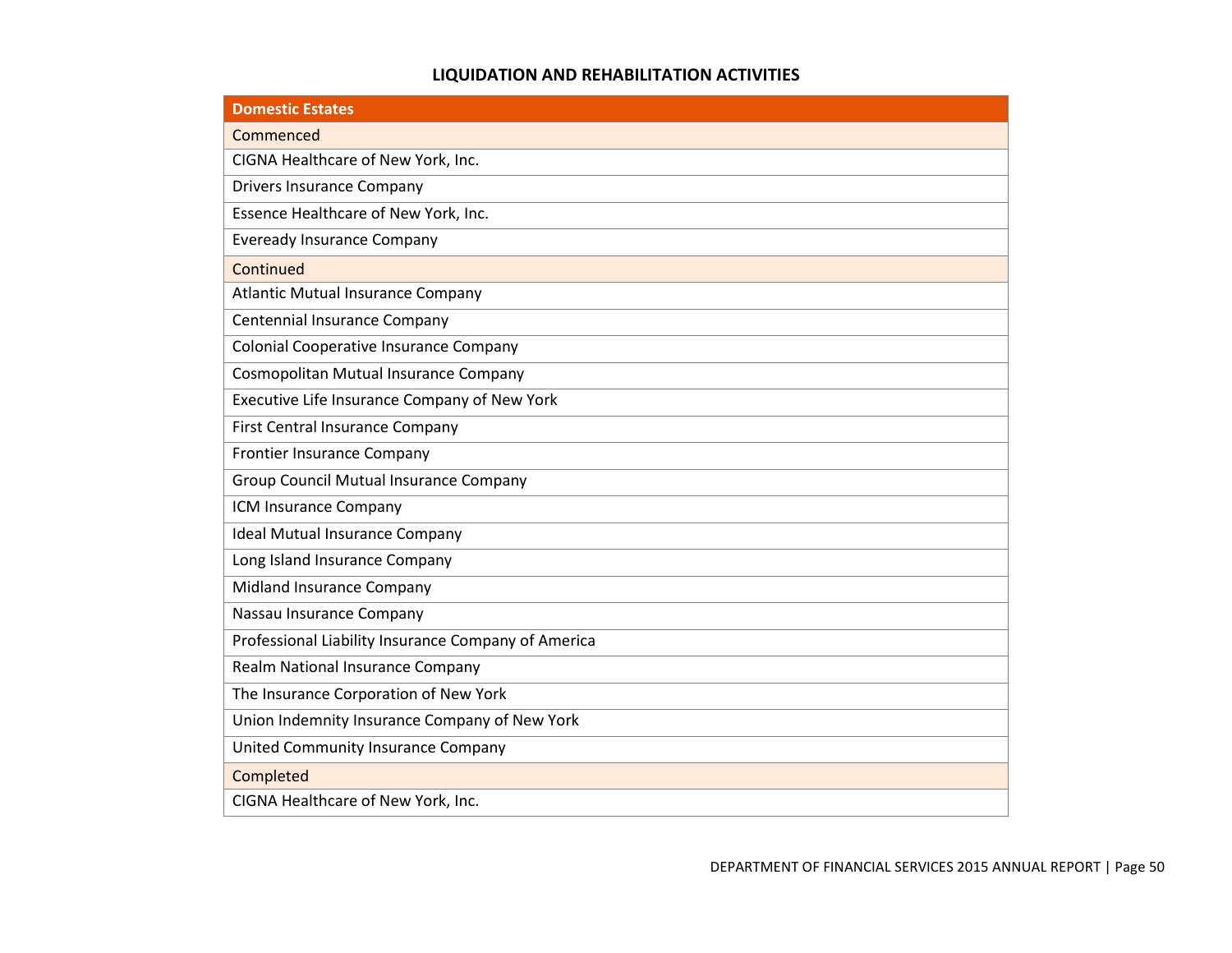| Essence Healthcare of New York, Inc.            |
|-------------------------------------------------|
| <b>Transtate Insurance Company</b>              |
| <b>UHAB Mutual Insurance Company</b>            |
| Washington Title Insurance Company              |
| <b>Shell Estates</b>                            |
| Commenced                                       |
| None                                            |
| Completed                                       |
| None                                            |
| <b>Domestic Estates in Rehabilitation</b>       |
| Commenced                                       |
| None                                            |
| Continued                                       |
| None                                            |
| Converted                                       |
| None                                            |
| Completed                                       |
| Lion Insurance Company                          |
| <b>Ancillary Receiverships</b>                  |
| Commenced                                       |
| Red Rock Insurance Company                      |
| Continued                                       |
| American Manufacturers Mutual Insurance Company |
| American Motorists Insurance Company            |
| American Mutual Insurance Company of Boston     |
| American Mutual Liability Insurance Company     |
| Eagle Insurance Company                         |
| First Sealord Surety, Inc.                      |
| Legion Insurance Company                        |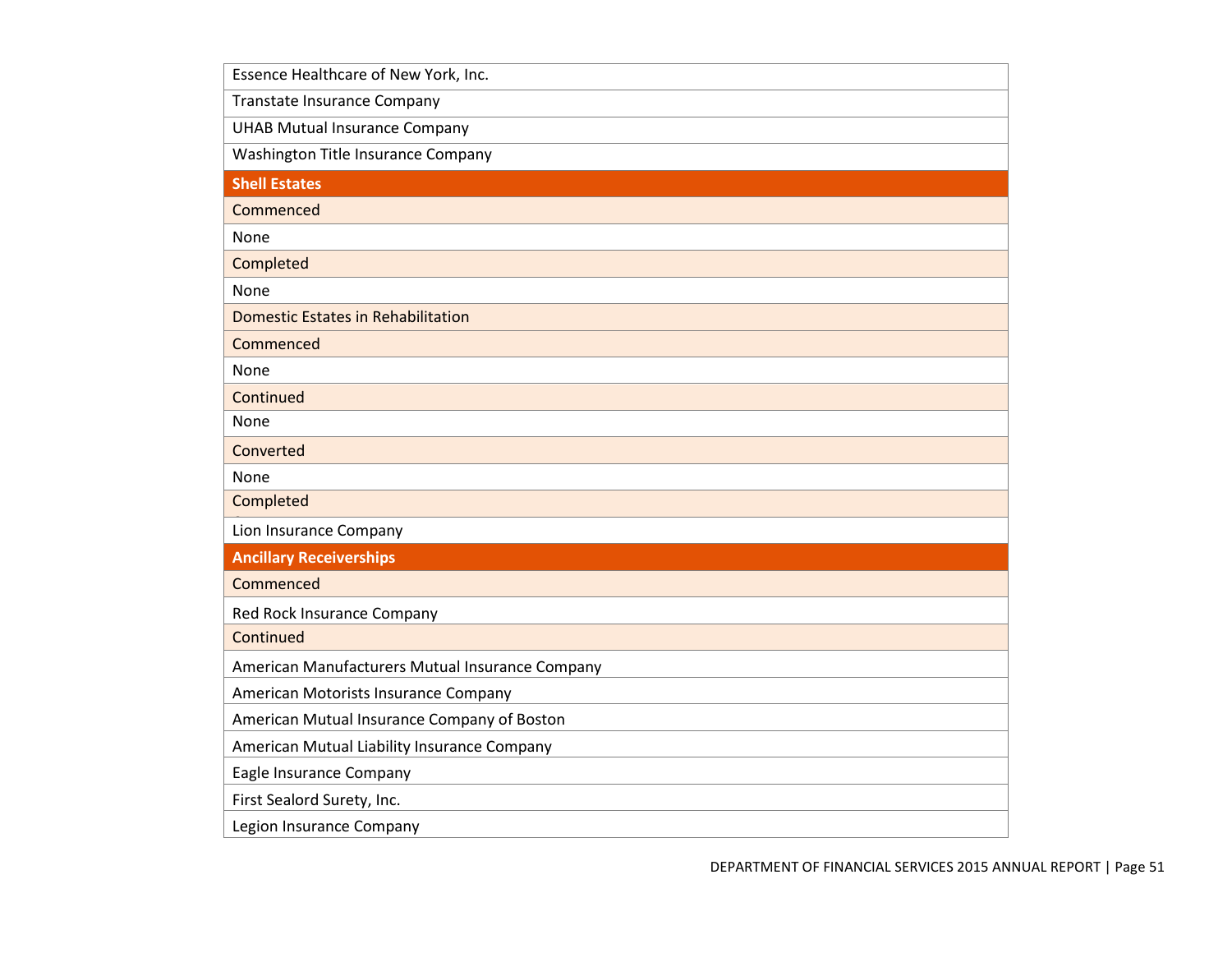| Lumbermens Mutual Casualty Company                  |
|-----------------------------------------------------|
| Newark Insurance Company                            |
| Reliance Insurance Company                          |
| The Home Insurance Company                          |
| <b>Ullico Casualty Company</b>                      |
| Villanova Insurance Company                         |
| Completed                                           |
| <b>Commercial Compensation Casualty Company</b>     |
| <b>Credit General Insurance Company</b>             |
| Fremont Indemnity Company                           |
| <b>LMI Insurance Company</b>                        |
| PHICO Insurance Company                             |
| Red Rock Insurance Company                          |
| <b>Conservations</b>                                |
| Commenced                                           |
| None                                                |
| Continued                                           |
| None                                                |
| Completed                                           |
| Northumberland General Insurance Company            |
| <b>Fraternal Benefit Societies</b>                  |
| Commenced                                           |
| Chevra Kadisha of Farmingdale, Inc.                 |
| Chivalry Relief Association, Inc.                   |
| First Bereg-Munkacer Sick and Benevolent Society    |
| Illower (A Town in Russia) Benevolent Society, Inc. |
| Independent Winitzer Leo Braunstein Kr Unt. Verein  |
| Machnowka Aid Association                           |
|                                                     |
| Provident Sick and Benevolent Society, Inc.         |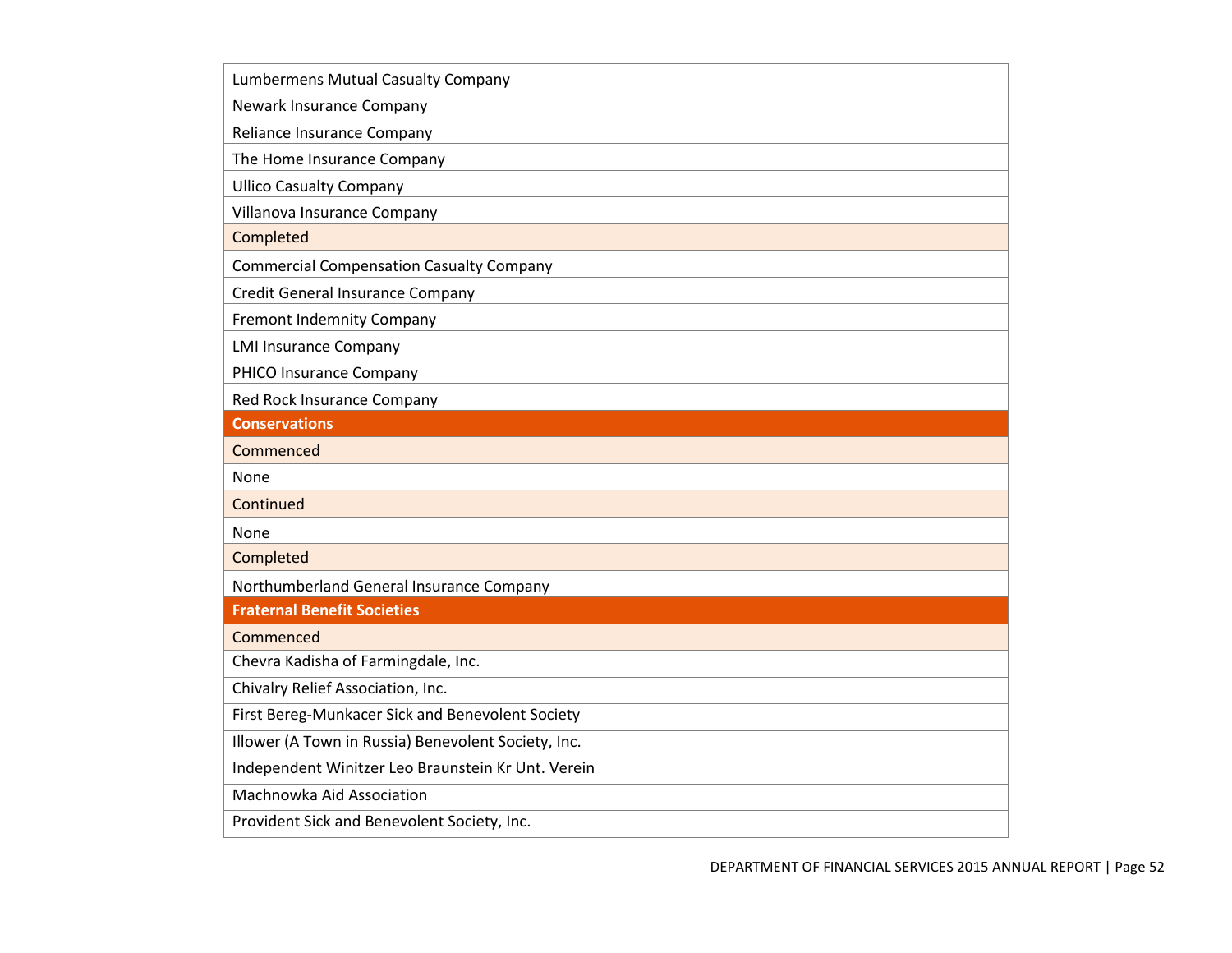| Shidlover Young Mens Benevolent Association                             |
|-------------------------------------------------------------------------|
| The Prusiner Charitable and Benevolent Association                      |
| Continued                                                               |
| Arion Sick and Benevolent Society of the City of New York               |
| Benjamin Storch Association, Inc.                                       |
| Chevra Ohev Sholem Anshei Bukaczowce                                    |
| Chevra Rodfe Zedek Ansche Bolszowce                                     |
| Congregation Bnei Isaac Anshei Lechowitz                                |
| <b>First Krakowitzer Society</b>                                        |
| Metropole Association, Inc.                                             |
| Tarnopoler (Yad-Charitzem) Working Mens Sick and Benevolent Association |
| The First Solotwiner Sick & Benevolent Society                          |
| United Brothers Benevolent and Fraternal Society, Inc.                  |
| Victory Foundation, Inc.                                                |
| Completed                                                               |
| Brooklyn First, Inc.                                                    |
| Chevra Bnei Solomon Jezierner                                           |
| Chevra Neir Tomid Anshei Lubashow, Inc.                                 |
| Cong. Agudath Bnai Kodesh Anshei Kroz, Inc.                             |
| First Koshovater Benevolent Society of New York, Inc.                   |
| Laurelton Welfare Association, Inc.                                     |
| New Kosintiner Young & Old Mens Society                                 |
| Order of Lions, Inc.                                                    |
| Plonsker Young Men's Benevolent Society, Inc.                           |
| Senate Association, Inc.                                                |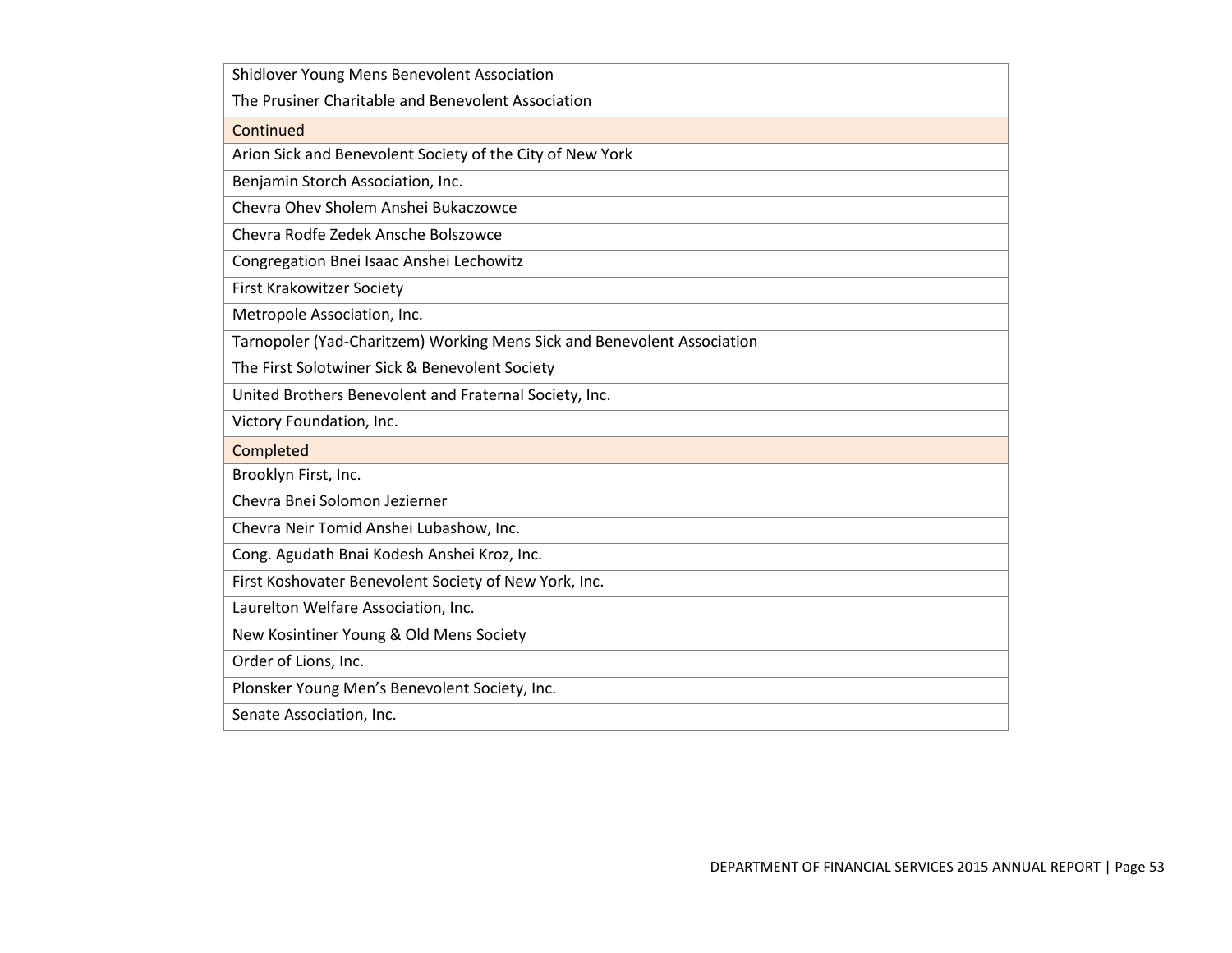| <b>Class</b>                                                                                                                                      | <b>Number</b> |
|---------------------------------------------------------------------------------------------------------------------------------------------------|---------------|
| <b>Accredited Property/Casualty Reinsurers</b>                                                                                                    | 91            |
| Advance Premium Co-Operative Property/Casualty Insurers                                                                                           | 17            |
| Assessment Co-Operative Property/Casualty Insurers                                                                                                | 23            |
| Associations, Pools, and Syndicates (including FAIR Plan)                                                                                         | 12            |
| <b>Captive Insurers</b>                                                                                                                           | 62            |
| <b>Financial Guaranty Insurers</b>                                                                                                                | 14            |
| <b>Mortgage Guaranty Insurers</b>                                                                                                                 | 28            |
| Stock and Mutual Property/Casualty Insurers (includes Eight United States Branches,<br>Sixteen Reciprocal Insurers and Two State Insurance Funds) | 823           |
| <b>Risk Retention Groups</b>                                                                                                                      | 115           |
| Title Insurers (Including Two Accredited Reinsurers)                                                                                              | 25            |

# **PROPERTY/CASUALTY INSURANCE ENTITIES SUPERVISED BY THE DEPARTMENT**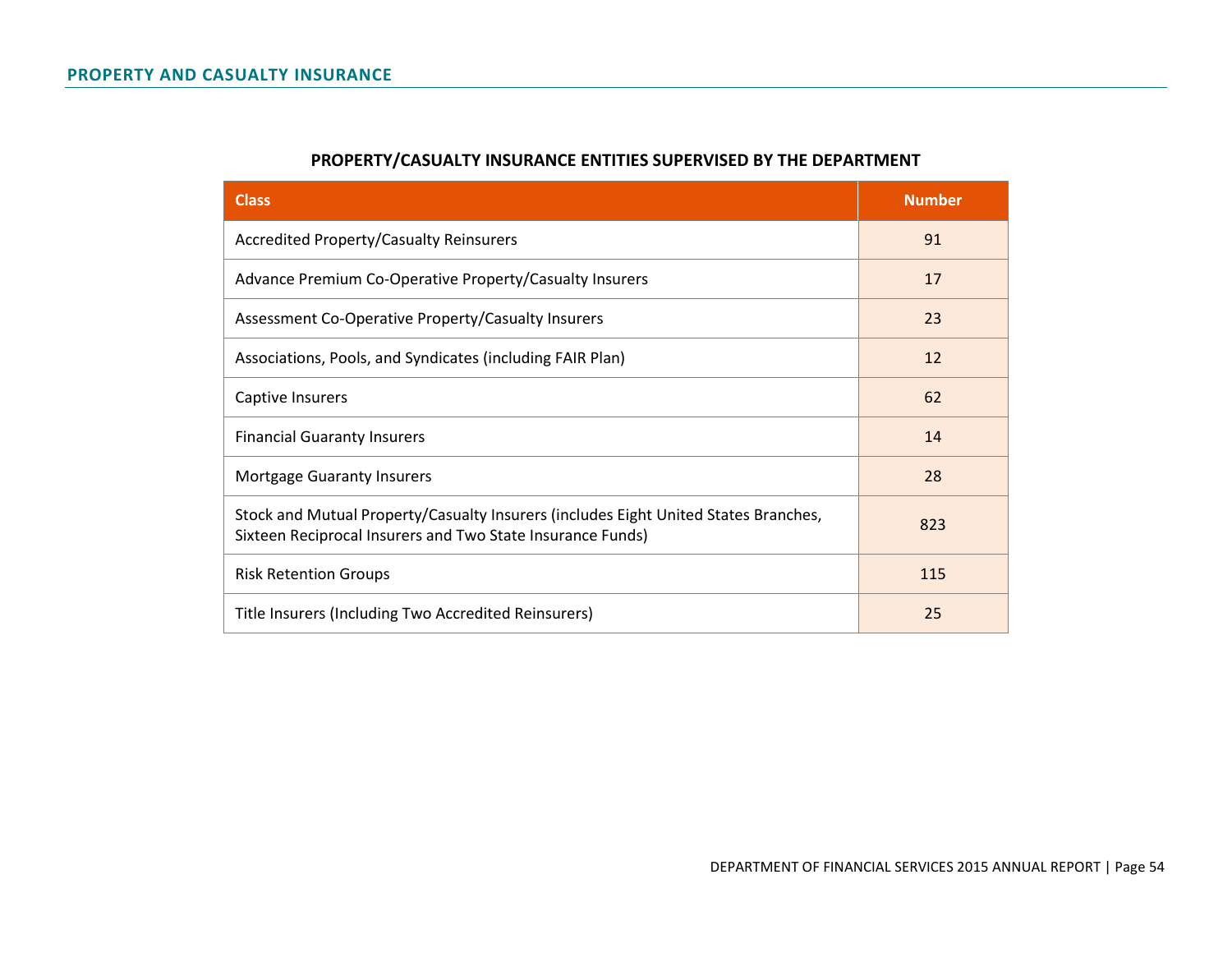## **LICENSED PROPERTY/CASUALTY INSURER SELECTED DATA 2011-2014**

|                                             | 2014                       | 2013      | 2012      | 2011      |
|---------------------------------------------|----------------------------|-----------|-----------|-----------|
|                                             | <b>Stock Companies</b>     |           |           |           |
| <b>Number of Insurers</b>                   | 746                        | 746       | 746       | 749       |
|                                             | <b>Dollars in Millions</b> |           |           |           |
| Net Premiums Written                        | \$260,710                  | \$272,826 | \$256,680 | \$246,260 |
| <b>Admitted Assets</b>                      | 970,596                    | 962,536   | 932,179   | 897,221   |
| Unearned Premium & Loss Reserves            | 495,778                    | 502,233   | 493,209   | 482,441   |
| <b>Other Liabilities</b>                    | 111,804                    | 110,270   | 104,751   | 95,718    |
| Capital                                     | 3,972                      | 3,980     | 3,922     | 3,978     |
| <b>Surplus to Policyholders</b>             | 363,015                    | 350,033   | 334,220   | 319,061   |
|                                             | <b>Mutual Companies</b>    |           |           |           |
| <b>Number of Insurers</b>                   | 67                         | 67        | 69        | 71        |
|                                             | <b>Dollars in Millions</b> |           |           |           |
| <b>Net Premiums Written</b>                 | \$89,684                   | \$86,179  | \$80,891  | \$77,938  |
| <b>Admitted Assets</b>                      | 320,386                    | 302,771   | 275,189   | 259,614   |
| <b>Unearned Premium &amp; Loss Reserves</b> | 113,883                    | 109,379   | 106,682   | 104,797   |
| <b>Other Liabilities</b>                    | 42,039                     | 38,302    | 31,648    | 28,559    |
| <b>Surplus to Policyholders</b>             | 164,464                    | 155,090   | 136,858   | 126,258   |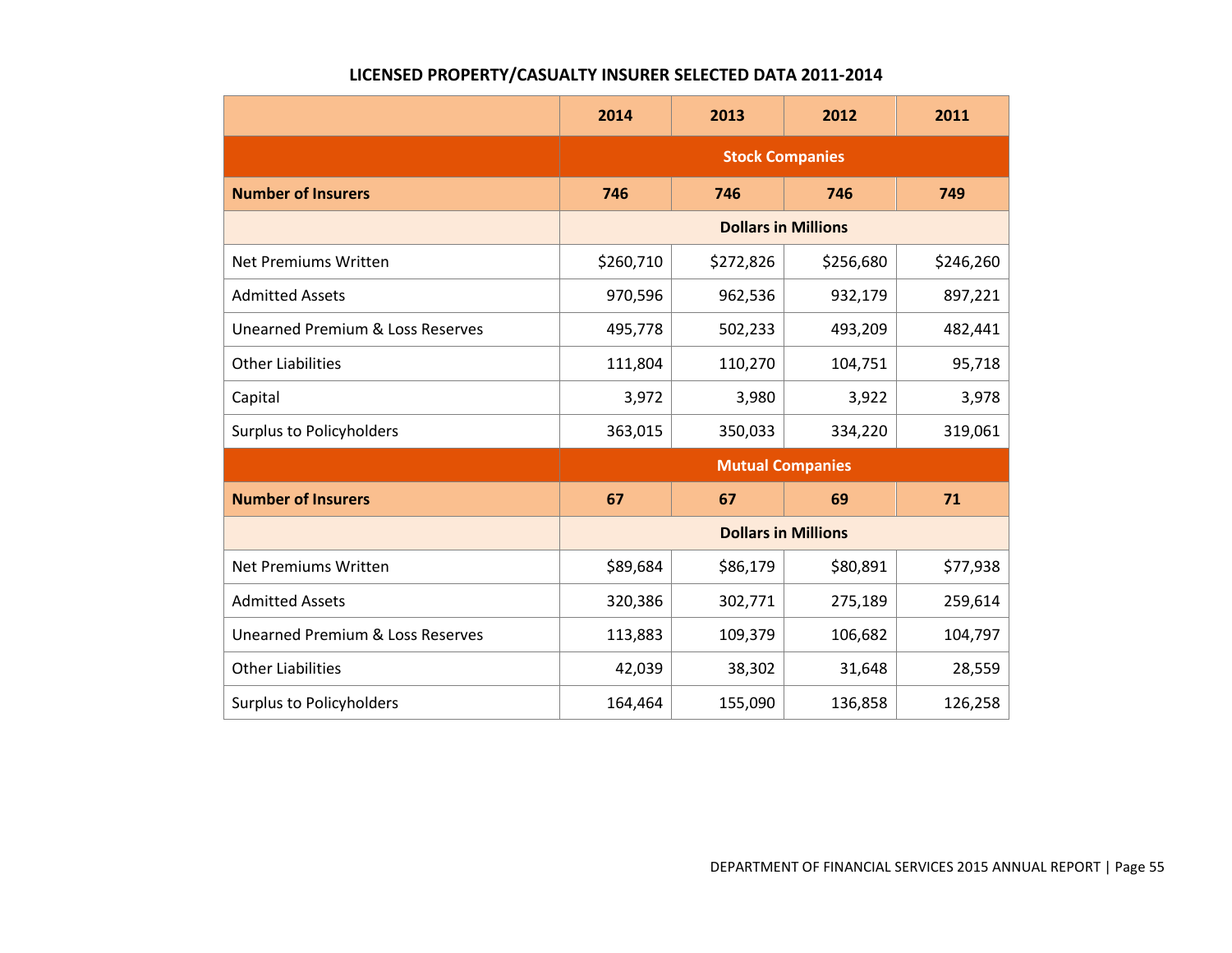# **PROPERTY/CASUALTY INSURER DIRECT PREMIUMS WRITTEN 2010-2014**

| <b>Property/Casualty Lines</b>             | Year     |          |                            |          | <b>Percentage Change</b> |           |           |
|--------------------------------------------|----------|----------|----------------------------|----------|--------------------------|-----------|-----------|
|                                            |          |          | <b>Dollars in Millions</b> |          |                          |           |           |
|                                            | 2010     | 2011     | 2012                       | 2013     | 2014                     | 2010-2014 | 2013-2014 |
| <b>All Premiums Written</b>                | \$33,014 | \$34,147 | \$35,907                   | \$38,005 | \$39,294                 | 19%       | 3.39%     |
| Private Passenger Auto - Bodily Injury and | 6,771    | 7,025    | 7,279                      | 7,399    | 7,547                    | 11%       | 2.00%     |
| Private Passenger Auto - Comprehensive and | 3,376    | 3,406    | 3,532                      | 3,713    | 3,934                    | 17%       | 5.96%     |
| <b>Commercial Auto</b>                     | 1,748    | 1,718    | 1,826                      | 1,962    | 2,102                    | 20%       | 7.16%     |
| General (Other) Liability                  | 4,138    | 4,089    | 4,466                      | 4,978    | 5,314                    | 28%       | 6.75%     |
| <b>Commercial Multi-Peril</b>              | 2,986    | 3,057    | 3,249                      | 3,488    | 3,614                    | 21%       | 3.61%     |
| <b>Workers' Compensation</b>               | 3,623    | 4,157    | 4,755                      | 5,191    | 5,261                    | 45%       | 1.34%     |
| Homeowners' Multi-Peril                    | 4,336    | 4,500    | 4,704                      | 4,902    | 5,086                    | 17%       | 3.75%     |
| <b>Medical Malpractice</b>                 | 1,380    | 1,374    | 1,354                      | 1,365    | 1,317                    | $-5%$     | $-3.48%$  |
| <b>Inland Marine</b>                       | 962      | 1,032    | 1,139                      | 1,262    | 1,370                    | 42%       | 8.57%     |
| Ocean Marine                               | 440      | 449      | 445                        | 444      | 452                      | 3%        | 1.86%     |
| <b>Fidelity and Surety</b>                 | 463      | 455      | 442                        | 483      | 482                      | 4%        | $-0.25%$  |
| <b>Accident and Health</b>                 | 277      | 344      | 387                        | 421      | 419                      | 51%       | $-0.52%$  |
| Fire                                       | 546      | 574      | 564                        | 600      | 638                      | 17%       | 6.21%     |
| <b>Product Liability</b>                   | 126      | 138      | 135                        | 152      | 180                      | 44%       | 18.85%    |
| <b>Financial Guaranty</b>                  | 804      | 643      | 431                        | 375      | 255                      | $-68%$    | $-31.98%$ |
| <b>Mortgage Guaranty</b>                   | 195      | 192      | 177                        | 184      | 172                      | $-12%$    | $-6.27%$  |
| <b>Allied Lines</b>                        | 324      | 342      | 366                        | 386      | 408                      | 26%       | 5.80%     |
| Aircraft                                   | 14       | 63       | 47                         | 57       | 51                       | 274%      | $-11.10%$ |
| <b>Boiler and Machinery</b>                | 72       | 75       | 84                         | 87       | 91                       | 26%       | 4.27%     |
| Credit                                     | 115      | 151      | 152                        | 140      | 146                      | 27%       | 4.80%     |
| <b>Burglary and Theft</b>                  | 19       | 21       | 23                         | 26       | 28                       | 49%       | 9.21%     |
| All Other                                  | 301      | 344      | 349                        | 391      | 426                      | 42%       | 8.81%     |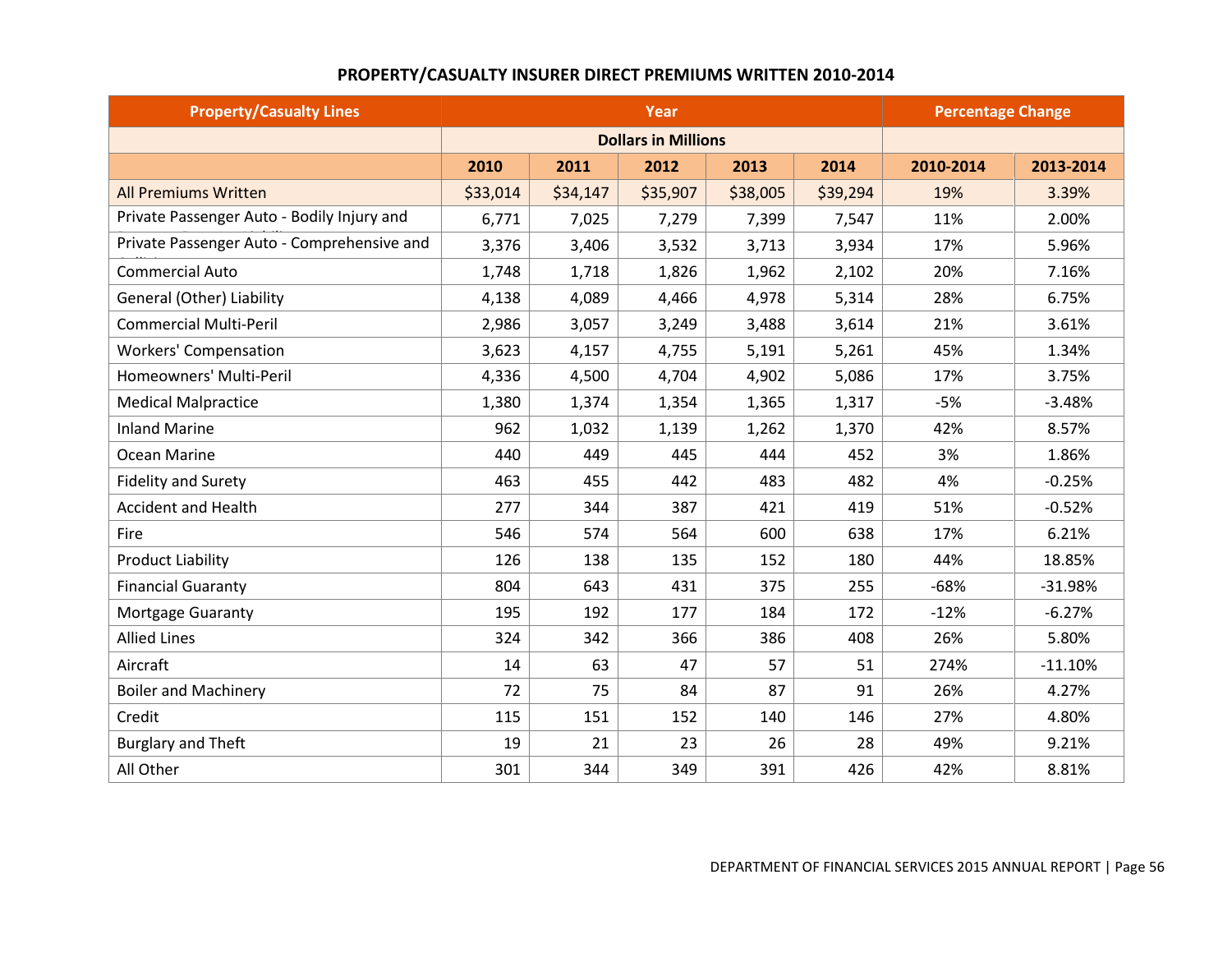## **PROPERTY/CASUALTY NET PREMIUMS WRITTEN**

| <b>Stock Companies</b>                    |                             |                                   | <b>Mutual Companies</b>                |                            |                                       |                                   |                                        |
|-------------------------------------------|-----------------------------|-----------------------------------|----------------------------------------|----------------------------|---------------------------------------|-----------------------------------|----------------------------------------|
| No. of<br><b>Companies</b>                | <b>Net Premiums Written</b> | Surplus/<br><b>Policy-holders</b> | <b>Ratio of Premiums</b><br>to Surplus | No. of<br><b>Companies</b> | <b>Net Premiums</b><br><b>Written</b> | Surplus/<br><b>Policy-holders</b> | <b>Ratio of Premiums</b><br>to Surplus |
|                                           | <b>Dollars in Millions</b>  |                                   |                                        |                            | <b>Dollars in Millions</b>            |                                   |                                        |
| 746                                       | \$260,710                   | \$363,015                         | 0.72                                   | 67                         | \$89,684                              | \$164,464                         | 0.55                                   |
| Aggregate Writings (in Billions): \$350.4 |                             |                                   |                                        |                            |                                       |                                   |                                        |
|                                           |                             |                                   | % in Stock <b>: 74.4%</b>              |                            |                                       |                                   |                                        |

|                                  | 2014                       | 2013        | 2012        | 2011        |  |
|----------------------------------|----------------------------|-------------|-------------|-------------|--|
| <b>Number of Companies</b>       | 15                         | 15          | 14          | 16          |  |
|                                  | <b>Dollars in Millions</b> |             |             |             |  |
| Exposure                         | \$1,219,632                | \$1,481,807 | \$1,602,781 | \$2,140,823 |  |
| Net premiums written             | 478                        | 706         | 602         | 964         |  |
| <b>Admitted assets</b>           | 30,300                     | 31,458      | 27,309      | 34,051      |  |
| Unearned premium & loss reserves | 11,249                     | 12,309      | 8,447       | 16,521      |  |
| <b>Other liabilities</b>         | 7,218                      | 7,704       | 8,885       | 11,456      |  |
| Capital                          | 1,070                      | 1,067       | 739         | 1,069       |  |
| Surplus to policyholders         | 11,833                     | 11,445      | 9,977       | 6,075       |  |

## **FINANCIAL GUARANTY INSURERS SELECTED DATA**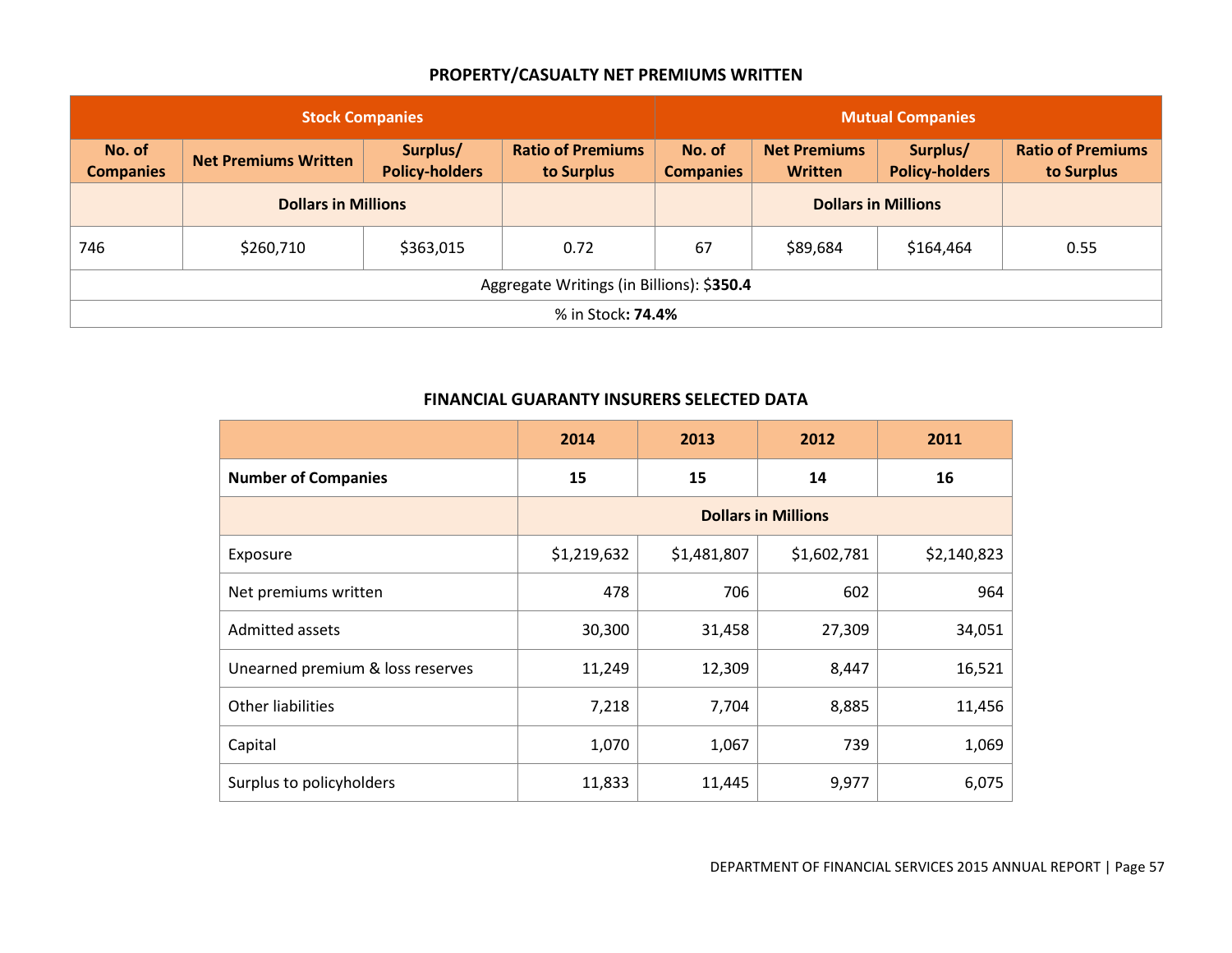|                                  | 2014                       | 2013    | 2012    | 2011    |  |
|----------------------------------|----------------------------|---------|---------|---------|--|
| <b>Number of companies</b>       | 28                         | 28      | 32      | 32      |  |
|                                  | <b>Dollars in Millions</b> |         |         |         |  |
| Net premiums written             | \$3,649                    | \$3,821 | \$3,436 | \$3,656 |  |
| <b>Admitted Assets</b>           | 19,001                     | 19,101  | 19,483  | 21,437  |  |
| Unearned premium & loss reserves | 10,027                     | 12,025  | 13,463  | 14,277  |  |
| Other liabilities                | 2,694                      | 1,386   | 2,741   | 3,537   |  |
| Capital                          | 78                         | 77      | 86      | 87      |  |
| Surplus                          | 6,280                      | 5,690   | 3,228   | 3,622   |  |

### **MORTGAGE GUARANTY INSURERS SELECTED ANNUAL STATEMENT DATA**

## **MORTGAGE GUARANTY INSURERS NET PREMIUMS WRITTEN AND SURPLUS**

| Net Premiums Written<br>(During Year) | <b>Surplus to Policyholders</b><br>(End of Year) | Ratio of Premiums<br>to Surplus |
|---------------------------------------|--------------------------------------------------|---------------------------------|
| <b>Dollars in Millions</b>            |                                                  |                                 |
| \$3,649                               | \$6,280                                          | 0.58                            |

### **TITLE INSURANCE COMPANIES SELECTED DATA**

|                            | 2014                       | 2013     | 2012     | 2011    |
|----------------------------|----------------------------|----------|----------|---------|
| <b>Number of Companies</b> | 23                         | 23       | 25       | 23      |
|                            | <b>Dollars in Millions</b> |          |          |         |
| Net premiums written       | \$9,317                    | \$10,570 | \$10,743 | \$8,912 |
| Admitted assets            | 7,672                      | 7,638    | 8,804    | 8,160   |
| <b>Other Liabilities</b>   | 4,198                      | 4,253    | 5,143    | 5,389   |
| Capital                    | 410                        | 404      | 315      | 315     |
| Surplus                    | 3,474                      | 3,386    | 3,661    | 2,771   |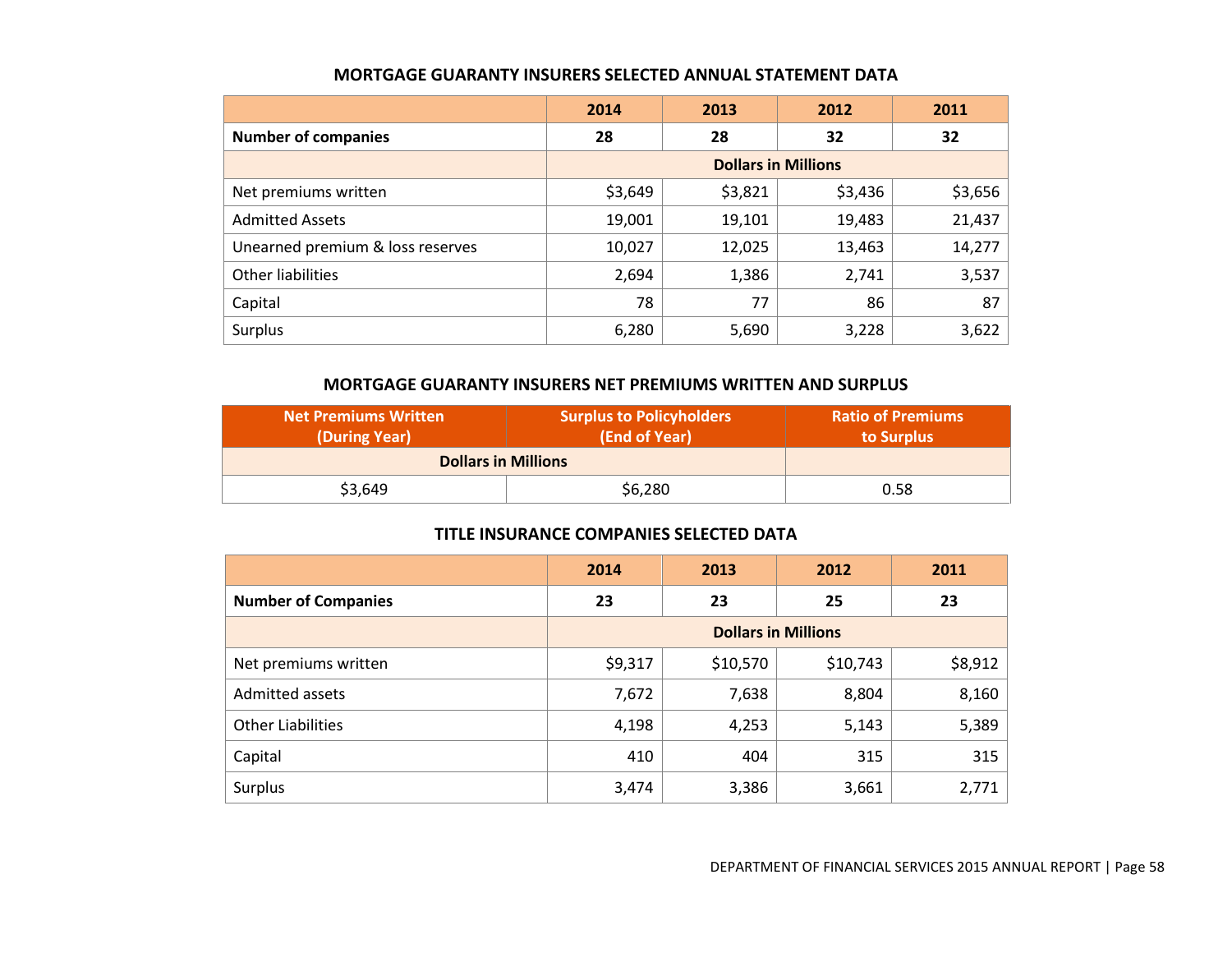## **ADVANCE PREMIUM AND ASSESSMENT CORPORATIONS SELECTED DATA**

| 2014                       | <b>Total</b> | <b>Advance Premium</b><br><b>Corporations</b> | <b>Assessment</b><br><b>Corporations</b> |
|----------------------------|--------------|-----------------------------------------------|------------------------------------------|
| <b>Number of companies</b> | 40           | 17                                            |                                          |
|                            |              | <b>Dollars in Millions</b>                    |                                          |
| Total assets               | \$2,969      | \$2,505                                       | \$463                                    |
| Net premiums written       | \$1,043      | \$895                                         | \$147                                    |
| Surplus funds              | \$1,548      | \$1,261                                       | \$287                                    |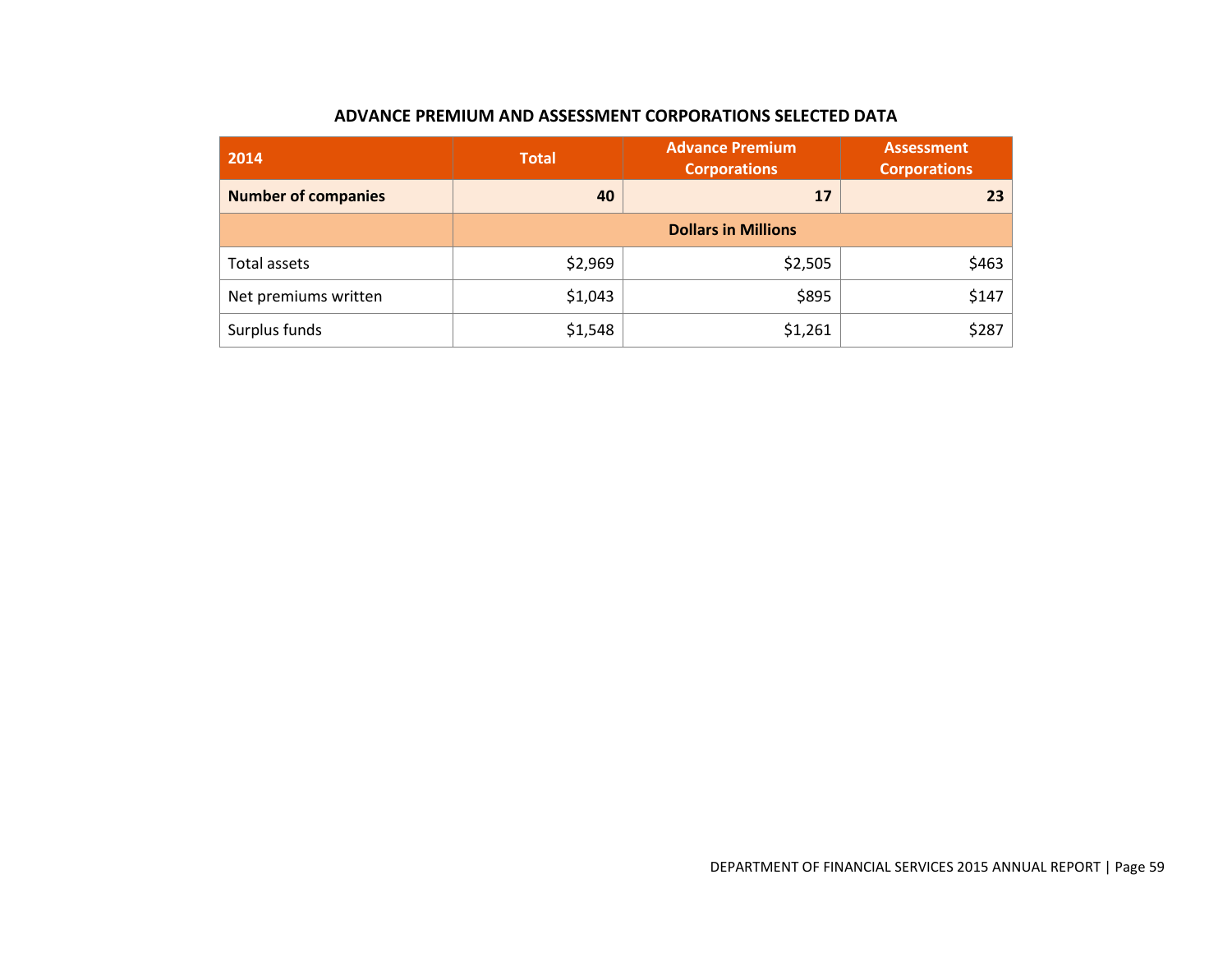#### **HEALTH INSURANCE ASSETS, LIABILITIES AND PREMIUMS WRITTEN**

|                                              | <b>Assets</b> | <b>Liabilities</b> | <b>Premiums Written in New York</b> |
|----------------------------------------------|---------------|--------------------|-------------------------------------|
|                                              |               |                    |                                     |
| Continuing Care Retirement Community (CCRC)* | \$1,080,115   | \$1,518,581        | n/a (see note below)                |
| Article 42 Insurer                           | 25,088,477    | 15,456,419         | \$11,427,063                        |
| Article 43 Corporation                       | 7,110,559     | 4,732,682          | 16,920,063                          |
| HMO**                                        | 4,855,600     | 2,296,074          | 13,693,540                          |
| Muni-Coop.***                                | 408,557       | 199,657            | 728,734                             |
| Self-Funded Student Health Plan ****         | 40,533        | 32,690             | 25,772                              |
| <b>Total</b>                                 | \$38,426,297  | \$23,665,094       | \$42,795,172                        |

\* Numbers as of 2014. 2015 statements for CCRCs are due April 30th. CCRCs do not have premiums. Residents pay a monthly fee.

\*\*HMO data is as of 2014 as the HMOs have not yet filed their 2015 Annual Statements, due April 1st.

\*\* Muni-coop statements are due 120 days after the end of their fiscal year.

\*\*\*\* Self-Funded Student Health Plan statements are due 120 days after the end of their fiscal year.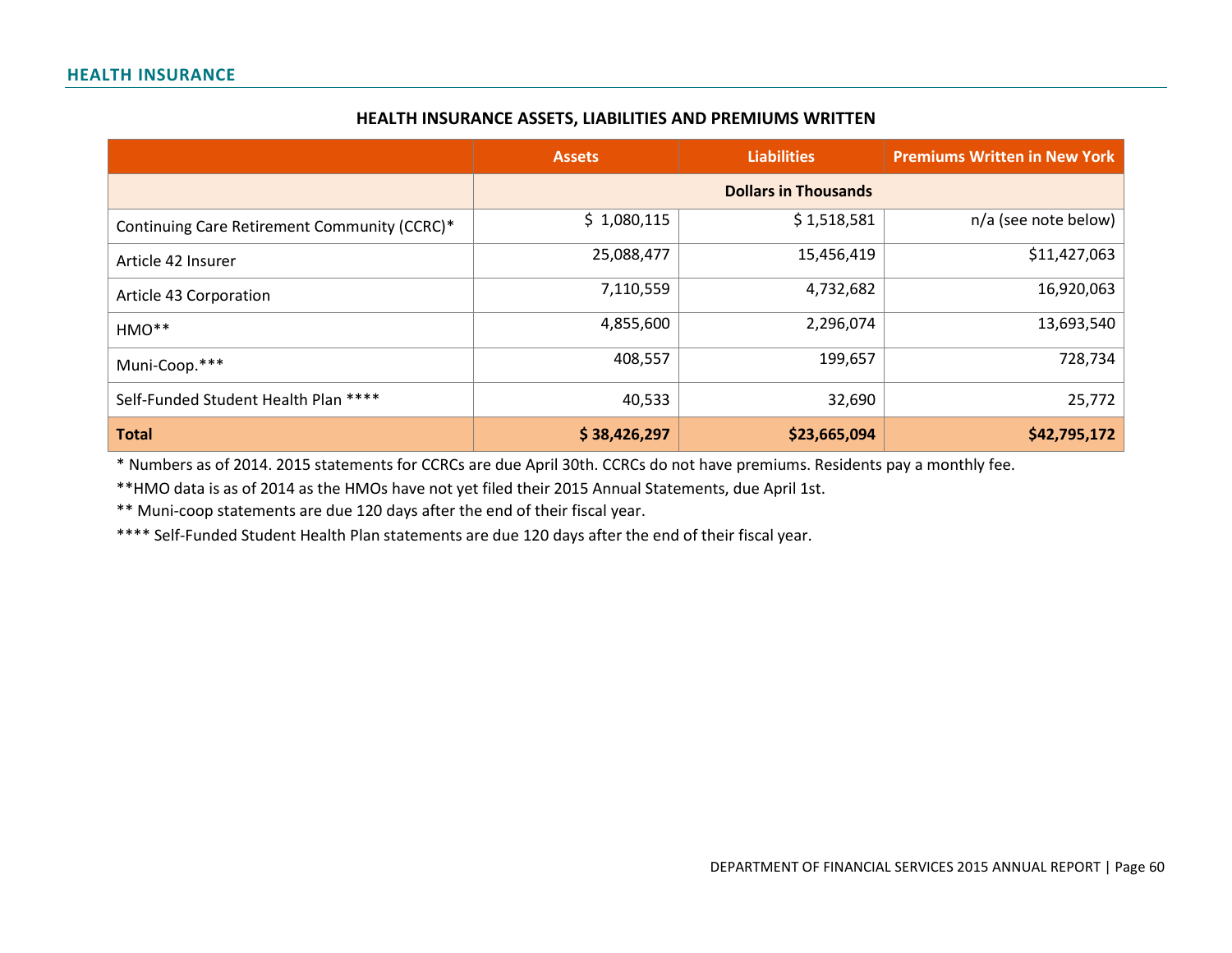#### **LIFE INSURANCE**

| LIFE INSURANCE COMPANIES REGULATED BY THE DEPARTMENT |
|------------------------------------------------------|
|------------------------------------------------------|

| <b>Type</b>                        | <b>Number</b> |
|------------------------------------|---------------|
| Life - New York                    | 80            |
| $Life - Other States$              | 54            |
| <b>Accredited Reinsurers</b>       | 28            |
| Fraternals - New York              | 3             |
| Fraternals - Other States          | 31            |
| Fraternals - Canadian, U.S. Branch | 1             |
| <b>Charitable Annuities</b>        | 361           |
| <b>Retirement Systems</b>          | 21            |
| Life Settlement Providers          | 29            |
| <b>Welfare Funds</b>               | 22            |
| <b>Certified Reinsurers</b>        | 9             |
| <b>Total</b>                       | 639           |

### **LIFE INSURANCE COMPANY ADMITTED ASSETS**

|                            | 2014      | 2013                       | 2009      | 2004      |  |  |  |
|----------------------------|-----------|----------------------------|-----------|-----------|--|--|--|
|                            |           | <b>Dollars in Billions</b> |           |           |  |  |  |
| <b>Total</b>               | \$3,018.0 | \$2,950.9                  | \$2,357.3 | \$2,080.6 |  |  |  |
| Percent Increase From 2004 | 45.1%     | 41.8%                      | 13.3%     |           |  |  |  |
| <b>Type of Asset</b>       |           |                            |           |           |  |  |  |
| <b>Bonds</b>               | \$1,216.0 | \$1,202.7                  | \$1,029.8 | \$957.2   |  |  |  |
| <b>Stocks</b>              | 62.8      | 66.0                       | 57.0      | 61.1      |  |  |  |
| Mortgage Loans             | 214.4     | 202.7                      | 176.6     | 159.6     |  |  |  |
| Real Estate                | 11.1      | 11.4                       | 10.9      | 12.3      |  |  |  |
| Policy Loans/Liens         | 72.6      | 72.2                       | 65.2      | 56.1      |  |  |  |
| Short-Term Holdings        | 19.2      | 22.3                       | 32.4      | 14.8      |  |  |  |
| Other                      | 1,422.0   | 1,373.7                    | 985.4     | 819.5     |  |  |  |

Note: Detail may not add to totals due to rounding.

## **LIFE INSURER ASSETS, LIABILITIES, CAPITAL & SURPLUS**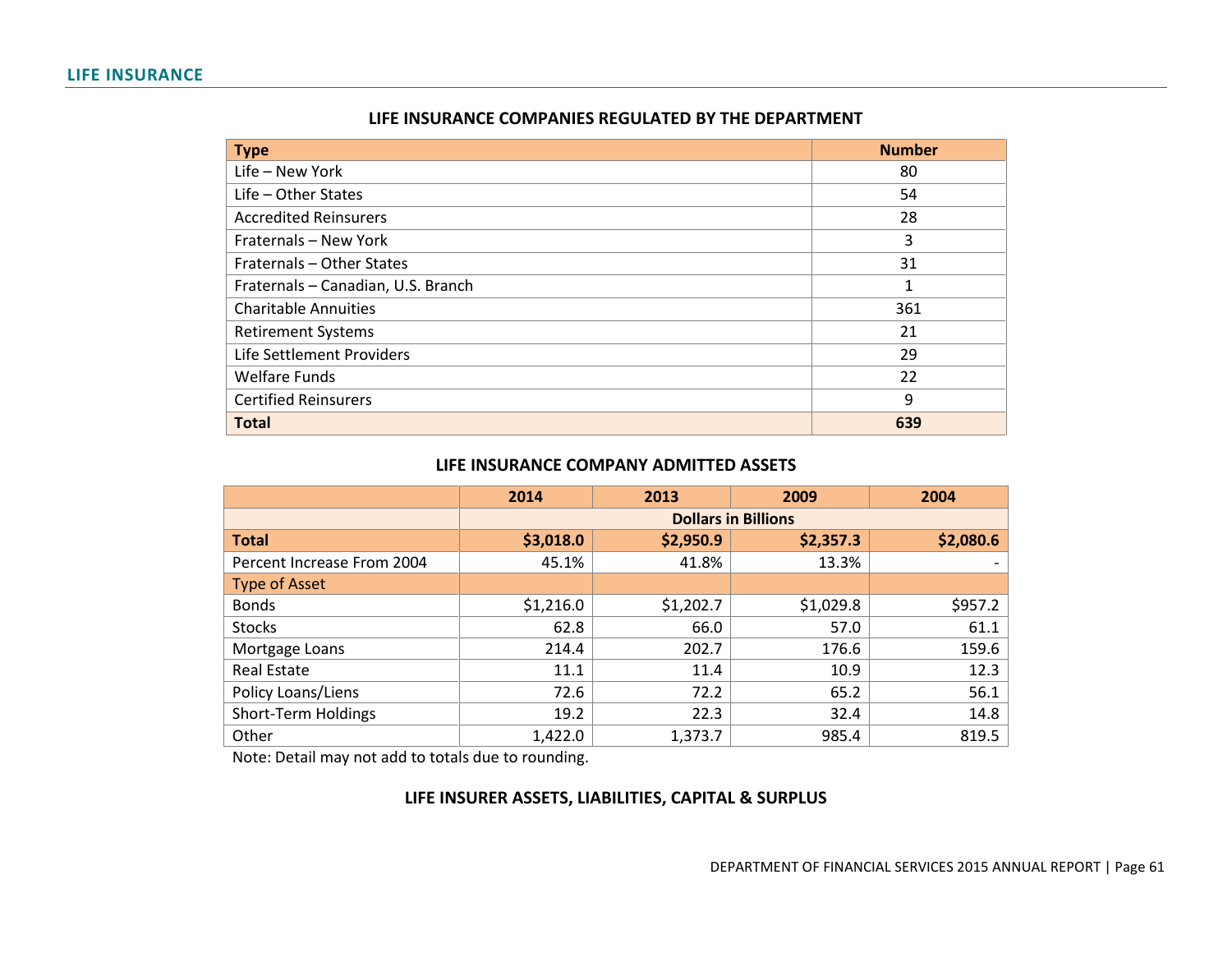|                   | 2014      | 2013                       |
|-------------------|-----------|----------------------------|
|                   |           | <b>Dollars in Billions</b> |
| Assets            | \$3,018.0 | \$2,950.9                  |
| Liabilities       | 2,828.6   | 2,767.3                    |
| Capital & Surplus | 189.3     | 183.6                      |

## **TOTAL LIFE INSURANCE IN FORCE (COMPANIES LICENSED IN NEW YORK STATE)**

|                                 | 2014                       | 2013                       | 2009       | 2004       |  |
|---------------------------------|----------------------------|----------------------------|------------|------------|--|
|                                 | <b>Dollars in Billions</b> |                            |            |            |  |
| <b>Total Insurance In Force</b> | \$16,239.7                 | \$15,986.3                 | \$14,027.7 | \$11,138.7 |  |
| Percent increase from 2004      | 45.8%                      | 43.5%                      | 25.9%      |            |  |
|                                 |                            |                            |            |            |  |
| <b>Type of Business</b>         |                            | <b>Dollars in Billions</b> |            |            |  |
| Ordinary                        | \$8,685.8                  | \$8,465.8                  | \$7,546.6  | \$6,205.3  |  |
| Group                           | 7,524.0                    | 7,488.7                    | 6,440.4    | 4,864.4    |  |
| Credit                          | 25.5                       | 27.1                       | 35.0       | 62.6       |  |
| Industrial                      | 4.5                        | 4.7                        | 5.7        | 6.4        |  |

## **LIFE INSURANCE IN FORCE IN THE STATE OF NEW YORK**

|                            | 2014      | 2013                       | 2009      | 2004      |  |  |  |
|----------------------------|-----------|----------------------------|-----------|-----------|--|--|--|
|                            |           | <b>Dollars in Billions</b> |           |           |  |  |  |
| <b>Total</b>               | \$2,049.6 | \$2,012.7                  | \$1,813.1 | \$1,514.3 |  |  |  |
| Percent increase from 2004 | 35.3%     | 32.9%                      | 19.7%     |           |  |  |  |
| <b>Class of Business</b>   |           |                            |           |           |  |  |  |
| Ordinary                   | \$1,383.2 | \$1,373.5                  | \$1,198.2 | \$937.9   |  |  |  |
| Group                      | 661.8     | 634.7                      | 609.2     | 568.9     |  |  |  |
| Credit                     | 4.2       | 4.1                        | 5.2       | 6.9       |  |  |  |
| Industrial                 | 0.4       | 0.4                        | 0.5       | 0.6       |  |  |  |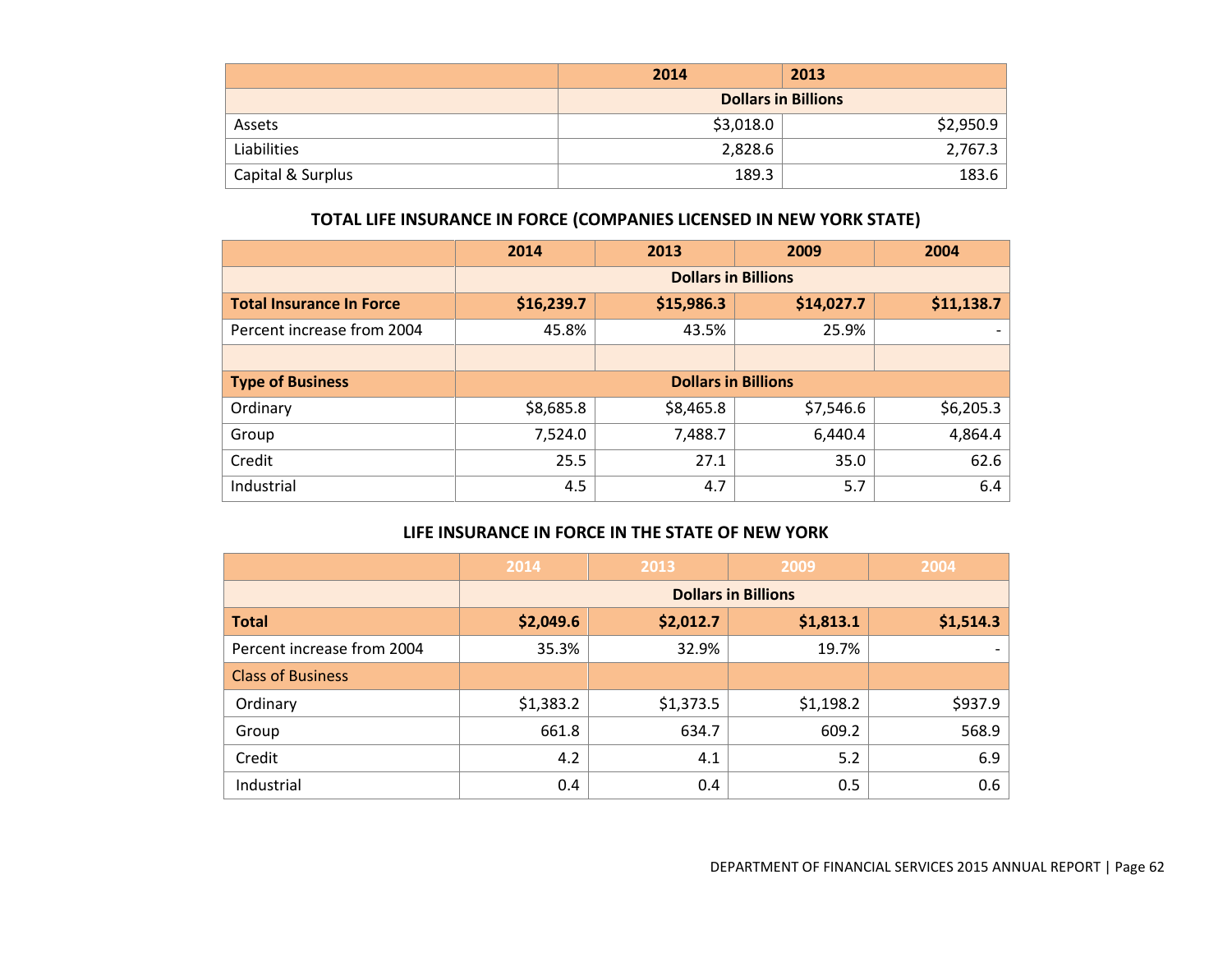#### **DOMESTIC LIFE INSURANCE COMPANIES ADMITTED ASSETS/INSURANCE IN FORCE**

|                            | 2014                       | 2013      | 2009      | 2004      |  |  |
|----------------------------|----------------------------|-----------|-----------|-----------|--|--|
|                            | <b>Dollars in Billions</b> |           |           |           |  |  |
| <b>Admitted Assets</b>     | \$1,238.6                  | \$1,179.4 | \$934.3   | \$772.8   |  |  |
| Percent Increase from 2004 | 60.3%                      | 52.6%     | 20.9%     |           |  |  |
|                            | <b>Dollars in Billions</b> |           |           |           |  |  |
| Insurance in Force         | \$6,939.7                  | \$6,910.1 | \$6,593.2 | \$4,582.2 |  |  |
| Percent Increase from 2004 | 51.4%                      | 50.8%     | 43.9%     |           |  |  |

## **FRATERNAL BENEFIT SOCIETIES ADMITTED ASSETS/INSURANCE IN FORCE**

|                        | 2014                       | 2013    | 2009    | 2004    |  |
|------------------------|----------------------------|---------|---------|---------|--|
|                        | <b>Dollars in Billions</b> |         |         |         |  |
| <b>Admitted Assets</b> | \$110.2                    | \$105.6 | \$84.3  | \$73.9  |  |
| Insurance in Force     | \$387.4                    | \$378.6 | \$335.8 | \$289.0 |  |

### **PRIVATE PENSION FUNDS ADMITTED ASSETS/INSURANCE IN FORCE**

|                                          | 2014                       | 2013      | 2009      | 2004      |
|------------------------------------------|----------------------------|-----------|-----------|-----------|
|                                          | <b>Dollars in Millions</b> |           |           |           |
| Fair value of assets                     | \$246,584                  | \$242,805 | \$184,619 | \$183,483 |
| Payments to Annuitants and Beneficiaries | \$26,106                   | \$21,443  | \$15,529  | \$11,574  |

Note: Prior to 2007, assets were Total Admitted Assets, when the annual statement was prepared on a statutory basis.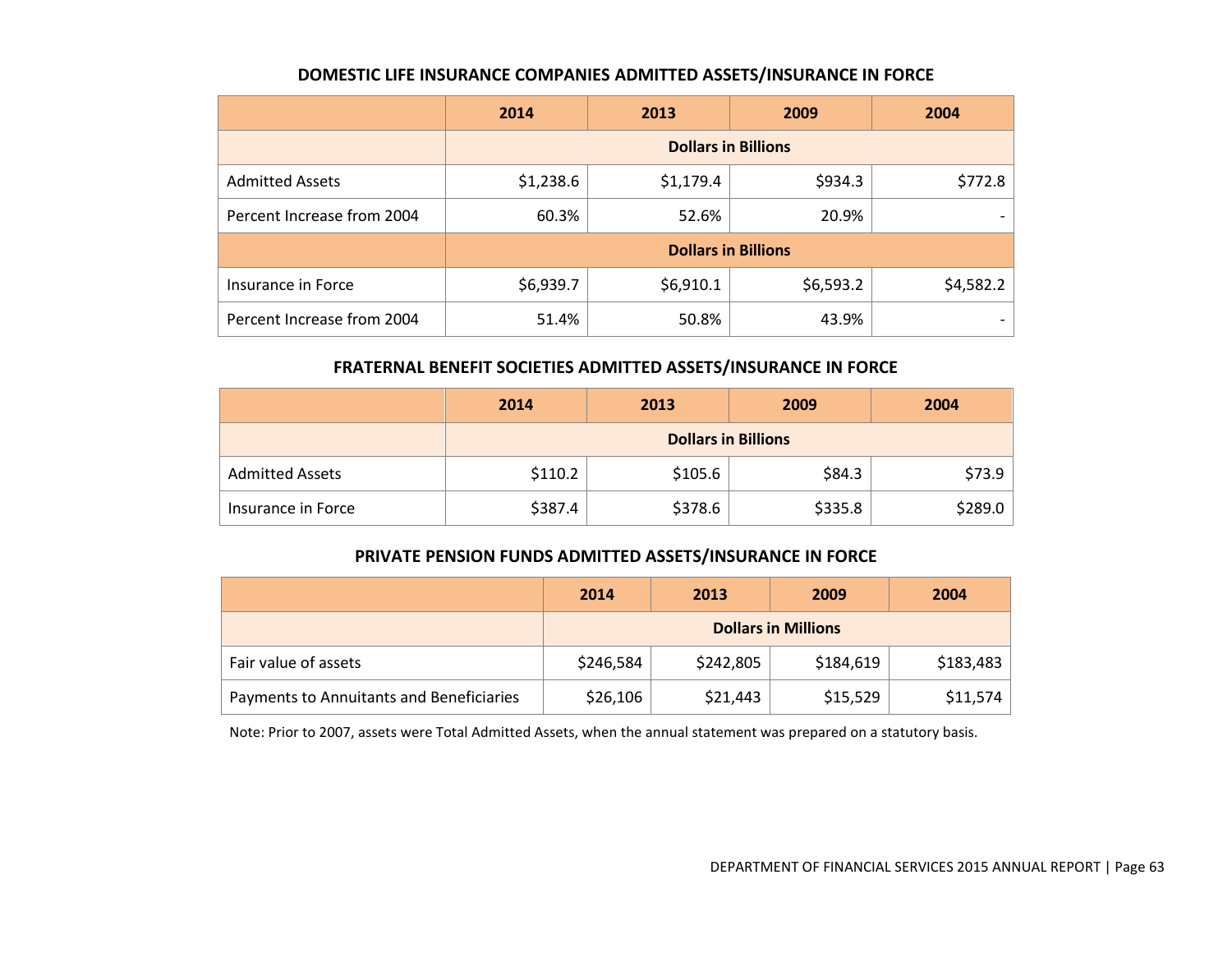### **PUBLIC RETIREMENT SYSTEMS AND PENSION FUNDS ADMITTED ASSETS/INSURANCE IN FORCE**

|                                          | 2014                       | 2013      | 2009     | 2004      |
|------------------------------------------|----------------------------|-----------|----------|-----------|
|                                          | <b>Dollars in Millions</b> |           |          |           |
| Fair Value of Assets                     | \$430,880                  | \$384,408 | \$285255 | \$288,771 |
| Payments to Annuitants and Beneficiaries | \$27,174                   | \$26,202  | \$19,914 | \$15,454  |

Note: Prior to 2007, assets were Total Admitted Assets, when the annual statement was prepared on a statutory basis.

### **SEGREGATED GIFT ANNUITY FUNDS ADMITTED ASSETS/INSURANCE IN FORCE 2004-2014**

|                               | 2014                       | 2013      | 2009      | 2004      |
|-------------------------------|----------------------------|-----------|-----------|-----------|
|                               | <b>Dollars in Millions</b> |           |           |           |
| Total admitted assets         | \$2,759.8                  | \$2,687.6 | \$2,009.7 | \$1,720.4 |
| Annual payments to annuitants | \$218.3                    | \$215.4   | \$196.3   | \$153.1   |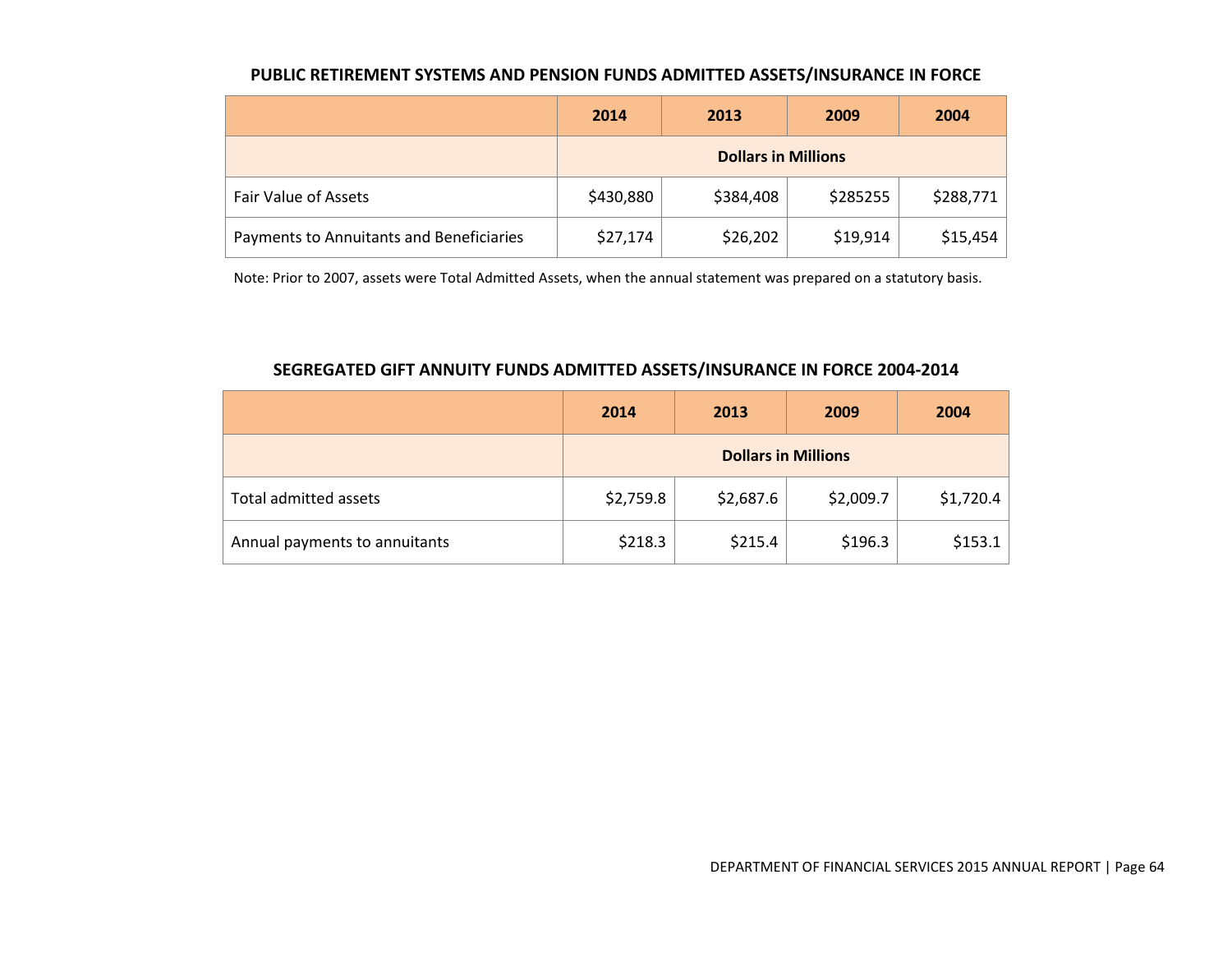## **FUNDS HELD BY OR DEPOSITED WITH THE SUPERINTENDENT**

#### **UNCLAIMED FUNDS FROM VOLUNTARY OR INVOLUNTARY BANK LIQUIDATIONS**

| <b>Date Funds Paid to</b><br>Superintendent | Name of<br><b>Institution</b> | <b>Deposits or</b><br><b>Dividends</b> | Paid to<br><b>Claimants in</b><br>2014 | <b>Paid to Date</b> | <b>Balance</b> |
|---------------------------------------------|-------------------------------|----------------------------------------|----------------------------------------|---------------------|----------------|
|                                             |                               |                                        |                                        |                     |                |
| July 20, 2010                               | Middle Village Credit Union   | \$43,054.73                            | \$0                                    | \$24,546.85         | \$18,507.88    |
|                                             | <b>Total</b>                  | \$43,054.73                            | \$0                                    | \$24,546.85         | \$18,507.88    |

Note: All unclaimed Funds on deposit with the Superintendent are held by the Office of the State Comptroller.

### **PUBLIC MOTOR VEHICLE LIABILITY SECURITY FUND**

| Beginning Balance as of 4/01/2014             | \$101,514,560 |
|-----------------------------------------------|---------------|
| Assessments Paid into the Fund                | 13,034,756    |
| Net Interest income                           | 140,129       |
| Recoveries                                    | 7,560,880     |
| <b>Total Receipts</b>                         | 20,735,765    |
| <b>Subtotal</b>                               | 122,250,325   |
| Disbursements:                                |               |
| <b>Administrative Expenses</b>                | 36,512        |
| Awards & Expenses of companies in liquidation | 4,352,039     |
| <b>Total Disbursements</b>                    | 4,388,551     |
| Total in Fund as of 3/31/2015                 | \$117,861,774 |

Note: The fund has an outstanding liability of \$50 million for funds transferred from the Property Casualty Insurance Security Fund, as permitted under Section 7603 (e) (2) of the Insurance Law.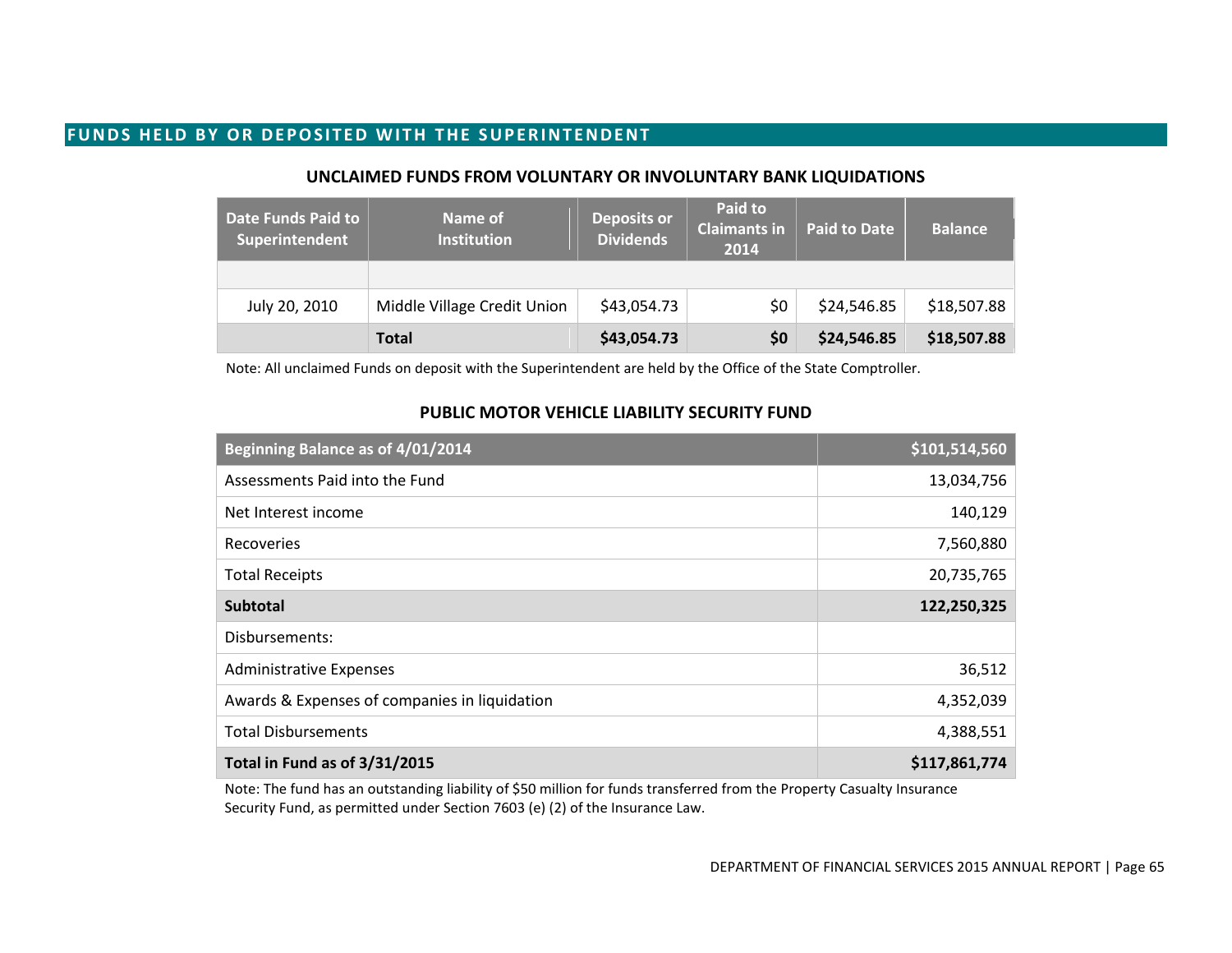#### **PROPERTY CASUALTY INSURANCE SECURITY FUND**

| Beginning Balance as of 4/01/2014             | \$247,862,175 |
|-----------------------------------------------|---------------|
| Assessments Paid into the Fund                | 0             |
| Net Interest income                           | 398,173       |
| Recoveries                                    | 77,184,547    |
| <b>Total Receipts</b>                         | 77,582,720    |
| <b>Subtotal</b>                               | 325,444,895   |
| Disbursements:                                |               |
| <b>Administrative Expenses</b>                | 255,985       |
| Awards & Expenses of companies in liquidation | 65,889,922    |
| <b>Total Disbursements</b>                    | 66,145,907    |
| Total in Fund as of 3/31/2015                 | \$259,298,988 |

Note: Total does not include transfer of \$87 million to State General Purpose Fund, or transfer of \$50 million to the Public Motor Vehicle Liability Security Fund.

## **WORKERS COMPENSATION SECURITY FUND**

| Beginning Balance as of 4/01/2014             | \$161,108,582 |
|-----------------------------------------------|---------------|
| Assessments Paid into the Fund                | 1,939,184     |
| Net Interest income                           | 160,501       |
| Recoveries                                    | 40,046,257    |
| <b>Total Receipts</b>                         | 42,145,942    |
| <b>Subtotal</b>                               | 203,254,524   |
| Disbursements:                                |               |
| <b>Administrative Expenses</b>                | 83,371        |
| Awards & Expenses of companies in liquidation | 90,580,711    |
| <b>Total Disbursements</b>                    | 90,664,082    |
| Total in Fund as of 3/31/2015                 | \$112,590,442 |

DEPARTMENT OF FINANCIAL SERVICES 2015 ANNUAL REPORT | Page 66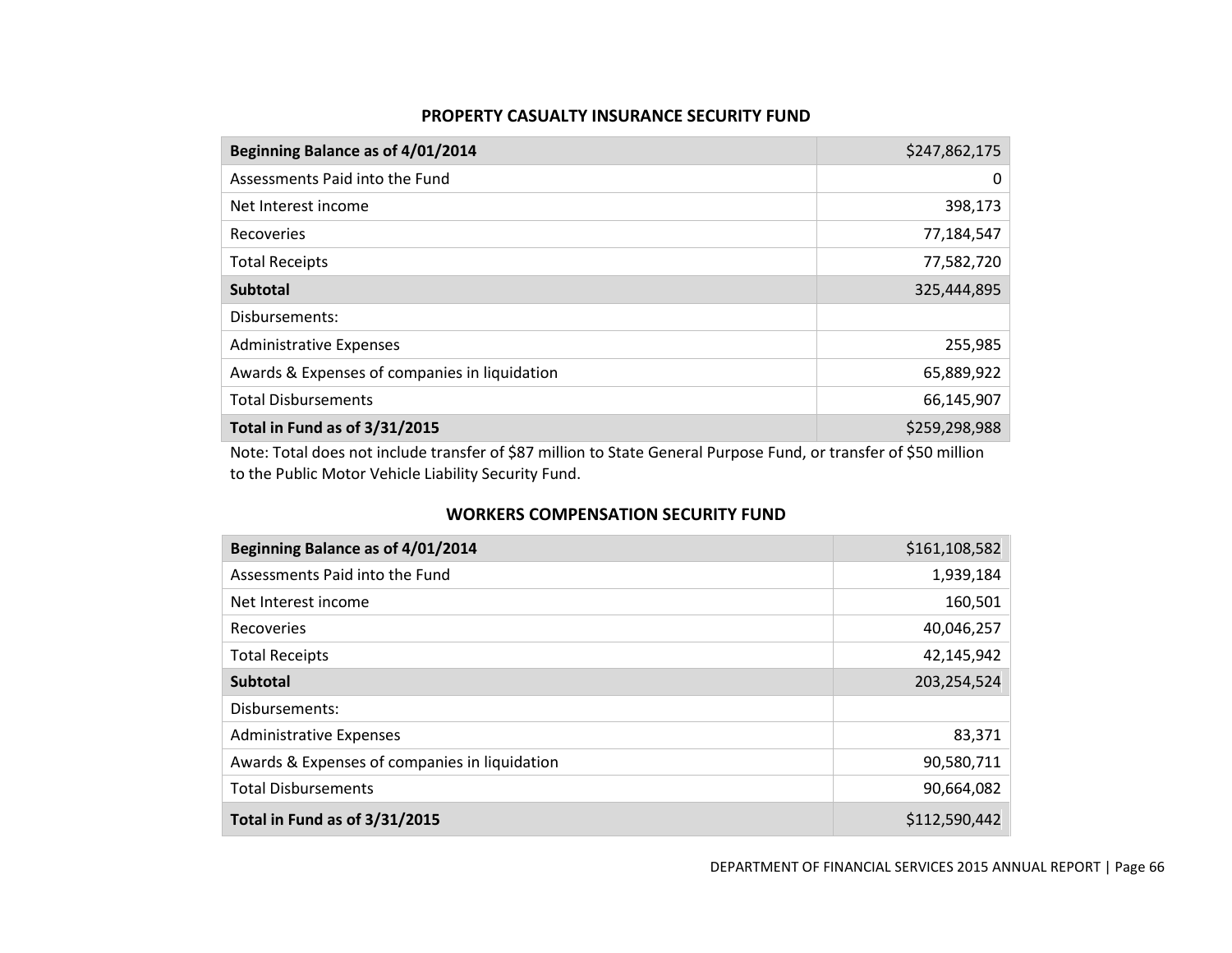# **STATE TRANSMITTER OF MONEY INSURANCE FUND (STMIF)**

|                                              | Amount       |
|----------------------------------------------|--------------|
| <b>Assets</b>                                |              |
| Cash in STMIF Account as of January 1, 2015  | \$19,437,846 |
| Cash Received in STMIF from 2014 Assessments | 0            |
| Interest Received in STMIF                   | 25,988       |
| Cash Expenses in 2014                        | 0            |
| <b>TOTAL ASSETS</b>                          | 19,463,834   |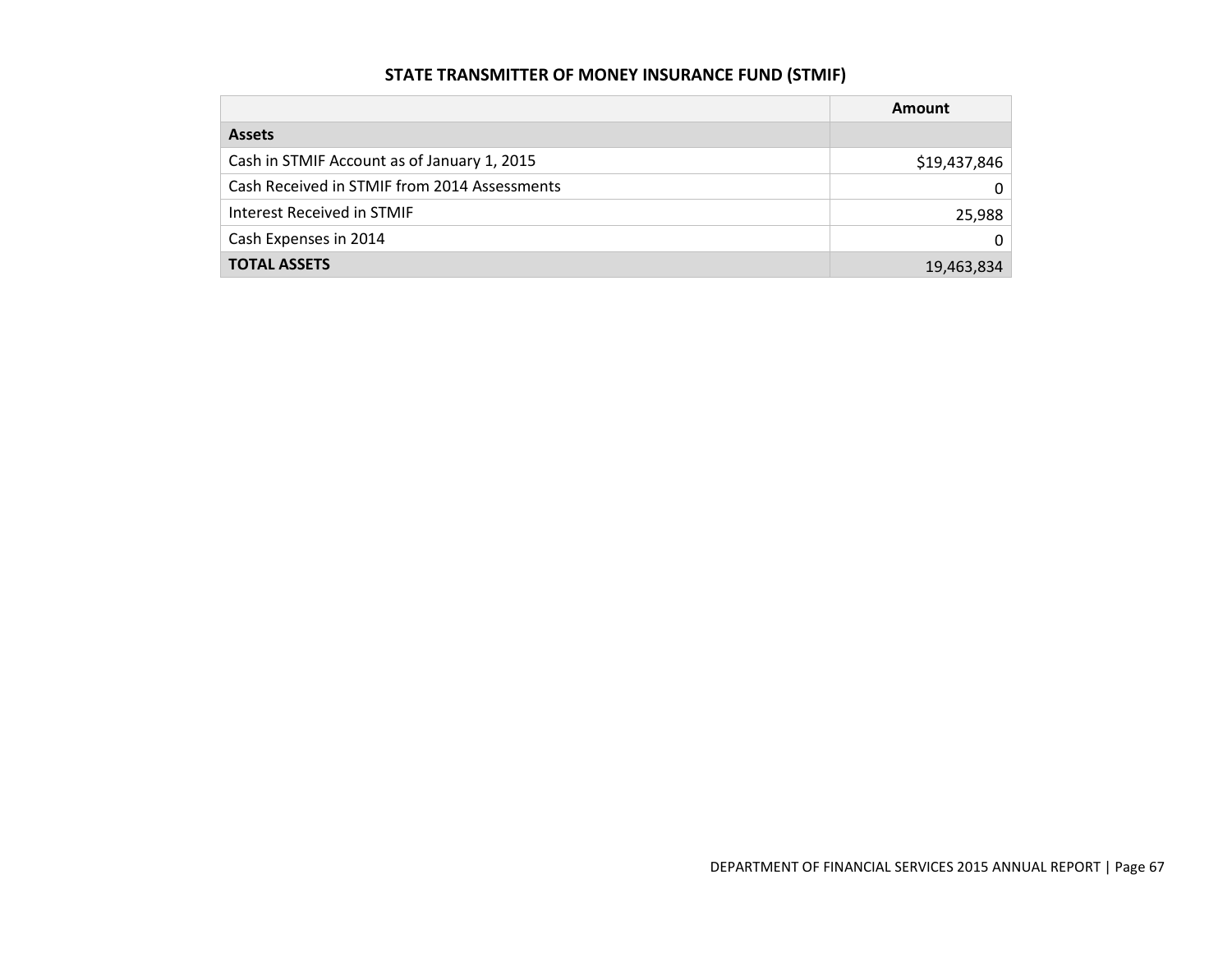### **2015 DEPARTMENT RECEIPTS**

#### **ASSESSMENTS AND REIMBURSEMENT OF DEPARTMENT EXPENSES**

| <b>Assessments and Reimbursement of Department Expenses:</b> | <b>Amount</b> |
|--------------------------------------------------------------|---------------|
| <b>Banking Industry Assessment</b>                           | \$83,536,096  |
| Insurance Industry Assessment                                | 376,895,860   |
| <b>Banking Industry Specific Assessment</b>                  | 56,136        |
| <b>STMIF Assessment</b>                                      | 0             |
| Insurance Industry Examination Fees                          | 13,155,826    |
| Administrative Expense Reimbursement                         | 264,672       |
| Subtotal                                                     | 473,908,590   |
|                                                              |               |
| <b>Taxes Collected</b>                                       |               |
| Retaliatory Taxes - Insurance Law Section 1112               | $-1,071,220$  |
| Excess Line Premium Taxes - Insurance Law Section 2118       | 101,747,626   |
| Organization Tax - Section 180, Tax Law                      | 1,250         |
| Subtotal                                                     | 100,677,656   |
|                                                              |               |
| <b>Fees and Other Revenue Collected</b>                      |               |
| Section 9110 - Motor Vehicle Law Enforcement Fee             | 121,937,153   |
| Licensing and Accreditation Fees                             | 22,838,652    |
| Section 9108 - Fire Insurance Fee                            | 17,572,051    |
| <b>Fines and Penalties</b>                                   | 4,509,001,013 |
| <b>MLO Annual License Fees</b>                               | 2,031,378     |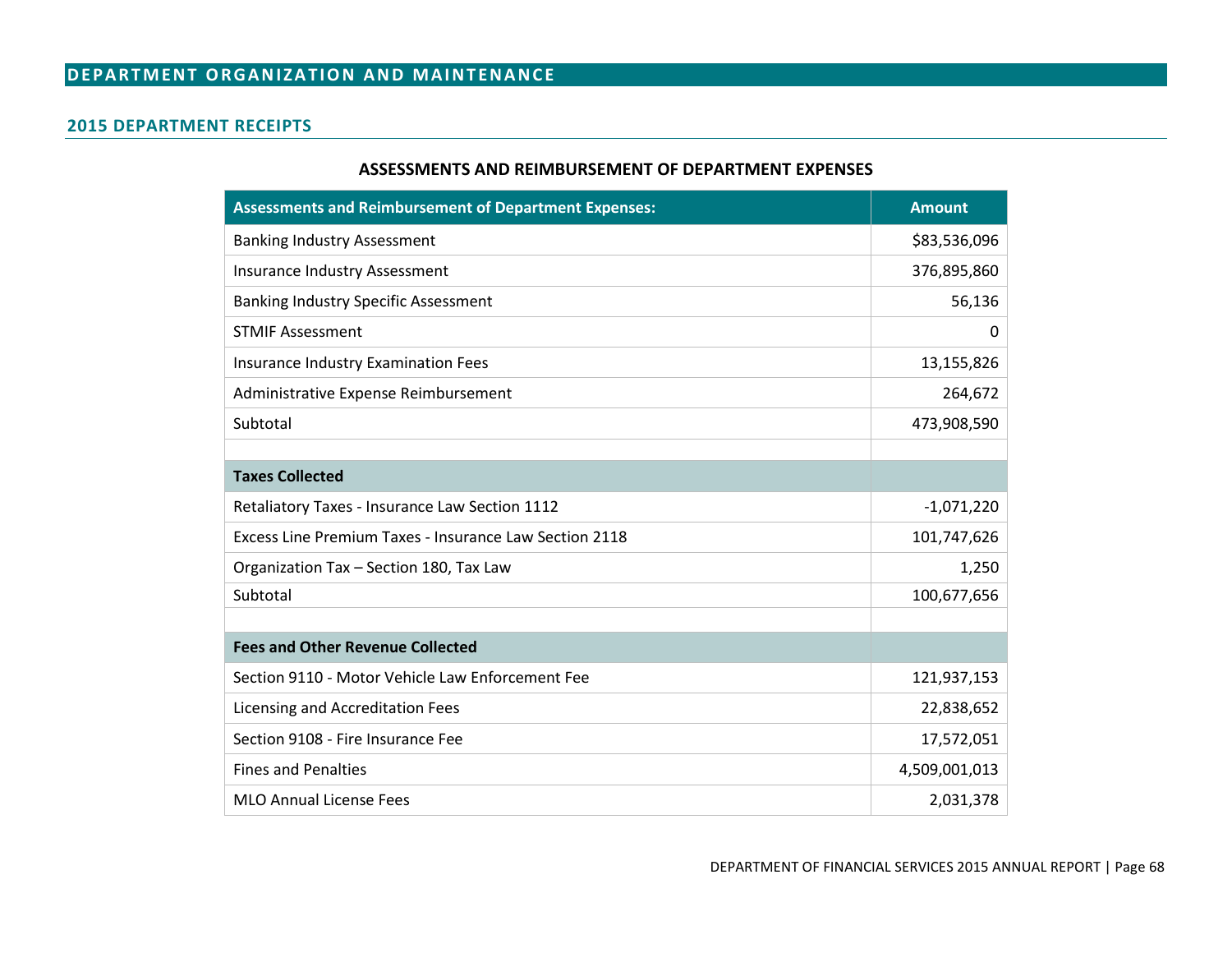| <b>Banking Industry Application Fees</b>                                             | 898,455         |
|--------------------------------------------------------------------------------------|-----------------|
| Section 1212 - Summons and Complaints                                                | 510,037         |
| Section 112 - Filing Annual Statements, Certificates of Authority and Admission Fees | 649,150         |
| <b>Fingerprint Fees</b>                                                              | 208,062         |
| Section 9107 - Certification & Filing Fees                                           | 14,473          |
| <b>FOIL Requests</b>                                                                 | 25,523          |
| Miscellaneous Revenue                                                                | 2,767           |
| Subtotal                                                                             | 4,675,688,714   |
|                                                                                      |                 |
| <b>Foreign Fire Tax and Security Funds Receipts</b>                                  |                 |
| Foreign Fire Tax - Insurance Law Sections 2118, 9104 and 9105                        | 57,665,036      |
| Property Casualty Insurance Security Fund - Article 76                               | 77,582,720      |
| Public Motor Vehicle Liability Security Fund - Article 76                            | 20,735,765      |
| Workers' Compensation Security Fund - Article 6A of WC Law                           | 42,145,942      |
| Subtotal                                                                             | 198,129,463     |
| <b>Total Department Receipts</b>                                                     | \$5,448,404,423 |